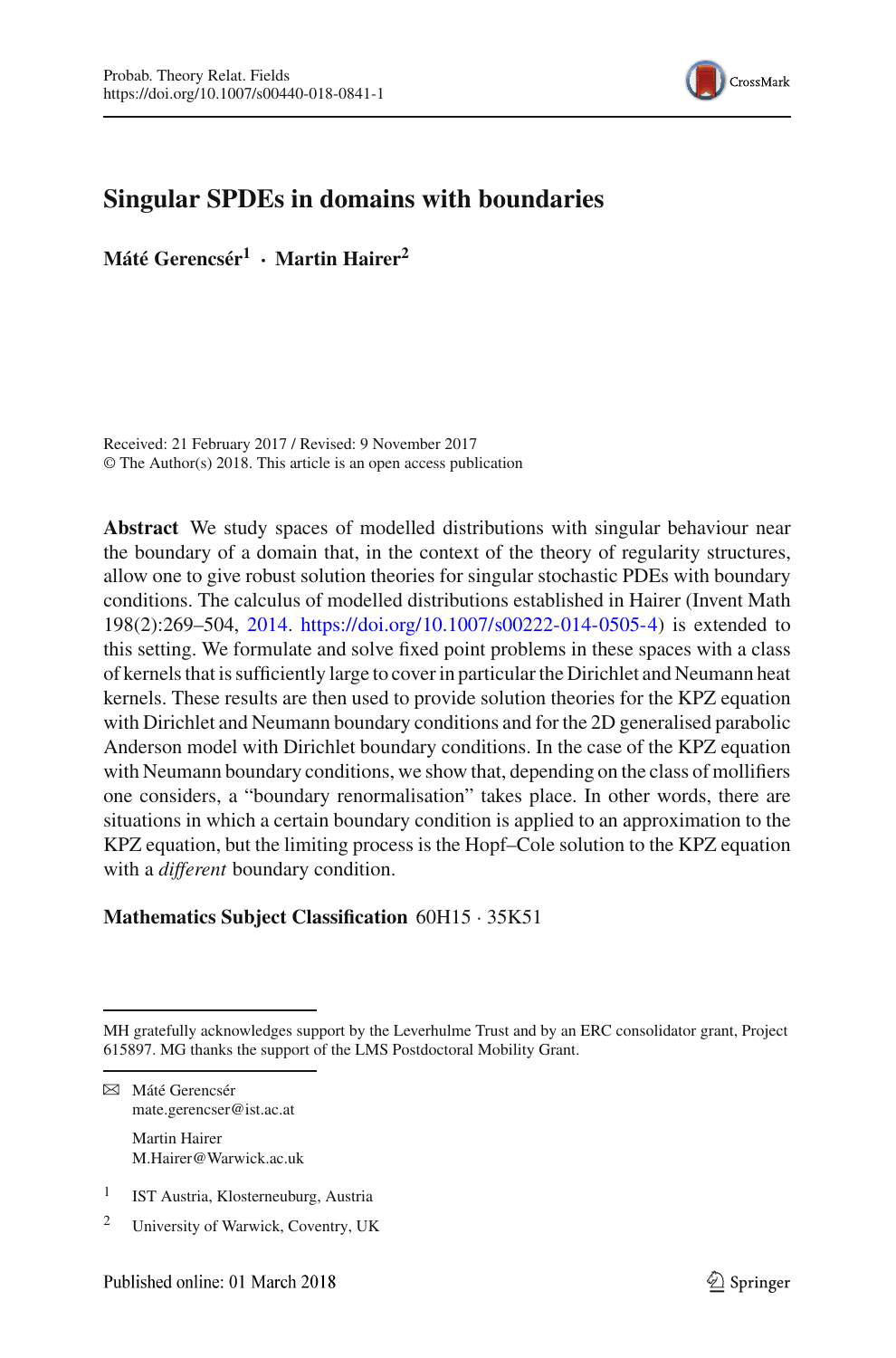## **Contents**

| 2 Elements of the theory of regularity structures enters on the state of the theory of regularity structures                                                                                                                   |
|--------------------------------------------------------------------------------------------------------------------------------------------------------------------------------------------------------------------------------|
|                                                                                                                                                                                                                                |
|                                                                                                                                                                                                                                |
|                                                                                                                                                                                                                                |
|                                                                                                                                                                                                                                |
|                                                                                                                                                                                                                                |
| 4.2 Composition with smooth functions expansion of the state of the state of the state of the state of the state of the state of the state of the state of the state of the state of the state of the state of the state of th |
|                                                                                                                                                                                                                                |
|                                                                                                                                                                                                                                |
|                                                                                                                                                                                                                                |
| 4.6 Integration against smooth remainders with singularities at the boundary                                                                                                                                                   |
| 5 Solving the abstract equation entering in the set of the set of the set of the set of the set of the set of the set of the set of the set of the set of the set of the set of the set of the set of the set of the set of th |
|                                                                                                                                                                                                                                |
|                                                                                                                                                                                                                                |
|                                                                                                                                                                                                                                |
|                                                                                                                                                                                                                                |
|                                                                                                                                                                                                                                |
|                                                                                                                                                                                                                                |
|                                                                                                                                                                                                                                |
|                                                                                                                                                                                                                                |
|                                                                                                                                                                                                                                |
|                                                                                                                                                                                                                                |

## <span id="page-1-0"></span>**1 Introduction**

The theory of regularity structures, recently developed in [\[10](#page-61-0)], was in large part motivated by, and very successful in dealing with, singular stochastic partial differential equations (SPDEs). These SPDEs are typically semilinear perturbations of the stochastic heat equation, with their formal right-hand side including expressions that are not well-defined even for functions that are as regular as the solution of the linear part. One well-known example is the KPZ equation

$$
\partial_t u = \Delta u + (\partial_x u)^2 + \xi,
$$

where  $\xi$  is the 1 + 1-dimensional space–time white noise. From the linear theory we know that *u* is not expected to have better (parabolic) regularity than  $1/2$ , so its spatial derivative is a distribution, which, in general, one cannot take the square of. The theory developed in [\[10](#page-61-0)] provided a robust concept of solution to equations like KPZ [\[9](#page-61-1)],  $\Phi_3^4$ , the parabolic Anderson model in both two [\[10\]](#page-61-0) and three [\[12\]](#page-61-2) dimensions, the dynamical Sine-Gordon model  $[14]$  on the torus, or such equations on the whole Euclidean space [\[11](#page-61-4)]. As neither the torus nor the whole space has boundaries, the spatial behaviour in these examples are 'uniform', and the only blow-up of the generalised abstract Taylor expansions—also referred to as 'modelled distributions'—that describe the solutions occur at the  $\{t = 0\}$  hyperplane of the initial time.

The aim of the present article is to provide a framework within the context of this theory, with which one can provide solution theories for initial-boundary problems for singular SPDEs. The appropriate spaces of modelled distributions introduced here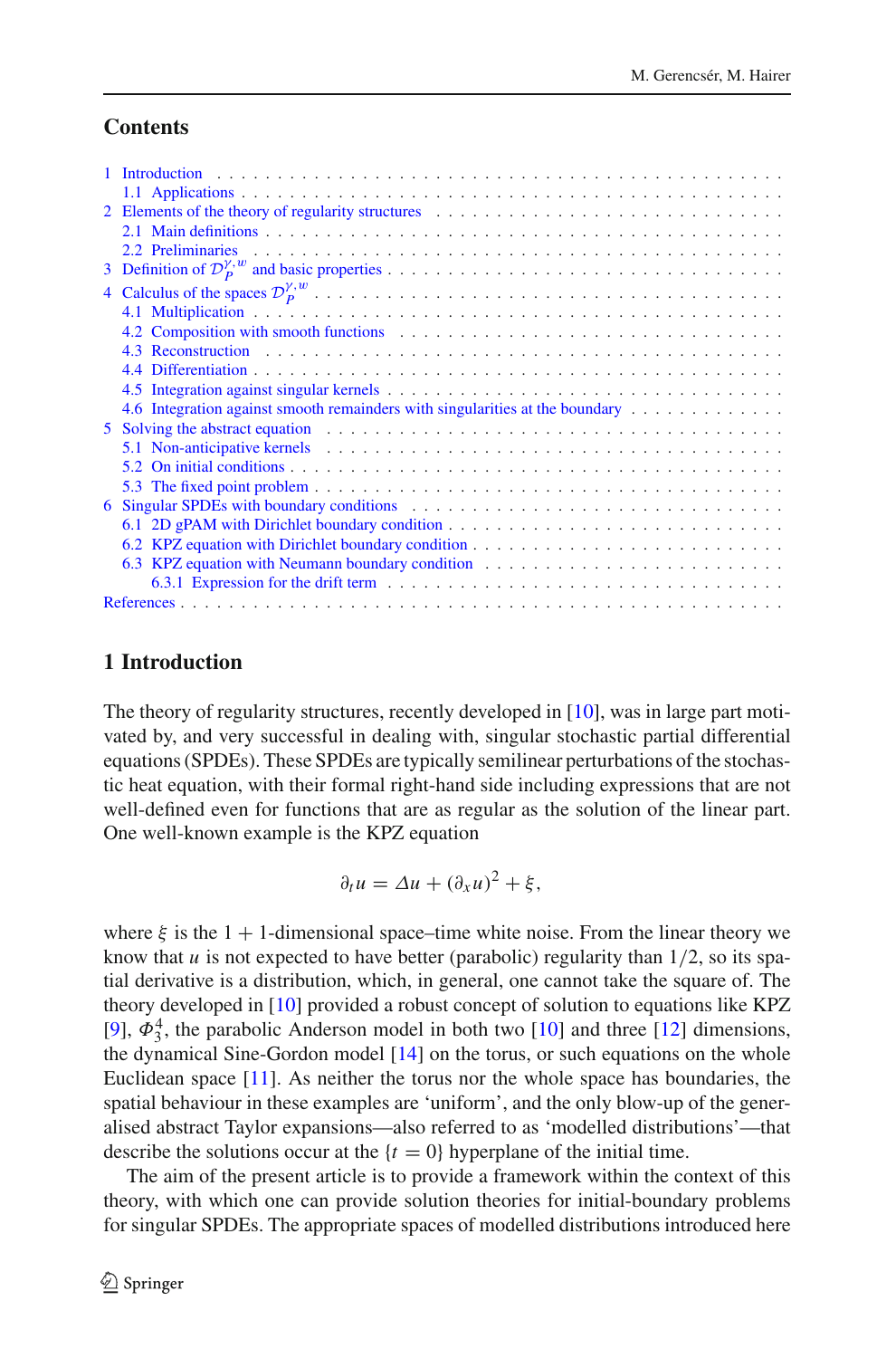are flexible enough to account for singular behaviour at the spatial boundary. These are similar to the singularities at the initial time treated in [\[10\]](#page-61-0) and indeed a similar calculus can be built on them. One could hope that, provided such a generalisation of the abstract calculus is obtained, coupling it with rest of the theory automatically gives solution theories of the same equations that were previously considered without or with periodic boundary conditions, now with for instance Dirichlet or Neumann boundary conditions. However, a subtle-looking but notable difference is that the codimension 2 of the initial time hyperplane is replaced by the codimension 1 of the spatial boundary, and therefore dual elements of spaces of test functions supported away from the boundary which are uniformly 'locally in  $C^{\alpha}$ ' for  $\alpha < -1$  have no canonical extensions as bona fide distributions—a simple example for such situation is the function  $1/|x|$ , considered as an element of  $\mathcal{D}'(\mathbb{R}\setminus\{0\})$ . As elements with (local) regularity less than −1 are quite common in applications (unlike elements with regularity less than −2), for each such object one has to make sense of their extensions, in a consistent way so that the sufficient continuity properties are preserved. Although, unlike the rest of the theory, the treatment of this issue is not performed in a systematic way, the methods used to treat the examples discussed in the next section are likely to be relevant to different situations.

#### <span id="page-2-0"></span>**1.1 Applications**

We now give a few examples of singular SPDEs to which the framework developed in this article can be applied. The proofs of the results stated here are postponed to Sect. [6.](#page-47-0)

Our first example is the Dirichlet problem for the two-dimensional generalised parabolic Anderson model given by

<span id="page-2-2"></span>
$$
\partial_t u = \Delta u + f_{ij}(u)\partial_i u \partial_j u + g(u)\xi \qquad \text{on } \mathbb{R}_+ \times D,
$$
  
\n
$$
u = 0, \qquad \text{on } \mathbb{R}_+ \times \partial D,
$$
  
\n
$$
u = u_0. \qquad \text{on } \{0\} \times D \qquad (1.1)
$$

Here  $\xi$  denotes two-dimensional spatial white noise, *g* and  $f_{ij}$ , *i*, *j* = 1, 2 are smooth functions, *D* is the square  $(-1, 1)^2$ , and  $u_0$  belongs to  $C^{\delta}(\overline{D})$  for some  $\delta > 0$  and vanishes on ∂ *D*.

Take a smooth compactly supported function  $\rho$  on  $\mathbb{R}^2$  integrating to 1, define  $\rho_{\varepsilon}(x) = \varepsilon^{-2} \rho(\varepsilon^{-1} x)$  and set  $\xi_{\varepsilon} = \rho_{\varepsilon} * \xi$ . Consider then the renormalised approximating initial/boundary value problem

<span id="page-2-1"></span>
$$
\partial_t u^{\varepsilon} = \Delta u^{\varepsilon} + f_{ij}(u^{\varepsilon})(\partial_i u^{\varepsilon} \partial_j u^{\varepsilon} - \delta_{ij} C_{\varepsilon} g^2(u^{\varepsilon})) \n+ g(u^{\varepsilon})(\xi_{\varepsilon} - 2C_{\varepsilon} g'(u^{\varepsilon})) \qquad \text{on } \mathbb{R}_+ \times D, \nu^{\varepsilon} = 0, \qquad \text{on } \mathbb{R}_+ \times \partial D, \nu^{\varepsilon} = u_0, \qquad \text{on } \{0\} \times D, \qquad (1.2)
$$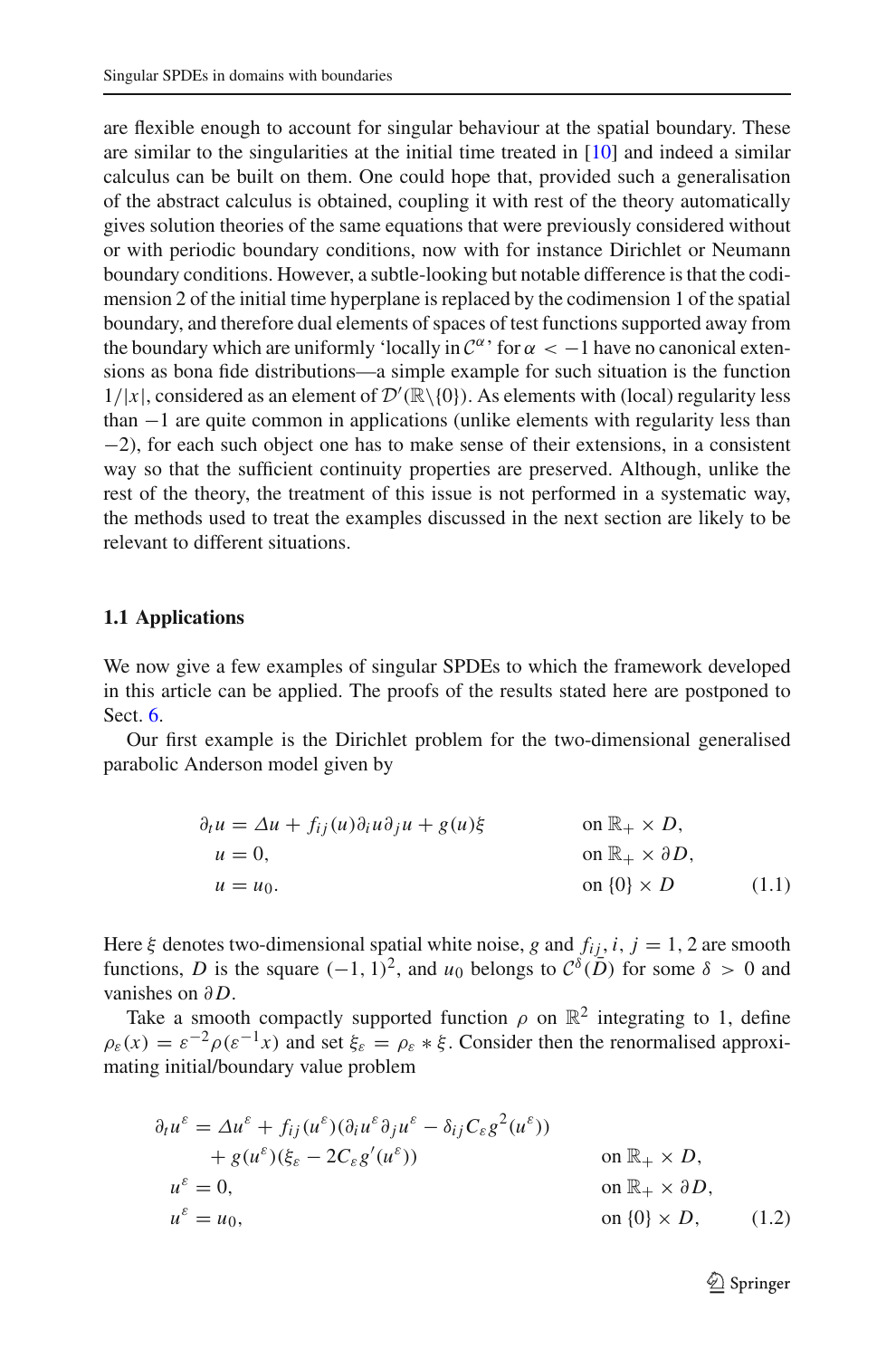<span id="page-3-0"></span>for some constants  $C_{\varepsilon}$ . One can solve [\(1.2\)](#page-2-1) in the classical sense, and in the  $\varepsilon \to 0$ limit this provides a concept of local solution to  $(1.1)$  in the following sense.

**Theorem 1.1** *There exists a choice of diverging constants*  $C_{\varepsilon}$  *and a random time*  $T > 0$  *such that the sequence*  $u^{\varepsilon} \mathbf{1}_{[0,T]}$  *converge in probability to a continuous function u. Furthermore, provided that the constants C*<sup>ε</sup> *are suitably chosen, the limit does not depend on the choice of the mollifier* ρ*.*

*Remark 1.2* We believe that the choice  $D = (-1, 1)^2$  is not essential, the restriction to the square case is mostly for the sake of convenience: it is easier to verify our conditions when the explicit form of the Greens function is known.

*Remark 1.3* One could easily deal with inhomogeneous Dirichlet data of the type  $u^{\varepsilon} = g$  on ∂D by considering the equation for  $u^{\varepsilon} - \hat{g}$ , where  $\hat{g}$  is the harmonic extension of *g* to all of *D*.

Our next example is the KPZ equation with 0 Dirichlet boundary condition. Write this time  $\xi$  for space–time white noise and choose  $u_0 \in C^{\delta}([-1, 1])$  for some  $\delta > 0$ with  $u_0(\pm 1) = 0$ . Taking a smooth, compactly supported function  $\rho$  integrating to 1, define  $\rho_{\varepsilon}(t, x) = \varepsilon^{-3} \rho(\varepsilon^{-2}t, \varepsilon^{-1}x)$  and set  $\xi_{\varepsilon} = \rho_{\varepsilon} * \xi$ . The approximating equations then read as

<span id="page-3-3"></span><span id="page-3-1"></span>
$$
\partial_t u^{\varepsilon} = \frac{1}{2} \partial_x^2 u^{\varepsilon} + (\partial_x u^{\varepsilon})^2 - C_{\varepsilon} + \xi_{\varepsilon} \quad \text{on } \mathbb{R}_+ \times [-1, 1],
$$
  
\n
$$
u^{\varepsilon} = 0, \quad \text{on } \mathbb{R}_+ \times \{\pm 1\},
$$
  
\n
$$
u^{\varepsilon} = u_0 \quad \text{on } \{0\} \times [-1, 1]. \quad (1.3)
$$

*Remark 1.4* We have chosen to include the arbitrary constant  $\frac{1}{2}$  in front of the term  $\partial_x^2 u$ so that the corresponding semigroup at time *t* is given by the Gaussian with variance *t*.

We then have the following analogous result on local solvability.

**Theorem 1.5** *If*  $\rho$  *satisfies the condition*  $\rho(x, t) = \rho(-x, t)$ *, then the statement of Theorem* [1.1](#page-3-0) *also holds for*  $u^{\varepsilon}$  *defined in* [\(1.3\)](#page-3-1)*.* 

*Remark 1.6* If the additional symmetry on  $\rho$  fails, then an analogous result holds, but an additional drift term appears in general, see for example [\[13\]](#page-61-5).

A more interesting situation arises when trying to define solutions to the KPZ equation with Neumann boundary conditions. First, in this case, it is much less clear a priori what such a boundary condition even means since solutions are nowhere differentiable. It is however possible to define a notion of "KPZ equation with Neumann boundary conditions" via the Hopf–Cole transform. Indeed, it suffices to realise that, at least *formally*, if *u* solves

<span id="page-3-2"></span>
$$
\partial_t u = \frac{1}{2} \partial_x^2 u + (\partial_x u)^2 + \xi, \quad \partial_x u(t, \pm 1) = c_{\pm}, \tag{1.4}
$$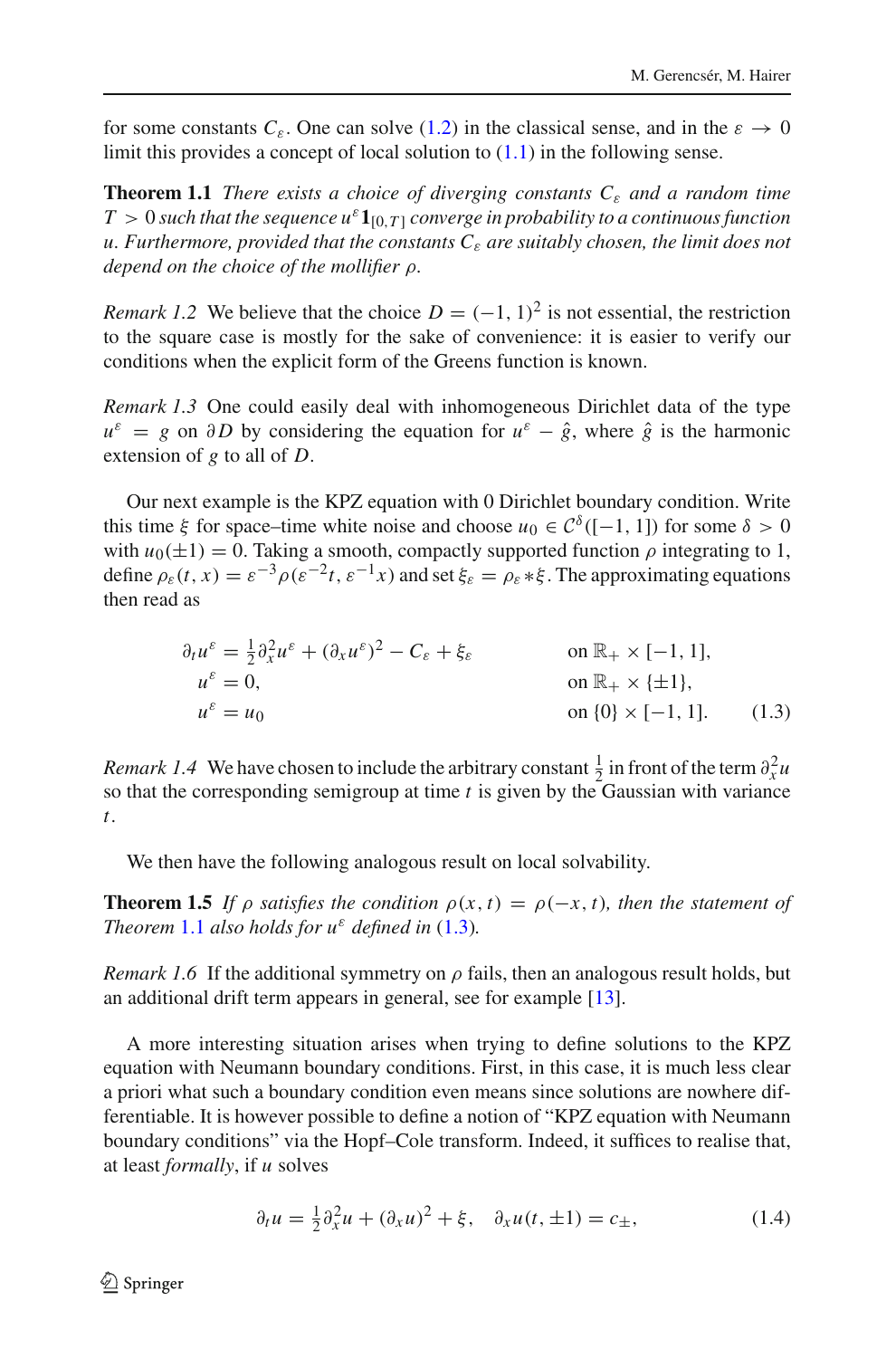then the process  $Z = \exp(2u)$  solves

<span id="page-4-0"></span>
$$
\partial_t Z = \frac{1}{2} \partial_x^2 Z + 2Z \xi, \quad \partial_x Z(t, \pm 1) = 2c_{\pm} Z(t, \pm 1). \tag{1.5}
$$

The latter equation is well-posed as an Itô stochastic PDE in mild form [\[5](#page-61-6)] (with the boundary condition encoded in the choice of heat semigroup for the mild formulation), so that we can *define* the "Hopf-Cole solution" to [\(1.4\)](#page-3-2) by  $u = \frac{1}{2} \log Z$  with *Z* solving [\(1.5\)](#page-4-0). This is the point of view that was taken in [\[4\]](#page-60-2) where the authors showed that the height function associated to a large but finite discrete system of particles performing a weakly asymmetric simple exclusion process converges to the solutions to [\(1.4\)](#page-3-2) with boundary conditions  $c_{\pm}$  that are related to the boundary behaviour of the discrete system in a straightforward way. In particular, if the 'net flow' of particles at each boundary is 0, then  $c_{+} = 0$ .

One of the main results of the present article is to show that the values of  $c_{\pm}$  are very "soft" in the sense that they in general depend in a rather non-trivial way on the fine details of the particular approximation one considers for [\(1.4\)](#page-3-2). This is not too surprising: after all, the solution itself is not differentiable, so it is not so clear what we mean when we impose the value of its derivative at the boundary. To formulate this more precisely, consider  $\xi_{\varepsilon} = \rho_{\varepsilon} * \xi$  and  $\hat{u}_0 \in C^{\delta}([-1, 1])$  as before (except that we do not impose that  $\hat{u}_0$  vanishes at the boundaries) and let  $\hat{u}^{\varepsilon}$  be the solution to

$$
\partial_t \hat{u}^{\varepsilon} = \frac{1}{2} \partial_x^2 \hat{u}^{\varepsilon} + (\partial_x \hat{u}^{\varepsilon})^2 + \xi_{\varepsilon}
$$
\n
$$
\partial_x \hat{u}^{\varepsilon} = \hat{b}_{\pm}, \qquad \text{on } \mathbb{R}_+ \times [-1, 1],
$$
\n
$$
\hat{u}^{\varepsilon} = \hat{u}_0 \qquad \text{on } \{0\} \times [-1, 1]. \qquad (1.6)
$$

<span id="page-4-3"></span>We then have the following result.

**Theorem 1.7** *There exist constants*  $C_{\varepsilon}$  *with*  $\lim_{\varepsilon \to 0} C_{\varepsilon} = \infty$ *, as well as constants*  $a, c \in \mathbb{R}$  *such that, setting* 

<span id="page-4-2"></span><span id="page-4-1"></span>
$$
u^{\varepsilon}(t,x) = \hat{u}^{\varepsilon}(t,x) - C_{\varepsilon}t - cx,\tag{1.7}
$$

*the sequence u*<sup>ε</sup> *converges, locally uniformly and in probability, to a limit u solving the KPZ equation* [\(1.4\)](#page-3-2) *in the Hopf–Cole sense with boundary data*  $b_{\pm} = b_{\pm} - c \pm a$ *and with initial condition*  $u_0(x) = \hat{u}_0(x) - cx$ . *In the particular case where*  $\rho(x, t) =$  $\rho(-x, t)$ *, one has*  $c = 0$ *.* 

*Remark 1.8* Even in the symmetric case, one can have  $a \neq 0$ , so that one can end up with non-zero boundary conditions in the limit, although one imposes zero boundary conditions for the approximation.

*Remark 1.9* The effect of subtracting  $cx$  in  $(1.7)$  is the same as that of adding a drift term  $2c\partial_x u^\varepsilon$  to the right hand side of [\(1.6\)](#page-4-2) and changing the boundary condition  $\hat{c}_+$ into  $\hat{c}_{+} - c$ , which is the reason for the form of the constants  $c_{+}$ .

*Remark 1.10* At first sight, this may appear to contradict the results of [\[1](#page-60-3)] where the authors consider the three-dimensional parabolic Anderson model in a rather general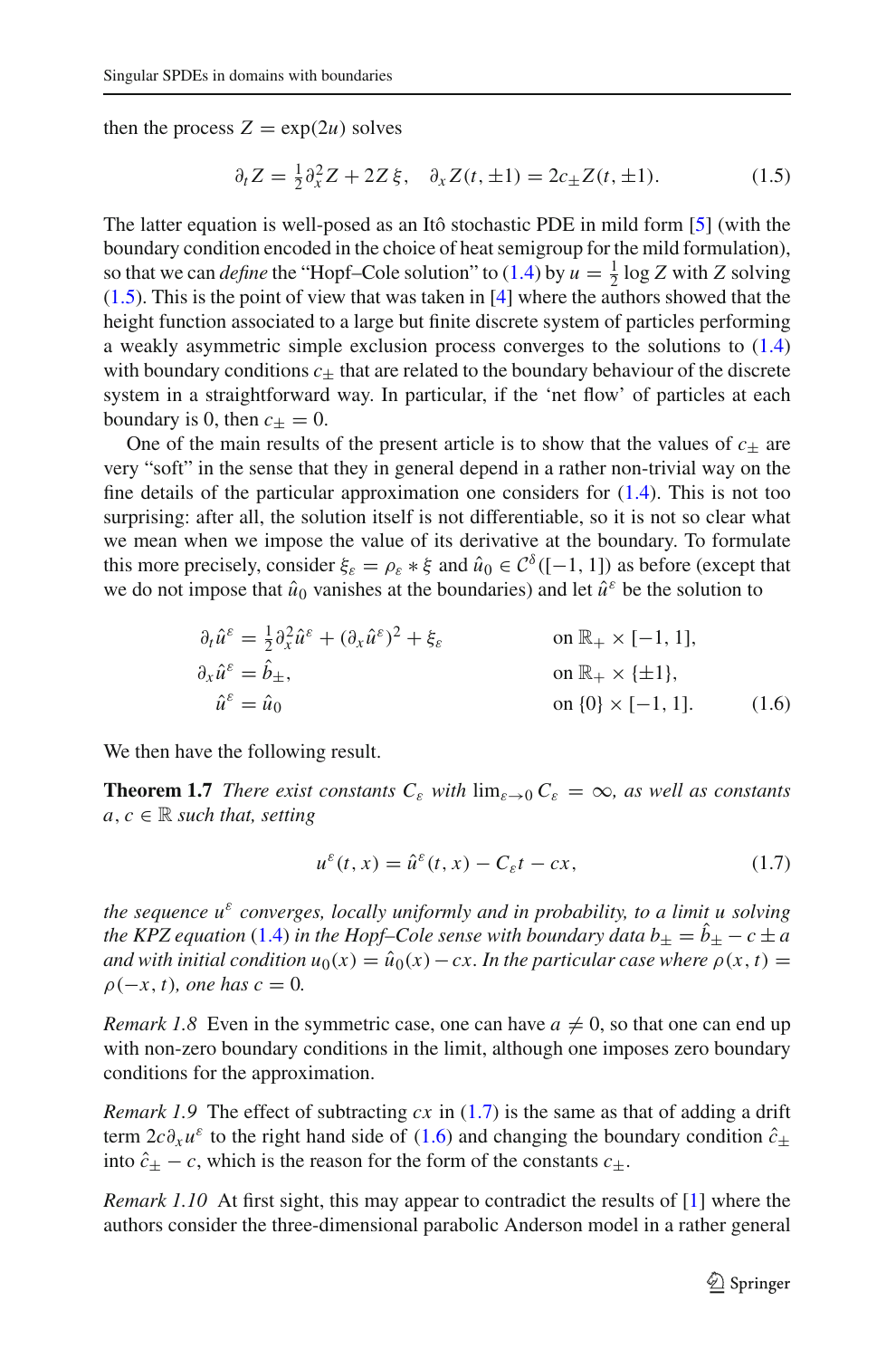setting which covers that of domains with boundary. Since this scales in exactly the same way as the KPZ equation (after applying the Hopf–Cole transform), one would expect to observe a similar "boundary renormalisation" in this case. The reason why there is no contradiction with our results is that there is no statement on the behaviour of the renormalisation term  $\lambda^{\varepsilon}$  in [\[1,](#page-60-3) Thm 1] as a function of position. What our result suggests is that, at least in the flat case, one should be able to take  $\lambda^{\varepsilon}$  of the form  $\lambda^{\varepsilon} = C_{\varepsilon} + \mu$ , where  $C_{\varepsilon}$  is a constant and  $\mu$  is some measure concentrated on the boundary of the domain.

*Remark 1.11* The recent result [\[8\]](#page-61-7) is consistent with our result in the sense that it shows that the "natural" notion of solution to  $(1.4)$  with homogeneous Neumann boundary condition (i.e.  $c_{\pm} = 0$ ) does *not* coincide with the Hopf–Cole solution with homogeneous boundary data. In this particular case, one possible interpretation is that, for any fixed time, the solution to the KPZ equation is a forward/backwards semimartingale (in its own filtration) near the right/left boundary point. It is then natural to define the "space derivative" at the boundary to be the derivative of its bounded variation component. When performing the Hopf–Cole transform, one then picks up an Itô correction term, which is precisely what one sees in [\[8\]](#page-61-7). Note however that it is not clear at all whether the homogeneous Neumann solution of [\[8](#page-61-7)] can be obtained by considering [\(1.6\)](#page-4-2) with  $b_{\pm} = 0$  for some mollifier  $\rho$ . This is because, with our conventions for units, this corresponds to the Hopf–Cole solution with  $b_{\pm} = \pm 1$ , while in our case one has  $|a| \leq \frac{1}{2}$  as a consequence of the explicit formula [\(1.8\)](#page-5-0) for typical choices of the mollifier, i.e. those with  $\rho \geq 0$ .

One has explicit expressions for *c* and *a* in terms of  $\rho$ : with the notation  $\bar{\rho}(s, y)$  =  $\rho(-s, -y)$  and Erf standing for the error function, one has the identities

<span id="page-5-0"></span>
$$
a = \int_{\mathbb{R}^2} (\bar{\rho} * \rho)(s, y) \left(\frac{1}{2} - \frac{1}{2} \operatorname{Erf}\left(\frac{|y|}{\sqrt{2|s|}}\right) - 2|y|\mathcal{N}(y, s)\right) ds \, dy,\tag{1.8}
$$

<span id="page-5-1"></span>
$$
c = 2 \int_{\mathbb{R}^2} (\bar{\rho} * \rho)(s, y) y \mathcal{N}(y, s) ds dy,
$$
\n(1.9)

where  $N$  denotes the heat kernel, see Sect. [6.3](#page-54-0) below. Note that in both cases the function integrated against  $\bar{\rho} * \rho$  vanishes at  $s = 0$  for any fixed value of *y*, so that  $a = c = 0$  if we consider the KPZ equation driven by purely spatial regularisations of white noise. To the best of our knowledge, this is the first observed instance of "boundary renormalisation" for stochastic PDEs. On the other hand, it is somewhat similar to the effects one observes in the analysis of (deterministic) singularly perturbed problems in the presence of boundary layers, see for example [\[15](#page-61-8)[,16](#page-61-9)].

The remainder of the article is structured as follows. After recalling some elements of the theory of regularity structures in Sect. [2,](#page-6-0) mostly to fix our notations, we introduce in Sect. [3](#page-14-0) the spaces of modelled distributions that are relevant for solving singular stochastic PDEs on domains. Section [4](#page-17-0) is then devoted to a rederivation of the calculus developed in [\[10\]](#page-61-0), adapted to these spaces, with an emphasis on those aspects that actually differ in the present context. In Sect. [5,](#page-40-0) we then "package" these results into a rather general fixed point theorem, which is finally applied to the above examples in Sect. [6.](#page-47-0)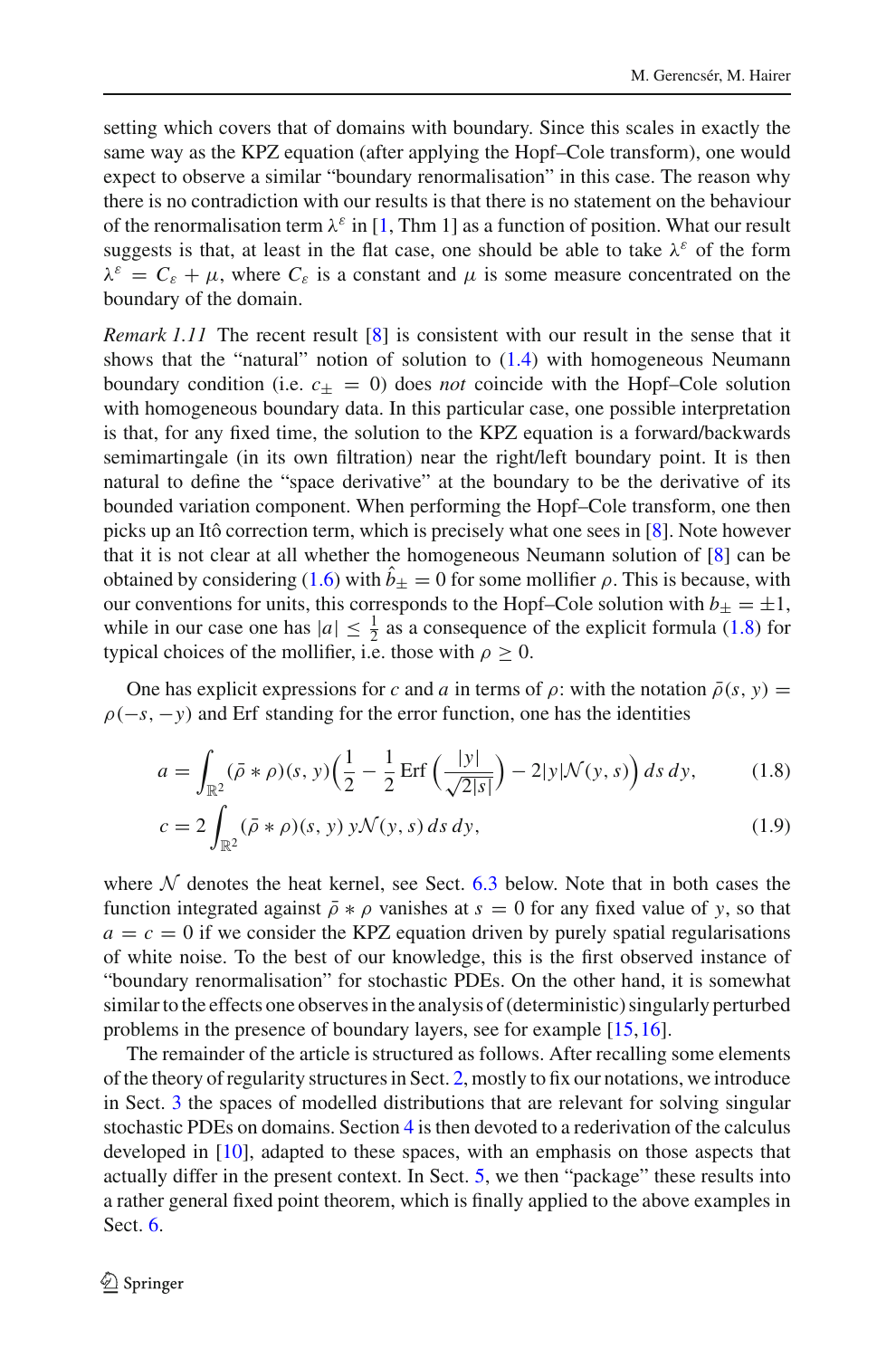## <span id="page-6-0"></span>**2 Elements of the theory of regularity structures**

First let us summarise the relevant definitions, constructions, and results from the theory of regularity structures that we will need in the sequel.

## <span id="page-6-1"></span>**2.1 Main definitions**

**Definition 2.1** A regularity structure  $\mathcal{T} = (A, T, G)$  consists of the following elements.

- An index set *<sup>A</sup>* <sup>⊂</sup> <sup>R</sup> which is locally finite and bounded from below.
- A graded vector space  $T = \bigoplus_{\alpha \in A} T_{\alpha}$  with each  $T_{\alpha}$  a finite-dimensional normed vector space.
- A group *G* of linear operators  $\Gamma : T \to T$ , such that, for all  $\Gamma \in G$ ,  $\alpha \in A$ ,  $a \in T_\alpha$ , one has  $\Gamma a - a = \bigoplus_{\beta < \alpha} T_\beta$ .

We will furthermore always consider situations where  $T_0$  contains a distinguished element **1** of unit norm which is fixed by the action of *G*.

**Definition 2.2** Given a regularity structure and  $\alpha \leq 0$ , a sector *V* of regularity  $\alpha$ is a *G*-invariant subspace of *T* of the form  $V = \bigoplus_{\beta \in A} V_{\beta}$  such that  $V_{\beta} \subset T_{\beta}$  and  $V_{\beta} = \{0\}$  for  $\beta < \alpha$ .

With *V* as above, we will always use the notations  $V_{\alpha}^{+} = \bigoplus_{\gamma \geq \alpha} V_{\gamma}$  and  $V_{\alpha}^{-}$ With *V* as above, we will always use the notations  $V_{\alpha} = \bigoplus_{\gamma \ge \alpha} V_{\gamma}$  and  $V_{\alpha} = \bigoplus_{\gamma < \alpha} V_{\gamma}$ , with the convention that the empty direct sum is {0}. Some further notations will be useful. For  $a \in T$ , its component in  $T_\alpha$  will be denoted either by  $\mathcal{Q}_\alpha a$  or by  $(a)_{\alpha}$  and the norm of  $(a)_{\alpha}$  in  $T_{\alpha}$  is  $||a||_{\alpha}$ . The projection onto  $T_{\alpha}^-$  is denoted by  $\mathcal{Q}_{\alpha}^-$ . The coefficient of **1** in *a* is denoted by  $\langle 1, a \rangle$ .

We henceforth fix a *scaling*  $\epsilon$  on  $\mathbb{R}^d$ , which is just an element of  $\mathbb{N}^d$ . We use the notations  $|s| = \sum_{i=1}^d s_i$ , and, for any *d*-dimensional multiindex *k*, we write  $|k|_{\mathfrak{s}} =$ notations  $|\mathfrak{s}| = \sum_{i=1}^{a} \mathfrak{s}_i$ , and, for any *d*-dimensional multiindex *k*, we write  $|k|_{\mathfrak{s}} = \sum_{i=1}^{d} \mathfrak{s}_i k_i$ . A scaling also induces a metric on  $\mathbb{R}^d$  by  $d_{\mathfrak{s}}(x, y) = \sum_{i=1}^{d} |x_i - y_i|^{1/\mathfrak{s}_i}$ , and this quantity will also sometimes be denoted by  $||x - y||_{\mathfrak{s}}$ . This is homogeneous under the mappings  $S^{\delta}_{\mathfrak{s}}$  defined by

$$
\mathcal{S}_{\mathfrak{s}}^{\delta}(x_1,\ldots,x_d)=(\delta^{-\mathfrak{s}_1}x_1,\ldots,\delta^{-\mathfrak{s}_d}x_d)
$$

in the sense that  $\|\mathcal{S}_{\mathfrak{s}}^{\delta} x\|_{\mathfrak{s}} = \delta^{-1} \|x\|_{\mathfrak{s}}$ . The ball with center *x* and radius *r*, in the above sense, is denoted by  $B(x, r)$ . We also define the mapping  $S_{\mathfrak{s},x}^{\delta}$ , acting on  $L_1(\mathbb{R}^d)$  by

$$
(\mathcal{S}_{\mathfrak{s},x}^{\delta}\varphi)(y)=\delta^{-|\mathfrak{s}|}\varphi(\mathcal{S}_{\mathfrak{s}}^{\delta}(y-x)).
$$

We will also sometimes use the shortcut  $\varphi_x^{\delta} = \mathcal{S}_{\mathfrak{s},x}^{\delta}\varphi$ .

One important regularity structure is that of the polynomials in *d* commuting variables, which we denote by  $X_1, \ldots, X_d$ . For any nonzero multiindex k, we denote

$$
X^k = X_1^{k_1} \cdots X_d^{k_d},
$$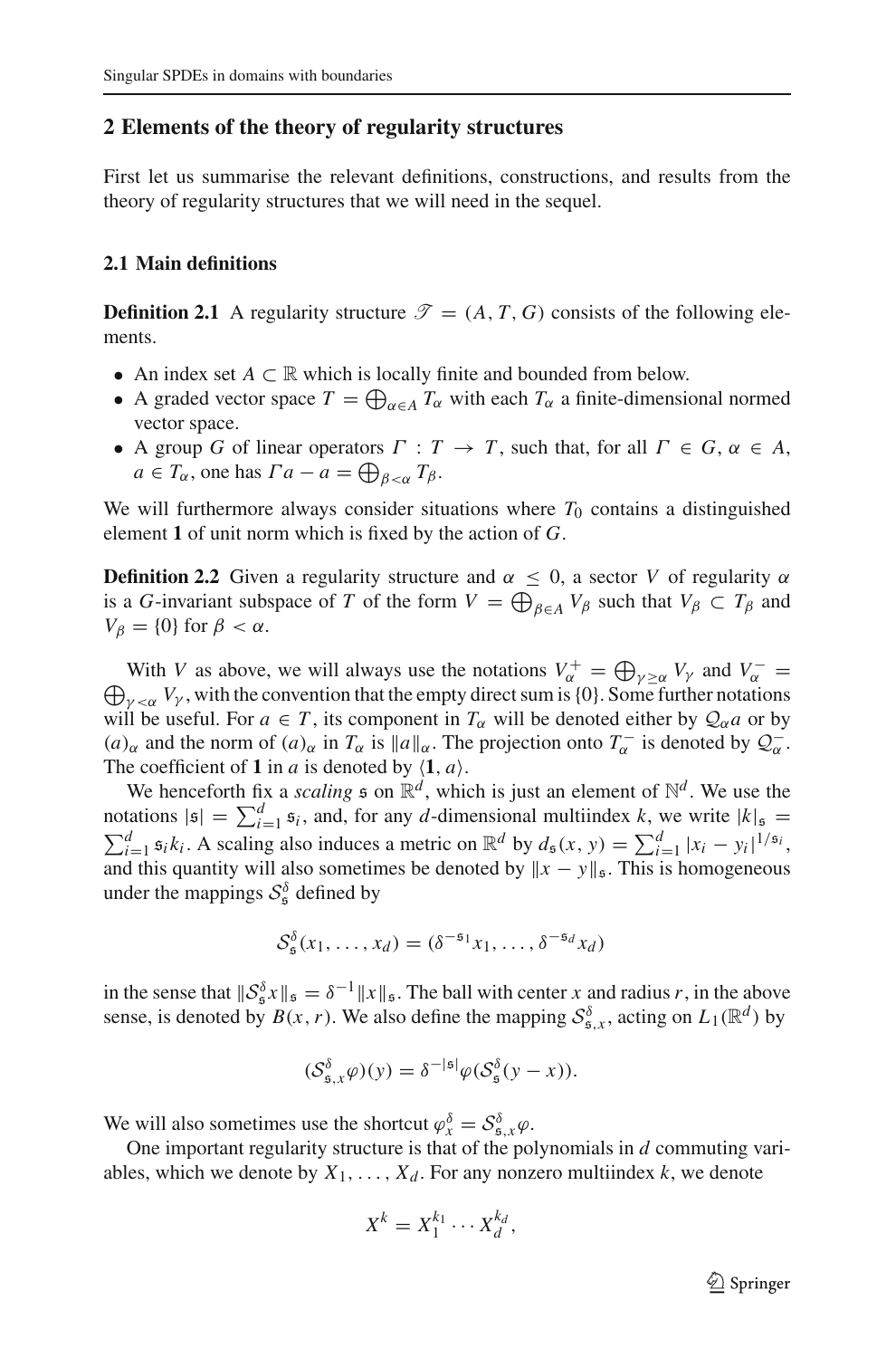and also use the notation  $X^0 = 1$ . We define the index set  $\overline{A} = \mathbb{N}$ , for any  $n \in \mathbb{N}$ , the subspaces

$$
\bar{T}_n = \text{span}\{X^k : |k|_{\mathfrak{s}} = n\},\
$$

and for any  $h \in \mathbb{R}^d$ , the linear operator  $\bar{\Gamma}_h$  by

$$
(\bar{\Gamma}_h P)(X) = P(X + h).
$$

It is straightforward to verify that this defines a regularity structure  $\bar{\mathcal{T}}$ , with structure  $\text{group } \overline{G} = \{\overline{\Gamma}_h : h \in \mathbb{R}^d\} \approx \mathbb{R}^d.$ 

In most of the following we consider  $d$ ,  $\mathscr{T}$ , and  $\mathfrak s$  to be fixed. We will always assume that our regularity structures contain  $\bar{\mathcal{T}}$  in the sense of [\[10](#page-61-0), Sec. 2.1]. A concise definition of the Hölder spaces of all (non-integer) exponents that are used in the sequel is the following.

**Definition 2.3** A distribution  $\xi \in \mathcal{D}'(\mathbb{R}^d)$  is said to be of class  $\mathcal{C}^{\alpha}$ , if for every compact set  $\mathfrak{K} \subset \mathbb{R}^d$  it holds that

<span id="page-7-0"></span>
$$
|\xi(\varphi_x^{\delta})| \lesssim \delta^{\alpha} \tag{2.1}
$$

uniformly over  $\delta$  < 1,  $x \in \mathcal{R}$ , and over test functions  $\varphi$  supported on  $B(0, 1)$  that furthermore have all their derivatives up to order ( $\lceil -\alpha \rceil + 1$ )  $\vee$  0 bounded by 1 and satisfy  $\int \varphi(x) x^k dx = 0$  for every multiindex  $|k| < \alpha$ . The best proportionality constant in [\(2.1\)](#page-7-0) is denoted by  $\|\xi\|_{\alpha \in \mathcal{S}}$ .

We shall also use the notation  $\mathcal{B}^r$  for smooth functions  $\varphi$  supported on  $B(0, 1)$  and having derivatives up to order *r* bounded by 1.

**Definition 2.4** A model for a regularity structure  $\mathcal{T}$  on  $\mathbb{R}^d$  with a scaling  $\mathfrak{s}$  consists of the following elements.

- A map  $\Gamma : \mathbb{R}^d \times \mathbb{R}^d \to G$  such that  $\Gamma_{xy}\Gamma_{yz} = \Gamma_{xz}$  for all  $x, y, z \in \mathbb{R}^d$ .
- A collection of continuous linear maps  $\Pi_x : T \to S'(\mathbb{R}^d)$  such that  $\Pi_x = \Pi_y \circ \Gamma_{xy}$ for all  $x, y \in \mathbb{R}^d$ .

Furthermore, for every  $\gamma > 0$  and compact  $\mathfrak{K} \subset \mathbb{R}^d$ , the bounds

<span id="page-7-1"></span>
$$
|(II_xa)(S_{\mathfrak{s},x}^{\delta}\varphi)| \lesssim \|a\|_{l}\delta^{l}, \qquad \|I_{xy}a\|_{m} \lesssim \|a\|_{l}\|x-y\|_{\mathfrak{s}}^{l-m} \qquad (2.2)
$$

hold uniformly in  $x, y \in \mathcal{R}, \delta \in (0, 1], \varphi \in \mathcal{B}^r, l < \gamma, m < l$ , and  $a \in T_l$ . Here, *r* is the smallest integer such that  $l > -r$  for all  $l \in A$ .

The best proportionality constants in [\(2.2\)](#page-7-1) are denoted by  $||\Pi||_{\nu,\mathbb{R}}$  and  $||\Gamma||_{\nu,\mathbb{R}}$ , respectively.

We shall always assume that all models under consideration are compatible with the polynomials in the sense that  $(T_x X^k)(y) = (y - x)^k$  for any multiindex *k*. A central notion of the theory is that of a modelled distribution, spaces of which are defined as follows.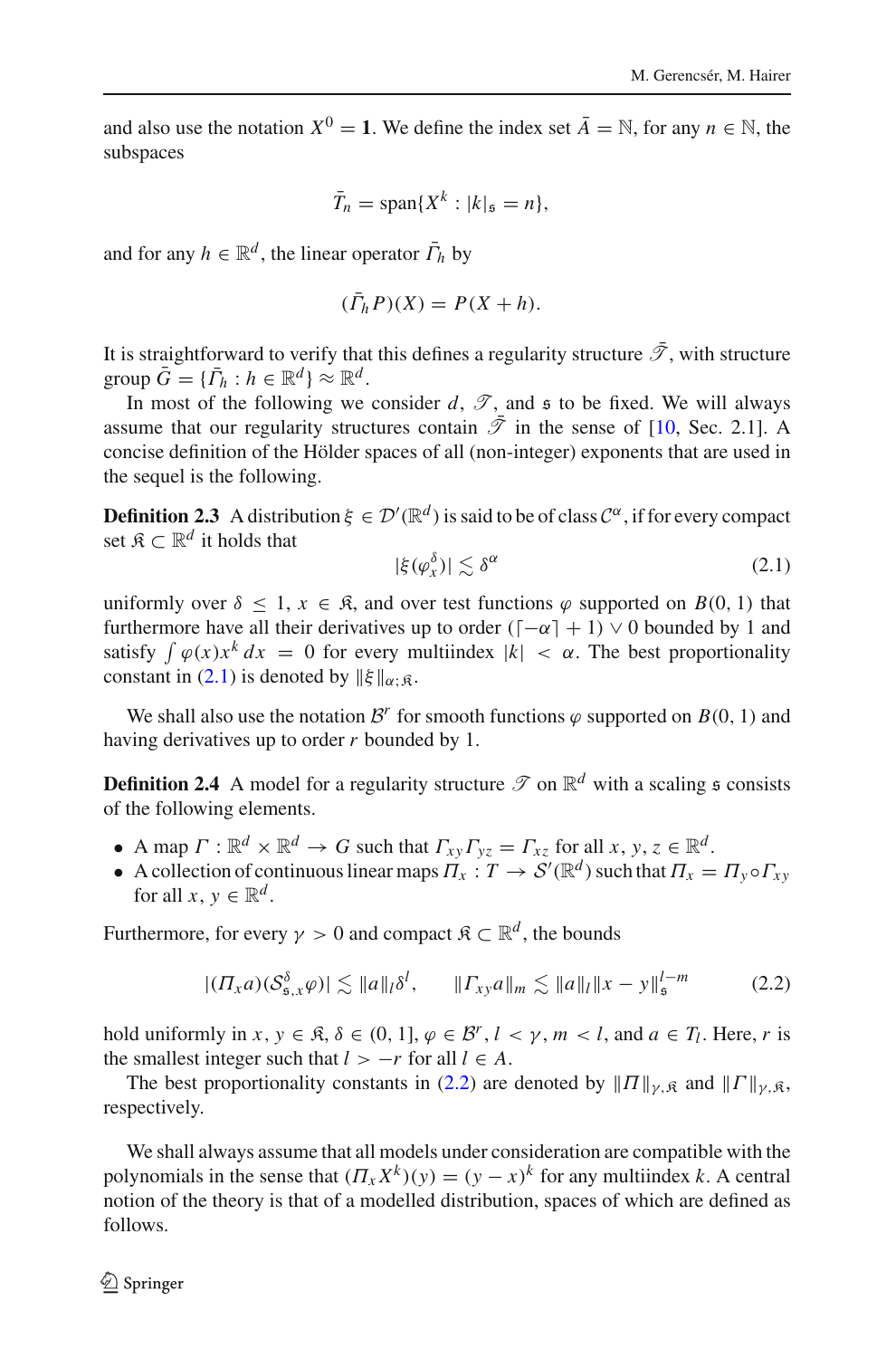**Definition 2.5** Let *V* be a sector and  $(\Pi, \Gamma)$  be a model. Then, for  $\gamma \in \mathbb{R}$ , the space  $\mathcal{D}^{\gamma}(V; \Gamma)$  consists of all functions  $f : \mathbb{R}^d \to V_{\gamma}^-$  such that, for every compact set  $\mathfrak{K},$ 

<span id="page-8-1"></span>
$$
|||f|||_{\gamma,\mathfrak{K}} = \sup_{\substack{x,y \in \mathfrak{K} \\ \|x-y\|_{\mathfrak{S}} \le 1}} \sup_{l < \gamma} \frac{\|f(x) - \Gamma_{xy} f(y)\|_{l}}{\|x - y\|_{\mathfrak{S}}^{\gamma - l}} < \infty,\tag{2.3}
$$

where the supremum in *l* runs over elements of *A*.

Although the spaces  $\mathcal{D}^{\gamma}$  depend on  $\Gamma$ , in many situation, where there can be no confusion about the model, this dependence will be omitted in the notation. The name 'modelled distribution' is justified by the following result.

**Theorem 2.6** Let V be a sector of regularity  $\alpha$  and let  $r = [-\alpha + 1]$ . Then for any  $\gamma > 0$  *there exists a continuous linear map*  $\mathcal{R}: \mathcal{D}^{\gamma}(V) \to \mathcal{C}^{\alpha}$  *such that for every*  $C > 0$ *, the bound* 

<span id="page-8-2"></span><span id="page-8-0"></span>
$$
|(\mathcal{R}f - \Pi_y f(y))(\psi_x^{\lambda})| \lesssim \lambda^{\gamma} \|f\|_{\gamma, \text{supp}\,\psi_x^{\lambda}},\tag{2.4}
$$

*holds locally uniformly over*  $x \in \mathbb{R}^d$  *and uniformly over*  $\psi \in \mathcal{B}^r$ *, over*  $\lambda \in (0, 1]$ *, over*  $y \in \text{supp } \psi_x^{\lambda}$ , and over models satisfying  $||\Pi||_{\gamma, B(x,2)} \leq C$ . Furthermore, [\(2.4\)](#page-8-0) *specifies R f uniquely.*

It is clear from  $(2.4)$  that the reconstruction operator  $\mathcal R$  is local, so in particular one can 'reconstruct' modelled distributions that only locally lie in *<sup>D</sup>*<sup>γ</sup> .

*Remark* 2.7 While in [\[10\]](#page-61-0) in the bound [\(2.4\)](#page-8-0),  $y = x$  is assumed, this version is essentially equivalent: for all  $y \in \text{supp } \psi_x^{\lambda}$ , one can simply rewrite  $\psi_x^{\lambda}$  as  $\bar{\psi}_y^{2\lambda}$  with some  $\bar{\psi} \in \mathcal{B}^r$ .

Let us also note that in the literature the use of the notation  $||| \cdot |||$  is slightly inconsistent: sometimes it is defined as in  $(2.3)$ , in some other instances it includes the term  $\sup_{x \in \mathbb{R}} \sup_{\mathbf{k} \in \mathcal{X}} \|f(x)\|_{l}$ . We will also be guilty of this: while for now, in the unweighted setting,  $(2.3)$  is convenient since that is what appears in the bounds for reconstructions like [\(2.4\)](#page-8-0) above and [\(2.11\)](#page-11-0) below, the weighted versions of  $|| \cdot |||$  introduced in Sect. [3](#page-14-0) *do* include controls over  $|| f(z) ||$ .

**Definition 2.8** A continuous bilinear map  $\star : T \times T \to T$  is called a product if, for *a* ∈ *T*<sub>α</sub> and *b* ∈ *T*<sub>β</sub>, one has  $a \star b$  ∈ *T*<sub>α+β</sub>, and **1**  $\star a$  =  $a \star \textbf{1}$  for all  $a \in T$ . The products arising in this article will always be associative and commutative, at least on some sufficiently large subspace.

A pair of sectors  $(V, W)$  is said to be  $\gamma$ -regular with respect to the product  $\star$  if  $(T a) \star (T b) = \Gamma(a \star b)$  for all  $\Gamma \in G$  and  $a \in V_\alpha$ ,  $b \in W_\beta$ , satisfying  $\alpha + \beta < \gamma$ . A sector is called  $\gamma$ -regular, if the pair  $(V, V)$  is  $\gamma$ -regular. Given two *T*-valued functions *f* and *f*, we also denote by  $f \star_\gamma f$  the function  $x \to \mathcal{Q}^-_\gamma(f(x) \star f(x))$ .

For  $\gamma > 0$ , a sector *V* of regularity 0, a product  $\star$  such that  $V \star V \subset V$ , and a smooth function  $F: \mathbb{R}^n \to \mathbb{R}$  one can then define a function  $\hat{F}_\gamma: V^n \to V$  by setting

$$
\hat{F}_{\gamma}(a) = \mathcal{Q}_{\gamma}^{-} \sum_{k} \frac{D^{k} F(\bar{a})}{k!} \tilde{a}^{\star k},
$$
\n(2.5)

 $\mathcal{L}$  Springer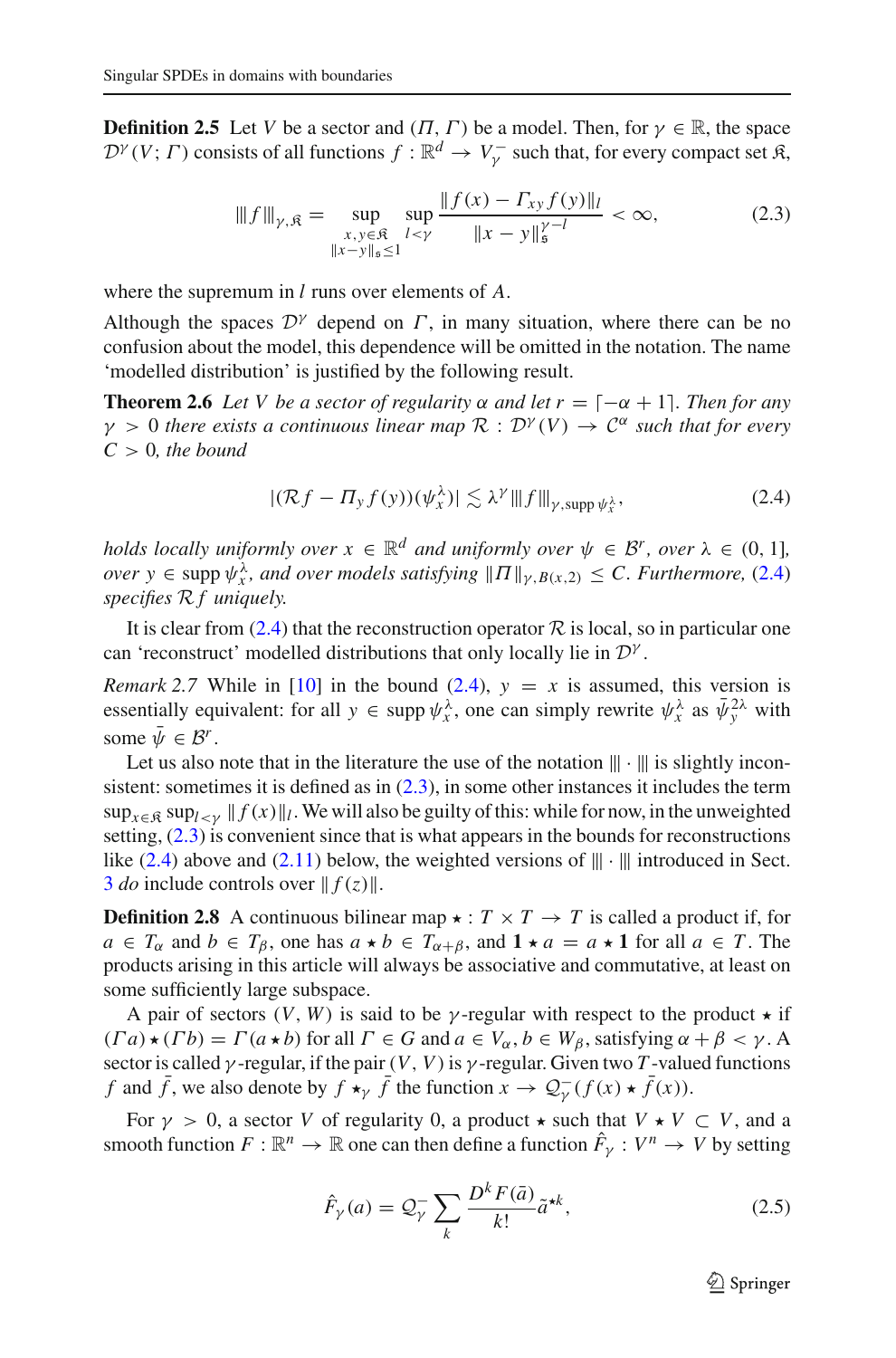where the sum runs over all possible *n*-dimensional multiindices, with the conventions  $\bar{a} = \langle 1, a \rangle$ ,  $\tilde{a} = a - \bar{a}$ ,  $k! = k_1! \cdots k_n!$ ,  $\tilde{a}^{\star k} = \tilde{a}_1^{\star k_1} \star \cdots \star \tilde{a}_n^{\star k_n}$  for  $k \neq 0$ , and  $\tilde{a}^{\star 0} = 1$ . The abstract version of differentiation is quite straightforward.

**Definition 2.9** Given a sector *V*, a family of operators  $\mathcal{D}_i : V \to V$  with  $i = 1, ..., d$ is called an abstract gradient if for every *i*, every  $\alpha$  and every  $a \in V_\alpha$ , one has  $\mathscr{D}_i a \in T_{\alpha-\mathfrak{s}_i}$  and  $\Gamma \mathscr{D}_i a = \mathscr{D}_i \Gamma a$  for all  $\Gamma \in G$ .

A model  $(\Pi, \Gamma)$  is called compatible with  $\mathscr{D}$ , if for all  $a \in V$ ,  $x \in \mathbb{R}^d$ , and for all *i*, it holds that

$$
D_i\Pi_x a = \Pi_x \mathscr{D}_i a,
$$

where  $D_i$  is the usual distributional differentiation in the *i*th unit direction.

The final important operation on modelled distribution is the integration against singular kernels, the aim of which is to 'lift' convolutions with Green functions to the abstract setting. The first ingredient is the abstract integral operator.

**Definition 2.10** Given a sector *V*, a linear map  $\mathcal{I}: V \to T$  is an abstract integration map of order  $\beta > 0$  if:

- $\mathcal{I}(V_{\alpha}) \subset T_{\alpha+\beta}$  for all  $\alpha \in A$ .
- $\mathcal{I}a = 0$  for all  $a \in V \cap \overline{T}$ .
- $\mathcal{I}\Gamma a \Gamma \mathcal{I}a \in \overline{T}$  for all  $a \in V$  and  $\Gamma \in G$ .

In our applications  $\beta$  will always be 2, but for most of the analysis the one important property required of  $\beta$  is that for each  $\alpha \in A$ ,  $\alpha + \beta \in \mathbb{Z}$  implies  $\alpha \in \mathbb{Z}$ . In particular, under this assumption,  $I$  does not produce any components in integer homogeneities. The class of kernels we will want to lift is characterised as follows.

**Definition 2.11** For  $\beta > 0$  the class  $\mathcal{K}_{\beta}$  of functions  $\mathbb{R}^d \times \mathbb{R}^d \setminus \{x = y\} \rightarrow \mathbb{R}$ consists of elements *K* that can be decomposed as  $K(x, y) = \sum_{n \ge 0} K_n(x, y)$ , where the functions  $K_n$  have the following properties:

- For all  $n \ge 0$ ,  $K_n$  is supported on  $\{(x, y) : ||x y||_{\mathfrak{s}} \le 2^{-n}\}.$
- For any two multiindices *k* and *l*,  $|D_1^k D_2^l K_n(x, y)| \lesssim 2^{n(|\mathfrak{s}| + |k + l|_{\mathfrak{s}} \beta)}$ , where the proportionality constant only depends on  $k$  and  $l$ , but not on  $n$ ,  $x$ ,  $y$ .
- For any two multiindices *k* and *l*,  $y \in \mathbb{R}^d$ ,  $i = 1, 2$ , it holds, for all  $n \ge 0$ ,

<span id="page-9-0"></span>
$$
\Big|\int_{R^d}(x-y)^lD_i^kK_n(x,y)dx\Big|\lesssim 2^{-\beta n}
$$

where the proportionality constant only depends on *k* and *l*.

• For a given  $r > 0$ ,  $\int_{\mathbb{R}^d} K_n(x, y) P(y) dy = 0$ , for all  $n \ge 0$ ,  $x \in \mathbb{R}^d$ , and every polynomial *P* of (scaled) degree at most *r*.

To introduce the appropriate 'remainder' terms, we set  $\mathcal{J}(x)a$ , for  $a \in T_\alpha$  as

$$
\mathcal{J}(x)a = \sum_{n\geq 0} \mathcal{J}^{(n)}(x)a = \sum_{n\geq 0} \sum_{|k|_s < \alpha + \beta} \frac{X^k}{k!} (\Pi_x a)(D_1^k K_n(x, \cdot)).\tag{2.6}
$$

 $\textcircled{2}$  Springer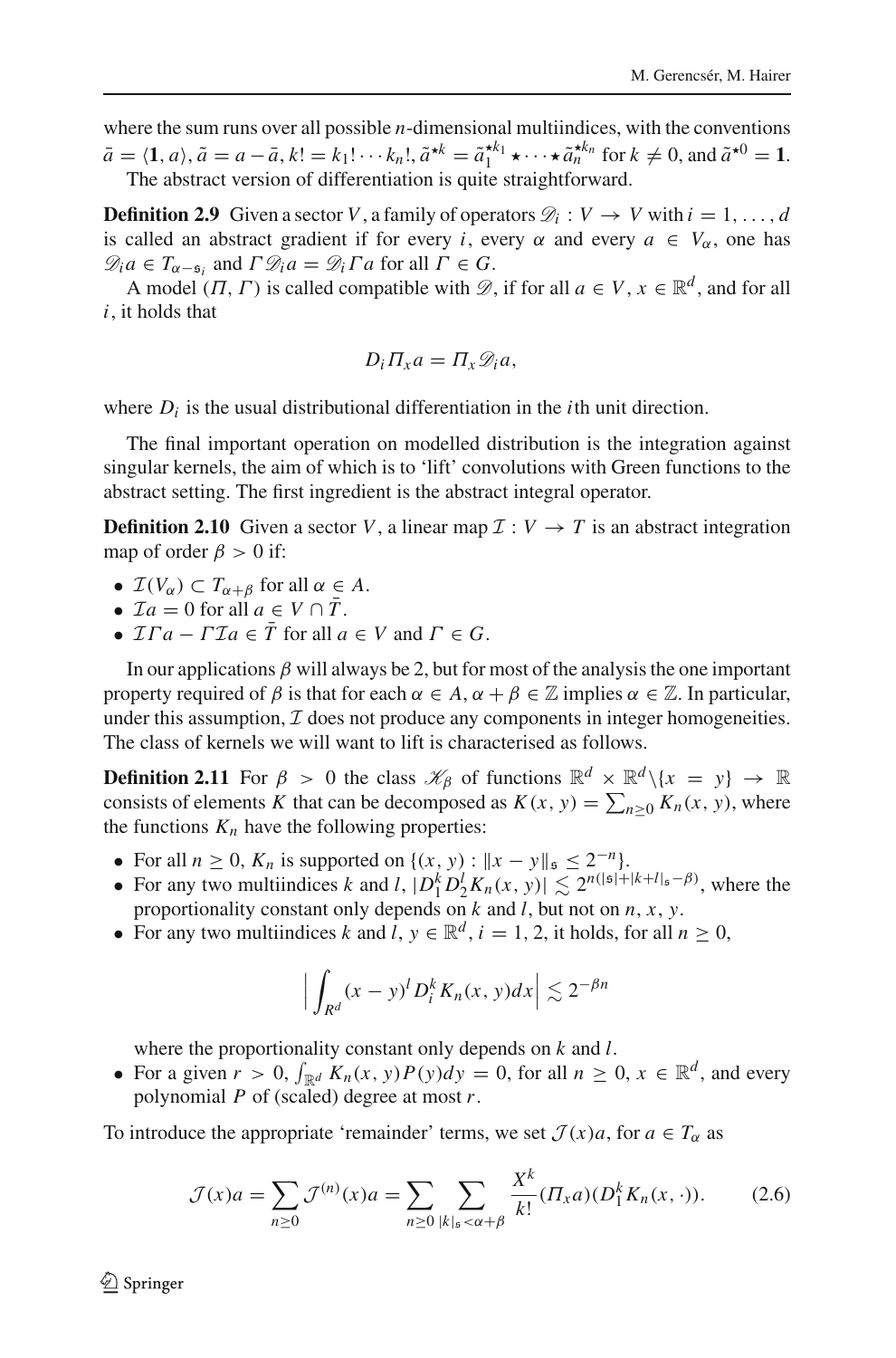**Definition 2.12** Given a sector *V* and an abstract integration map  $I$  acting on *V* we say that a model  $(\Pi, \Gamma)$  realises *K* for *I* if, for every  $\alpha \in A$ , every  $a \in V_\alpha$ , every  $x \in \mathbb{R}^d$  one has the identity

$$
\Pi_x \mathcal{I}a = \int_{\mathbb{R}^d} K(\cdot, z) (\Pi_x a) (dz) - \Pi_x \mathcal{J}(x) a.
$$

Note that both sides are distributions, so the equality should be understood in the distributional sense. For  $\gamma > 0$  we also define an operator  $\mathcal{N}_{\gamma}$  which maps any  $f \in \mathcal{D}^{\gamma}$  into a  $\overline{T}$ -valued function by

$$
(\mathcal{N}_{\gamma}f)(x) = \sum_{n\geq 0} (\mathcal{N}_{\gamma}^{(n)}f)(x) = \sum_{n\geq 0} \sum_{|k|_{\mathfrak{s}} < \gamma + \beta} \frac{X^k}{k!} (\mathcal{R}f - \Pi_x f(x)) (D_1^k K_n(x, \cdot)).
$$
\n(2.7)

<span id="page-10-1"></span>The key result on a Schauder-type estimate for integration on  $\mathcal{D}^{\gamma}$  then reads as follows.

**Theorem 2.13** *Let*  $K \in \mathcal{K}_{\beta}$  *for some*  $\beta > 0$ *, let I be an abstract integration map acting on V, and let*  $(\Pi, \Gamma)$  *be a model realising K for I. Then, for*  $\gamma > 0$ *, the operator K*<sup>γ</sup> *defined by*

$$
(\mathcal{K}_{\gamma} f)(x) = \mathcal{I}f(x) + \mathcal{J}(x)f(x) + (\mathcal{N}_{\gamma} f)(x), \tag{2.8}
$$

*maps*  $\mathcal{D}^{\gamma}(V)$  *into*  $\mathcal{D}^{\gamma+\beta}$  *and the identity* 

$$
\mathcal{RK}_{\gamma} f = K \ast \mathcal{R} f \tag{2.9}
$$

*holds for every*  $f \in \mathcal{D}^{\gamma}$ *.* 

## <span id="page-10-0"></span>**2.2 Preliminaries**

For negative values of  $\gamma$ , a statement similar to Theorem [2.6](#page-8-2) still holds, but the "uniqueness" part is lost. It will be useful for our purposes to have a family of "reconstruction operators" defined similarly to [\[10,](#page-61-0) Eq. 3.38], but depending additionally on some small cut-off scale. We define the sets  $\Lambda_{\mathfrak{s}}^n = \left\{ \sum_{j=1}^d 2^{-n\mathfrak{s}_j} k_j e_j : k_j \in \mathbb{Z} \right\}$ , where  $e_j$ is the *j*th unit vector of  $\mathbb{R}^d$ ,  $j = 1, \ldots, d$ , and we use the notation

$$
\eta_x^{n, \mathfrak{s}} = 2^{-n|\mathfrak{s}|/2} \eta_x^{2^{-n}}
$$

for locally integrable functions  $\eta$ . Then, as shown in [\[6](#page-61-10)], for any integer  $r > 0$ , there exist a compactly supported  $\mathcal{C}^r$  function  $\varphi$  and a finite family of compactly supported  $\mathcal{C}^r$  functions  $\Psi$  with the following properties.

• For each *m*, the set  $\{\varphi_x^{m, \mathfrak{s}} : x \in A_{\mathfrak{s}}^m\} \cup \{\psi_x^{n, \mathfrak{s}} : n \geq m, x \in A_{\mathfrak{s}}^n, \psi \in \Psi\}$  forms an orthonormal basis of  $L^2(\mathbb{R}^d)$ .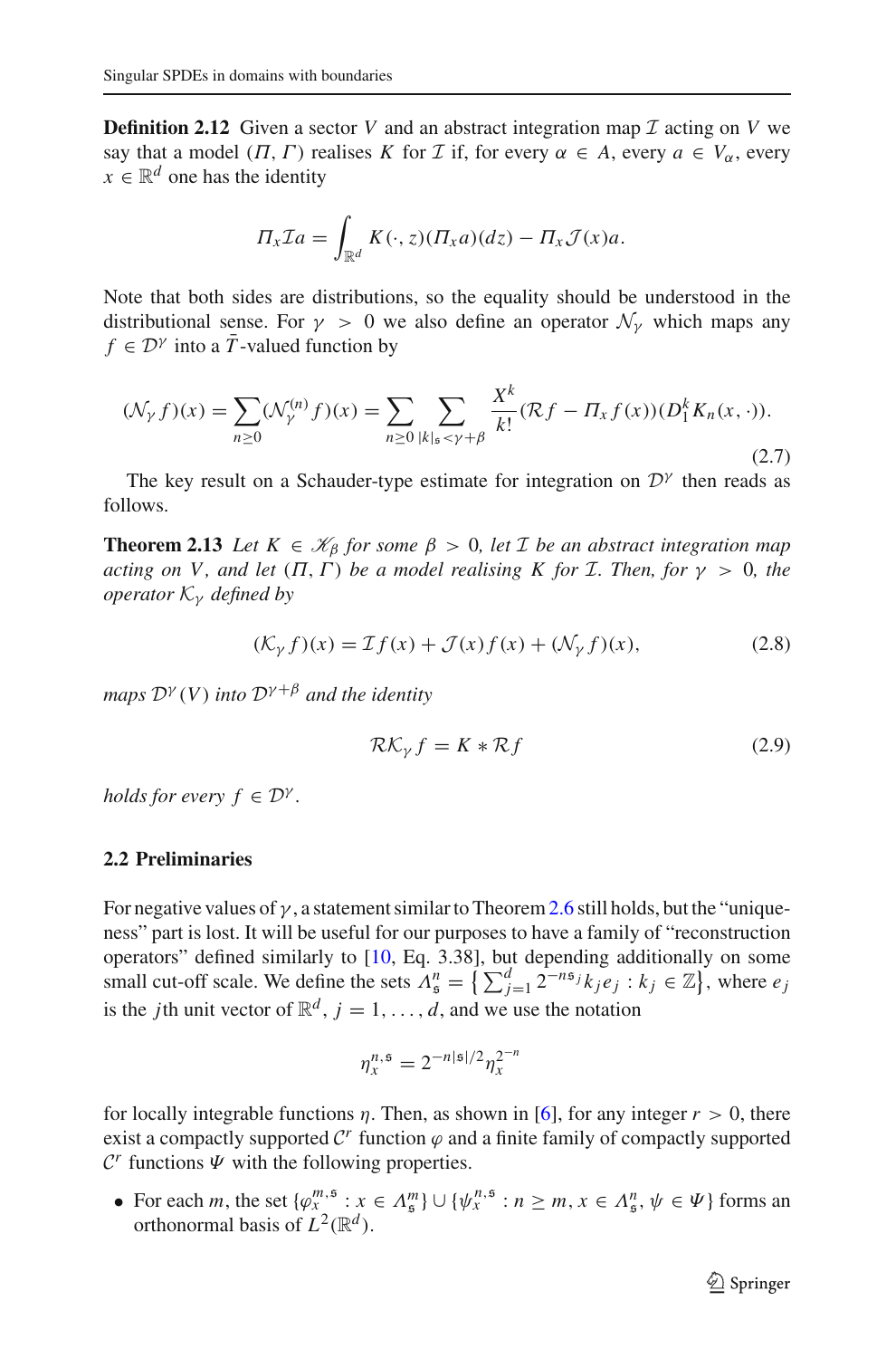• For every  $\psi \in \Psi$  and polynomial P of degree at most r, one has  $\int \psi(x)P(x)dx =$ 0.

In fact much more is known about these functions, but this will suffice for our purposes. We then set

<span id="page-11-1"></span>
$$
\mathcal{R}^{m} f = \sum_{n \geq m} \sum_{x \in \Lambda_{\mathfrak{s}}^{n}} \sum_{\psi \in \Psi} (\Pi_{x} f(x)) (\psi_{x}^{n, \mathfrak{s}}) \psi_{x}^{n, \mathfrak{s}} + \sum_{x \in \Lambda_{\mathfrak{s}}^{m}} (\Pi_{x} f(x)) (\varphi_{x}^{m, \mathfrak{s}}) \varphi_{s}^{m, \mathfrak{s}}.
$$
 (2.10)

With this notation, we have the following result which is a strengthening of the  $\gamma < 0$ part of [\[10,](#page-61-0) Thm 3.10].

**Lemma 2.14** *Let*  $\gamma$  < 0*, m*  $\geq$  0 *be an integer,*  $f \in \mathcal{D}^{\gamma}(V)$  *with a sector* V *of regularity*  $\alpha \leq 0$ *. Then*  $\mathcal{R}^m f \in C^{\alpha}$  *and for every*  $r > |\alpha|$  *there exists c such that, uniformly over*  $\eta \in \mathcal{B}^r$  *and*  $\lambda \in (0, 1]$  *and locally uniformly over x, one has the bound* 

<span id="page-11-0"></span>
$$
|(\mathcal{R}^m f - \Pi_x f(x))(\eta_x^{\lambda})| \lesssim \lambda^{\gamma - \alpha} (\lambda \wedge 2^{-m})^{\alpha} ||f||_{\gamma, B(x, c\lambda + 2^{-m})}.
$$
 (2.11)

*Proof* The fact that  $\mathcal{R}^m f \in \mathcal{C}^\alpha$  is immediate, since the above construction only differs by a  $\mathcal{C}^r$  function from the reconstruction operator given in [\[10,](#page-61-0) Eq. 3.38]. To show [\(2.11\)](#page-11-0), we assume without loss of generality that  $|| f ||_{\gamma, B(x, \lambda + 2^{-m})} \leq 1$ . Note first that

<span id="page-11-2"></span>
$$
|(\psi_{\mathbf{y}}^{n,\mathfrak{s}},\eta_{\mathbf{x}}^{\lambda})|\lesssim 2^{n|\mathfrak{s}|/2}(2^n\lambda\vee 1)^{-|\mathfrak{s}|-r},
$$

and that  $(\psi^{n, \mathfrak{s}}_y, \eta^{\lambda}_x) = 0$  for  $||x - y||_{\mathfrak{s}} \geq \lambda + c2^{-n}$  for some fixed constant *c*. We also have, for  $n \ge m$ , and for  $||x - y||_{\mathfrak{s}} \le \lambda + 2^{-n}$ ,

$$
|(\mathcal{R}^{m} f - \Pi_{x} f(x))(\psi_{y}^{n, \mathfrak{s}})| = |(\Pi_{y} f(y) - \Pi_{x} f(x))(\psi_{y}^{n, \mathfrak{s}})|
$$
  
\n
$$
= |(\Pi_{y}(f(y) - \Pi_{y} f(x))(\psi_{y}^{n, \mathfrak{s}})|
$$
  
\n
$$
\lesssim \sum_{l < y} \|x - y\|_{\mathfrak{s}}^{\gamma - l} 2^{-n|\mathfrak{s}|/2 - nl}.
$$
\n(2.12)

Denoting the first (triple) sum in [\(2.10\)](#page-11-1) by  $\mathcal{R}_0^m$ , and the projection of  $\Pi_x f(x)$  to span $\{\psi^{n, \mathfrak{s}}_y : y \in A^n_{\mathfrak{s}}, n \geq m\}$  by  $(\Pi_x f(x))_0$ , we can write

$$
|(\mathcal{R}_0^m f - (\Pi_x f(x))_0)(\eta_x^{\lambda})| = \sum_{n \ge m} \sum_{y \in \Lambda_s^n} \sum_{\psi \in \Psi} |(\mathcal{R}^m f - \Pi_x f(x))(\psi_y^{n, \mathfrak{s}})(\psi_y^{n, \mathfrak{s}}, \eta_x^{\lambda})|
$$
  
=: 
$$
\sum_{n \ge m} I_n.
$$

We consider the cases  $2^{-m} \ge \lambda$  separately. If  $\lambda < 2^{-m}$ , then considering that for 2<sup>*-n*</sup> ≤  $\lambda$ , the number of nonzero terms in the sum over  $y \in \Lambda_{\mathfrak{s}}^n$  is of order  $\lambda^{|{\mathfrak{s}}|}2^{n|{\mathfrak{s}}|}$ , by estimating each of them using the bounds above, we have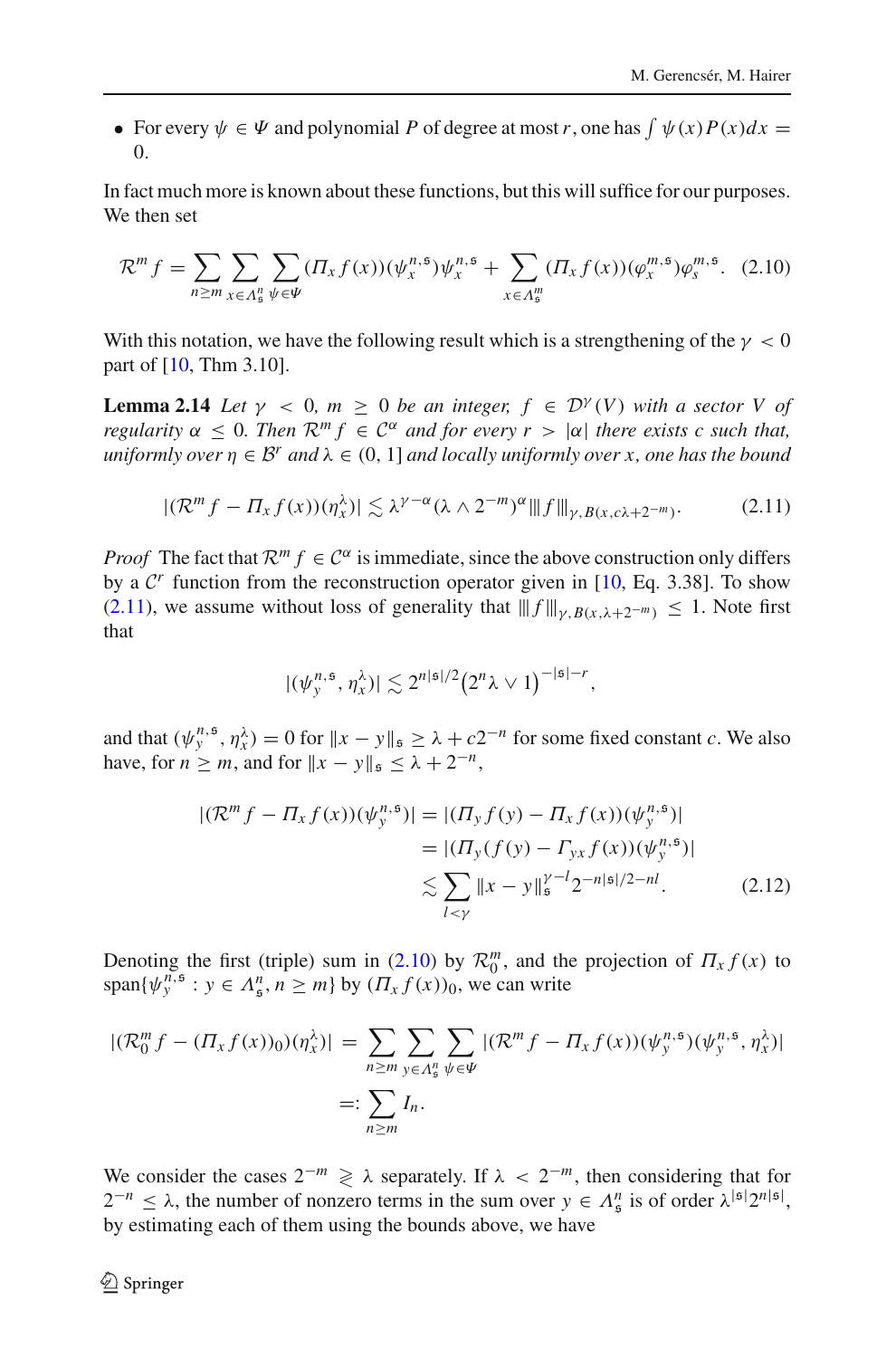$$
\sum_{2^{-n}\leq \lambda} I_n \lesssim \sum_{2^{-n}\leq \lambda} \lambda^{|{\mathfrak{s}}|} 2^{n|{\mathfrak{s}}|} 2^{-n|{\mathfrak{s}}|/2 - nr} \lambda^{-|{\mathfrak{s}}|-r} \sum_{l<\gamma} (\lambda + 2^{-n})^{\gamma-l} 2^{-n|{\mathfrak{s}}|/2 - nl} \lesssim \lambda^{\gamma},\tag{2.13}
$$

due to  $r + l > 0$ . On the other hand, for  $\lambda < 2^{-n}$ , the number of nonzero terms in the sum over *y* is of order 1, so we can write

$$
\sum_{\lambda < 2^{-n} \le 2^{-m}} I_n \lesssim \sum_{\lambda < 2^{-n} \le 2^{-m}} 2^{n|\mathfrak{s}|/2} \sum_{l < \gamma} (\lambda + 2^{-n})^{\gamma - l} 2^{-n|\mathfrak{s}|/2 - n l} \lesssim \lambda^{\gamma},\qquad(2.14)
$$

where we used the negativity of  $\gamma$ , and this bound is of the required order.

In the case  $2^{-m} < \lambda$ , then similarly to before

$$
\sum_{n\geq m} I_n \lesssim \sum_{n\geq m} \lambda^{|{\mathfrak{s}}|} 2^{n|{\mathfrak{s}}|} 2^{-n|{\mathfrak{s}}|/2 - nr} \lambda^{-|{\mathfrak{s}}|-r} \sum_{l<\gamma} (\lambda + 2^{-n})^{\gamma-l} 2^{-n|{\mathfrak{s}}|/2 - nl}
$$
  

$$
\lesssim \sum_{l<\gamma} 2^{-m(r+l)} \lambda^{\gamma-l-r} \leq \sum_{l<\gamma} 2^{-ml} \lambda^{\gamma-l},
$$
 (2.15)

and since  $l \geq \alpha$ , this gives the required bound.

For the second sum in [\(2.10\)](#page-11-1), denoted for the moment by  $\mathcal{R}_1^m$  and the projection of  $\Pi_x f(x)$  to span $\{\varphi_y^{m,s} : y \in \Lambda_{\mathfrak{s}}^m\}$ , denoted by  $(\Pi_x f(x))_1$ , we proceed similarly. This time, one has

$$
|(\varphi_{y}^{m,\mathfrak{s}},\eta_{x}^{\lambda})|\lesssim 2^{m|\mathfrak{s}|/2}(2^{m}\lambda\vee 1)^{-|\mathfrak{s}|},
$$

and  $(\varphi^{m, s}_y, \eta^\lambda_x) = 0$  for  $||x - y||_s \geq \lambda + c2^{-m}$ , that is, for all but of order  $2^{m|s|} \lambda^{|s|}$ instances of  $y \in A_{\mathfrak{s}}^m$  in the case  $2^{-m} \leq \lambda$ , and for all but of order 1 instances of  $y \in \Lambda_{\mathfrak{s}}^m$  in the case  $\lambda < 2^{-m}$ . The quantity  $(\mathcal{R}^m f - \Pi_x f(x))(\varphi_y^{m, \mathfrak{s}})$  can then be bounded exactly as in [\(2.12\)](#page-11-2). Combining these bounds, we arrive at

$$
|(\mathcal{R}_1^m f - (\Pi_x f(x))_1)(\eta_x^{\lambda})| = \sum_{y \in \Lambda_g^m} |(\mathcal{R}^m f - \Pi_y f(y))(\varphi_y^{m, \mathfrak{s}})(\varphi_y^{m, \mathfrak{s}}, \eta_x^{\lambda})|
$$
  

$$
\lesssim 2^{m|\mathfrak{s}|/2} \sum_{l < \gamma} (\lambda + 2^{-m})^{\gamma - l} 2^{-m|\mathfrak{s}|/2 - ml}
$$
  

$$
\lesssim \lambda^{\gamma - \alpha} 2^{-m\alpha} \vee 2^{-m\gamma} \lesssim \lambda^{\gamma - \alpha} 2^{-m\alpha} \vee \lambda^{\gamma}, \quad (2.16)
$$

as required. Here, the last inequality comes from the fact that  $\gamma < 0$  and that the second term dominates when  $2^{-m} \ge \lambda$ , so that  $2^{-m\gamma} \le \lambda^{\gamma}$ .

Next we recall some results on extending dual elements of a space of smooth functions that are supported away from a submanifold, to distributions, at least locally. This is essentially the content of  $[10, Prop. 6.9]$  $[10, Prop. 6.9]$ , but we slightly reformulate the statements in order to fit the needs of Sect. [4.3](#page-25-0) below better.

Whenever here and in the sequel we refer to a 'boundary' *P*, we mean the following. Assume that  $\mathbb{R}^d$  is decomposed as  $\mathbb{R}^d = \mathbb{R}^{d_1} \times \cdots \times \mathbb{R}^{d_m}$ , such that  $\mathfrak{s}_1 = \cdots = \mathfrak{s}_d$ ,  $s_{d_1+1} = \cdots = s_d$ , etc. We then assume *P* to be of the form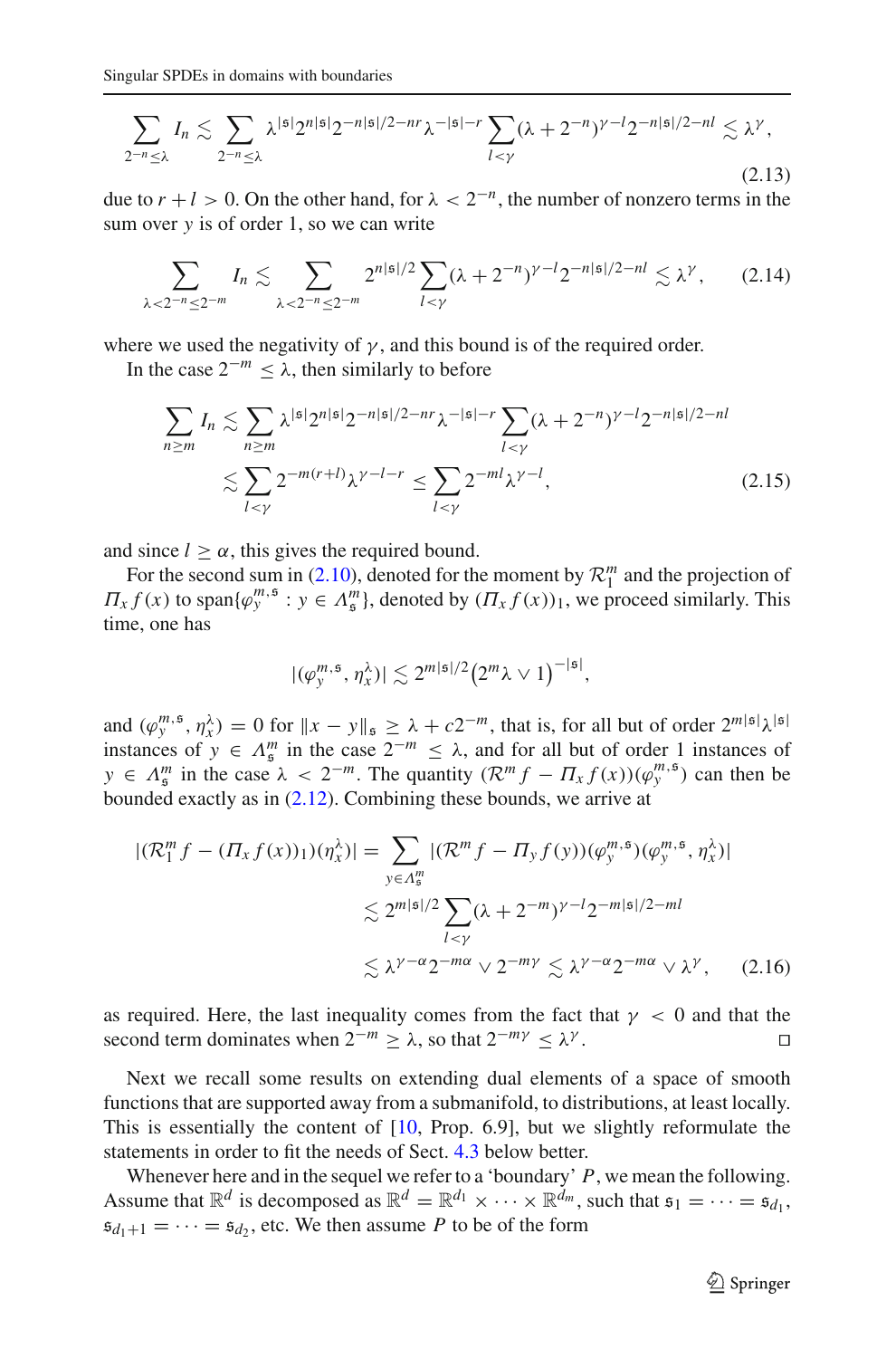$$
P=M_1\times\cdots\times M_m
$$

where each  $M_i$  is either  $\mathbb{R}^{d_i}$  or is a piecewise  $C^1$  boundary of a domain, satisfying the strong cone condition. Denoting the codimension of *Mi* by *mi* , the codimension of *P* is then defined to be  $\sum_{i=1}^{m} m_i \mathfrak{s}_{d_{i-1}+1}$ , with the convention  $d_0 = 0$ . We will need the following version of a well-known "folklore" fact:

<span id="page-13-3"></span>**Proposition 2.15** *Let P be a boundary of codimension* m,  $D \subset \mathbb{R}^d$  *be a bounded domain and let* ξ *be an element of the dual of smooth functions compactly supported in D* $\P$ *P. Suppose furthermore that*  $0 \ge \alpha \ge -m$  *and for an integer r*  $> |\alpha|$  *one has* 

<span id="page-13-0"></span>
$$
|\xi(\psi_x^{\lambda})| \lesssim \lambda^{\alpha} \tag{2.17}
$$

*uniformly over*  $x \in D \backslash P$ , *over*  $\psi \in \mathcal{B}^r$ , *and over*  $\lambda \in (0, 1]$  *satisfying furthermore*  $2\lambda \leq d_{\mathfrak{s}}(x, P)$  *and* supp  $\psi_x^{\lambda} \subset D$ . Then there exists a unique element  $\xi'$  in the dual *of smooth functions compactly supported in D that agrees with* ξ *on test functions supported away from P and for which the bound* [\(2.17\)](#page-13-0) *holds with*  $\xi'$  *in place of*  $\xi$ *, uniformly in x, in*  $\psi \in \mathcal{B}^r$ *, and in*  $\lambda \in (0, 1]$  *satisfying* supp  $\psi_x^{\lambda} \subset D$ .

*Proof* By considering a suitable partition of unity, thanks to the strong cone condition, we see that for any compact set  $K \subset D$  with diameter  $\lambda$ , and any *n* with  $2^{-n} < \lambda$ , we can find smooth functions  $\Phi_n: K \to [0, 1]$  such that  $\Phi_n(y) = 1$  if  $d_s(y, P) \in$ [2<sup>1−*n*</sup>, 2<sup>2−*n*</sup>],  $\Phi_n(y) = 0$  if  $d_s(y, P) \notin [2^{-n}, 2^{3-n}]$ , and satisfying the following property. For every  $n \geq 1$ , one can find sequences  $\{x_k\}_{k=1}^N$  with  $N \leq C\lambda^{|s| - m}2^{(|s| - m)n}$ and functions  $\phi_k$ ,  $\tilde{\phi}_k \in \mathcal{B}^r$  such that, setting  $\mu = 2^{-n}$ , one has

<span id="page-13-2"></span>
$$
\Phi_n = \mu^{|\mathfrak{s}|} \sum_{k=1}^N \phi_{k, x_k}^\mu, \quad \Phi_n - \Phi_{n+1} = \mu^{|\mathfrak{s}|} \sum_{k=1}^N \tilde{\phi}_{k, x_k}^\mu. \tag{2.18}
$$

Fix now a test function of the type  $\psi_x^{\lambda}$  with support  $K \subset D$ , then the sequence  $\xi(\psi_x^{\lambda}(1-\Phi_n))$  is Cauchy since

<span id="page-13-1"></span>
$$
|\xi(\psi_x^{\lambda}(\Phi_{n+1} - \Phi_n))| \le \sum_{k=1}^N \mu^{|\mathfrak{s}|} \xi(\tilde{\psi}_x^{\lambda} \phi_{k,x_k}^{\mu}) \lesssim \lambda^{-|\mathfrak{s}|} N \mu^{\alpha+|\mathfrak{s}|}
$$
  

$$
\le C\lambda^{-|\mathfrak{s}|} \lambda^{|\mathfrak{s}| - \mathfrak{m}} 2^{(|\mathfrak{s}| - \mathfrak{m}) n} \mu^{\alpha+|\mathfrak{s}|}
$$
  

$$
= C\lambda^{-m} 2^{-(\mathfrak{m} + \alpha)n}, \qquad (2.19)
$$

where in the second inequality we made use of the bound  $(2.17)$ . Thanks to the assumption  $\alpha + \mathfrak{m} > 0$ , the right-hand side of [\(2.19\)](#page-13-1) which converges to 0 exponentially fast, as claimed. The same bound also shows that the limit is bounded by some constant times  $\lambda^{-\alpha}$  as required. The uniqueness of  $\xi'$  follows in a similar way by comparing  $\xi'(\psi(1-\Phi_n))$  to  $\xi'(\psi)$  and using the first identity of [\(2.18\)](#page-13-2).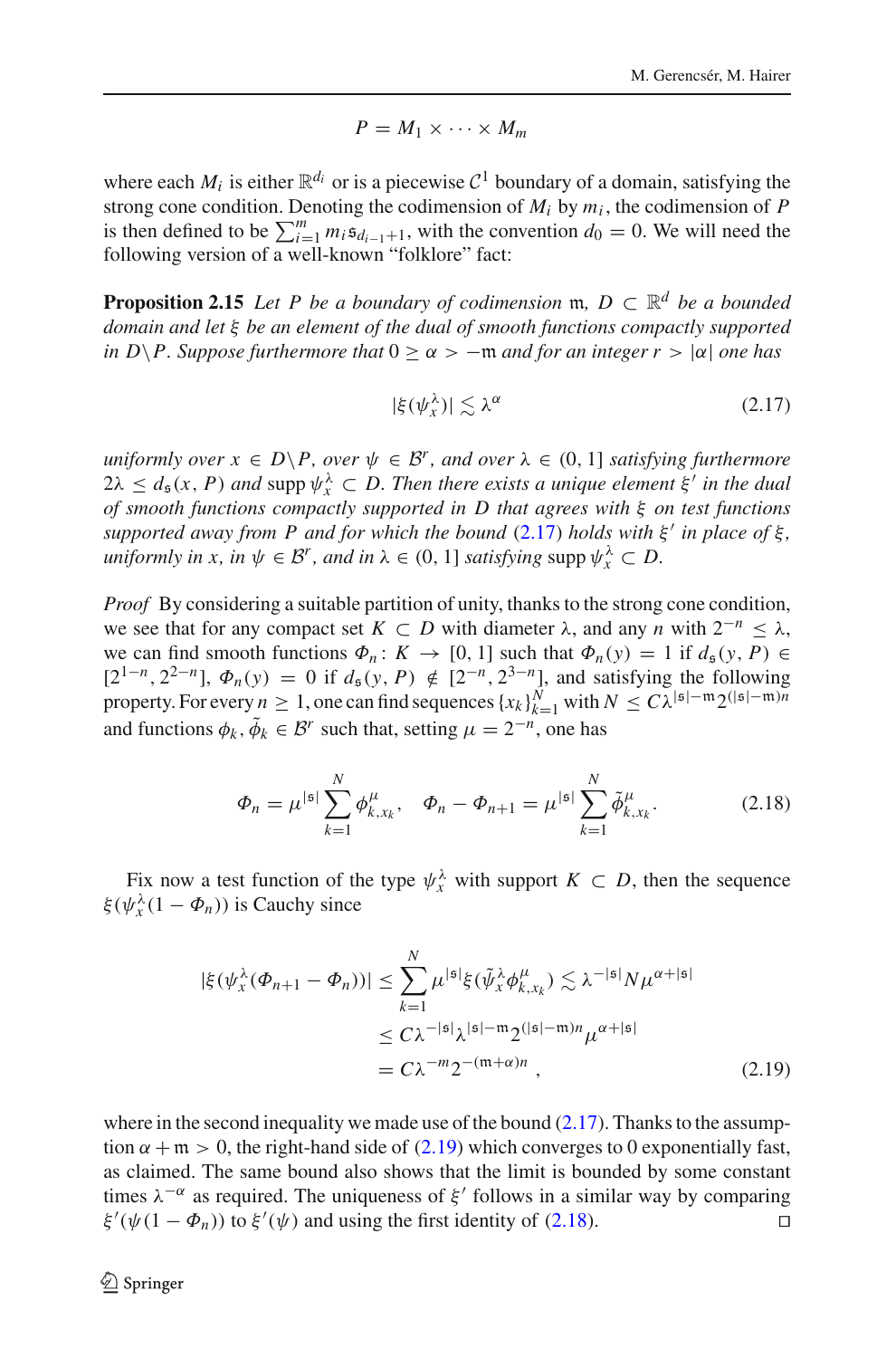# <span id="page-14-0"></span>**3** Definition of  $\mathcal{D}_P^{\gamma, w}$  and basic properties

Our main tool for dealing with domains is to introduce spaces analogous to the spaces  $D^{\gamma,\eta}$  used in [\[10\]](#page-61-0) to deal with initial conditions, but allowing for blow-ups at the boundary of the domain as well. One subtlety arises in the handling of the "double singularity" arising on the boundary at time 0. Let  $P_0$  and  $P_1$  be two fixed boundaries with respective codimensions  $m_0$ ,  $m_1$  and such that  $P_{\cap} = P_0 \cap P_1$  is itself a boundary of codimension  $m = m_0 + m_1$ . We also write  $P = P_0 \cup P_1$  and we assume that P satisfies the (uniform) cone condition, which forces the two boundaries to intersect in a transverse manner. For  $i = 1, 2$ , denote

$$
|x|_{P_i} = 1 \wedge d_{\mathfrak{s}}(x, P_i), \qquad |x, y|_{P_i} = |x|_{P_i} \wedge |y|_{P_i},
$$

and for any compact set  $\mathfrak{K}$ ,

$$
\mathfrak{K}_P = \{ (x, y) \in (\mathfrak{K} \backslash P)^2 : x \neq y \text{ and } 2 \| x - y \|_{\mathfrak{s}} \leq |x, y|_{P_0} \wedge |x, y|_{P_1} \}.
$$

To slightly ease notation, in the following w will always stand for an element in  $\mathbb{R}^3$ , with coordinates  $w = (\eta, \sigma, \mu)$ , corresponding to exponents for the 'weights' at  $P_0$ , *P*1, and their intersection, respectively.

*Remark 3.1* It might be at first sight surprising to have not two, but three different orders of singularity. While in the subsequent calculus the use of exponent  $\mu$  will become clear, it is worth mentioning a simple example when the singularities at the different boundaries do not in any way determine the one at the intersection: Consider the solution of  $\partial_t u = \Delta u$ ,  $u_0 = 1$ , with 0 Dirichlet boundary conditions on some domain *D*. Then, while away from the "corner"  $\{(0, x) : x \in \partial D\}$ , all derivatives of *u* are continuous up to both the temporal and the spatial boundaries, the *k*th derivative exhibits a blow-up of order  $|k|_{\mathfrak{s}}$  at the corner.

**Definition 3.2** Let *V* be a sector,  $\gamma > 0$  and  $w = (\eta, \sigma, \mu) \in \mathbb{R}^3$ . Then the space  $\mathcal{D}_P^{\gamma,w}(V)$  consists of all functions  $f : \mathbb{R}^d \setminus P \to V_\gamma^-$  such that for every compact set  $\mathfrak{K} \subset \mathbb{R}^d$  one has

$$
\|f(x) - \Gamma_{xy} f(y)\|_{l}
$$
  
\n
$$
\|f(x) - \Gamma_{xy} f(y)\|_{l}
$$
  
\n
$$
+ \sup_{x \in \mathfrak{K}: 0 < |x|_{P_0} \le |x|_{P_1} l < y} \sup_{|x|_{P_1}} \frac{\|f(x) - \Gamma_{xy} f(y)\|_{l}}{\|f(x)\|_{l}}
$$
  
\n
$$
+ \sup_{x \in \mathfrak{K}: 0 < |x|_{P_0} \le |x|_{P_1} l < y} \sup_{|x|_{P_1}} \frac{\|f(x)\|_{l}}{\|x\|_{P_1}} \left(\frac{|x|_{P_0}}{\|x\|_{P_1}}\right)^{(\eta - l) \wedge 0}
$$
  
\n
$$
+ \sup_{x \in \mathfrak{K}: 0 < |x|_{P_0} \le |x|_{P_0} l < y} \frac{\|f(x)\|_{l}}{\|x\|_{P_0}} \left(\frac{|x|_{P_1}}{\|x\|_{P_0}}\right)^{(\sigma - l) \wedge 0} < \infty. \tag{3.1}
$$

<span id="page-14-1"></span>The sum of the second and third term above will also be denoted by  $|| f ||_{\gamma,w;\mathfrak{K}}$ . Similarly to before, these spaces do depend on the model, but if no confusion can arise, this dependence will not be denoted. For two models  $(\Pi, \Gamma)$  and  $(\bar{\Pi}, \bar{\Gamma})$ , and for  $f \in \mathcal{D}_P^{\gamma, \hat{w}}(V; \Gamma)$  and  $\bar{f} \in \mathcal{D}_P^{\gamma, w}(V; \bar{\Gamma})$ , we also set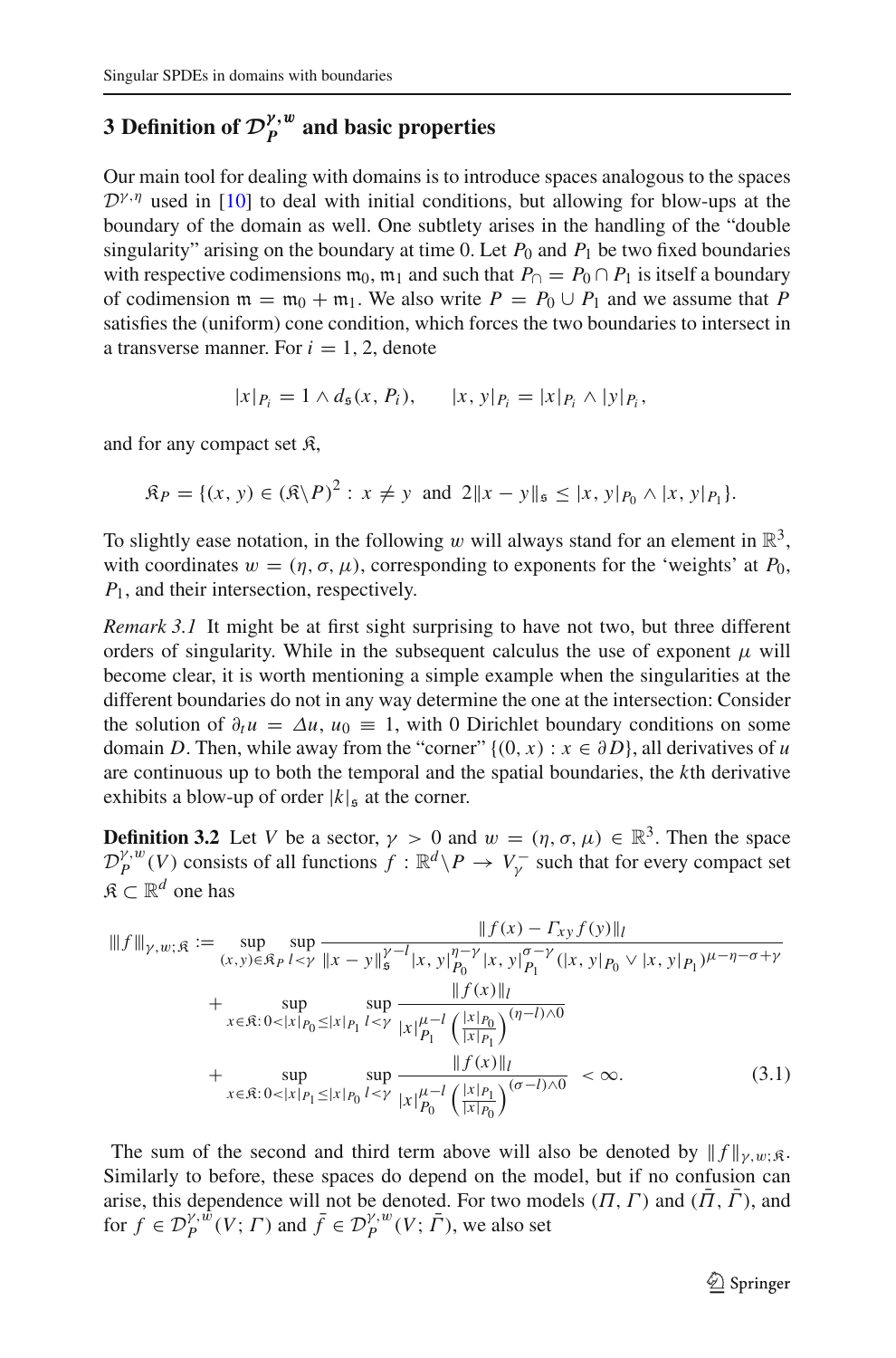$$
\|f; \bar{f}\|_{\gamma,w;\mathfrak{K}} = \sup_{(x,y)\in\mathfrak{K}_P} \sup_{l  
+ 
$$
\|f - \bar{f}\|_{\gamma,w;\mathfrak{K}}.
$$
$$

This notation is slightly ambiguous since the knowledge of *P* does of course not imply the knowledge of  $P_0$  and  $P_1$ . One should therefore really interpret the instance of *P* appearing in  $\mathcal{D}_P^{\gamma,w}$  as meaning  $P = \{P_0, P_1\}$  rather than  $P = P_0 \cup P_1$ , which is used whenever we view *P* as a subset of  $\mathbb{R}^d$ . It will also sometimes be useful to consider functions in  $\mathcal{D}_{p}^{\gamma,w}$  that are slightly better behaved when approaching one of the two boundaries. This is the purpose of the following definition.

**Definition 3.3** We denote by  $\mathcal{D}_{P,\{0\}}^{\gamma,w}$  the set of those elements  $f \in \mathcal{D}_P^{\gamma,w}$  for which the map  $x \mapsto Q_{\eta}^{-} f(x)$  extends continuously to  $\mathbb{R}^{d} \backslash P_1$  in such a way that  $Q_{\eta}^{-} f(x) = 0$ for all  $x \in P_0 \backslash P_1$ . The space  $\mathcal{D}_{P,\{1\}}^{\gamma,w}$  is defined analogously. Finally, writing  $\mathfrak{K}_0 =$  ${x \in \mathfrak{K} : 0 < |x|_{P_0} \le |x|_{P_1}}$  and similarly for  $\mathfrak{K}_1$ , we set

$$
[f f]_{\gamma,w,(0);,\mathfrak{K}} = \sup_{x \in \mathfrak{K}_0} \sup_{l < \gamma} \frac{\|f(x)\|_l}{|x|_{P_1}^{\mu-l} \left(\frac{|x|_{P_0}}{|x|_{P_1}}\right)^{\eta-l}} + \sup_{x \in \mathfrak{K}_1} \sup_{l < \gamma} \frac{\|f(x)\|_l}{|x|_{P_0}^{\mu-l} \left(\frac{|x|_{P_1}}{|x|_{P_0}}\right)^{(\sigma-l)\wedge 0}},
$$

and also define  $[$   $\int$   $\int$   $\int$ <sub> $\gamma$ ,w,{1};  $\beta$  in the same way, but with the exponents  $\eta$  – *l* and</sub>  $(\sigma - l) \wedge 0$  replaced by  $(\eta - l) \wedge 0$  and  $\sigma - l$  respectively.

<span id="page-15-4"></span>We shall assume throughout the article that these exponents satisfy  $\eta \vee \sigma \vee \mu \leq \gamma$ .

*Remark 3.4* Denoting the regularity of the sector *V* by  $\alpha$ , the definition is set up so that, when  $\mu \leq \alpha$  and there exists an *x* with  $|x|_{P_0} \sim |x|_{P_1} \sim 1$  and  $\sup_{l \leq \nu} ||f(x)||_l \sim 1$ , then the first term in [\(3.1\)](#page-14-1) bounds the second and third. For  $\mu > \alpha$ , one would actually need to add  $|x|_{P_1}^{(\mu-l)\wedge 0}$  to the denominator in the second term and  $|x|_{P_0}^{(\mu-l)\wedge 0}$  in the third. As this would make the calculations significantly longer, we omit this modification and deal with the slight difficulties arising from this restriction later.

<span id="page-15-3"></span>**Proposition 3.5** *Let V be a sector of regularity*  $\alpha$ *, and*  $f \in \mathcal{D}_{P, {\{1\}}(V)}^{\gamma, w}(V)$ *. Suppose furthermore that*  $\Re$  *is a compact set such that for each*  $x \in \Re$  *the line connecting*  $x$ *and the closest point to x on P*<sup>1</sup> *is contained in* K*. Then it holds that*

<span id="page-15-0"></span>
$$
\|f\|_{\gamma,w,\{1\};\mathfrak{K}} \lesssim \|f\|_{\gamma,w;\mathfrak{K}}.\tag{3.2}
$$

*If*  $(\bar{\Pi}, \bar{\Gamma})$  *is another model for*  $\mathscr T$  *and*  $\bar{f} \in \mathcal{D}_{P,\{1\}}^{\gamma,w}(V; \bar{\Gamma})$ *, then one has* 

<span id="page-15-1"></span>
$$
\|f - \bar{f}\|_{\gamma, w, \{1\}; \mathfrak{K}} \lesssim \|f; \bar{f}\|_{\gamma, w; \mathfrak{K}} + \|I - \bar{f}\|_{\gamma; \mathfrak{K}} (\|f\|_{\gamma, w; \mathfrak{K}} + \|\bar{f}\|_{\gamma, w; \mathfrak{K}}), (3.3)
$$

*and, for any*  $\kappa \in [0, 1]$ *,* 

<span id="page-15-2"></span>
$$
\|f; \bar{f}\|_{\bar{\gamma},\bar{w};\mathfrak{K}} \lesssim \|f - \bar{f}\|_{\bar{\gamma},w,\{1\};\mathfrak{K}}^{\kappa} (\|f\|_{\gamma,w;\mathfrak{K}} + \|\bar{f}\|_{\gamma,w;\mathfrak{K}})^{1-\kappa},\tag{3.4}
$$

*where*  $\bar{y} = (1 - \kappa)\gamma + \kappa\alpha$  *and*  $\bar{w} = (\bar{\eta}, \sigma, \mu)$  *with*  $\bar{\eta} = \eta + \kappa((\alpha - \eta) \wedge 0)$ *.*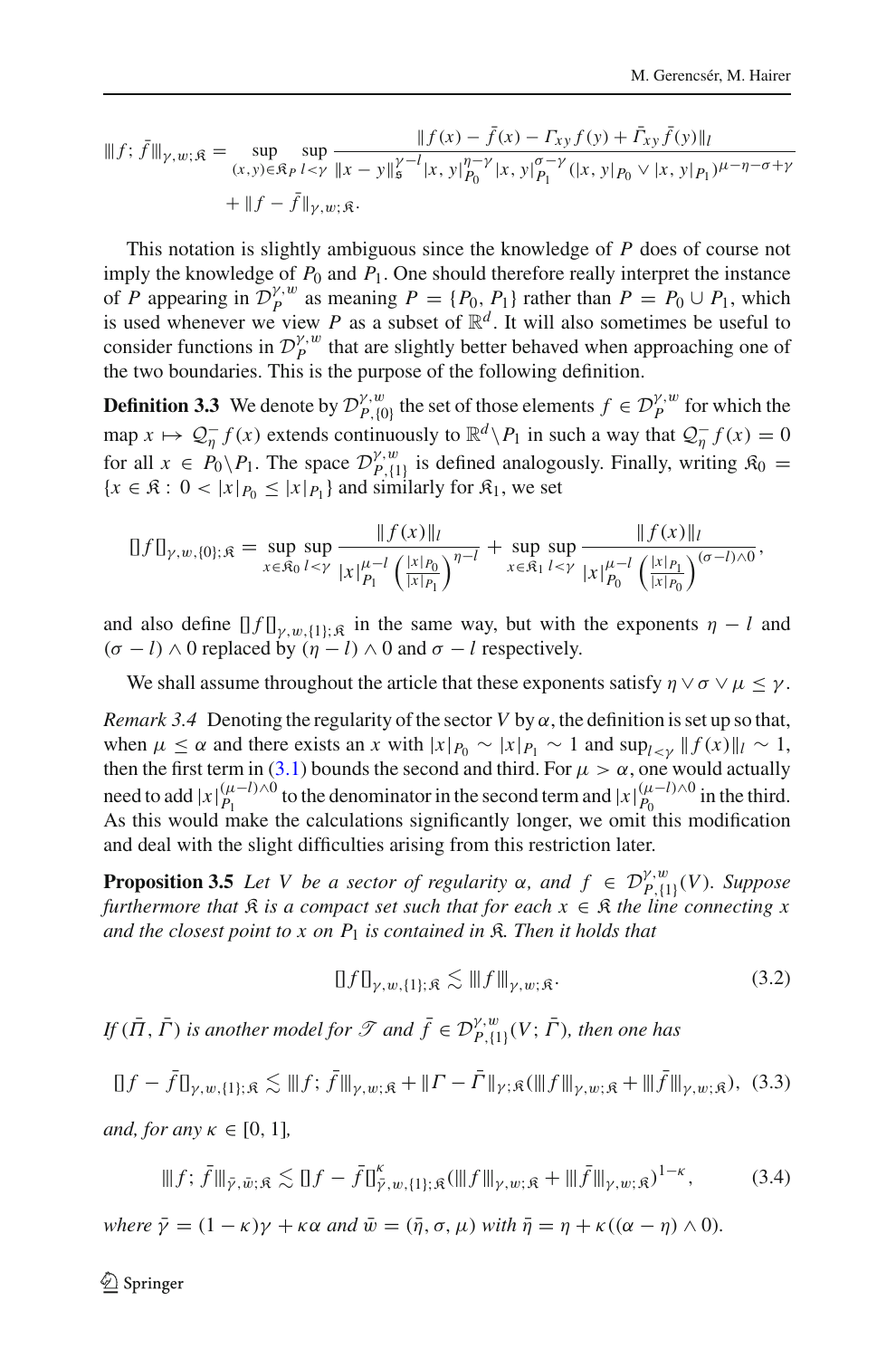*Proof* We prove separately for  $\mathcal{R}_i = \mathcal{R} \cap \{|x|_{P_i} \leq |x|_{P_{i-i}}\}.$ 

For  $\mathfrak{K}_1$ , further introducing  $\mathfrak{K}_1^n = \mathfrak{K}_1 \cap \{2^{-n} \le |x|_{P_0} \le 2^{-n+1}\}$ , the bounds for  $\mathcal{R}_1^n$  in place of  $\mathcal R$  follow immediately from Lemmas 6.5 and 6.6, [\[10](#page-61-0)], uniformly in *n*. Since there is no dependence on *n* in the bounds, and for any pair  $(x, y) \in (\mathfrak{K}_1)_P$ , the indices  $n_x$  and  $n_y$  for which  $x \in \mathbb{R}_1^{n_x}$ ,  $y \in \mathbb{R}_1^{n_y}$ , differ by at most 1, the estimates carry through for  $\mathfrak{K}_1$ .

For  $\mathfrak{K}_0$ , the bounds [\(3.2\)](#page-15-0) and [\(3.3\)](#page-15-1) are trivial. As for [\(3.4\)](#page-15-2), we have

$$
|| f(x) - f(x) - \Gamma_{xy} f(y) + \Gamma_{xy} f(y) ||_l \leq (||f||_{\gamma, w; \mathfrak{K}_0}
$$
  
+ 
$$
|||\bar{f}||_{\gamma, w; \mathfrak{K}_0}) ||x - y||_s^{\gamma - l} |x, y|_{P_0}^{\eta - \gamma} |x, y|_{P_1}^{\mu - \eta}
$$

as well as

$$
|| f(x) - f(x) - \Gamma_{xy} f(y) + \bar{\Gamma}_{xy} f(y) ||_l
$$
  
\$\leq\$ || f - \bar{f}||\_{\gamma, w, \{1\}; \mathfrak{K}\_0} |x, y|\_{P\_1}^{\mu-l} \left( \frac{|x, y|\_{P\_0}}{|x, y|\_{P\_1}} \right)^{(\eta - l) \wedge 0}\$

.

Therefore, we can bound the quantity  $|| f(x) - f(x) - \Gamma_{xy} f(y) + \Gamma_{xy} f(y) ||_l$  by the right-hand side of  $(3.4)$  times

$$
||x - y||_s^{(1-\kappa)(\gamma - l)} |x, y|_{P_1}^{(1-\kappa)(\mu - \eta) + \kappa(\mu - l) - \kappa((\eta - l) \wedge 0)} |x, y|_{P_0}^{(1-\kappa)(\eta - \gamma) + \kappa((\eta - l) \wedge 0)},
$$
  
\$\lesssim ||x - y||\_s^{\gamma - l} ||x - y||\_s^{\kappa(l - \alpha)} |x, y|\_{P\_1}^{\mu - \eta - \kappa(l - \eta + (\eta - l) \wedge 0)} |x, y|\_{P\_0}^{\eta - \bar{\gamma} + \kappa(\alpha - \eta + (\eta - l) \wedge 0)}.

Considering that  $||x - y||_5 \le |x, y|_{P_0}$  and that the minimum value of  $a_l := (l - \eta +$  $(\eta - l) \wedge 0$  is  $a_\alpha = (\alpha - \eta) \wedge 0$ , we can estimate the right-hand side above by

$$
||x-y||_s^{\bar{\gamma}-l}|x,y|_{P_1}^{\mu-\bar{\eta}}|x,y|_{P_1}^{\kappa(a_\alpha-a_l)}|x,y|_{P_0}^{\bar{\eta}-\bar{\gamma}}|x,y|_{P_0}^{\kappa(a_l-a_\alpha)},
$$

and since we are in the situation  $|x, y|_{P_0} \leq |x, y|_{P_1}$ , this gives the required bound. The estimate for  $|| f(x) - \overline{f}(x) ||_l, x \in \mathcal{R}_0$  is straightforward, since one has the bound

$$
\frac{\|f(x)-f(x)\|_l}{|x|_{p_1}^{\mu-l}\left(\frac{|x|_{p_0}}{|x|_{p_1}}\right)^{(\eta-l)\wedge 0}} \lesssim \|f-\bar{f}\|_{\gamma,w,\{1\};\mathfrak{K}} \wedge (\|f\|_{\gamma,w,\mathfrak{K}} + \|\bar{f}\|_{\gamma,w,\mathfrak{K}}),
$$

thus concluding the proof.  $\Box$ 

<span id="page-16-0"></span>**Proposition 3.6** *If*  $f \in \mathcal{D}_{P,\{1\}}^{\gamma,w}$  *then, for any*  $\delta > 0$  *and compact*  $\mathcal{R} \subset \{|x|_{P_1} \vee \delta \le$  $|x|_{P_0} \leq 2\delta$ , *it holds that* 

$$
\|\widehat{f}\|_{\sigma;\mathfrak{K}} \lesssim \delta^{\mu-\sigma} \|f\|_{\gamma,w;\mathfrak{K}},\tag{3.5}
$$

*with*  $\hat{f} = Q_{\sigma}^- f$ . In particular, away from  $P_0$ ,  $\hat{f}$  locally belongs to  $\mathcal{D}^{\sigma}$ .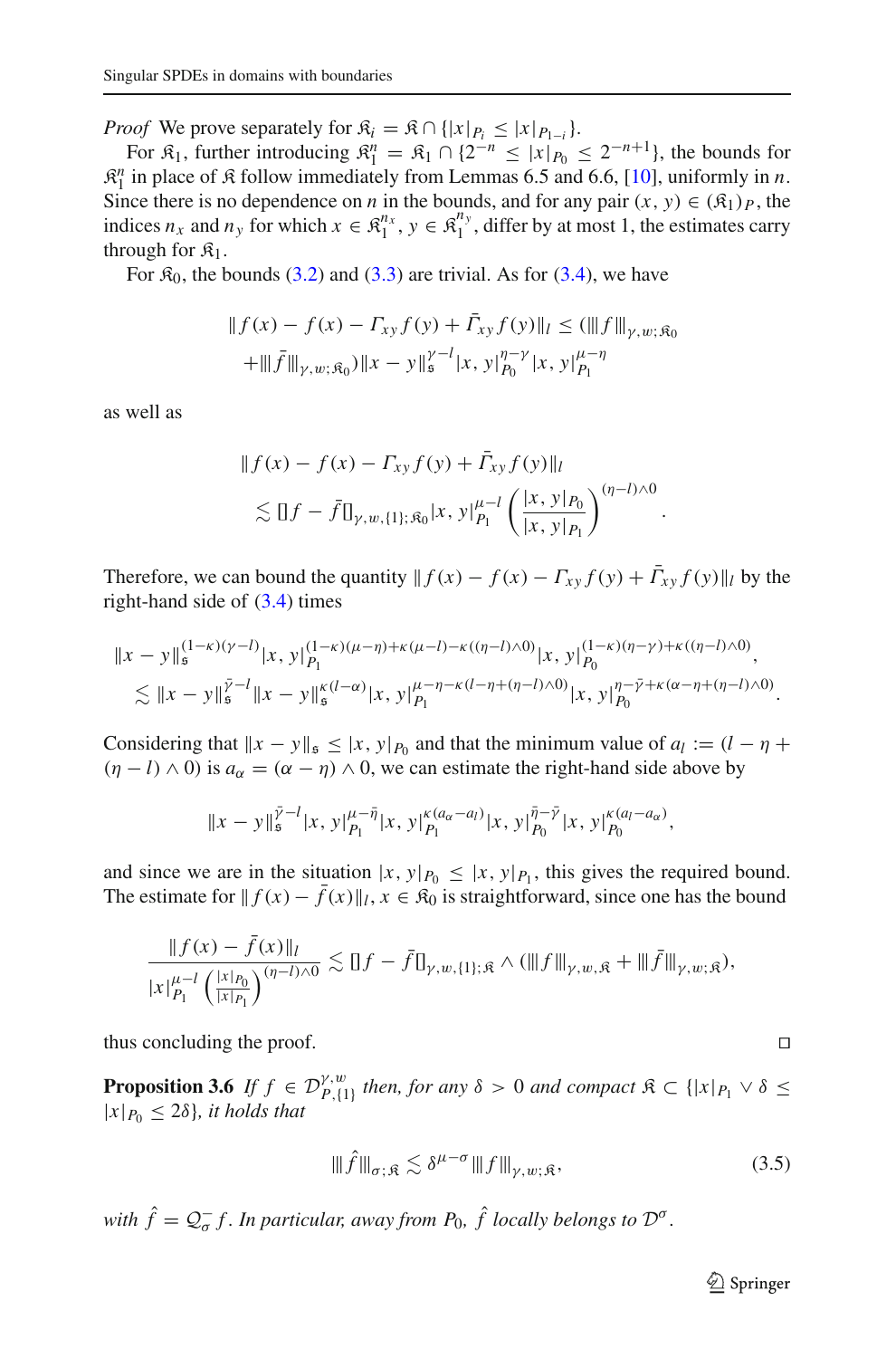*Proof* We assume without loss of generality  $|||f||_{V,w}: g \leq 1$ . For  $2||x-y||_5 \leq |x, y|_{P_1}$ , simply by the definition of the spaces  $\mathcal{D}_P^{\gamma,w}$  we get

$$
\frac{\|\hat{f}(x) - \Gamma_{xy}\hat{f}(y)\|_{l}}{\|x - y\|_{\mathfrak{s}}^{\sigma - l}} \lesssim \|x - y\|_{\mathfrak{s}}^{\gamma - \sigma} |x, y|_{P_1}^{\sigma - \gamma} |x, y|_{P_0}^{\mu - \sigma} \leq \delta^{\mu - \sigma}.
$$
 (3.6)

since  $\sigma \leq \gamma$ . In the case  $|x, y|_{P_1} \leq 2||x - y||_{\mathfrak{s}}$ , then noting that  $|x|_{P_1} \vee |y|_{P_1} \leq$  $3||x - y||_5$  we can write, using the estimate [\(3.2\)](#page-15-0) again

$$
\|\hat{f}(x) - \Gamma_{xy}\hat{f}(y)\|_{l} \le \|\hat{f}(x)\|_{l} + \sum_{l \le m < \sigma} \|x - y\|_{\mathfrak{s}}^{m-l} \|\hat{f}(y)\|_{m}
$$
\n
$$
\le \delta^{\mu-\sigma} |x|_{P_1}^{\sigma-l} + \sum_{l \le m < \sigma} \|x - y\|_{\mathfrak{s}}^{m-l} \delta^{\mu-\sigma} |y|_{P_1}^{\sigma-m}
$$
\n
$$
\lesssim \delta^{\mu-\sigma} \|x - y\|^{\sigma-l},
$$

as required.

The fact that  $\hat{f}$  is locally in  $\mathcal{D}^{\sigma}$  then follows, since on  $\{\delta \leq |x|_{P_0} \leq |x|_{P_1}\}$ , *f* actually belongs to  $\mathcal{D}^{\gamma}$ , so its projection  $\hat{f}$  belongs to  $\mathcal{D}^{\sigma}$ , and  $\delta > 0$  was arbitrary. arbitrary.  $\square$ 

*Remark 3.7* One simplification that we will often use is based on the fact that for pairs  $(x, y) \in \mathcal{R}_P$ , we have

$$
|x|_{P_i} \sim |y|_{P_i} \sim |x, y|_{P_i}
$$

for  $i = 0, 1$ . As a consequence, in the proofs of Sect. [4](#page-17-0) below we will repeatedly interchange the above quantities without much explanation. Also, for such pairs, even though  $|x|_{P_0} \le |x|_{P_1}$  does not imply  $|y|_{P_0} \le |y|_{P_1}$  or  $|x, y|_{P_0} \le |x, y|_{P_1}$ , it holds that

$$
|| f(y)||_{l} \lesssim || f ||_{\gamma,w,\mathfrak{K}} |y|_{P_1}^{\mu-l} \left( \frac{|y|_{P_0}}{|y|_{P_1}} \right)^{(\eta-l)\wedge 0},
$$

and

$$
|| f(x) - \Gamma_{xy} f(y)||_l \lesssim ||f||_{\gamma, w, \mathfrak{K}} ||x - y||_s^{\gamma - l} |x, y|_{P_0}^{\eta - \gamma} |x, y|_{P_1}^{\mu - \eta}.
$$

This, and the corresponding symmetric implications (swapping the roles of  $P_0$  and *P*<sub>1</sub>), will also often be used.

# <span id="page-17-0"></span>**4** Calculus of the spaces  $\mathcal{D}_P^{\gamma, w}$

In order to reformulate our stochastic PDEs as fixed point problems in  $\mathcal{D}_P^{\gamma,w}$ , one first needs to know how the standard operations like multiplication, differentiation, or convolution with singular kernels, act on these spaces. The aim of this section is to recover the calculus of [\[10\]](#page-61-0) in the present context.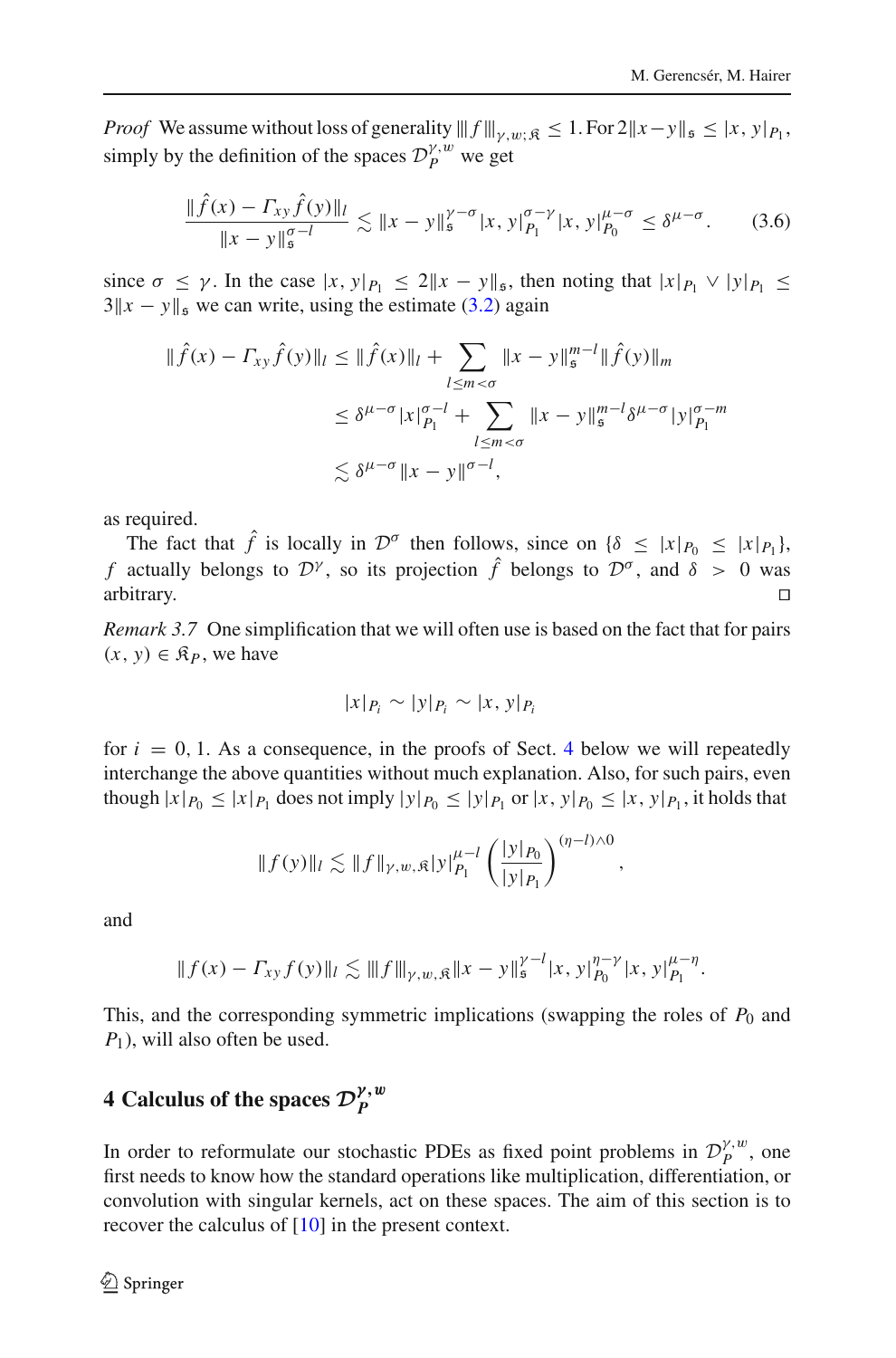*Remark 4.1* This of course means that repetition of arguments to a certain degree is inevitable. We shall try to minimise the overlap and concentrate on the aspects that are different due to the additional weights and don't just follow trivially from [\[10](#page-61-0)]. This in particular applies to the continuity statements: since the space of models is not linear, boundedness of the operations do not imply their continuity. However, in practice they usually follow from the same principles, with an added level of notational inconvenience. We therefore only give the complete proof of continuity for the multiplication, after which the reader is hopefully convinced that obtaining the other similar continuity results is a lengthy but straightforward combination of the corresponding arguments in [\[10\]](#page-61-0) and the treatment of the additional weights as described in the 'boundedness' part of the corresponding statements. Alternatively, the continuity statements can also be obtained by using the trick introduced in the proof of [\[12,](#page-61-2) Prop. 3.11], which allows to some extent to "linearise" the space of models.

*Remark 4.2* Let us mention an important point on how integration against singular kernels will be handled. While Green's functions of boundary value problems are not translation invariant, they typically can be decomposed into a translation invariant part and a smooth one, which however is singular at the boundary. The most simple example of this is the 1 + 1-dimensional Neumann heat kernel on  $(\mathbb{R}_{+})^2$ :

$$
G((t, x), (s, y)) = \frac{1}{\sqrt{4\pi (t - s)}} \left( e^{-\frac{(x - y)^2}{4(t - s)}} + e^{-\frac{(x + y)^2}{4(t - s)}} \right),
$$

for a more general discussion see Example [4.15](#page-37-1) below. The advantage of such a decomposition is that only the former part plays a role in constructing the regularity structure itself and the corresponding admissible models, for which one can use the general machinery of  $[2,3,10]$  $[2,3,10]$  $[2,3,10]$  $[2,3,10]$ . Integration against the latter part simply produces functions described by polynomial symbols, albeit with blow-ups at the boundaries which need to be sufficiently controlled.

#### <span id="page-18-0"></span>**4.1 Multiplication**

<span id="page-18-2"></span>**Lemma 4.3** *For i* = 1, 2*, let*  $f_i \in \mathcal{D}_P^{\gamma_i, w_i}(V_i)$  *with*  $\gamma_i > 0$ *, where*  $V_i$  *is a sector of regularity*  $\alpha_i \leq 0$ *. Suppose furthermore that the pair*  $(V_1, V_2)$  *is*  $\gamma := (\gamma_1 + \alpha_2) \wedge \beta$  $(\gamma_2 + \alpha_1)$ -regular with respect to the product  $\star$ . Then  $f := f_1 \star_\gamma f_2$  belongs to  $\mathcal{D}_P^{\gamma, w}$ , *where*  $w = (\eta, \sigma, \mu)$  *with*  $\mu = \mu_1 + \mu_2$  *and* 

$$
\eta = (\eta_1 + \alpha_2) \wedge (\eta_2 + \alpha_1) \wedge (\eta_1 + \eta_2),
$$
  

$$
\sigma = (\sigma_1 + \alpha_2) \wedge (\sigma_2 + \alpha_1) \wedge (\sigma_1 + \sigma_2).
$$

*Moreover, if*  $(\overline{\Pi}, \overline{\Gamma})$  *is another model for*  $\mathcal{T}$ *, and*  $g_i \in \mathcal{D}_P^{\gamma_i, w_i}(V_i; \overline{\Gamma})$  *for*  $i = 1, 2$ *, then, for*  $g = g_1 \star_{\gamma} g_2$  *and any*  $C > 0$ 

<span id="page-18-1"></span>
$$
\|f; g\|_{\gamma, w; \mathfrak{K}} \lesssim \|f_1; g_1\|_{\gamma_1, w_1; \mathfrak{K}} + \|f_2; g_2\|_{\gamma_2, w_2; \mathfrak{K}} + \|T - \bar{\Gamma}\|_{\gamma_1 + \gamma_2; \mathfrak{K}}, \quad (4.1)
$$

 $\mathcal{D}$  Springer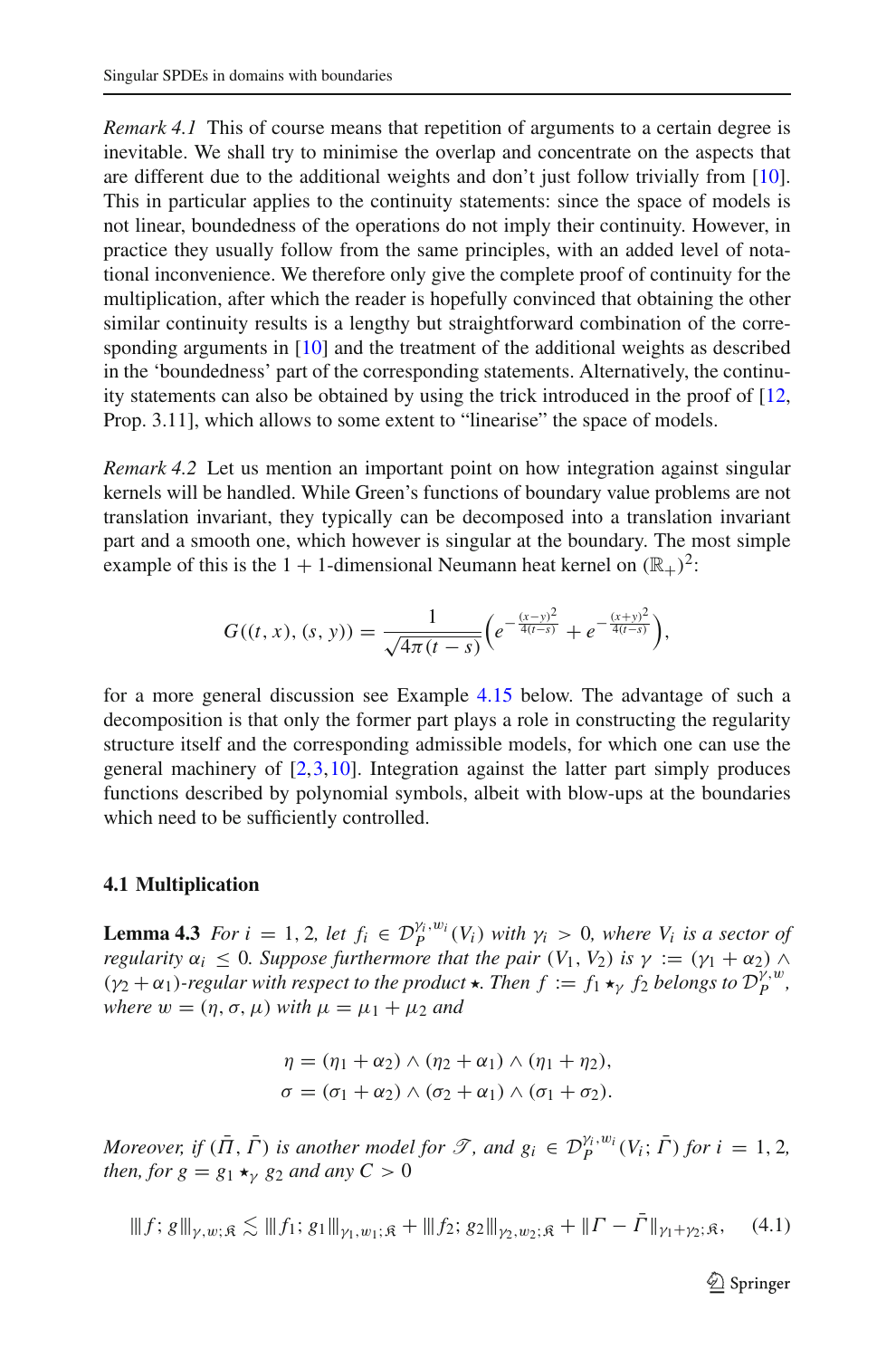*holds uniformly in f<sub>i</sub> and g<sub>i</sub> with*  $|||f_i||_{\gamma_i,w_i;\mathfrak{K}} + |||g_i||_{\gamma_i,w_i;\mathfrak{K}} \leq C$  *and models with*  $||\Gamma||_{\nu_1+\nu_2;\mathfrak{K}} + ||\bar{\Gamma}||_{\nu_1+\nu_2;\mathfrak{K}} \leq C.$ 

*Proof* We fix a compact  $\hat{\mathcal{R}}$  and assume, without loss of generality, that both  $f_1$  and  $f_2$ are of norm 1 on  $\mathfrak{K}$ . Then, for  $|x|_{P_0} \leq |x|_{P_1}$  and  $l < \gamma$ ,

$$
|| f(x)||_{l} \leq \sum_{l_1+l_2=l} || f_1(x)||_{l_1} || f_2(x)||_{l_2}
$$
  
\n
$$
\leq \sum_{l_1+l_2=l} |x|_{P_1}^{\mu_1+\mu_2-l_1-l_2} \left( \frac{|x|_{P_0}}{|x|_{P_1}} \right)^{(\eta_1-l_1)\wedge 0+(\eta_2-l_2)\wedge 0}
$$
  
\n
$$
\leq |x|_{P_1}^{\mu-l} \sum_{l_1+l_2=l} \left( \frac{|x|_{P_0}}{|x|_{P_1}} \right)^{-l+\eta_1\wedge l_1+\eta_2\wedge l_2}.
$$

It remains to notice that, since for  $i = 0, 1, l_i \ge \alpha_i$ , we have  $\eta_1 \wedge l_1 + \eta_2 \wedge l_2 \ge \eta \wedge l$ , by construction, and hence

$$
|| f(x)||_l \lesssim |x|_{P_1}^{\mu-l} \left( \frac{|x|_{P_0}}{|x|_{P_1}} \right)^{(\eta-l)\wedge 0}
$$

Next we bound  $f(x) - \Gamma_{xy} f(y)$ . As usual, we assume  $|x, y|_{P_0} \le |x, y|_{P_1}$ . For  $l < \gamma$ , the triangle inequality yields

$$
|| f(x) - \Gamma_{xy} f(y) ||_l \le || \Gamma_{xy} f(y) - (\Gamma_{xy} f_1(y)) \star (\Gamma_{xy} f_2(y)) ||_l + || (\Gamma_{xy} f_1(y) - f_1(x)) \star (\Gamma_{xy} f_2(y) - f_2(x) ||_l + || (\Gamma_{xy} f_1(y) - f_1(x)) \star f_2(x) ||_l + || f_1(x) \star (\Gamma_{xy} f_2(y) - f_2(x)) ||_l.
$$
 (4.2)

<span id="page-19-1"></span><span id="page-19-0"></span>.

Thanks to the  $\gamma$ -regularity of  $(V_1, V_2)$ , the first term in this expression can be bounded by

$$
A := ||\Gamma_{xy} f(y) - (\Gamma_{xy} f_1(y)) \star (\Gamma_{xy} f_2(y))||_l
$$
  
\n
$$
\leq ||\sum_{m+n \geq y} (\Gamma_{xy} Q_m f_1(y)) \star (\Gamma_{xy} Q_n f_2(y))||_l
$$
  
\n
$$
\leq \sum_{m+n \geq y} \sum_{\beta_1 + \beta_2 = l} ||\Gamma_{xy} Q_m f_1(y)||_{\beta_1} ||\Gamma_{xy} Q_n f_2(y)||_{\beta_2}
$$
  
\n
$$
\leq \sum_{m+n \geq y} \sum_{\beta_1 + \beta_2 = l} ||\Gamma||_{\gamma_1 + \gamma_2}^2 ||f_1(y)||_m ||f_2(y)||_n ||x - y||_s^{m+n-\beta_1-\beta_2}.
$$
 (4.3)

The factor  $||\Gamma||_{\gamma_1+\gamma_2}^2$  can course be incorporated into the proportionality constant, but it will be useful in the sequel to view the dependence on it as above. We can continue by writing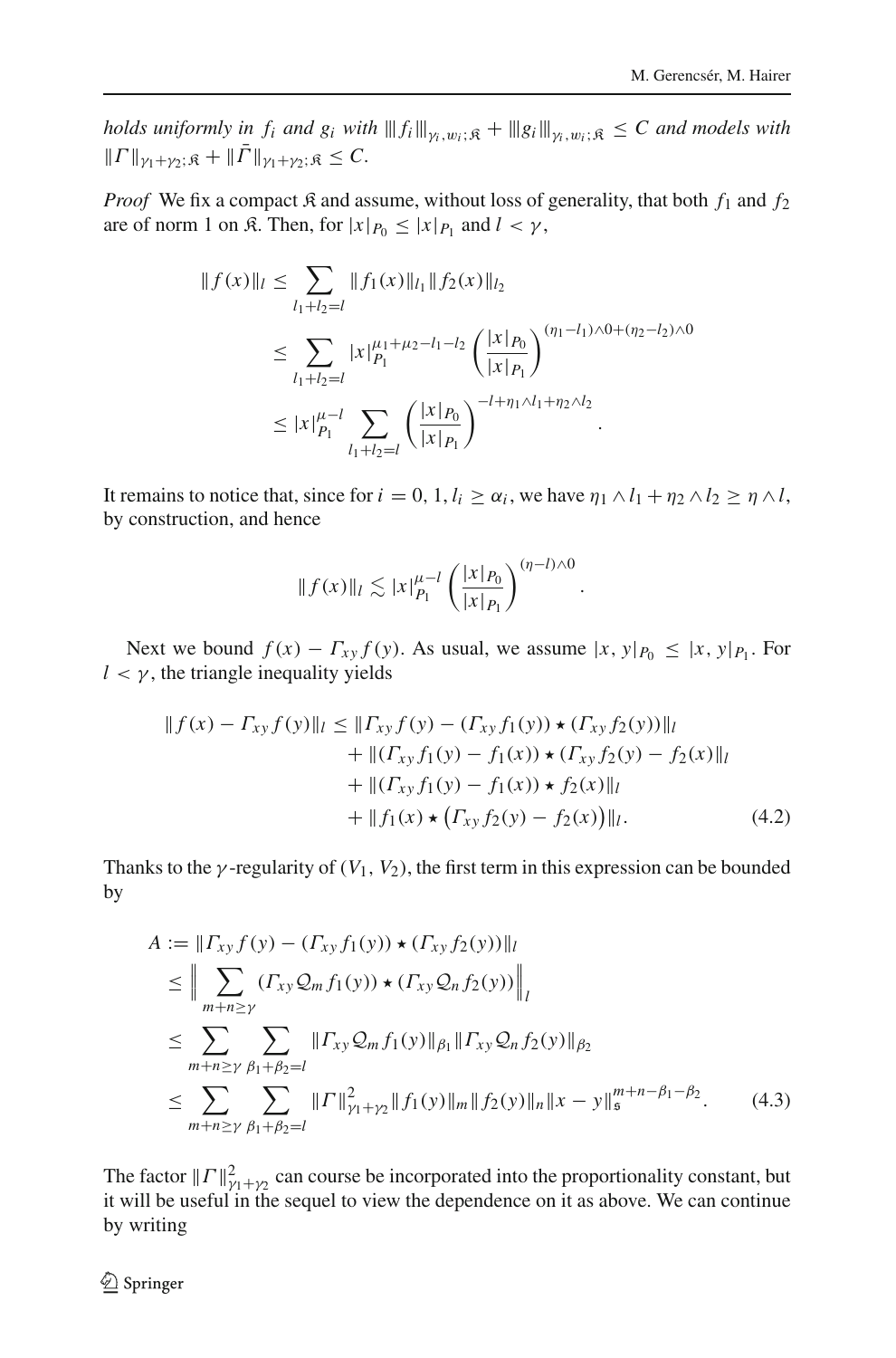$$
A \lesssim \sum_{m+n\geq \gamma} \|x - y\|_{\mathfrak{s}}^{m+n-l} \|f_1(y)\|_{m} \|f_2(y)\|_{n}
$$
  
\n
$$
\leq \|x - y\|_{\mathfrak{s}}^{2-l} \sum_{m+n\geq \gamma} \|x - y\|_{\mathfrak{s}}^{m+n-\gamma} |y|_{P_1}^{\mu_1+\mu_2-m-n} \left(\frac{|y|_{P_0}}{|y|_{P_1}}\right)^{(\eta_1-m)\wedge 0+(\eta_2-n)\wedge 0}
$$
  
\n
$$
\leq \|x - y\|_{\mathfrak{s}}^{2-l} |y|_{P_1}^{\mu} |y|_{P_0}^{-\gamma} \sum_{m+n\geq \gamma} |y|_{P_0}^{m+n} |y|_{P_1}^{-m-n} \left(\frac{|y|_{P_0}}{|y|_{P_1}}\right)^{(\eta_1-m)\wedge 0+(\eta_2-n)\wedge 0}
$$
  
\n
$$
= \|x - y\|_{\mathfrak{s}}^{2-l} |y|_{P_1}^{\mu} |y|_{P_0}^{-\gamma} \sum_{m+n\geq \gamma} \left(\frac{|y|_{P_0}}{|y|_{P_1}}\right)^{\eta_1\wedge m+\eta_2\wedge n}, \tag{4.4}
$$

where we used  $||x-y|| \le |y|_{P_0}$  to get the third line. As before, we have  $\eta_1 \wedge m + \eta_2 \wedge n \ge$  $\eta \wedge \gamma = \eta$ , and recalling that  $|y|_{P_i} \sim |x, y|_{P_i}$  we see that this is indeed the bound we need in  $(3.1)$ . The second term on the right-hand side of  $(4.2)$  is bounded by a constant times

<span id="page-20-0"></span>
$$
\sum_{m+n=l} ||\Gamma_{xy} f_1(y) - f_1(x)||_m ||\Gamma_{xy} f_2(y) - f_2(x)||_n
$$
\n
$$
\leq \sum_{m+n=l} ||x - y||_s^{\gamma_1 + \gamma_2 - m - n} |x|_{P_1}^{\mu_1 + \mu_2 - \eta_1 - \eta_2} |x|_{P_0}^{\eta_1 + \eta_2 - \gamma_1 - \gamma_2}
$$
\n
$$
\lesssim ||x - y||_s^{\gamma - l} |x|_{P_1}^{\mu - \eta_1 - \eta_2} |x|_{P_0}^{\eta - \eta_1 - \eta_2} |x|_{P_0}^{\eta - \gamma_1 - \gamma_2} ||x - y||_s^{\gamma_1 + \gamma_2 - \gamma}.
$$

Since  $\gamma_1 + \gamma_2 \ge \gamma$ ,  $\eta_1 + \eta_2 \ge \eta$ , and  $||x - y||_s \le |x|_{P_0} \le |x|_{P_1}$ , this gives the required bound. The third term on the right-hand side of [\(4.2\)](#page-19-0) is bounded by a constant times

$$
\sum_{m+n=l} ||\Gamma_{xy} f_1(y) - f_1(x)||_m ||f_2(x)||_n
$$
\n
$$
\lesssim \sum_{m+n=l} ||x - y||_s^{\gamma_1 - m} |x|_{P_1}^{\mu_1 - \eta_1} |x|_{P_0}^{\eta_1 - \gamma_1} |x|_{P_1}^{\mu_2 - n} \left( \frac{|x|_{P_0}}{|x|_{P_1}} \right)^{(\eta_2 - n) \wedge 0}
$$
\n
$$
\leq ||x - y||^{\gamma - l} \sum_{m+n=l} ||x - y||_s^{\gamma_1 + n - \gamma} |x|_{P_1}^{\mu - \eta_1 - \eta_2 \wedge n} |x|_{P_0}^{\eta_1 - \gamma_1 + \eta_2 \wedge n - n}
$$
\n
$$
\lesssim ||x - y||_s^{\gamma - l} |x|_{P_1}^{\mu - \eta} \sum_{m+n=l} ||x - y||_s^{\gamma_1 + n - \gamma} |x|_{P_1}^{\eta - \eta_1 - \eta_2 \wedge n} |x|_{P_0}^{\eta_1 - \gamma_1 + \eta_2 \wedge n - n}. \tag{4.5}
$$

<span id="page-20-1"></span>Inside the sum, the exponent of  $||x - y||_{\mathfrak{s}}$  is nonnegative, due to the relation  $\gamma \leq$  $\gamma_1 + \alpha_2$ , while the exponent of  $|x|_{P_1}$  is nonpositive, due to  $\eta \leq \eta_1 + \eta_2 \wedge \alpha_2$ . Using  $||x - y||_5 \le |x|_{P_0} \le |x|_{P_1}$  as before, we get the required bound. Finally, the fourth term on the right-hand side of [\(4.2\)](#page-19-0) is bounded similarly, reversing the roles played by  $f_1$  and  $f_2$ .

To prove the continuity estimate  $(4.1)$ , we of course need only consider the first part of the definition of  $|||\cdot;\cdot|||$ , the bound on the second already follows from above by linearity. We then write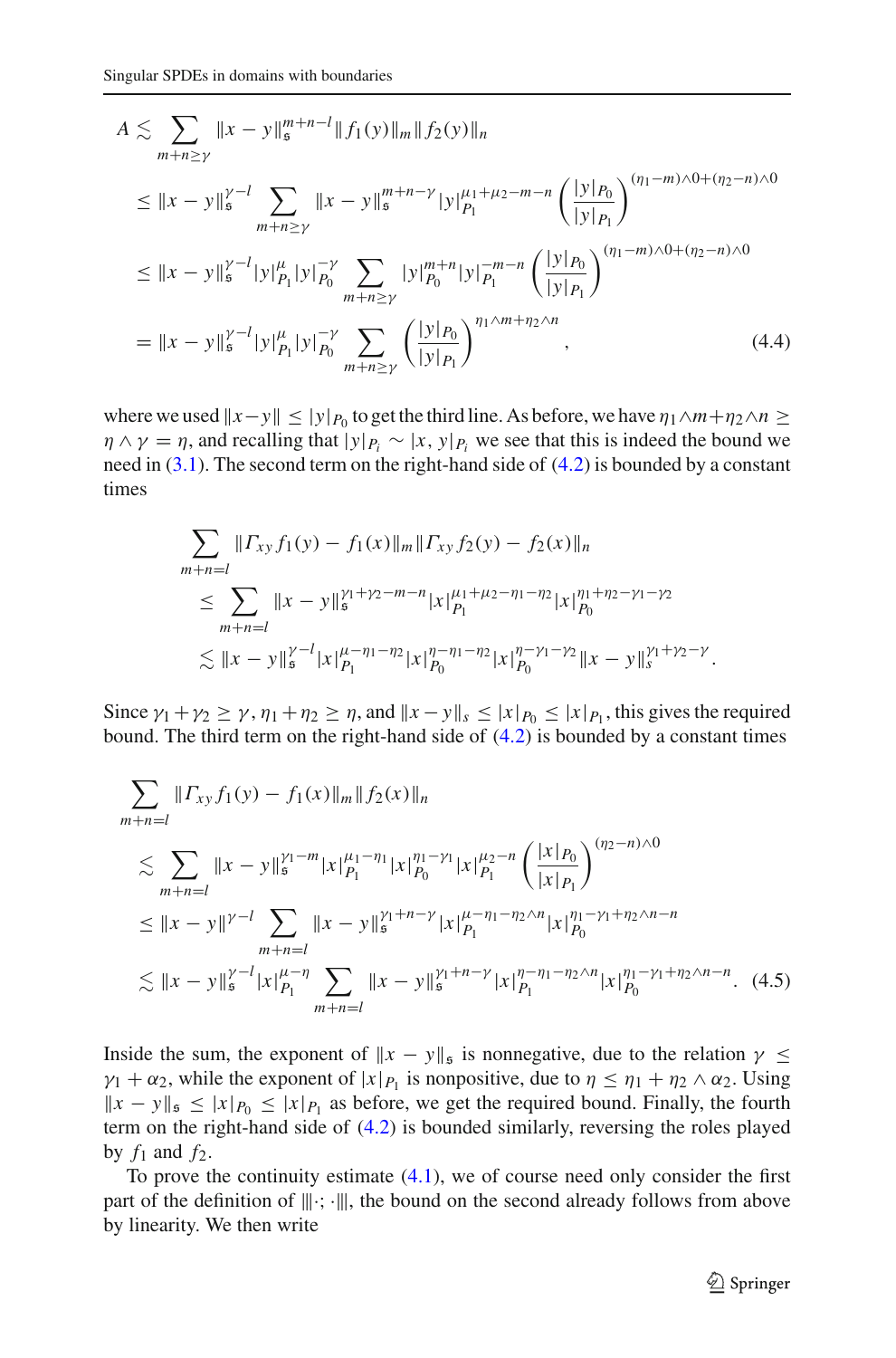$$
f(x) - g(x) - \Gamma_{xy} f(y) + \Gamma_{xy} g(y)
$$
  
=  $- \Gamma_{xy} f(y) + \Gamma_{xy} g(y) + \Gamma_{xy} f_1(y) \star \Gamma_{xy} f_2(y) - \bar{\Gamma}_{xy} g_1(y) \star \bar{\Gamma}_{xy} g(y)$   
+  $(f_1(x) - g_1(x) - \Gamma_{xy} f_1(y) + \bar{\Gamma}_{xy} g_1(y)) \star f_2(x)$   
+  $\Gamma_{xy} f_1(y) \star (f_2(x) - g_2(x) - \Gamma_{xy} f_2(y) + \bar{\Gamma}_{xy} g_2(y))$   
+  $\bar{\Gamma}_{xy} (g_1(y) - f_1(y)) \star (\bar{\Gamma}_{xy} g_2(y) - g_2(x))$   
+  $(\bar{\Gamma}_{xy} f_1(y) - \Gamma_{xy} f_1(y)) \star (\bar{\Gamma}_{xy} g_2(y) - g_2(y))$   
+  $(g_1(y) - \bar{\Gamma}_{xy} g_1(y)) \star (f_2(x) - g_2(x)).$   
=:  $T_0 + T_1 + T_2 + T_3 + T_4 + T_5$  (4.6)

For  $T_0$ , repeating the argument in [\(4.3\)](#page-19-1), we need to estimate, for  $m + n \ge \gamma$ , terms of the form

$$
\Gamma_{xy}Q_m f_1(y) \star \Gamma_{xy}Q_n f_2(y) - \bar{\Gamma}_{xy}Q_m g_1(y) \star \bar{\Gamma}_{xy}Q_n g_2(y)
$$
  
=  $\Gamma_{xy}Q_m f_1(y) \star (\Gamma_{xy}(Q_n f_2(y) - Q_n g_2(y)))$   
+  $\Gamma_{xy}Q_m f_1(y) \star (\Gamma_{xy}Q_n g_2(y) - \bar{\Gamma}_{xy}Q_n g_2(y))$   
+  $\Gamma_{xy}(Q_m f_1(y) - Q_m g_1(y)) \star \bar{\Gamma}_{xy}Q_n g_2(y)$   
+  $(\Gamma_{xy}Q_m g_1(y) - \bar{\Gamma}_{xy}Q_m g_1(y)) \star \bar{\Gamma}_{xy}Q_n g_2(y).$ 

Continuing as in [\(4.3\)](#page-19-1), we get

$$
||T_0||_l \lesssim \sum_{m+n \ge \gamma} ||x - y||_{\mathfrak{s}}^{m+n-l} \Big[ ||f_1(y)||_m ||f_2(y) - g_2(y)||_n + ||f_1(y)||_m ||\Gamma - \bar{\Gamma}||_{\gamma_1 + \gamma_2} ||g_2(y)||_n + ||f_1(y) - g_1(y)||_m ||g_2(y)||_n + ||\Gamma - \bar{\Gamma}||_{\gamma_1 + \gamma_2} ||g_1(y)||_m ||g_2(y)||_n \Big].
$$

From here we get the desired bound  $(4.1)$  by repeating the calculation in  $(4.4)$ .

For the further terms, we shall make use of the fact that for any  $\bar{\gamma}$ ,  $\bar{w}$ ,  $h \in \mathcal{D}_P^{\bar{\gamma}, \bar{w}}$ , and for pairs  $(x, y)$  under consideration,  $\Gamma_{xy}h(y)$  satisfies analogous bounds to  $h(x)$ :

<span id="page-21-0"></span>
$$
||\Gamma_{xy}h(y)||_l \le \sum_{m\ge l} ||x - y||_{\mathfrak{s}}^{m-l} ||h(y)||_m \lesssim \sum_{m\ge l} ||x - y||_{\mathfrak{s}}^{m-l} |y|_{P_1}^{\bar{\mu}-m} \left(\frac{|y|_{P_0}}{|y|_{P_1}}\right)^{(\bar{\eta}-m)\wedge 0}
$$
  

$$
\lesssim |x|_{P_1}^{\bar{\mu}-l} \left(\frac{|x|_{P_0}}{|x|_{P_1}}\right)^{(\bar{\eta}-l)\wedge 0}.
$$
 (4.7)

For  $T_1$ , we write

$$
||T_1||_l \lesssim |||f_1; g_1|||_{\gamma_1, w_1} \sum_{m+n=l} ||x-y||^{\gamma_1-m} |x|_{P_1}^{\mu_1-\eta_1} |x|_{P_0}^{\eta_1-\gamma_1} |x|_{P_1}^{\mu_2-n} \left(\frac{|x|_{P_0}}{|x|_{P_1}}\right)^{(\eta_2-n)\wedge 0},
$$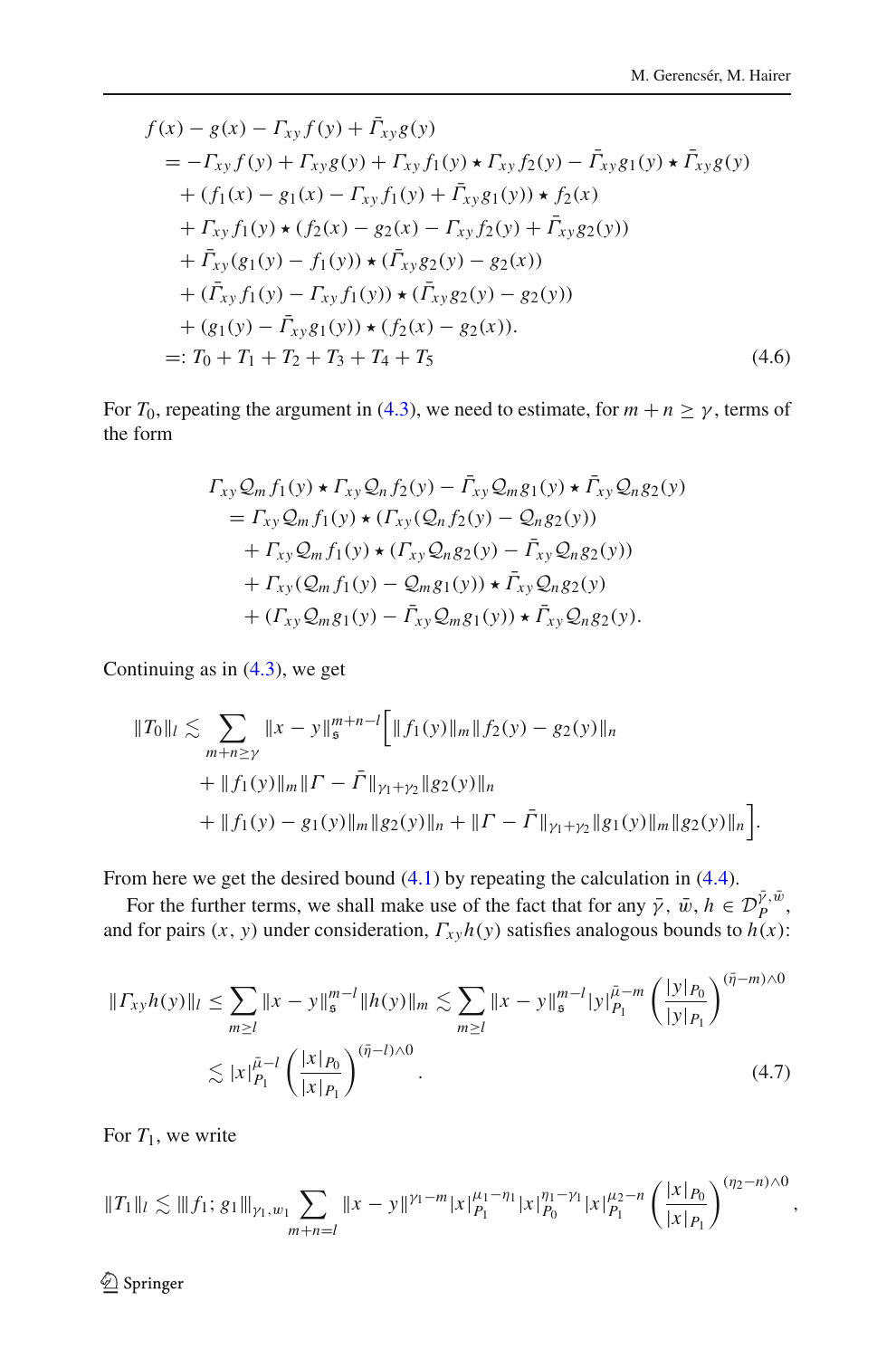and as we recognise the sum from [\(4.5\)](#page-20-1), the required bound follows.

For  $T_2$ , we use [\(4.7\)](#page-21-0) with  $h = f_1$ , and then proceed just like for  $T_1$ , with the role of the indices reversed.

To bound  $T_3$ , we use [\(4.7\)](#page-21-0), this time with  $h = g_1 - f_1$ , to get

$$
||T_3||_l \leq ||f_1 - g_1||_{\gamma_1, w_1} \sum_{m+n=l} |y|_{P_1}^{\mu_1 - m} \left( \frac{|y|_{P_0}}{|y|_{P_1}} \right)^{(\eta_1 - m)\wedge 0} ||x - y||_s^{\gamma_2 - n} |x|_{P_1}^{\mu_2 - \eta_2} |x|_{P_0}^{\eta_2 - \gamma_2},
$$

and the sum is again of the same form.

The bound for the term  $T_5$  goes similarly to  $T_3$ , with the indices reversed, and so does *T*<sub>4</sub>, with the only difference that the prefactor of the sum is  $||T - \bar{T}||_{\gamma_1 + \gamma_2} || ||f_1||_{\gamma_1, w_1}$ .  $\Box$ 

#### <span id="page-22-0"></span>**4.2 Composition with smooth functions**

<span id="page-22-1"></span>**Lemma 4.4** *Let V be a sector of regularity* 0 *with*  $V_0 = \langle 1 \rangle$  *that is*  $\gamma$ *-regular with respect to the product*  $\star$  *and furthermore*  $V \star V \subset V$ .

Let  $f_1, \ldots, f_n \in \mathcal{D}_P^{\gamma,w}(V)$  with  $w = (\eta, \sigma, \mu)$  such that  $\eta, \sigma, \mu \geq 0$ . Let fur*thermore*  $F : \mathbb{R}^n \to \mathbb{R}$  *be a smooth function. Then*  $\hat{F}_\gamma(f)$  *belongs to*  $\mathcal{D}_P^{\gamma,w}(V)$ *. Furthermore,*  $\hat{F}_\gamma : \mathcal{D}_P^{\gamma,w} \to \mathcal{D}_P^{\gamma,w}$  is locally Lipschitz continuous in any of the semi*norms*  $\|\cdot\|_{\gamma,w;\mathfrak{K}}$  *and*  $\|\cdot\|_{\gamma,w;\mathfrak{K}}$ .

*Remark 4.5* If two modelled distributions *f*,  $\bar{f}$  are such that  $f - \bar{f} \in \mathcal{D}_{P,\{1\}}^{\gamma,w}$ , then clearly  $F_\gamma(f) - F_\gamma(f)$  also has 0 limit at  $P_1 \backslash P_0$ . In this case the analogous Lipschitz bound for  $\hat{F}$  in the seminorms  $[\cdot] \cdot [\cdot]_{\gamma,w;\hat{\mathcal{R}}}$  also holds.

*Remark 4.6* One can use the same construction as in [\[12](#page-61-2), Prop. 3.11] to obtain local Lipschitz continuity when comparing two modelled distributions modelled on two different models.

*Proof* We only give a sketch of the proof, as the majority of the argument is exactly the same as that of the proof of Theorem 4.16 and Proposition 6.12 in [\[10](#page-61-0)]. We prove the main estimates which are somewhat different due to the additional weights and refer the reader to [\[10\]](#page-61-0) to confirm that these indeed imply the theorem.

As usual, we consider the situation  $2||x - y||_{\mathfrak{s}} \le |x, y|_{P_0} \le |x, y|_{P_1}$ . We denote  $L = \left[\gamma/\zeta\right]$ , where  $\zeta$  is either the lowest nonzero homogeneity such that  $V_{\zeta} \neq \{0\}$ , or if that index is larger than  $\gamma$ , then we set  $\zeta = \gamma$ . The essential quantities to bound are

$$
R_1 := \sum_{l:\sum l_i \ge \gamma} \Gamma_{xy} \mathcal{Q}_{l_1} \tilde{f}(y) \star \cdots \star \Gamma_{xy} \mathcal{Q}_{l_n} \tilde{f}(y),
$$
  
\n
$$
R_f := \Gamma_{yx} f(x) - f(y),
$$
  
\n
$$
R_2 := \sum_{|k| \le L} (\Gamma_{yx} \tilde{f}(x))^{*k} - (\Gamma_{yx} \tilde{f}(x) + R_f)^{*k},
$$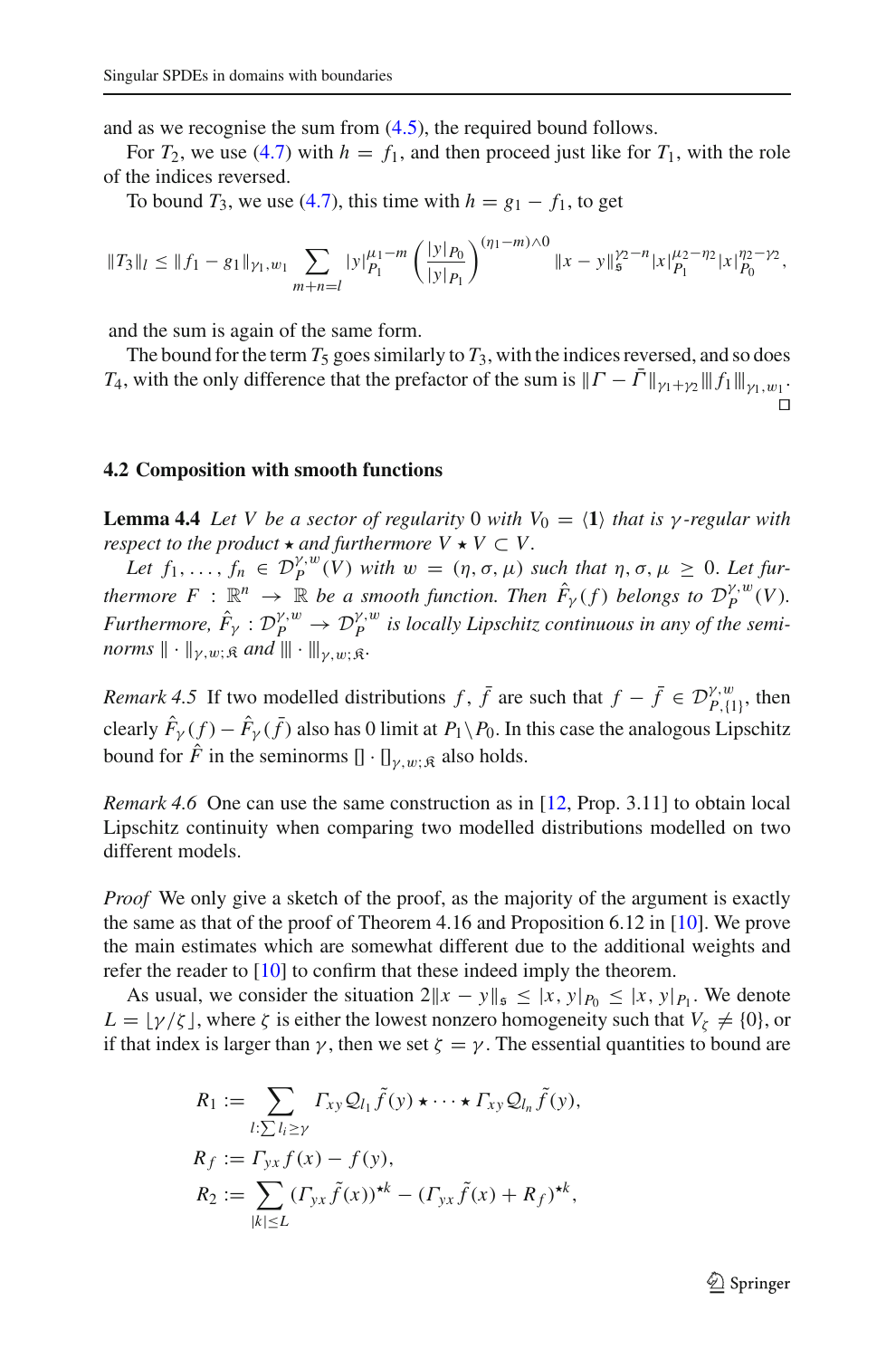$$
R_3 := \sum_{|k| \le L} |\bar{f}(x) - \bar{f}(y)|^{\gamma/\zeta - |k|} (\tilde{f}(y) - (\bar{f}(y) - \bar{f}(x))1)^{\star k},
$$

each of which has to be estimated in the following way, for all  $\beta < \gamma$ :

<span id="page-23-0"></span>
$$
||R_i||_{\beta} \lesssim ||x - y||_{\mathfrak{s}}^{\gamma - \beta} |x, y|_{P_1}^{\mu - \eta} |x, y|_{P_0}^{\eta - \gamma}.
$$
 (4.8)

Note that there is a slight abuse of notation here in that  $R_f$  is vector-valued. By [\(4.8\)](#page-23-0) we then understand that such an estimate holds for each coordinate, and this convention is applied in the other analogous situations below whenever vector-valued functions are considered.

We further invoke two elementary inequalities from the proof of  $[10, Prop 6.12]$  $[10, Prop 6.12]$ : for  $\eta \geq 0$ ,  $n \in \mathbb{N}$ ,  $l_1, \ldots, l_n \in \mathbb{N}$ , we have

<span id="page-23-2"></span><span id="page-23-1"></span>
$$
\sum_{i=1}^{n} (\eta - l_i) \wedge 0 \ge \left(\eta - \sum_{i=1}^{n} l_i\right) \wedge 0,
$$
\n(4.9)

and for any multiindex *k* with  $|k| \leq L$ , integer  $0 \leq m \leq |k|$ , real numbers  $0 < \zeta \leq \gamma$ ,  $0 \le \beta, \eta \le \gamma$ , and integers  $l_1, \ldots, l_m$  satisfying  $\sum l_i = \beta$  and  $l_i \ge \zeta$ , it holds

$$
N + M := \left[ (|k|\zeta - \gamma - |k|\eta + (\gamma \eta/\zeta)) \wedge 0 \right]
$$
  
+ 
$$
\left[ \beta - \zeta m + (|k| - m)((\eta - \zeta) \wedge 0) + \sum_{i=1}^{m} (\eta - l_i) \wedge 0 \right] \ge \eta - \gamma.
$$
 (4.10)

The term  $R_1$  looks very similar to what we encountered in  $(4.3)$ , and indeed by the same argument we can write

$$
\|R_1\|_{\beta} \lesssim \sum_{\sum l_i \geq \gamma} \|x - y\|_{\mathfrak{s}}^{\sum l_i - \beta} \prod_i \|\tilde{f}(y)\|_{l_i}
$$
  

$$
\lesssim \|x - y\|_{\mathfrak{s}}^{\gamma - \beta} \sum_{\sum l_i \geq \gamma} \|x - y\|_{\mathfrak{s}}^{\sum l_i - \gamma} \prod_i |y|_{P_1}^{\mu - l_i} \left(\frac{|y|_{P_0}}{|y|_{P_1}}\right)^{(\eta - l_i) \wedge 0}
$$
  

$$
\lesssim \|x - y\|_{\mathfrak{s}}^{\gamma - \beta} \sum_{\sum l_i \geq \gamma} |y|_{P_0}^{-\gamma} |y|_{P_1}^{n\mu} \left(\frac{|y|_{P_0}}{|y|_{P_1}}\right)^{\sum (\eta - l_i) \wedge 0 + \sum l_i}.
$$

By [\(4.9\)](#page-23-1), the exponent of the fraction above is bounded from below by  $\eta \wedge \sum l_i = \eta$ , and since  $n\mu \geq \mu$  due to  $\mu$  being nonnegative, this yields the required bound.

The bound for  $R_f$  follows from the definition. For  $R_2$ , notice that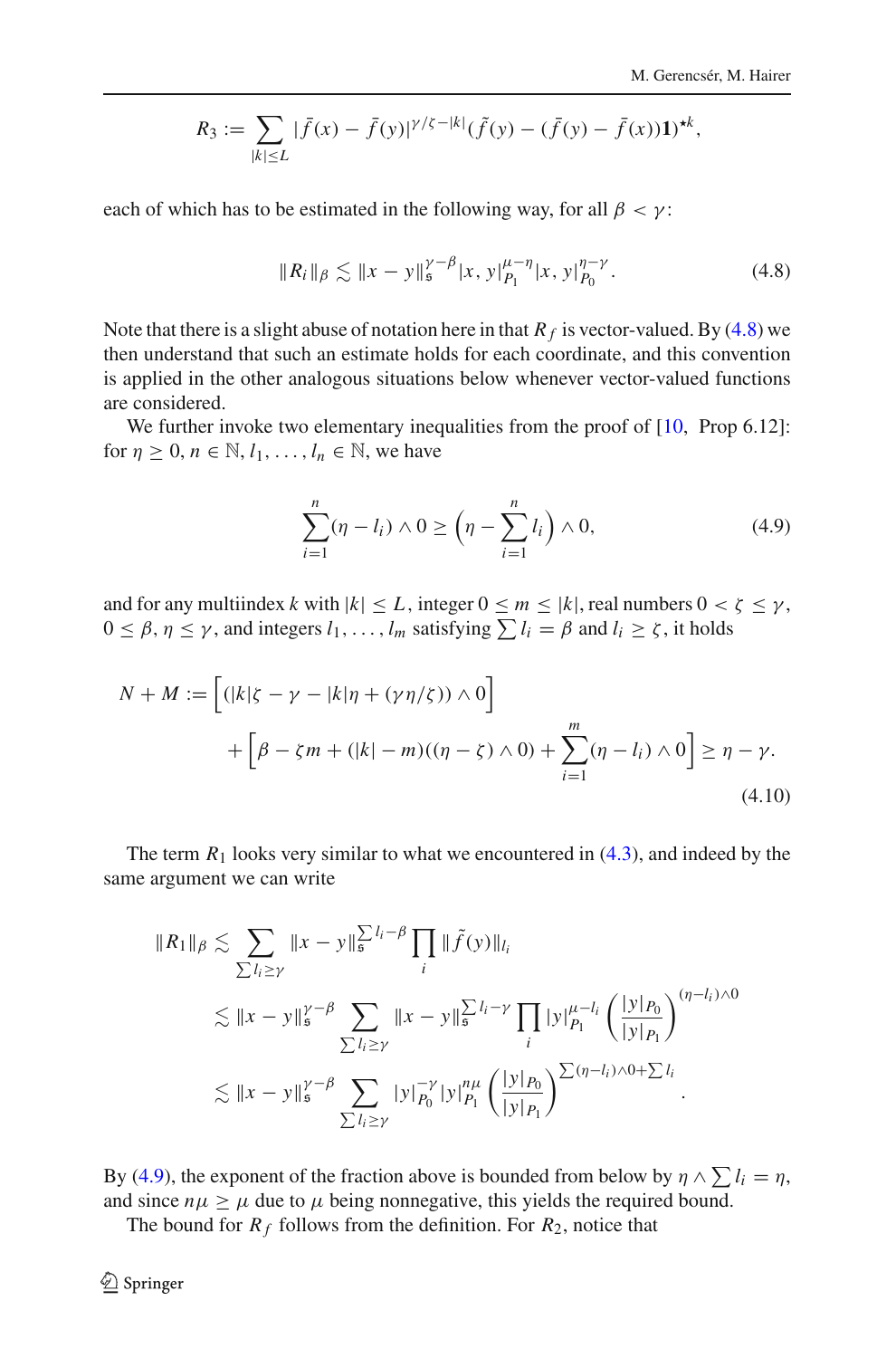$$
||\Gamma_{yx}\tilde{f}(x)||_l \lesssim \sum_{l'\geq l} ||x-y||_{\mathfrak{s}}^{l'-l} ||\tilde{f}(x)||_{l'}
$$
  

$$
\lesssim \sum_{l'\geq l} ||x-y||_{\mathfrak{s}}^{l'-l} |x|_{P_1}^{\mu-l'} \left(\frac{|y|_{P_0}}{|y|_{P_1}}\right)^{(\eta-l')\wedge 0} \lesssim ||x-y||_{\mathfrak{s}}^{-l}.
$$

Therefore, for any nonzero multiindex m and any multiindex m',

$$
\|R_f^{\star m} \star (F_{yx} \tilde{f}(x))^{\star m'}\|_{\beta} \lesssim \sum_{\substack{l_1 + ... + l_m \\ +l'_1 + ... +l'_m = \beta}} \prod_{i=1}^{|m|} \|x - y\|_{\mathfrak{s}}^{\gamma - l_i} |x|_{P_1}^{\mu - \eta} |x|_{P_0}^{\eta - \gamma} \prod_{i'=1}^{|m'|} \|x - y\|_{i'}^{-l'_i}
$$
  

$$
\lesssim \|x - y\|_{\mathfrak{s}}^{\gamma - \beta} |x|_{P_1}^{\mu - \eta} |x|_{P_0}^{\eta - \gamma} \left( \|x - y\|_{\mathfrak{s}}^{\gamma} |x|_{P_1}^{\mu - \eta} |x|_{P_0}^{\eta - \gamma} \right)^{|m| - 1},
$$

and since the quantity in the parentheses is of order one due to  $\gamma$ ,  $\eta$ ,  $\mu \geq 0$  and  $||x - y||_5 \le |x, y|_{P_0} \le |x, y|_{P_1}$ , the bound [\(4.8\)](#page-23-0) for  $R_2$  follows.

For *R*3, fix *k* and first write

<span id="page-24-2"></span>
$$
|\bar{f}(x) - \bar{f}(y)| \le ||\varGamma_{xy}\tilde{f}(y)||_0 + ||f(x) - \varGamma_{xy}f(y)||_0
$$
  

$$
\lesssim \sum_{\zeta \le l \le \gamma} ||x - y||_s^l |x|_{P_l}^{l-l} \left(\frac{|x|_{P_0}}{|x|_{P_l}}\right)^{(\eta - l) \wedge 0}, \tag{4.11}
$$

where *l* runs over indices in  $A \cup \{\gamma\}$  in the specified range. If the exponent of  $||x - y||_{\mathfrak{s}}$ were  $l - \zeta$  instead of *l*, we would be in the exact same situation as in [\(4.7\)](#page-21-0). Taking this extra  $||x - y||_5^{\zeta}$  out of the sum, we therefore get the bound

<span id="page-24-0"></span>
$$
|\bar{f}(x) - \bar{f}(y)| \lesssim \|x - y\|^{\xi} |x|_{P_1}^{\mu - \xi} \left( \frac{|x|_{P_0}}{|x|_{P_1}} \right)^{(\eta - \xi) \wedge 0}, \tag{4.12}
$$

and, recalling the notation *N* from [\(4.10\)](#page-23-2),

<span id="page-24-1"></span>
$$
|\bar{f}(x) - \bar{f}(y)|^{\gamma/\zeta - |k|} \lesssim \|x - y\|_{\mathfrak{s}}^{\gamma - |k|\zeta} |x|_{P_1}^{(\gamma/\zeta - |k|)(\mu - \zeta)} \left(\frac{|x|_{P_0}}{|x|_{P_1}}\right)^N. \tag{4.13}
$$

Moving to the other constituent of  $R_3$ , by  $(4.12)$  and the bounds on  $f(y)$  from the definition of the spaces  $\mathcal{D}_P^{\gamma,w}$ , the we can write

$$
\begin{split} &\|(\tilde{f}(y) - (\bar{f}(y) - \bar{f}(x))\mathbf{1})^{\star k}\|_{\beta} \\ &\lesssim \sum_{0 \le m \le |k|} \sum_{\substack{\sum_{i=1}^m l_i = \beta \\ l_i \ge \zeta}} \|x - y\|_{\mathfrak{s}}^{\frac{\kappa}{2}(k-m)} |x|_{P_1}^{(\mu-\zeta)(|k|-m)} \left(\frac{|x|_{P_0}}{|x|_{P_1}}\right)^{((\eta-\zeta)\wedge 0)(|k|-m)} \\ &\times \prod_{i=1}^m |x|_{P_1}^{\mu-l_i} \left(\frac{|x|_{P_0}}{|x|_{P_1}}\right)^{(\eta-l_i)\wedge 0} .\end{split}
$$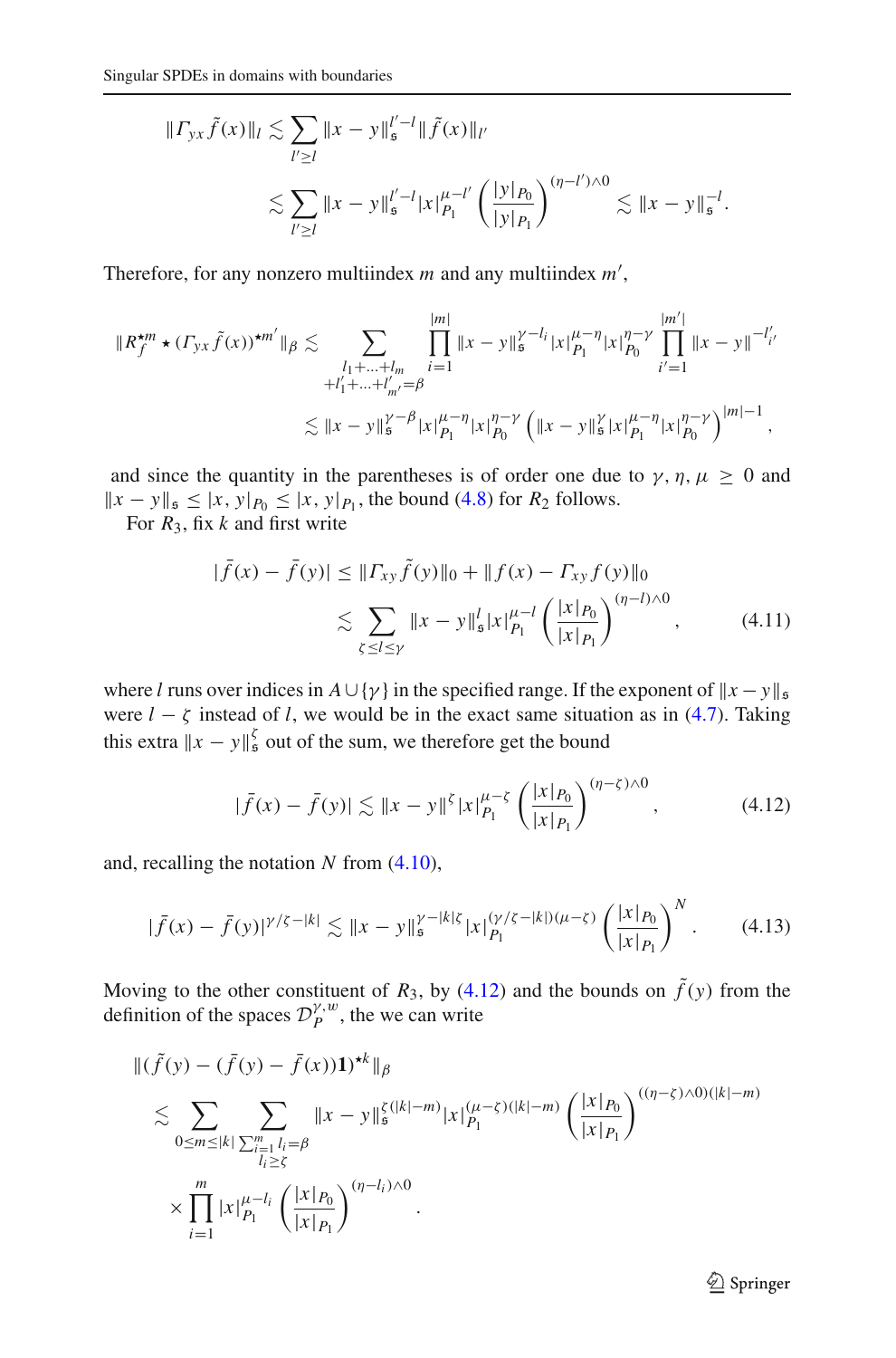,

As the sum has finitely many terms, it suffices to treat them separately, and therefore we fix *m* and *l<sub>i</sub>* as above. Then, since  $\beta = \sum l_i \ge \sum \zeta = m\zeta$ , we can get a bound

$$
||x-y||_s^{\zeta |k|-\beta} |x|_{P_0}^{\beta-m\zeta} |x||_{P_1}^{|k|\mu-\zeta|k|} |x|_{P_1}^{m\zeta-\beta} \left(\frac{|x|_{P_0}}{|x|_{P_1}}\right)^{((\eta-\zeta)\wedge 0)(|k|-m)+\sum (\eta-l_i)\wedge 0}
$$

Moving the second and fourth factor into the fifth one, we get that the exponent of the fraction above becomes *M*, as defined in [\(4.10\)](#page-23-2). Combining this with [\(4.13\)](#page-24-1), we get

$$
||R_3||_{\beta} \lesssim ||x - y||^{\gamma - \beta} |x|_{P_1}^{(\gamma/\zeta)\mu - \gamma} \left(\frac{|x|_{P_0}}{|x|_{P_1}}\right)^{N+M}
$$

and by [\(4.10\)](#page-23-2) and the fact  $(\gamma/\zeta)\mu \ge \mu$ , we arrive at [\(4.8\)](#page-23-0) for  $R_3$ .

## <span id="page-25-0"></span>**4.3 Reconstruction**

Recall that, since reconstruction is a local operation, there exists an element  $\mathcal{R}f$  in the dual of smooth functions supported away from *P* such that the bound [\(2.4\)](#page-8-0) is satisfied if  $\lambda \ll |x|_{P_0} \wedge |x|_{P_1}$ . A natural guess for the target space of the extension of the reconstruction operator acting on  $\mathcal{D}_{P}^{\gamma,w}(V)$  would be  $\mathcal{C}^{\eta\wedge\sigma\wedge\mu\wedge\alpha}$ . While this certainly does hold, we need some finer control over the behaviour at the different boundaries. To this end, we introduce weighted versions of Hölder spaces as follows.

<span id="page-25-3"></span>**Definition 4.7** Let  $a = (a_0, a_1, a_0) \in \mathbb{R}^3$ , write  $a_\wedge = a_0 \wedge a_1 \wedge a_0$ , and let  $P = (P_0, P_1)$  as above. Then, we define  $C_p^a$  as the set of distributions  $u \in C^{a} \setminus C^a$ that furthermore satisfy the following two properties.

(a) For any  $x \in \{|x|_{P_0} \leq 2|x|_{P_1}\}$ ,  $\lambda \in (0, 1]$  satisfying  $2\lambda \leq |x|_{P_1}$ , and every  $\psi \in \mathcal{B}^r$ , where  $r = [-a_0 + 1]$ ,

<span id="page-25-1"></span>
$$
|u(\psi_x^{\lambda})| \lesssim |x|_{P_1}^{a_{\cap}-a_0} \lambda^{a_0}.
$$
 (4.14)

(b) For any  $x \in \{|x|P_1 \leq 2|x|P_0\}$ ,  $\lambda \in (0, 1]$  satisfying  $2\lambda \leq |x|P_0$ , and every  $\psi \in \mathcal{B}^r$ , where  $r = [-a_1 + 1]$ ,

<span id="page-25-2"></span>
$$
|u(\psi_x^{\lambda})| \lesssim |x|_{P_0}^{a_0 - a_1} \lambda^{a_1}.
$$
 (4.15)

For a compact  $\mathfrak{K}$ , the maximum of the best proportionality constants in [\(4.14\)](#page-25-1) and  $(4.15)$  over  $x \in \mathbb{R}$  is denoted by  $||u||_{a;\mathbb{R}}$ .

<span id="page-25-5"></span>**Proposition 4.8** *Let*  $u \in \mathcal{D}'(\mathbb{R}^d \setminus (P_0 \cap P_1))$  *be such that the bounds* [\(4.14\)](#page-25-1) *and* [\(4.15\)](#page-25-2) *are satisfied. Then, provided*  $a_{\wedge} > -\mathfrak{m}$ *, there exists a unique distribution*  $u' \in \mathcal{C}_{P}^{a}$  *that agrees with u on test functions supported away from*  $P_0 \cap P_1$ *.* 

*Proof* Such a *u'* clearly satisfies (a)–(b) of Definition [4.7,](#page-25-3) so it only needs to be shown that there exists a unique extension of *u* in  $C^{a_{\wedge}}$ . By Proposition [2.15,](#page-13-3) it suffices to obtain the bound

<span id="page-25-4"></span>
$$
|u(\psi_x^{\lambda})| \lesssim \lambda^{a_{\wedge}}, \tag{4.16}
$$

uniformly over  $\psi \in \mathcal{B}^r$  (for some fixed large enough *r*) and  $\lambda \in (0, 1]$ , for  $c\lambda$  <  $d_5(x, P_0 \cap P_1)$  with some fixed  $c > 1$ . For sufficiently large *c* (depending only on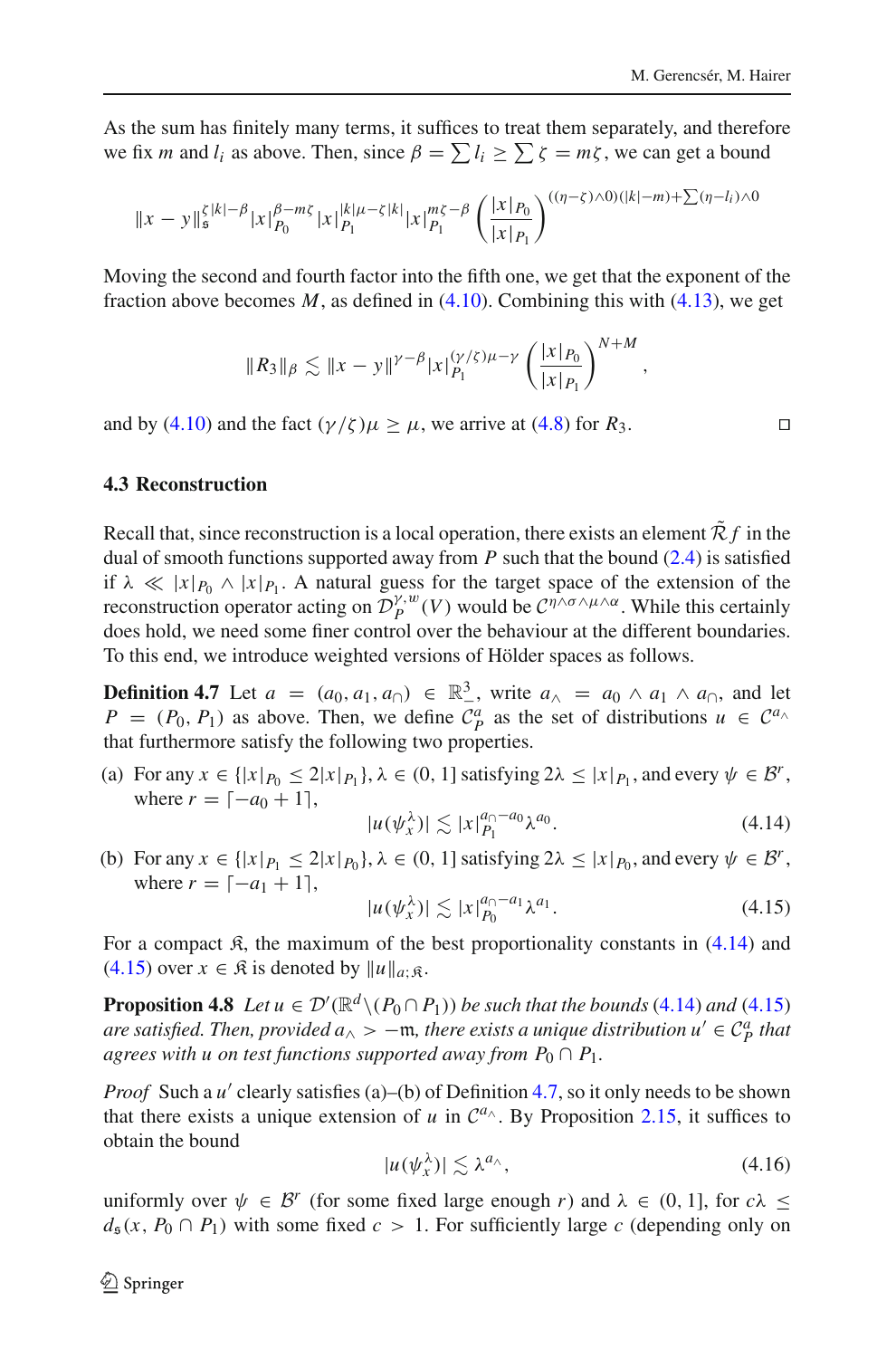the dimension), one can find smooth functions  $\phi_i^{(\lambda)}$  with  $i = 0, 1$  with the following properties:

- (i) The  $\phi_i^{(\lambda)}$  are supported on  $\{x : |x|_{P_i} \ge 4\lambda, 2|x|_{P_i} \ge |x|_{P_{1-i}}\}.$
- (ii) If  $x \in \mathbb{R}^d$  is such that  $d_{\mathfrak{s}}(x, P_0 \cap P_1) \geq (c-1)\lambda$ , then  $\phi_0^{(\lambda)}(x) + \phi_1^{(\lambda)}(x) = 1$ .
- (iii) For any multiindex *k*, the bound  $|D^k \phi_i^{(\lambda)}(x)| \lesssim \lambda^{-|k|_{\mathfrak{s}}}$  is satisfied for all  $x \in \mathbb{R}^d$ .

The functions  $\psi_x^{\lambda} \phi_i^{(\lambda)}$  then satisfy the bounds

$$
\sup_{y \in \mathbb{R}^d} |D^k(\psi_x^{\lambda} \phi_i^{(\lambda)})(y)| \lesssim \lambda^{-|\mathfrak{s}| - |k|_{\mathfrak{s}}}
$$

and have support with diameter less than  $2\lambda^{|\mathfrak{s}|}$ . One can therefore find points  $z_i$  with  $2|z_i|_{P_i} \geq |z_i|_{P_{1-i}} \vee 8\lambda$ , as well as functions  $\xi^{(i,\lambda)} \in \mathcal{B}^r$  such that  $\psi_x^{\lambda} \phi_i^{(\lambda)} = \xi_{z_i}^{(i,\lambda),2\lambda}$ . Applying the estimates [\(4.14\)](#page-25-1) and [\(4.15\)](#page-25-2) to  $\xi^{(1,\lambda)}$  and  $\xi^{(0,\lambda)}$ , respectively, we get

$$
|u(\psi_x^{\lambda})| \leq |u(\xi_{z_0}^{(0,\lambda),2\lambda})| + |u(\xi_{z_1}^{(1,\lambda),2\lambda})| \lesssim \lambda^{(a_0-a_1)\wedge 0+a_1} + \lambda^{(a_0-a_0)\wedge 0+a_0},
$$

and since the minimum of the two exponents on the right-hand side is  $a_{\wedge}$ , [\(4.16\)](#page-25-4) holds indeed. indeed.

<span id="page-26-2"></span>**Theorem 4.9** *Let*  $f \in \mathcal{D}_P^{\gamma,w}(V)$ , where V is a sector of regularity  $\alpha$  and suppose that

<span id="page-26-1"></span>
$$
\eta \wedge \alpha > -\mathfrak{m}_0, \quad \sigma \wedge \alpha > -\mathfrak{m}_1, \quad \mu > -\mathfrak{m}.\tag{4.17}
$$

*Then, setting*  $a = (\eta \wedge \alpha, \sigma \wedge \alpha, \mu)$ *, there exists a unique distribution* 

$$
\mathcal{R}f \in \mathcal{C}^a_P
$$

*such that*  $(R f)(\psi) = (\tilde{R} f)(\psi)$  *for smooth test functions that are compactly supported away from P. In particular,*  $R f \in C^{a}$ .

*Moreover, if*  $(\overline{\Pi}, \overline{\Gamma})$  *is another model for*  $\mathscr T$  *and*  $f \in \mathcal D_P^{y,w}(V, \Gamma)$ ,  $\overline{f} \in$  $D_P^{\gamma,w}(V, \bar{\Gamma})$ , then one has the bounds, for any  $C > 0$  and  $\hat{\mathcal{R}}$  compact

$$
\|\mathcal{R}f - \mathcal{R}\bar{f}\|_{a;\bar{\mathfrak{K}}}\lesssim \|f;\bar{f}\|_{\gamma,w;\bar{\mathfrak{K}}} + \|\Pi - \bar{\Pi}\|_{\gamma,\bar{\mathfrak{K}}} + \|\Gamma - \bar{\Gamma}\|_{\gamma,\bar{\mathfrak{K}}},\qquad(4.18)
$$

*uniformly in f,*  $\bar{f}$ *, and the two models being bounded by C, where*  $\bar{R}$  *denotes the* 1*-fattening of* K*.*

*Proof* By virtue of Proposition [4.8,](#page-25-5) it suffices to extend  $\mathcal{R}f$  to an element of  $\mathcal{D}'(\mathbb{R}^d \setminus (P_0 \cap P_1))$  in such a way that [\(4.14\)](#page-25-1) and [\(4.15\)](#page-25-2) hold with the desired exponents.

By [\(2.4\)](#page-8-0), it holds, uniformly in  $x \in \{|x|_{P_0} \leq 2|x|_{P_1}\}$  over compacts, uniformly in  $\psi \in \mathcal{B}^r$ , and uniformly in  $\lambda \in (0, 1]$  such that  $4\lambda \leq |x|_{P_0}$ , that

<span id="page-26-0"></span>
$$
|(\tilde{\mathcal{R}}f - \Pi_x f(x))(\psi_x^{\lambda})| \lesssim \lambda^{\gamma} |x|_{P_0}^{\eta - \gamma} |x|_{P_1}^{\mu - \eta} \lesssim \lambda^{\eta} |x|_{P_1}^{\mu - \eta}.
$$
 (4.19)

 $\mathcal{D}$  Springer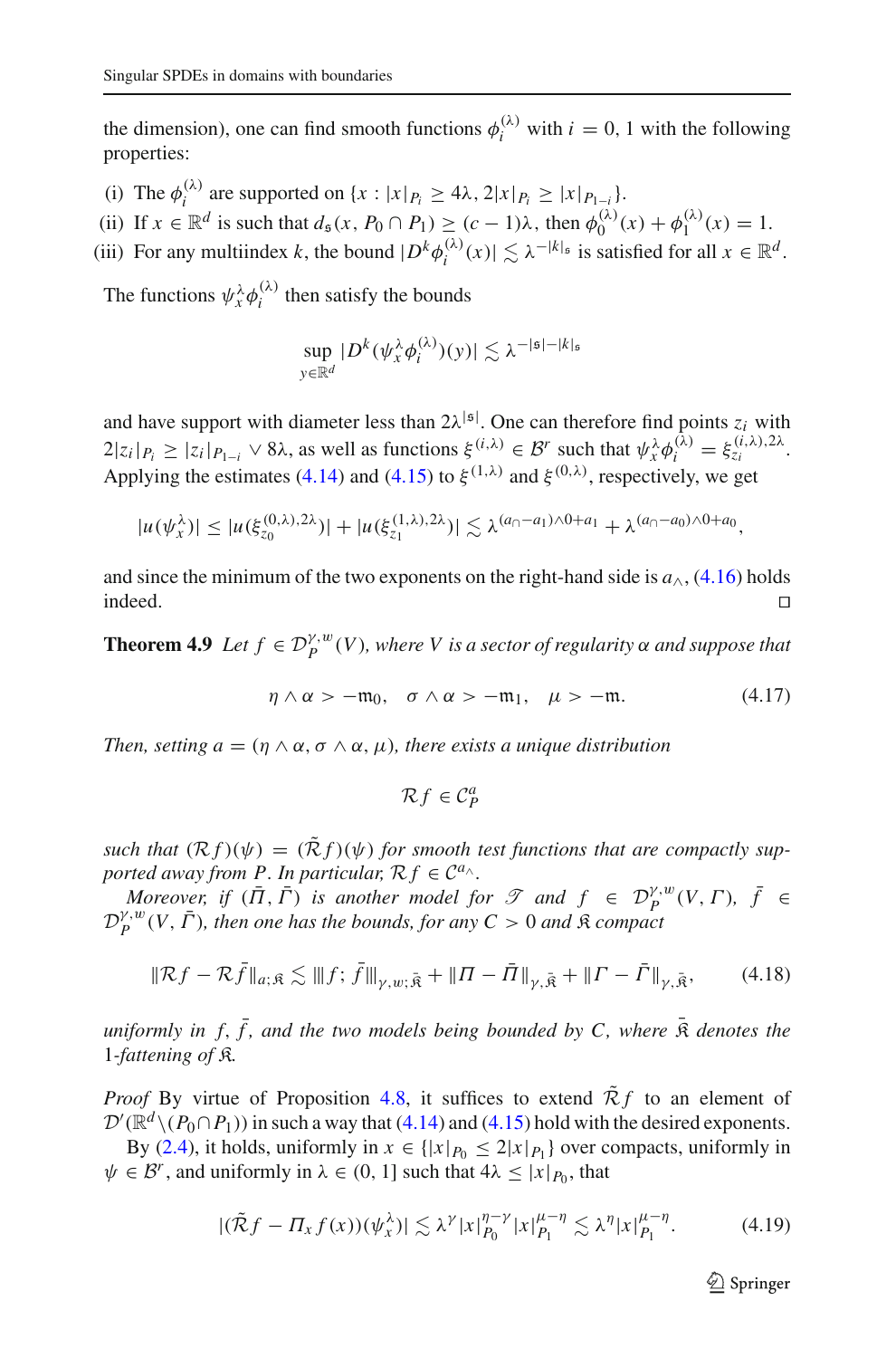Also, in the same situation, we have

$$
|(T_x f(x))(\psi_x^{\lambda})| \lesssim \sum_l \lambda^l |x|_{P_1}^{\mu-l} \left(\frac{|x|_{P_0}}{|x|_{P_1}}\right)^{(\eta-l)\wedge 0}.\tag{4.20}
$$

Since  $\lambda \lesssim |x|_{P_0} \wedge |x|_{P_1}$ , this sum is of the same form that we encountered before, for example in  $(4.11)$ . By the same argument we get

$$
|(II_x f(x))(\psi_x^{\lambda})| \lesssim \lambda^{\alpha} |x|_{P_1}^{\mu-\alpha} \left(\frac{|x|_{P_0}}{|x|_{P_1}}\right)^{(\eta-\alpha)\wedge 0} \lesssim \lambda^{\eta\wedge\alpha} |x|_{P_1}^{\mu-(\eta\wedge\alpha)}.
$$
 (4.21)

Combining this with [\(4.19\)](#page-26-0), by Proposition [2.15](#page-13-3) we can extend  $\tilde{\mathcal{R}}f$  to an element  $\tilde{\mathcal{R}}_0 f \in \mathcal{D}'(\mathbb{R}^d \backslash P_1)$  such that the bound

$$
|(\tilde{\mathcal{R}}_0 f)(\psi_x^{\lambda})| \lesssim \lambda^{\eta \wedge \alpha} |x|_{P_1}^{\mu - (\eta \wedge \alpha)} \tag{4.22}
$$

holds uniformly in  $x \in \{|x|_{P_0} \leq 2|x|_{P_1}\}$  over compacts, uniformly in  $\psi \in \mathcal{B}^r$ , and uniformly in  $\lambda \in (0, 1]$  such that  $2\lambda \leq |x|_{P_1}$ .

One can similarly construct  $\tilde{\mathcal{R}}_1 f \in \mathcal{D}'(\mathbb{R}^d \setminus P_0)$  such that  $|(\tilde{\mathcal{R}}_1 f)(\psi_x^{\lambda})| \lesssim$  $\lambda^{\sigma \wedge \alpha} |x|_{P_1}^{\mu-(\sigma \wedge \alpha)}$  holds in the symmetric situation. Since  $\tilde{\mathcal{R}}_0 f$  and  $\tilde{\mathcal{R}}_1 f$  agree on the intersection of their domains, they can be pieced together to get the claimed extension of  $\mathcal{R}f$ . The proof of continuity is again analogous and is omitted here.

Keeping in mind that our goal will be to apply this calculus for singular SPDEs with boundary conditions on some domain *D*,  $P_1$  will typically stand for  $\mathbb{R} \times \partial D$ . With a parabolic scaling we have  $m_1 = 1$  and so condition [\(4.17\)](#page-26-1), in particular requiring  $\sigma \wedge \alpha > -1$  is rather strict and will often be violated. In these situations, a  $C_P^{(\eta \wedge \alpha, \sigma \wedge \alpha, \mu)}$ extension  $\tilde{\mathcal{R}} f$  is not unique and hence sometimes it will be more suggestive to write  $\hat{\mathcal{R}} f$  for particular choices of such extensions. On some occasions this choice will be made 'by hand', but there is also another generic situation when a canonical choice can be made, as follows.

<span id="page-27-2"></span>**Theorem 4.10** *Let*  $f \in \mathcal{D}_{P,\{1\}}^{\gamma,w}$ , where V is a sector of regularity  $\alpha$  and let  $\gamma > 0$  and w *be such that*

$$
0 > \sigma > -\mathfrak{m}_1 \ge \alpha, \quad \eta \wedge \alpha > -\mathfrak{m}_0, \quad \mu > -\mathfrak{m}.\tag{4.23}
$$

*Then there exists a unique distribution*  $\hat{\mathcal{R}}_f \in \mathcal{C}_P^{(\eta \wedge \alpha,\alpha,\mu)}$  such that for smooth functions  $\psi$  *compactly supported away from P,*  $\hat{\mathcal{R}} f(\psi) = \tilde{\mathcal{R}} f(\psi)$  *and that furthermore,* 

<span id="page-27-1"></span><span id="page-27-0"></span>
$$
|\hat{\mathcal{R}}f(\psi_x^{\lambda})| \lesssim \lambda^{\sigma} |x|_{P_0}^{\mu-\sigma} \tag{4.24}
$$

*holds uniformly in x over relatively compact subsets of*  $P_1 \setminus P_0$ *, in*  $\psi \in \mathcal{B}^r$ , and in  $\lambda \in (0, 1]$  *such that*  $2\lambda \leq |x|_{P_0}$ *.*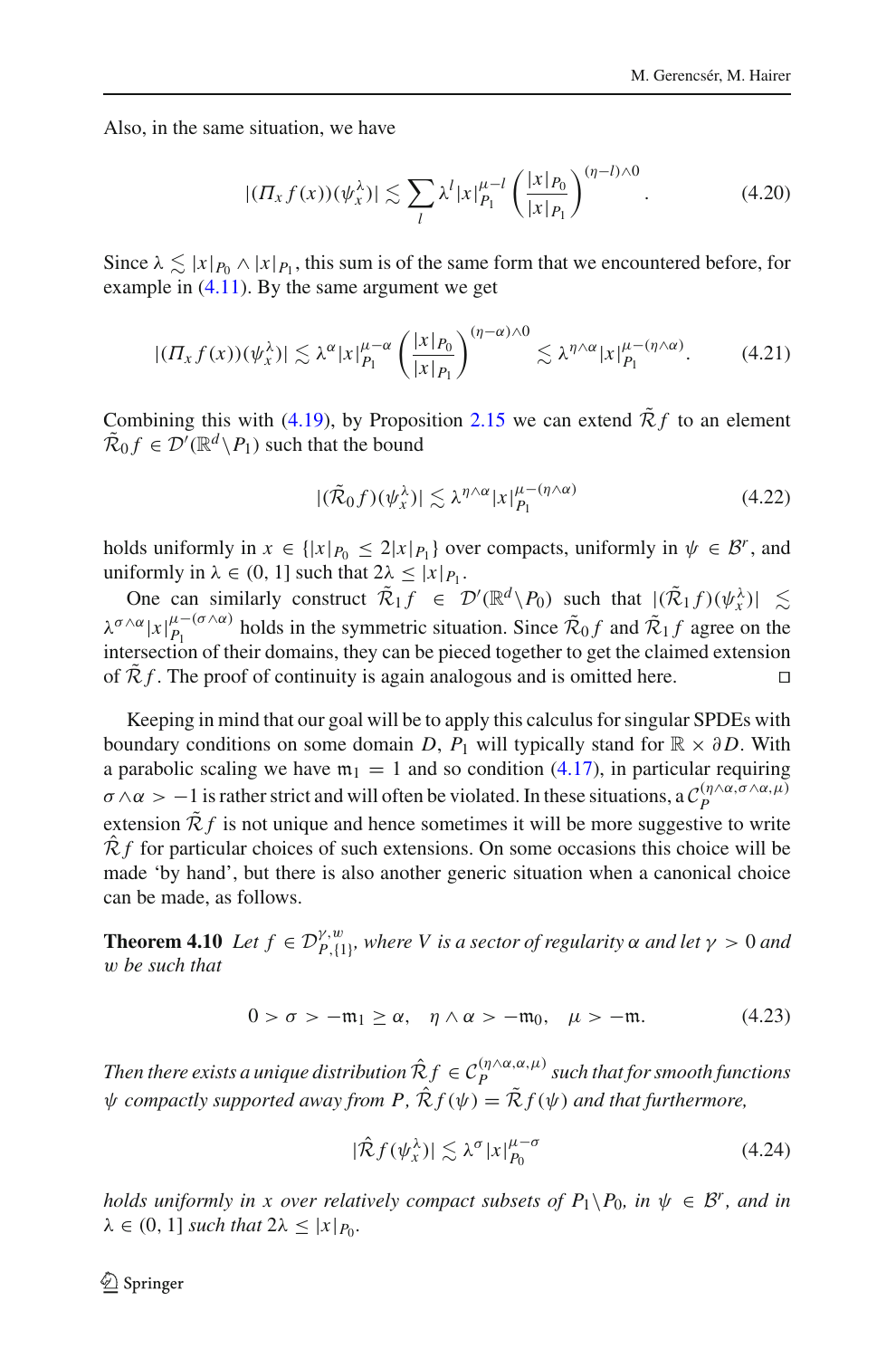*Moreover, if*  $(\overline{\Pi}, \overline{\Gamma})$  *is another model for*  $\mathcal{T}$  *and*  $f \in \mathcal{D}_{P,\{1\}}^{\gamma,w}(V,\Gamma)$ ,  $\overline{f} \in$  $\mathcal{D}_{P,\{1\}}^{y,w}(V, \bar{\Gamma})$ , then one has the bound, for all  $C > 0$  and compact R

$$
\|\hat{\mathcal{R}}f - \hat{\bar{\mathcal{R}}}\bar{f}\|_{\eta \wedge \alpha,\alpha,\mu;\hat{\mathcal{R}}} \lesssim \|f; \bar{f}\|_{\gamma,w;\tilde{\mathcal{R}}} + \|H - \bar{\Pi}\|_{\gamma,\tilde{\mathcal{R}}} + \|f - \bar{\Gamma}\|_{\gamma,\tilde{\mathcal{R}}}.
$$
 (4.25)

*uniformly in f,*  $\bar{f}$ *, and the two models being bounded by C, where*  $\bar{R}$  *denotes the* 1*-fattening of* K*.*

*Finally, if for all*  $a \in V$ ,  $\Pi_x a$  *is a continuous function, then* 

<span id="page-28-1"></span>
$$
\hat{\mathcal{R}}f(\psi) = \int_{\mathbb{R}^d \setminus P} (\Pi_x f(x))(x) \, \psi(x) \, dx. \tag{4.26}
$$

*Proof* First notice that such a  $\hat{\mathcal{R}}_f$  has to be unique: any two extensions of  $\tilde{\mathcal{R}}_f$  differ by a distribution concentrated on *P*, which, due to the conditions on the exponents and the constraint [\(4.24\)](#page-27-0), has to vanish.

An extension  $\tilde{\mathcal{R}}_0 f$  with the 'right behaviour' on  $\mathbb{R}^d \setminus P_1$  is constructed in the proof of Theorem [4.9.](#page-26-2) Concerning the behaviour outside  $P_0$  we claim that, with  $f = Q_{\sigma}^- f$ , it suffices to construct an extension  $\hat{\mathcal{R}}_1 f \in \mathcal{D}'(\mathbb{R}^d \setminus P_0)$  of  $\tilde{\mathcal{R}} f$  that satisfies the bound

<span id="page-28-0"></span>
$$
|(\hat{\mathcal{R}}_1 f - \Pi_x \hat{f}(x))(\psi_x^{\lambda})| \lesssim \lambda^{\sigma} |x|_{P_0}^{\mu - \sigma}
$$
 (4.27)

uniformly in  $x \in \{|x|_{P_1} \leq 2|x|_{P_0}\}$  over compacts, uniformly in  $\psi \in \mathcal{B}^r$ , and uniformly in  $\lambda \in (0, 1]$  such that  $2\lambda \leq |x|_{P_0}$ . Indeed, [\(4.24\)](#page-27-0) then follows from the fact that  $\hat{f}(x) = 0$  for  $x \in P_1 \setminus P_0$  by the definition of  $\mathcal{D}_{P,\{1\}}^{\gamma,w}$ . Furthermore, by Propositions [3.6](#page-16-0) and [3.5,](#page-15-3) we have

$$
|\Pi_x \hat{f}(x) (\psi_x^{\lambda})| \lesssim \sum_{\alpha \leq l < \sigma} |x|_{P_0}^{\mu-\sigma} |x|_{P_1}^{\sigma-l} \lambda^l \lesssim |x|_{P_0}^{\mu-\alpha} \lambda^{\alpha},
$$

where the last bound follows from the facts that  $|x|_{P_1} \le |x|_{P_0}, \alpha \le l$ , and  $\lambda \le$  $|x|_{P_0}$ . Therefore, by [\(4.27\)](#page-28-0), the same bound holds for  $\hat{\mathcal{R}}_1 f$ , and so piecing  $\tilde{\mathcal{R}}_0 f$  and  $\hat{\mathcal{R}}_1 f$  together, the resulting element of  $\mathcal{D}'(\mathbb{R}^d \setminus (P_0 \cap P_1))$  satisfies the conditions of Proposition [4.8](#page-25-5) with  $a_0 = \eta \wedge \alpha$ ,  $a_1 = \alpha$ , and  $a_0 = \mu$ . Applying the proposition, we get the claimed  $\hat{\mathcal{R}}f$ . Further notice, that in fact it is enough to show [\(4.27\)](#page-28-0) for each  $m \in \mathbb{N}$ in the case where *x* is further restricted to run over  $A_m := \{ |x|_{P_0} \in [2^{-m-2}, 2^{-m}] \}.$ Indeed, all functions  $\psi_x^{\lambda}$  that are considered in [\(4.27\)](#page-28-0) have support that intersects at most two *Am*'s, and therefore a straightforward partition of unity argument, like for instance the one in the proof of Proposition [4.8](#page-25-5) completes the proof.

To get  $\hat{\mathcal{R}}_1 f$  on  $A_m$ , first consider  $\mathcal{R}^m \hat{f}$  defined as in [\(2.10\)](#page-11-1), which is a meaningful expression thanks to Proposition [3.6.](#page-16-0) Furthermore, by  $(2.11)$  and using Proposition [3.6,](#page-16-0) one has the bound

$$
|(\mathcal{R}^m\hat{f} - \Pi_x\hat{f}(x))(\psi_x^{\lambda})| \lesssim \lambda^{\sigma-\alpha} (\lambda \wedge |x|_{P_0})^{\alpha} |x|_{P_0}^{\mu-\sigma} \lesssim \lambda^{\sigma} |x|_{P_0}^{\mu-\sigma}, \qquad (4.28)
$$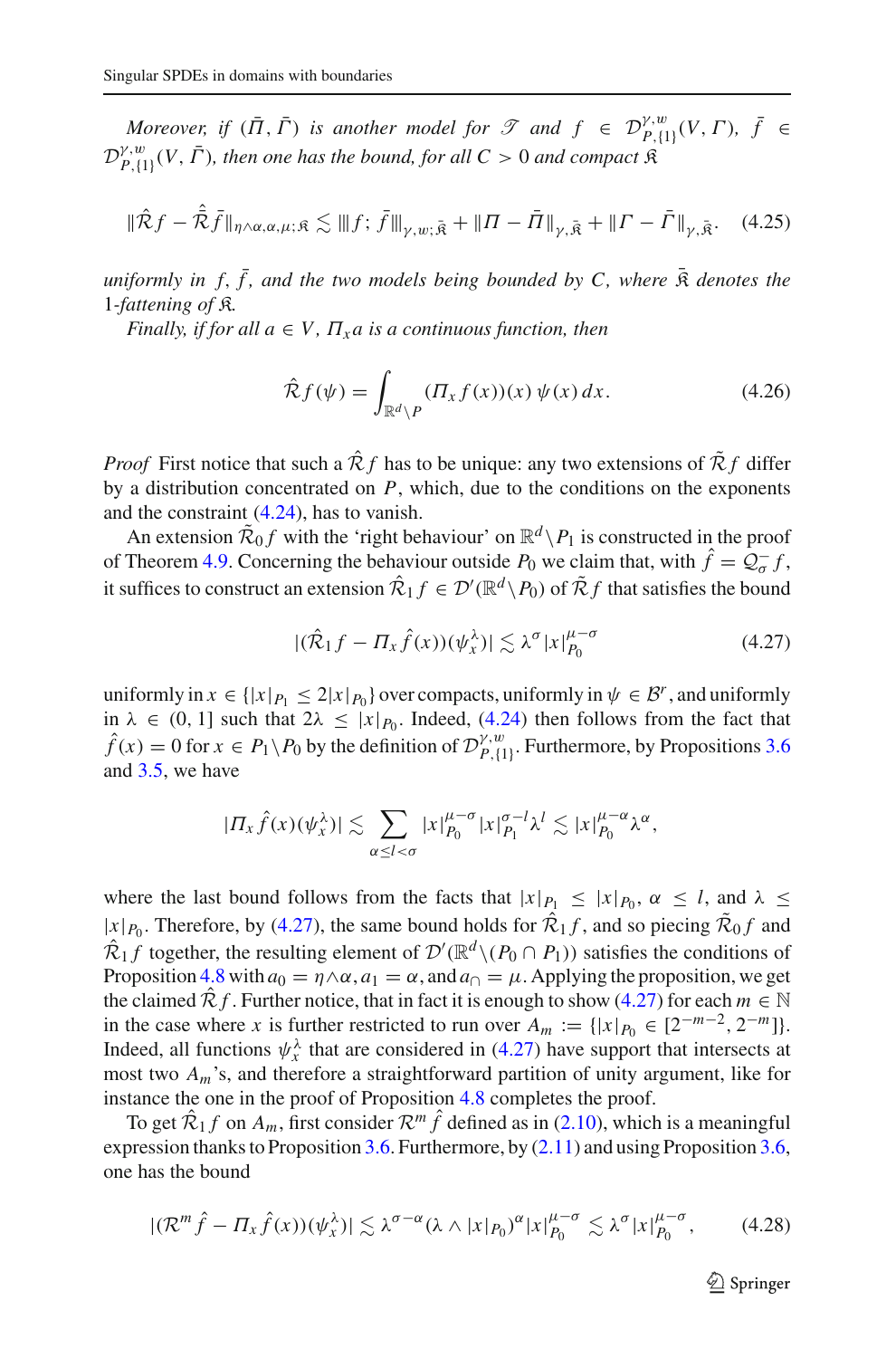uniformly in  $x \in \{|x|_{P_1} \leq 2|x|_{P_0}\} \cap A_m$  over compacts, uniformly over  $\psi \in \mathcal{B}^r$ , and uniformly over  $\lambda \in (0, 1]$  such that  $4\lambda \leq |x|_{P_1}$ . One also has, by [\(2.4\)](#page-8-0) and the basic properties of the model,

$$
|(\tilde{\mathcal{R}}f - \Pi_x \hat{f}(x))(\psi_x^{\lambda})| \le |(\tilde{\mathcal{R}}f - \Pi_x f(x))(\psi_x^{\lambda})| + |(\Pi_x f(x) - \Pi_x \hat{f}(x))(\psi_x^{\lambda})|
$$
  

$$
\lesssim \lambda^{\gamma} |x|_{P_1}^{\sigma-\gamma} |x|_{P_0}^{\mu-\sigma} + \sum_{l > \sigma} \lambda^l |x|_{P_0}^{\mu-\sigma} |x|_{P_1}^{\sigma-l} \lesssim \lambda^{\sigma} |x|_{P_0}^{\mu-\sigma}
$$
  
(4.29)

with the same uniformity. Thus the same bound holds for the difference  $\tilde{\mathcal{R}}f - \mathcal{R}^m \hat{f}$ , which therefore, by Proposition [2.15,](#page-13-3) has a unique extension  $\Delta_m \mathcal{R} f \in \mathcal{D}'(\{|x|_{P_1} \leq$  $2|x|_{P_0} \cap A_m$  for which the same bound holds even when  $\lambda$  is only restricted by  $2\lambda \leq |x|_{P_0}$ . Hence  $\mathcal{R}^m f + \Delta_m \mathcal{R} f$  satisfies the required bound [\(4.27\)](#page-28-0) (on  $A_m$ ), and it trivially agrees with  $\tilde{\mathcal{R}} f$  on functions supported away from P.

As for the last statement of the theorem, one simply has to check that the right-hand side of  $(4.26)$  satisfies the claimed properties. It trivially coincides with  $\mathcal{R}f$  away from *P*, and the bound [\(4.24\)](#page-27-0) follows from the fact that, thanks to Proposition [3.5](#page-15-3)

$$
|( \Pi_x f(x))(x) | \lesssim |x|_{P_0}^{\mu-\sigma} |x|_{P_1}^{\sigma}
$$

if  $|x|_{P_1} \leq |x|_{P_0}$ , where in this particular case the proportionality constant also depends on the local supremum bounds of the continuous functions  $\Pi_x a$ . Since this additional dependency doesn't affect the uniqueness part of the statement, the proof is complete.  $\Box$ 

#### <span id="page-29-0"></span>**4.4 Differentiation**

<span id="page-29-2"></span>**Lemma 4.11** *Let*  $\mathscr{D}$  *be an abstract gradient and let*  $f \in \mathcal{D}_P^{\gamma,w}(V)$ *, where*  $\gamma > \mathfrak{s}_i$  *and*  $w = (\eta, \sigma, \mu) \in \mathbb{R}^3$ . Then  $\mathscr{D}_i f \in \mathcal{D}_P^{\gamma - \mathfrak{s}_i, (\eta - \mathfrak{s}_i, \sigma - \mathfrak{s}_i, \mu - \mathfrak{s}_i)}$ .

This lemma is a direct consequence of the definition of abstract gradients, and since the proof is a trivial modification of that of  $[10, Prop 5.28]$  $[10, Prop 5.28]$ , it is omitted here.

#### <span id="page-29-1"></span>**4.5 Integration against singular kernels**

As seen above, in certain situations the distribution  $\mathcal{R}f$  is not uniquely defined as there might be many distributions  $\zeta$  with the appropriate regularity that extend  $\mathcal{R}f$ . For any such  $\zeta$ , let us denote by  $\mathcal{N}_{\gamma}^{\zeta} f$  and  $\mathcal{K}_{\gamma}^{\zeta} f$  the modelled distributions defined analogously to  $\mathcal{N}_{\gamma} f$  and  $\mathcal{K}_{\gamma} f$ , but with  $\mathcal{R} f$  replaced by  $\zeta$ .

Before stating the result on the integration operator in the weighted spaces, let us recall the following identities from  $[10]$ , which hold for any multiindex  $k$ , with the usual convention that empty sums vanish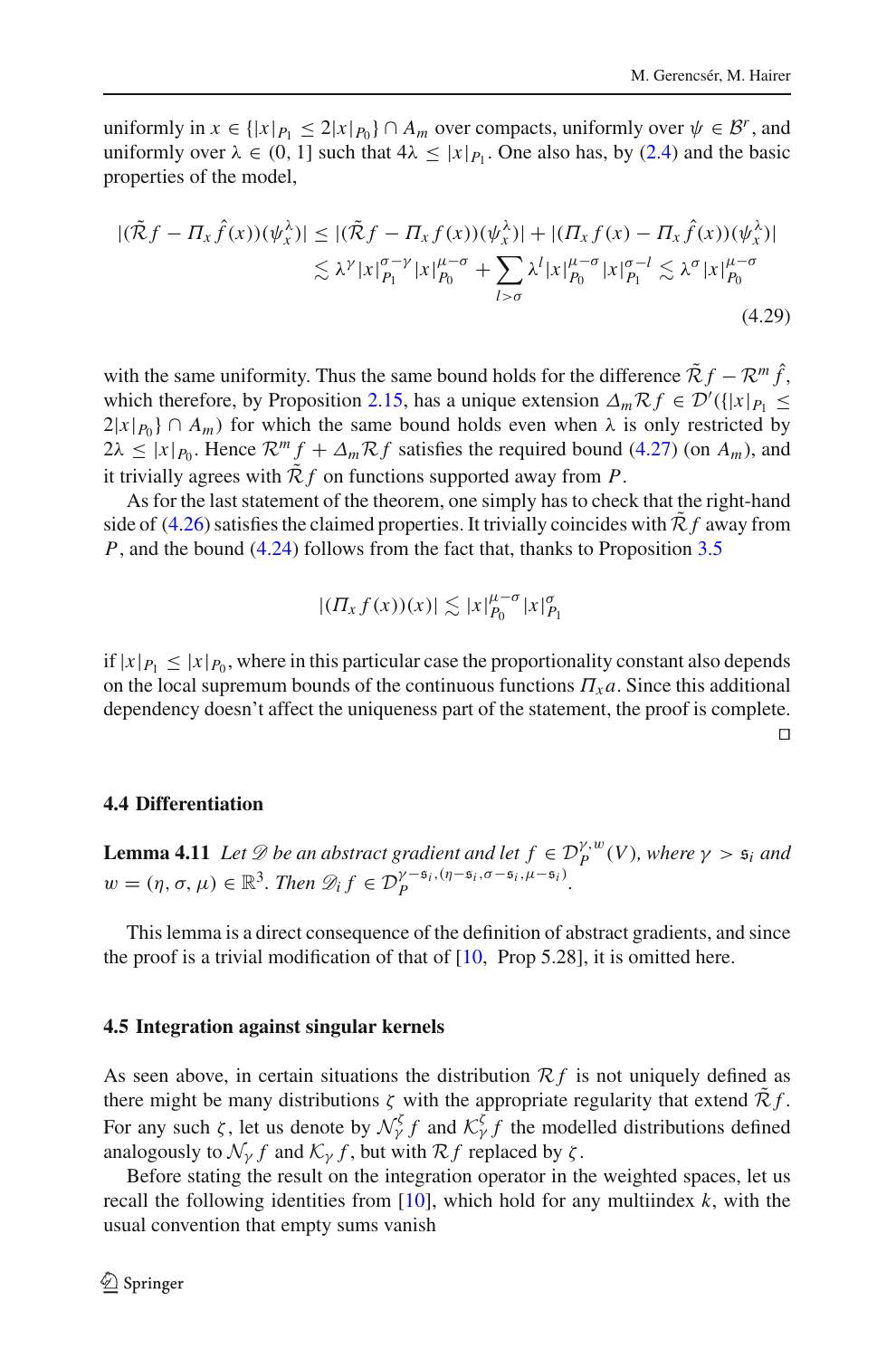$$
(T_{xy}\mathcal{N}_{\gamma}^{\zeta,(n)}f(y))_k = \frac{1}{k!} \sum_{|k+l|_s < \gamma + \beta} \frac{(x-y)^l}{l!} (\zeta - \Pi_x f(x)) (D_1^{k+l} K_n(y, \cdot)),
$$
  

$$
(T_{xy}\mathcal{J}^{(n)}(y)f(y))_k = (\mathcal{J}^{(n)}(x)\Pi_{xy} f(y))_k
$$
  

$$
= \frac{1}{k!} \sum_{\delta > |k|_s - \beta} (\Pi_x \mathcal{Q}_\delta \Pi_{xy} f(y)) (D_1^k K_n(x, \cdot)).
$$
 (4.30)

In particular, choosing  $x = y$ , these identities also cover the formulas for the coefficient of  $X^k$  in  $\mathcal{N}_\gamma^{\zeta,(n)} f(x)$  and  $\mathcal{J}^{(n)}(x) f(x)$ , respectively.

Another nontrivial rearrangement of terms gives

<span id="page-30-1"></span>
$$
k!(\Gamma_{xy}\mathcal{N}_{\gamma}^{\xi,(n)}f(y) + \Gamma_{xy}\mathcal{J}^{(n)}(y)f(y) - \mathcal{N}_{\gamma}^{\xi,(n)}f(x) - \mathcal{J}^{(n)}(x)f(x))_{k}
$$
  
=  $(\Pi_{y}f(y) - \zeta)(K_{n;xy}^{k,\gamma})$   

$$
- \sum_{\delta \le |k|_{s}-\beta} (\Pi_{x}\mathcal{Q}_{\delta}(\Gamma_{xy}f(y) - f(x)))(D_{1}^{k}K_{n}(x, \cdot)), \qquad (4.31)
$$

where we define, for  $\alpha \in \mathbb{R}$ ,

<span id="page-30-2"></span>
$$
K_{n;xy}^{k,\alpha}(z) = D_1^k K_n(y,z) - \sum_{|k+l|_s < \alpha + \beta} \frac{(y-x)^l}{l!} D_1^{k+l} K_n(x,z).
$$

We will also make use of the fact that following Taylor remainder formula holds:

<span id="page-30-3"></span>
$$
K_{n;xy}^{k,\alpha}(z) = \sum_{l \in \partial A_{\alpha}} \int_{\mathbb{R}^d} D_1^{k+l} K_n(\bar{y}, z) Q^l(x - y, d\bar{y}), \tag{4.32}
$$

where all we need from the yet undefined objects is that  $\partial A_{\alpha}$  is a finite set of multiindices *l* which all satisfy  $|l|_{\mathfrak{s}} \ge \alpha + \beta - |k|_{\mathfrak{s}}$  and that  $Q^{l}(x - y, \cdot)$  is a measure supported on the set  $\{\bar{y} : ||x - \bar{y}||_{\mathfrak{s}} \le ||x - y||_{\mathfrak{s}}\}$ , with total mass bounded by a constant times  $||x - y||_5^{|l|_5}$ . For a proof of this, see for example [\[10](#page-61-0), Appendix A].

<span id="page-30-4"></span>**Lemma 4.12** *Fix*  $\gamma > 0$ *,*  $w = (\eta, \sigma, \mu)$ *, let V be a sector of regularity*  $\alpha$ *, and set*  $a = (\eta \wedge \alpha, \sigma \wedge \alpha, \mu).$ 

*(i)* Let  $f \in \mathcal{D}_P^{\gamma,w}(V)$  and let K be as in Theorem [2.13](#page-10-1) for some  $\beta > 0$  and abstract *integration map*  $\mathcal{I}$ *. Let*  $\zeta \in C^a$  *such that*  $\zeta(\psi) = (\tilde{R}f)(\psi)$  *for all*  $\psi \in C_0^{\infty}(\mathbb{R}^d \setminus P)$ *and set*

<span id="page-30-0"></span>
$$
\bar{\gamma} = \gamma + \beta, \quad \bar{\eta} = (\eta \wedge \alpha) + \beta, \quad \bar{\sigma} = (\sigma \wedge \alpha) + \beta, \quad \bar{\mu} \leq (a_{\wedge} + \beta) \wedge 0, \quad \bar{\alpha} = (\alpha + \beta) \wedge 0.
$$
\n(4.33)

*Suppose furthermore that none of*  $\bar{\gamma}$ *,*  $\bar{\eta}$ *,*  $\bar{\sigma}$ *, or*  $\bar{\mu}$  *are integers and that these exponents satisfy the condition* [\(4.17\)](#page-26-1)*. Then*  $K_Y^{\zeta} f \in \mathcal{D}_P^{\bar{\gamma}, \bar{w}}$ *, where*  $\bar{w} = (\bar{\eta}, \bar{\sigma}, \bar{\mu})$ *.*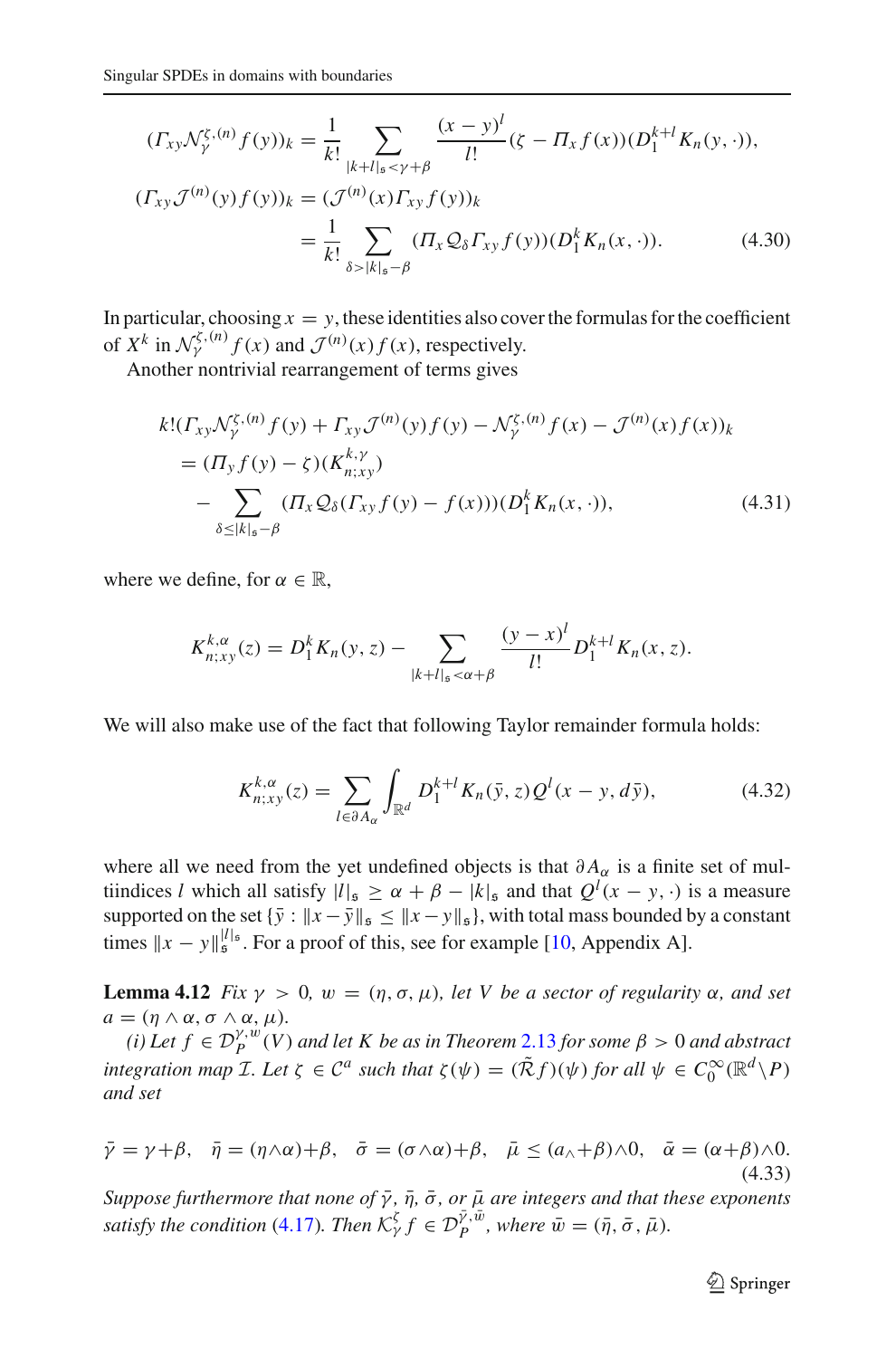*Furthermore, if*  $(\overline{\Pi}, \overline{\Gamma})$  *is a second model realising K for I and*  $\overline{f} \in \mathcal{D}_P^{\gamma,w}(V, \overline{\Gamma})$ ,  $\bar{\zeta} \in C^a$  *are as above, then for any*  $C > 0$  *the bound* 

$$
\|K_{\gamma}^{\zeta} f; \bar{\mathcal{K}}_{\gamma}^{\bar{\zeta}} \bar{f}\|_{\bar{\gamma},\bar{w};\bar{\mathfrak{K}}}\lesssim \|f; \bar{f}\|_{\gamma,w;\bar{\mathfrak{K}}}+\|{\mathbf{\Pi}}-\bar{\mathbf{\Pi}}\|_{\gamma;\bar{\mathfrak{K}}}+\|{\mathbf{\Gamma}}-\bar{\mathbf{\Gamma}}\|_{\bar{\gamma};\bar{\mathbf{\bar{K}}}}+\|\zeta-\bar{\zeta}\|_{a,\bar{\mathbf{\bar{M}}}}
$$

*holds uniformly in models and modelled distributions both satisfying*  $|||f||_{\gamma,w;\bar{\mathfrak{K}}}$  +  $||\Pi||_{\gamma;\bar{\mathfrak{K}}} + ||\Gamma||_{\bar{\gamma};\bar{\mathfrak{K}}} + ||\zeta||_{a,\bar{\mathfrak{K}}} \leq C$ , where  $\bar{\mathfrak{K}}$  *denotes the* 1*-fattening of*  $\mathfrak{K}$ . *Finally, the identity*

<span id="page-31-1"></span>
$$
\mathcal{RK}_{\gamma}^{\zeta} f = K * \zeta \tag{4.34}
$$

,

*holds.*

 $(iii)$  *If*  $f$  ∈  $\mathcal{D}_{P,\{1\}}^{Y,w}$  and the coordinates of w satisfy [\(4.23\)](#page-27-1)*, then choosing*  $\hat{\mathcal{R}}f$  *in the above in place of*  $\zeta$ *, the same conclusions hold, but with the definition of*  $\bar{\sigma}$  *in* [\(4.33\)](#page-30-0) *replaced by*  $\bar{\sigma} = \sigma + \beta$ *.* 

*Proof* The argument showing that  $\mathcal{N}_{\gamma}^{\zeta} f$  (and therefore  $\mathcal{K}_{\gamma}^{\zeta} f$ ) is actually well-defined is exactly the same as in [\[10](#page-61-0)]. Also, the fact that the required bounds trivially hold for components of  $(K_Y^{\zeta} f)(x)$  and  $(K_Y^{\zeta} f)(x) - \Gamma_{yx} (K_Y^{\zeta} f)(y)$ , whose homogeneity is non-integer, does not change in our setting.

For integers homogeneities, we shall make use of the decomposition of *K* and use different arguments on different scales. We start by bounding the second term in  $(3.1)$ . First consider the case  $2^{-n+2} \le |x|_{P_0} \le |x|_{P_1}$ . We then have, for any multiindex *l*, due to  $(2.4)$ 

<span id="page-31-0"></span>
$$
|(\tilde{\mathcal{R}}f - \Pi_x f(x))(\frac{D_1^l K_n(x, \cdot))|}{\leq 2^{n(|l|_{\mathfrak{s}} - \beta - \gamma)} |x|_{P_0}^{\eta - \gamma} |x|_{P_1}^{\mu - \eta}.
$$
 (4.35)

After summation over the relevant values of *n*, we get a bound of order

$$
|x|_{P_0}^{\eta+\beta-|l|_{\mathfrak{s}}}|x|_{P_1}^{\mu-\eta} \le |x|_{P_1}^{\mu+\beta-|l|_{\mathfrak{s}}} \left(\frac{|x|_{P_0}}{|x|_{P_1}}\right)^{\eta+\beta-|l|_{\mathfrak{s}}}
$$

as required, since  $\bar{\mu} \leq \mu + \beta$ . As for  $\mathcal{J}^{(n)}(x) f(x)$ , for any integer *l* we have

$$
\|\mathcal{J}^{(n)}(x)f(x)\|_{l}\lesssim \sum_{\delta>l-\beta} 2^{n(l-\beta-\delta)}|x|_{P_1}^{\mu-\delta}\left(\frac{|x|_{P_0}}{|x|_{P_1}}\right)^{(\eta-\delta)\wedge 0}.
$$

Summing over *n*, we get

$$
\sum_{2^{-n+2} \leq |x|_{P_0}} \|\mathcal{J}^{(n)}(x)f(x)\|_{l} \lesssim \sum_{\delta > l - \beta} |x|_{P_0}^{\delta + \beta - l} |x|_{P_1}^{\mu - \delta} \left(\frac{|x|_{P_0}}{|x|_{P_1}}\right)^{(\eta - \delta) \wedge 0}
$$

$$
= \sum_{\delta > l - \beta} |x|_{P_0}^{\beta - l} |x|_{P_1}^{\mu} \left(\frac{|x|_{P_0}}{|x|_{P_1}}\right)^{\eta \wedge \delta} \lesssim |x|_{P_1}^{\mu + \beta - l} \left(\frac{|x|_{P_0}}{|x|_{P_1}}\right)^{\eta \wedge \alpha + \beta - l},
$$

where we made use of  $\delta > \alpha$  in the last step.

 $\textcircled{2}$  Springer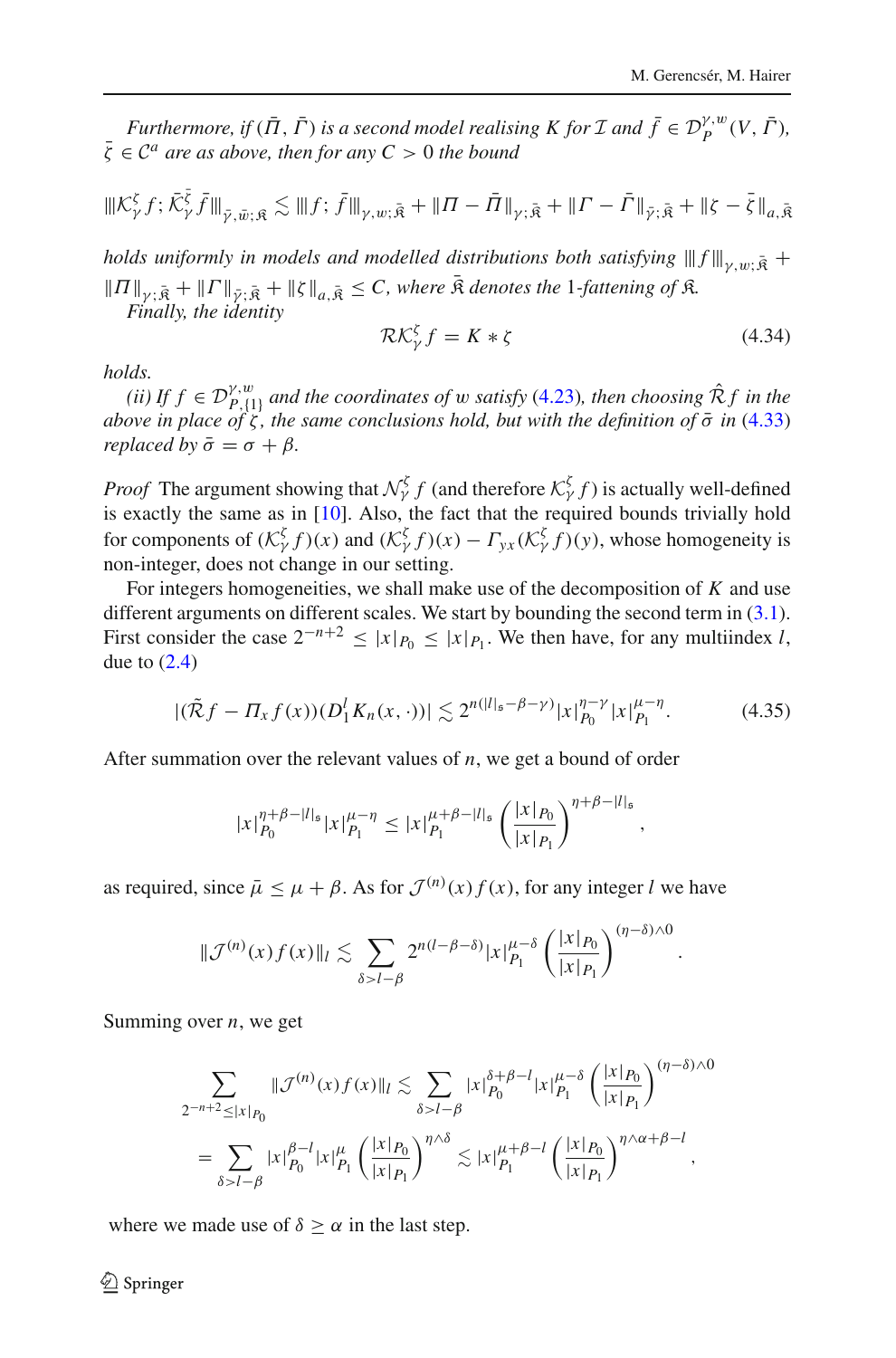Next, consider the case  $|x|_{P_0} \le 2^{-n+2} \le |x|_{P_1}$ . Since then  $d_{\mathfrak{s}}(\text{supp } D_1^l K_n(x, \cdot),$  $P_1$ ) ~  $|x|_{P_1}$ , we can invoke part (a) of Definition [4.7.](#page-25-3) For any multiindex *l*, we get

$$
\begin{split} |(\zeta - \Pi_x f(x)) (D_1^l K_n(x, \cdot)) + (\mathcal{J}^{(n)}(x) f(x))_l| \\ &\leq |\zeta (D_1^l K_n(x, \cdot))| + \sum_{\delta \leq |l|_s - \beta} |(\Pi_x \mathcal{Q}_\delta f(x)) (D_1^l K_n(x, \cdot))| \\ &\lesssim 2^{n(|l|_s - \beta - \eta \wedge \alpha)} |x|_{P_1}^{\mu - \eta \wedge \alpha} + \sum_{\delta \leq l - \beta} 2^{n(|l|_s - \beta - \delta)} |x|_{P_1}^{\mu - \delta} \left(\frac{|x|_{P_0}}{|x|_{P_1}}\right)^{(\eta - \delta) \wedge 0} .\end{split}
$$

Notice that here in fact we only use estimates of  $\zeta$  tested against functions centred on the boundary, this observation useful in particular in the proof of part (ii) of the lemma. Let us denote the two terms above by  $A_n$  and  $B_n$ . Summing  $A_n$  over the relevant values of *n*, we have two cases, depending on the sign of  $|l|_{\mathfrak{s}} - \beta - (\eta \wedge \alpha) = |l|_{\mathfrak{s}} - \overline{\eta}$ . If this exponent is positive, we get, after summation

$$
|x|_{P_0}^{(\eta \wedge \alpha) + \beta - |l|_{\mathfrak{s}}} |x|_{P_1}^{\mu - (\eta \wedge \alpha)} \le |x|_{P_1}^{\mu + \beta - |l|_{\mathfrak{s}}} \left(\frac{|x|_{P_0}}{|x|_{P_1}}\right)^{\bar{\eta} - |l|_{\mathfrak{s}}},
$$

which gives the required bound. If, on the other hand,  $|l|_{\mathfrak{s}} - \bar{\eta} < 0$  (equality cannot occur, by assumption), then the sum of the  $A_n$ 's over the relevant values of *n* is bounded by a constant times

<span id="page-32-0"></span>
$$
|x|_{P_1}^{(\eta\wedge\alpha)+\beta-|l|_{\mathfrak{s}}+\mu-\eta},
$$

which is also of the required order. The treatment of  $B_n$  is momentarily postponed.

In the final case,  $|x|_{P_0} \le |x|_{P_1} \le 2^{-n+2}$ . Similarly as above, recalling that  $\zeta \in C^{a_{\wedge}}$ , we get

$$
|(\zeta - \Pi_x f(x)) (D_1^l K_n(x, \cdot)) + (\mathcal{J}^{(n)}(x) f(x))_l|
$$
  
\n
$$
\leq |\zeta (D_1^l K_n(x, \cdot))| + \sum_{\delta \leq |l|_s - \beta} |(\Pi_x \mathcal{Q}_\delta f(x)) (D_1^l K_n(x, \cdot))|
$$
  
\n
$$
\lesssim 2^{n(|l|_s - \beta - a_\wedge)} + \sum_{\delta \leq l - \beta} 2^{n(|l| - \beta - \delta)} |x|_{P_1}^{\mu - \delta} \left(\frac{|x|_{P_0}}{|x|_{P_1}}\right)^{(\eta - \delta) \wedge 0}.
$$
 (4.36)

Recognising the second term as  $B_n$ , we consider its sum over the values of *n* in both this and in the second case. Notice that the exponent of  $2^n$  is strictly positive: indeed,  $\delta + \beta \in \mathbb{N}$  implies  $\delta \in \mathbb{N}$ , but since  $K_n$  and its derivatives annihilate polynomials, such terms have no contribution to the sum. The resulting quantity is bounded by a constant times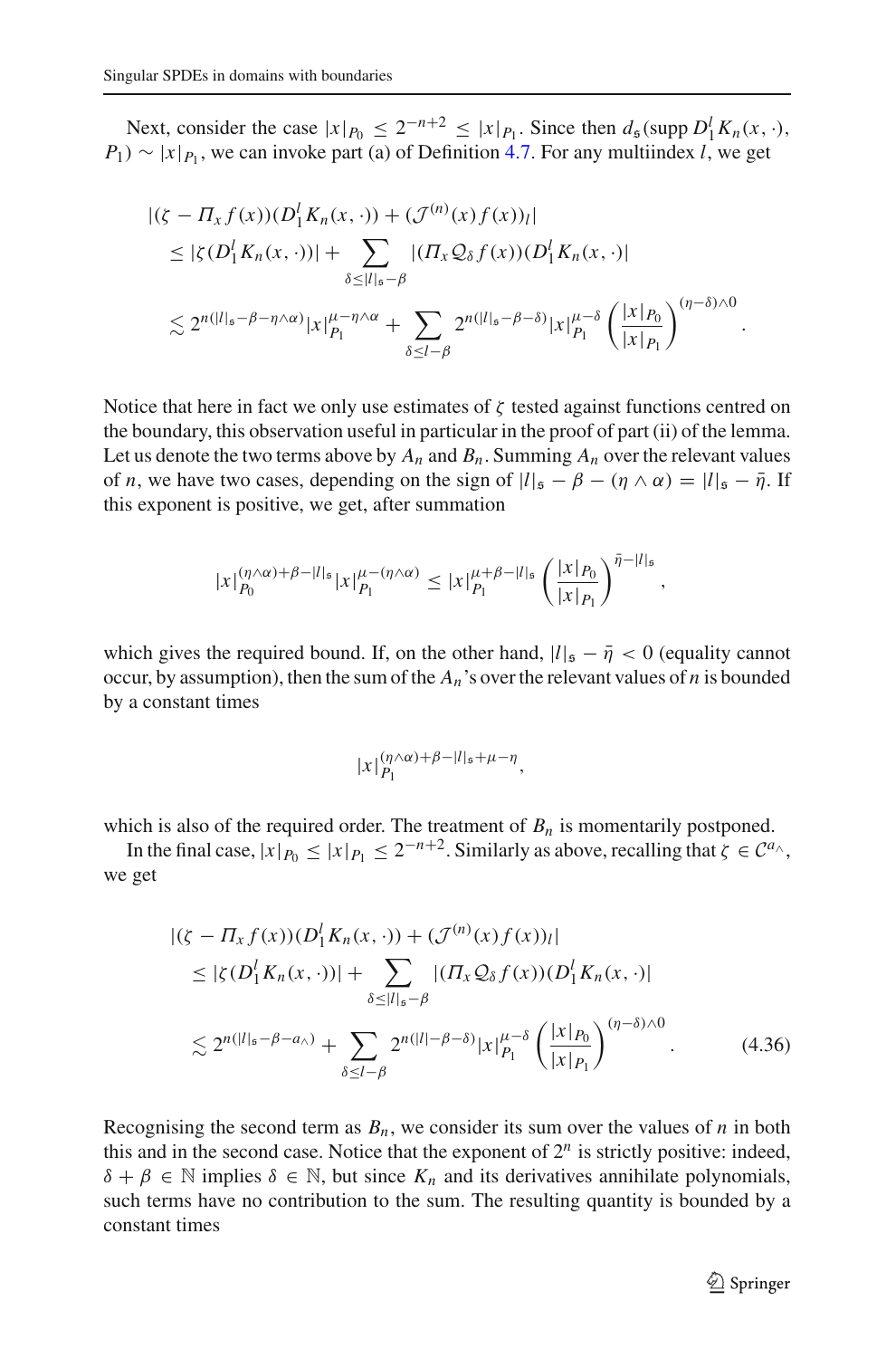$$
\sum_{\delta \le l-\beta} |x|_{P_0}^{\beta+\delta-|l|_{\mathfrak{s}}}|x|_{P_1}^{\mu-\delta} \left(\frac{|x|_{P_0}}{|x|_{P_1}}\right)^{(\eta-\delta)\wedge 0} \le \sum_{\delta \le l-\beta} |x|_{P_1}^{\mu+\beta-|l|_{\mathfrak{s}}} \left(\frac{|x|_{P_0}}{|x|_{P_1}}\right)^{(\eta\wedge\delta)+\beta-|l|_{\mathfrak{s}}} \n\lesssim |x|_{P_1}^{\mu+\beta-|l|_{\mathfrak{s}}} \left(\frac{|x|_{P_0}}{|x|_{P_1}}\right)^{(\eta\wedge\alpha)+\beta-|l|_{\mathfrak{s}}} \leq
$$

as required. Moving on to the first term on the right-hand side of [\(4.36\)](#page-32-0), recall that  $\bar{\mu} \le a_{\wedge} + \beta$ , and hence

<span id="page-33-0"></span>
$$
\sum_{n} 2^{n(|l|_{\mathfrak{s}} - \beta - a_{\wedge})} \le \sum_{n} 2^{n(|l|_{\mathfrak{s}} - \bar{\mu})} \lesssim |x|_{P_1}^{\bar{\mu} - |l|_{\mathfrak{s}}},\tag{4.37}
$$

where the sum runs over the relevant values of  $n$ , and we also made use of the fact that  $\bar{\mu}$  < 0 holds, and in fact, by assumption, with strict inequality. This concludes the estimation of the second, and by symmetry, third term in  $(3.1)$ .

Turning to bounding  $||\mathcal{K}_{\gamma}^{\zeta} f(x) - \Gamma_{xy} \mathcal{K}_{\gamma}^{\zeta} f(y)||$ , recall that we need only consider pairs  $(x, y)$  where  $2||x - y||_5 \le |x, y|_{P_0} \le |x, y|_{P_1}$ . As before, this implies  $|x|_{P_i} \sim$  $|y|_{P_i}$  ∼  $|x, y|_{P_i}$ .

We separate into different scales again, starting by  $2^{-n+2}$  ≤  $2||x-y||_5$  ≤  $|x, y|_{P_0}$  ≤  $|x, y|_{P_1}$ . As in [\(4.35\)](#page-31-0), we have

$$
|(\mathcal{N}_{\gamma}^{\zeta,(n)}f(x))_l|\lesssim 2^{n(|l|_{\mathfrak{s}}-\beta-\gamma)}|x|_{P_0}^{\eta-\gamma}|x|_{P_1}^{\mu-\eta}.
$$

Summing over the relevant values of *n*, we get a bound of order

$$
||x-y||_s^{\gamma+\beta-|l|_{\mathfrak{s}}}|x|_{P_0}^{\eta-\gamma}|x|_{P_1}^{\mu-\eta},
$$

as required. Similarly,

$$
|(T_{xy}\mathcal{N}_\gamma^{\zeta,(n)}f(x))_l|\lesssim \sum_{|k+l|_s<\gamma+\beta}||x-y||_s^{|k|_s}2^{n(|k+l|_s-\beta-\gamma)}|x|_{P_0}^{\eta-\gamma}|x|_{P_1}^{\mu-\eta},
$$

which, after summation, yields an estimate of order

$$
\sum_{|k+l|_{\mathfrak{s}} \le \gamma + \beta} \|x - y\|_{\mathfrak{s}}^{k|_{\mathfrak{s}}} \|x - y\|_{\mathfrak{s}}^{\gamma + \beta - |k+l|_{\mathfrak{s}}} |x|_{P_0}^{\eta - \gamma} |x|_{P_1}^{\mu - \eta},
$$

which is again of the required order. Next, using  $(4.30)$ , we have

$$
|(\mathcal{J}^{(n)}(x)f(x) - \Gamma_{xy}\mathcal{J}^{(n)}(y)f(y))|| \leq \sum_{\delta > |l|_{\mathfrak{s}} - \beta} (\Pi_x \mathcal{Q}_{\delta}(f(x) - \Gamma_{xy}f(y)) (D_1^l K_n(x, \cdot))
$$
  

$$
\lesssim \sum_{\delta > |l|_{\mathfrak{s}} - \beta} \|x - y\|_{\mathfrak{s}}^{\gamma - \delta} |x|_{P_0}^{\eta - \gamma} |x|_{P_1}^{\mu - \eta} 2^{n(|l|_{\mathfrak{s}} - \beta - \delta)}.
$$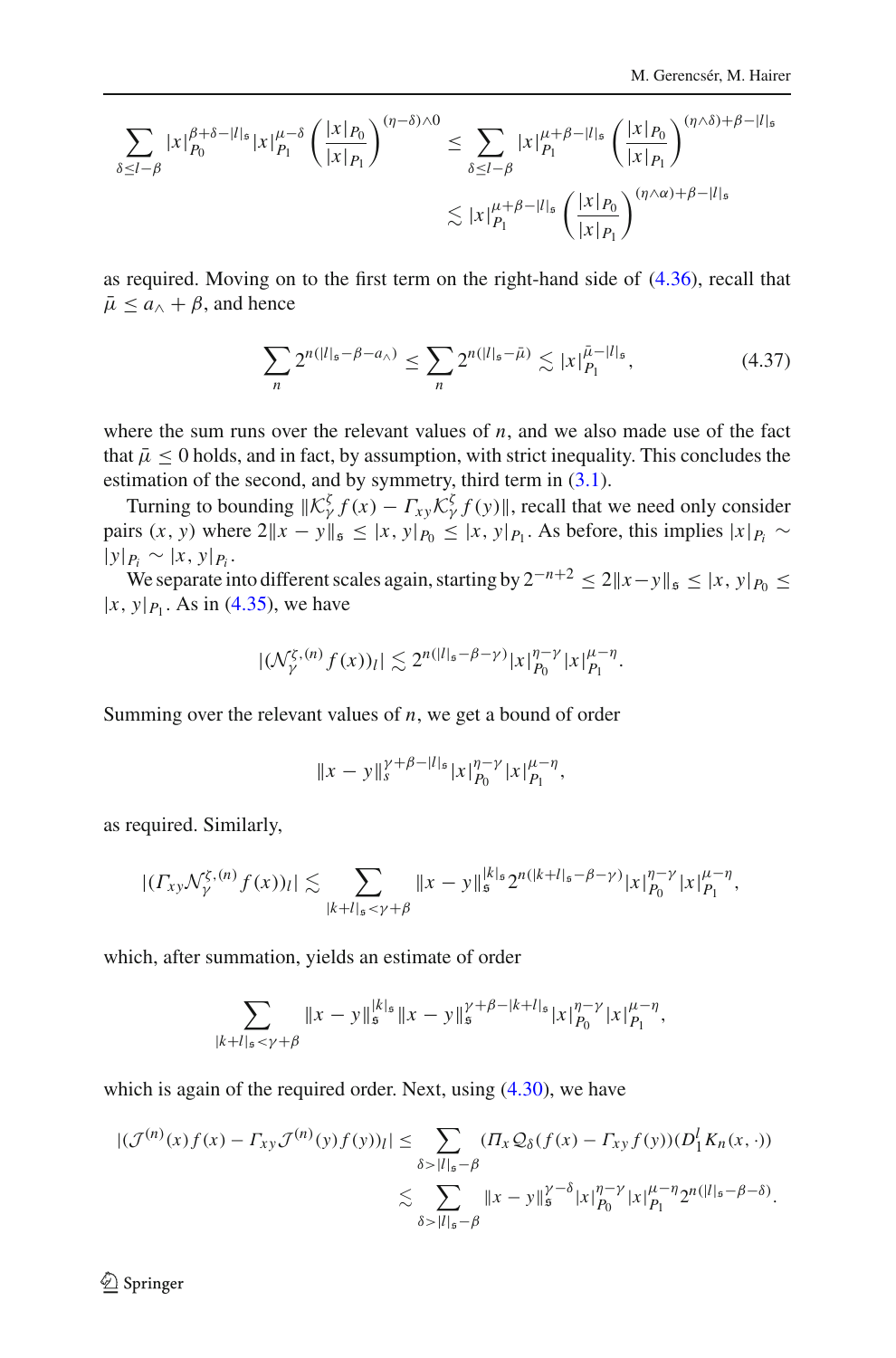Summing over the relevant values *n*, we get the bound

$$
\sum_{\delta > |l|_{\mathfrak{s}} - \beta} \|x - y\|_{\mathfrak{s}}^{\gamma - \delta} |x|_{P_0}^{\eta - \gamma} |x|_{P_1}^{\mu - \eta} \|x - y\|^{\delta + \beta - |l|_{\mathfrak{s}}},
$$

as required.

Moving on to larger scales, we will then use the identity [\(4.31\)](#page-30-2). Starting with the second term,

$$
\begin{split} & \|\sum_{\delta\leq|l|_{\mathfrak{s}}-\beta}( \varPi_x \mathcal{Q}_\delta(\varGamma_{xy}f(y)-f(x)))(D_1^l K_n(x,\cdot))| \\ &\lesssim \sum_{\delta\leq|l|_{\mathfrak{s}}-\beta}\|x-y\|^{\gamma-\delta}|x|_{P_0}^{\eta-\gamma}|x|_{P_1}^{\mu-\eta}2^{n(|l|_{\mathfrak{s}}-\beta-\delta)}. \end{split}
$$

This can be treated for all the remaining scales at once: summing over *n* such that  $||x - y||_{\mathfrak{s}} \leq 2^{-n+2}$  (the strict positivity of the exponent of  $2^n$  can be argued exactly as in the previous similar situation), we get a bound of order

$$
\sum_{\delta \leq |l|_{\mathfrak{s}} - \beta} \|x - y\|^{\gamma - \delta} |x|_{P_0}^{\eta - \gamma} |x|_{P_1}^{\mu - \eta} \|x - y\|^{\delta + \beta - |l|_{\mathfrak{s}}},
$$

which is of required order.

We are left to estimate

$$
|(T_y f(y) - \zeta)(K_{n;xy}^{k,\gamma})|.
$$

Rewriting the above quantity as in the formula [\(4.32\)](#page-30-3), and making use of the properties mentioned following it, we have

$$
\begin{split}\n&|(I_{y}f(y)-\zeta)(K_{n;xy}^{l,\gamma})| \\
&\leq \sum_{|k|_{s}\geq \gamma+\beta-|l|_{s}}\|x-y\|_{\mathfrak{s}}^{\frac{|k|_{s}}{s}}\sup_{\|x-\bar{y}\|_{s}\leq\|x-y\|_{\mathfrak{s}}}|(I_{y}f(y)-\zeta)(D_{1}^{k+l}K_{n}(\bar{y},\cdot))| \\
&\leq \|x-y\|_{\mathfrak{s}}^{\gamma+\beta-|l|_{\mathfrak{s}}} \sum_{|k|_{s}\geq\gamma+\beta-|l|_{s}}\|x-y\|_{\mathfrak{s}}^{\frac{|k+l|_{s}-\gamma-\beta|}{s}}\sup_{\|x-\bar{y}\|_{\mathfrak{s}}\leq\|x-y\|_{\mathfrak{s}}}|(I_{y}f(y)-\zeta)(D_{1}^{k+l}K_{n}(\bar{y},\cdot))|.\n\end{split}
$$

Therefore it remains to show that, for any *k* multiindex satisfying  $|k|_{\mathfrak{s}} \ge \gamma + \beta - |l|_{\mathfrak{s}}$ and any  $\bar{y}$  satisfying  $||x - \bar{y}||_{\mathfrak{s}} \le ||x - y||_{\mathfrak{s}}$ , the following bound holds.

<span id="page-34-0"></span>
$$
||x - y||_s^{k+l|_{\mathfrak{s}} - \gamma - \beta} |(T_y f(y) - \zeta)(D_1^{k+l} K_n(\bar{y}, \cdot))| \lesssim |x|_{P_0}^{\bar{\eta} - \bar{\gamma}} |x|_{P_1}^{\bar{\mu} - \bar{\eta}}.
$$
 (4.38)

Notice that in particular, as before,  $|x|_{P_i} \sim |\bar{y}|_{P_i} \sim |x, \bar{y}|_{P_i}$ . To show [\(4.38\)](#page-34-0) we again treat the remaining different scales separately. First, take *n* such that  $||x - y||_{\mathfrak{s}} \le$ 2<sup>*−n*+2</sup> ≤ |*x*, *y*| $P_0$  ≤ |*x*, *y*| $P_1$ . We write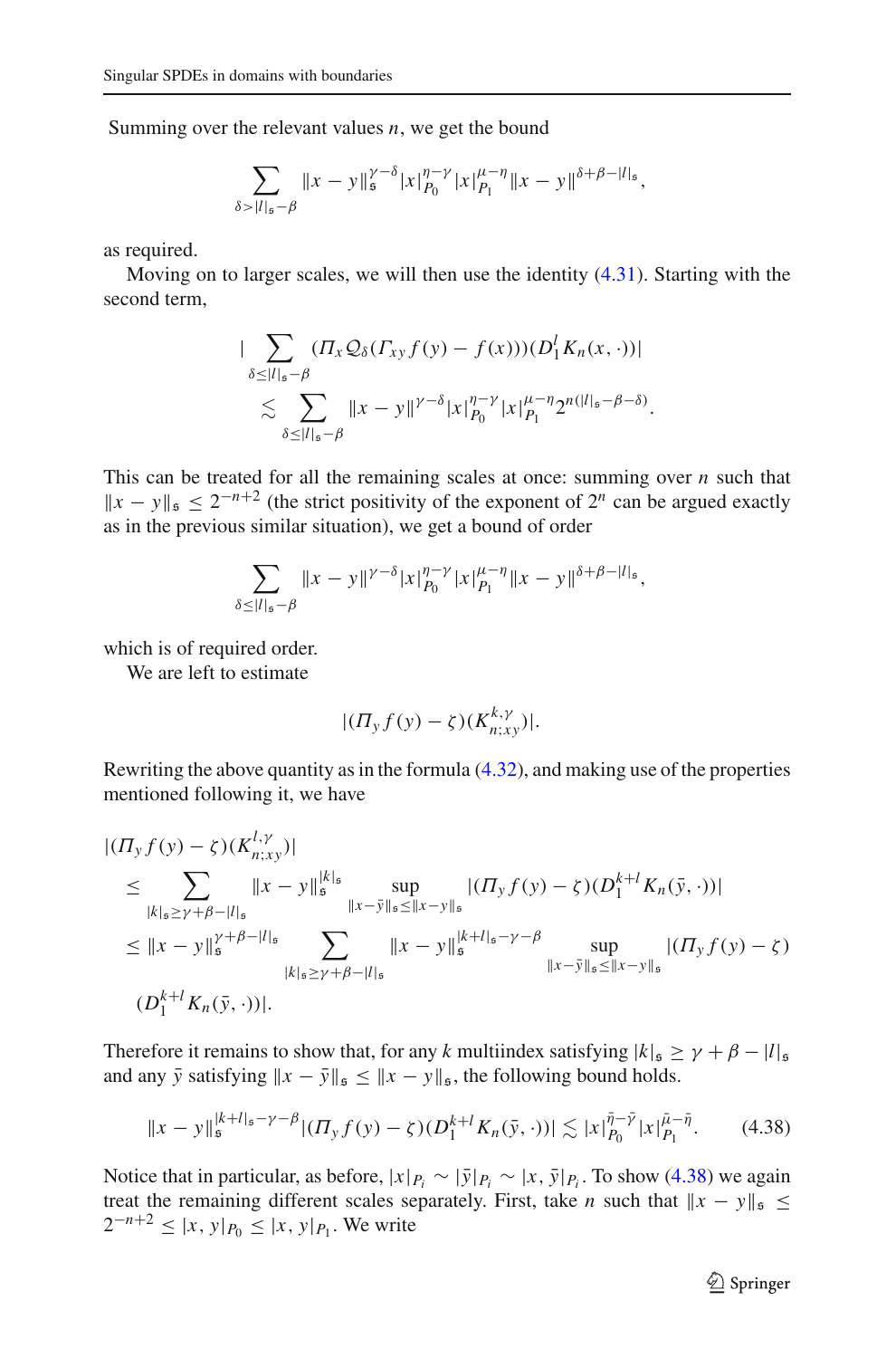$$
|( \Pi_y f(y) - \zeta)(D_1^{k+l} K_n(\bar{y}, \cdot)) | \le |(\Pi_{\bar{y}} f(\bar{y}) - \zeta)(D_1^{k+l} K_n(\bar{y}, \cdot))| + |(\Pi_{\bar{y}} (\Gamma_{\bar{y}y} f(y) - f(\bar{y})) (D_1^{k+l} K_n(\bar{y}, \cdot)) |.
$$
\n(4.39)

Summing the first term over the relevant values of *n*, we get a bound of order

$$
\sum_{n} 2^{n(|k+l|_s-\beta-\gamma)} |x|_{P_0}^{\eta-\gamma} |x|_{P_1}^{\mu-\eta} \lesssim \|x-y\|_{\mathfrak{s}}^{-|k+l|_s+\gamma+\beta} |x|_{P_0}^{\eta-\gamma} |x|_{P_1}^{\mu-\eta},
$$

so the prefactor in [\(4.38\)](#page-34-0) cancels and we get the required bound. Similarly to before, we used that while we only required  $|k|_{\mathfrak{s}} \geq \gamma + \beta - |l|_{\mathfrak{s}}$ , in fact equality can not occur due to the assumptions of the theorem, so the exponent of  $2^n$  is strictly positive. The second term in [\(4.39\)](#page-35-0) is estimated by

<span id="page-35-0"></span>
$$
\sum_{\delta \le \gamma} \|x - y\|_{\mathfrak{s}}^{\gamma-\delta} |x|_{P_0}^{\eta-\gamma} |x|_{P_1}^{\mu-\eta} 2^{n(|k+1|_{\mathfrak{s}}-\beta-\delta)}.
$$

After summation over *n*, we get the bound

$$
\sum_{\delta \le \gamma} \|x - y\|_{\mathfrak{s}}^{\gamma - \delta} |x|_{P_0}^{\eta - \gamma} |x|_{P_1}^{\mu - \eta} \|x - y\|_{\mathfrak{s}}^{-|k + l|_{\mathfrak{s}} + \beta + \delta},
$$

which, just as before, is of required order.

Turning to the scale  $||x - y||_5 \le |x, y|_{P_0} \le 2^{-n+2}$ , we estimate the the actions of the two distributions acting on the left-hand side of [\(4.38\)](#page-34-0) separately. First,

$$
|(T_y f(y)) (D_1^{k+l} K_n(\bar{y},\cdot))| \lesssim \sum_{\alpha \leq \delta \leq \gamma} |x|_{P_1}^{\mu-\delta} \left(\frac{|x|_{P_0}}{|x|_{P_1}}\right)^{(\eta-\delta)\wedge 0} 2^{n(|k+l|_{\mathfrak{s}}-\beta-\delta)}.
$$

As before, the exponent of  $2^n$  is strictly positive. Therefore

$$
\sum_{|x,y|_{P_0}\leq 2^{-n+2}} \|x-y\|_{\mathfrak{s}}^{\kappa+l}|_{\mathfrak{s}} - \gamma - \beta} (T_y f(y)) (D_1^{k+l} K_n(\bar{y},\cdot))
$$
\n
$$
\lesssim \sum_{\alpha \leq \delta \leq \gamma} |x|_{P_0}^{\kappa+l}|_{\mathfrak{s}} - \gamma - \beta |x|_{P_1}^{\mu-\delta} \left(\frac{|x|_{P_0}}{|x|_{P_1}}\right)^{(\eta-\delta)\wedge 0} |x|_{P_0}^{-|k+l|_{\mathfrak{s}}+\beta+\delta}
$$
\n
$$
\lesssim \sum_{\alpha \leq \delta \leq \gamma} |x|_{P_1}^{\mu-\delta - (\eta-\delta)\wedge 0} |x|_{P_0}^{\eta\wedge \delta-\gamma} \lesssim |x|_{P_1}^{\mu-\eta} |x|_{P_0}^{\eta\wedge \alpha-\gamma},
$$

as required.

To treat the other distribution in [\(4.38\)](#page-34-0), we further divide the scales, and consider first  $||x - y||_{\mathfrak{s}} \le |x, y|_{P_0} \le 2^{-n+2} \le |x, y|_{P_1}$ . In this case the support of  $K_n(\bar{y}, \cdot)$  is separated away from  $P_1$ , so we have

$$
|\zeta(D_1^{k+l}K_n(\bar{y},\cdot))| \lesssim 2^{n(|k+l|_{\mathfrak{s}}-\beta-(\eta\wedge\alpha))}|x|_{P_1}^{\mu-(\eta\wedge\alpha)}.
$$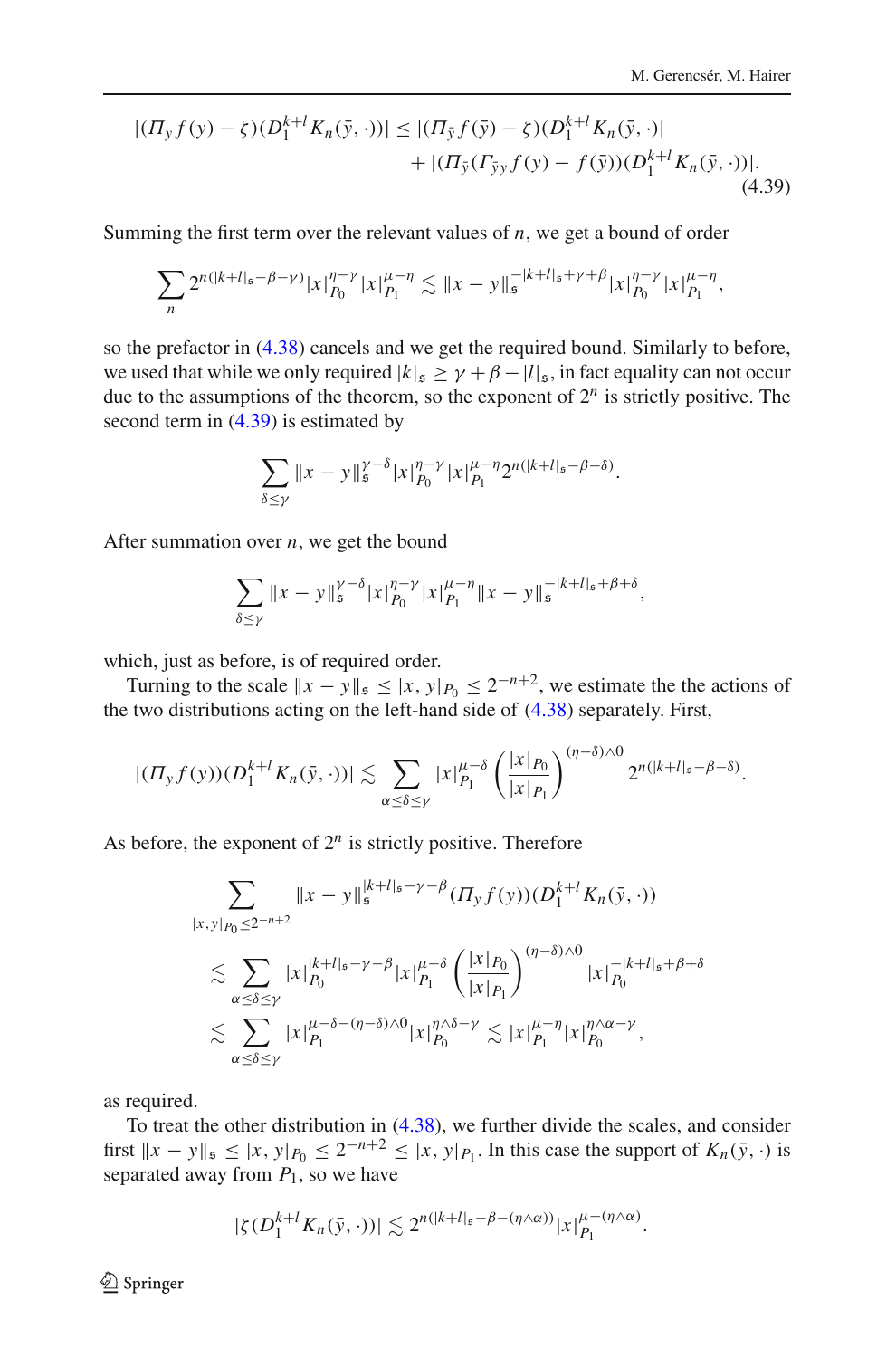After summation on *n* and multiplying by the prefactor in [\(4.38\)](#page-34-0), using  $||x - y||_5 \le$  $|x|_{P_0}$ , we obtain a bound of order

$$
|x|_{P_0}^{|k+l|-\gamma-\beta}|x|_{P_0}^{(\eta\wedge\alpha)+\beta-|k+l|_{\mathfrak{s}}}|x|_{P_1}^{\mu-(\eta\wedge\alpha)},
$$

which is again of required order.

Finally, when  $||x - y||_5 \le |x, y|_{P_0} \le |x, y|_{P_1} \le 2^{-n+2}$ , we can write

$$
|\zeta(D_1^{k+l}K_n(\bar{y},\cdot))| \lesssim 2^{n(|k+l|_5-\beta-a_\wedge)} \leq 2^{n(|k+l|_5-\bar{\mu})}.
$$

Summing over *n* and multiplying by the prefactor in  $(4.38)$ , we arrive at the bound

<span id="page-36-0"></span>
$$
|x|_{P_0}^{|k+l|-\gamma-\beta}|x|_{P_1}^{\bar{\mu}-|k+l|_{\mathfrak{s}}} = |x|_{P_0}^{\bar{\eta}-\bar{\gamma}}|x|_{P_0}^{|k+l|_{\mathfrak{s}}-\bar{\eta}}|x|_{P_1}^{\bar{\mu}-|k+l|_{\mathfrak{s}}},\tag{4.40}
$$

and since  $|k + l|_5 - \bar{\eta} \ge 0$ , the middle term can be estimated by  $|x|_{P_1}^{|k+l|_5 - \bar{\eta}}$ , and the proof is finished.

The proof of continuity again goes in an analogous way and is omitted here.

As for the identity  $(4.34)$ , inspecting the proof of  $[10, Thm 5.12]$  $[10, Thm 5.12]$ , one can notice that this boils down to obtaining the estimate

$$
\Big|\sum_{n\geq 0}\int(\Pi_x f(x)-\tilde{\mathcal{R}}f)(\mathcal{K}_{n,yx}^{0,\gamma})\psi_x^{\lambda}(y)\,dy\Big|\lesssim \lambda^{\gamma+\beta}
$$

for  $\lambda \ll |x|_{P_0} \wedge |x|_{P_1}$ . This however is a local statement and therefore the argument in [\[10](#page-61-0)] carries through for our case virtually unchanged.

(ii) In the  $f \in \mathcal{D}_{P,\{1\}}^{\gamma,w}$  case, when repeating the above arguments, one should only pay attention in order to get the improved exponent  $\bar{\sigma} = \sigma + \beta$  in place of  $(\sigma \wedge \alpha) + \beta = \alpha + \beta$ . This improvement is the consequence of the improved bound on  $|| f(x) ||_l$  near  $P_1$ , thanks to Proposition [3.5,](#page-15-3) and of the improved regularity of  $\mathcal{R}f$  when tested against functions centred on  $P_1$ , thanks to (4.24). when tested against functions centred on  $P_1$ , thanks to  $(4.24)$ .

<span id="page-36-1"></span>*Remark 4.13* The "slight difficulty" foreshadowed in Remark [3.4](#page-15-4) is the constraint  $\bar{\mu} \le 0$  in the above lemma. Indeed, in all three of the concrete examples mentioned in the introduction, it turns out one needs to choose  $\bar{\mu} > 0$ . Note that the only two places in the proof where the condition  $\bar{\mu} \le 0$  was used are [\(4.37\)](#page-33-0) with  $l = 0$  and [\(4.40\)](#page-36-0). In the latter case one, actually only needs  $\bar{\mu} \leq \bar{\gamma}$ , which holds as soon as we choose  $\gamma$ sufficiently large so that  $\mu \leq \gamma$ . Therefore, provided that  $\zeta$  is such that the bound

$$
\sum_{2^{-n+2}\geq |x|_{P_1}} |\zeta(D_1^l K_n(x,\cdot))| \lesssim |x|_{P_1}^{\bar{\mu}-|l|_{\mathfrak{s}}},
$$

holds for  $|x|_{P_0} \le |x|_{P_1}$ , and the corresponding symmetric bound holds for  $|x|_{P_1} \le$  $|x|_{P_0}$ , for all  $|l|_{\mathfrak{s}} \leq \bar{\mu}$ , and  $\bar{\mu} \leq a_{\lambda} + \beta$ , then the conclusions of Lemma [4.12](#page-30-4) still hold. This appears to be a very strong condition, but in the standard case where *K* is a non-anticipative kernel and  $\zeta$  is supported on positive times, it is actually quite reasonable, see Proposition [5.1](#page-41-0) below.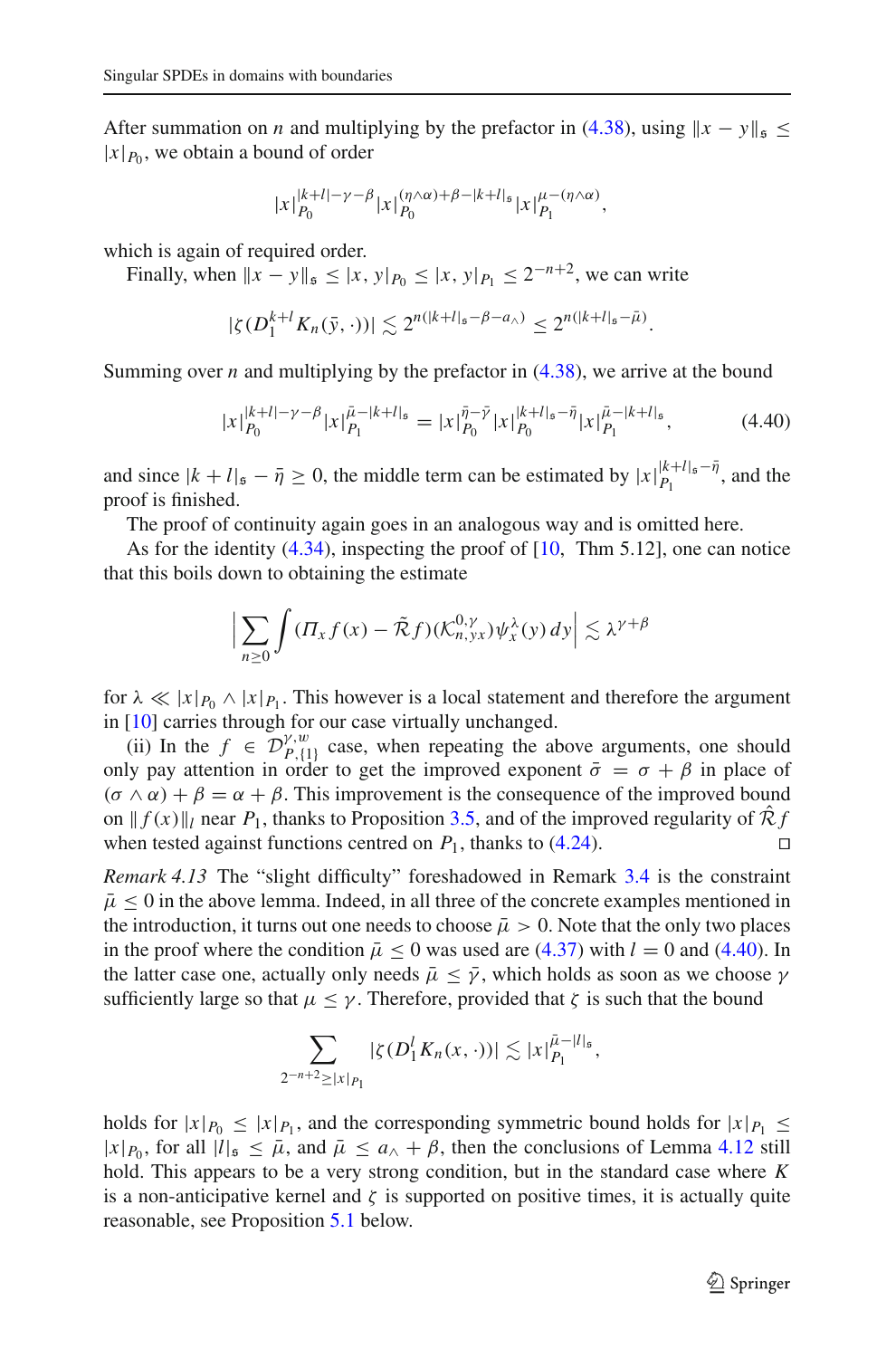## <span id="page-37-0"></span>**4.6 Integration against smooth remainders with singularities at the boundary**

From this point on we move to a more concrete setting, and in particular  $P_0$  and  $P_1$ will play different roles. We shall view  $\mathbb{R}^d$  as  $\mathbb{R} \times \mathbb{R}^{d-1}$ , denoting its points by either *z* or by  $(t, x)$ , where  $t \in \mathbb{R}$ ,  $x \in \mathbb{R}^{d-1}$ . Furthermore we assume that  $P_0$  is given by  $\{(0, x) : x \in \mathbb{R}^{d-1}\}\$ 

**Definition 4.14** Denote by  $\mathscr{Z}_{\beta,P}$  the set of functions  $Z : (\mathbb{R}^d \setminus P)^2 \to \mathbb{R}$  that can be written in the form  $Z(z, z') = \sum_{n \geq 0} Z_n(z, z')$  where, for each *n*,  $Z_n$  satisfies the following

- *Z<sub>n</sub>* is supported on {(*z*, *z'*) = ((*t*, *x*), (*t'*, *x'*)) : |*z*|*P*<sub>1</sub> +|*z'*|*P*<sub>1</sub> +|*t*−*t'*|<sup>1/s<sub>0</sub></sup> ≤ *C*2<sup>−*n*</sup>}, where *C* is a fixed constant depending only on the domain *D*.
- For any (*d*-dimensional) multiindices *k* and *l*,

$$
|D_1^k D_2^l Z_n(z, z')| \lesssim 2^{n(|\mathfrak{s}|+|k+l|_{\mathfrak{s}}-\beta)},
$$

where the proportionality constant may depend on  $k$  and  $l$ , but not on  $n, z, z'$ .

The relevance of this definition is illustrated by the following example, which shows that if we consider a heat kernel on a domain obtained by the reflection principle, then it can always be decomposed into an element of  $\mathcal{K}_{\beta}$  and an element of  $\mathcal{Z}_{\beta,P}$ .

<span id="page-37-1"></span>*Example 4.15* Our main example will be of the following form. Suppose that  $G^0$  is a function on  $\mathbb{R}^d \times \mathbb{R}^d \setminus \{(z, z') : z = z'\}$  with the following properties:

- We have a decomposition  $G^0 = K^0 + R^0$ , where  $K^0 \in \mathcal{K}_{\beta}$ , while  $R^0$  is a globally smooth function.
- For any two multiindices *k* and *l* and any number *a*, there exists a constant  $C_{k,l,a}$ such that it holds that  $|D_1^k D_2^l R^0(z, z')| \le C_{k,l,a} (|x - x'| \vee 1)^a$ .

As it is shown in [\[10\]](#page-61-0), the heat kernel in any dimension satisfies these conditions with  $\beta = 2$ . Suppose then that we have a discrete group *G* of isometries of  $\mathbb{R}^{d-1}$  with a bounded fundamental domain *D*, and with the property that the following implication holds

$$
g \in \mathcal{G} \setminus \{id\}, x, y \in D, ||x - g(y)||_{\mathfrak{s}} \leq 2^{-n} \Rightarrow d_{\mathfrak{s}}(x, \partial D) \vee d_{\mathfrak{s}}(y, \partial D) \leq 2^{-n}.
$$

Let  $a: \mathcal{G} \rightarrow \{-1, 1\}$  be a group morphism and write

$$
G((t, x), (s, y)) = \sum_{g \in \mathcal{G}} a_g G^{0}((t, x), (s, g(y))).
$$
\n(4.41)

A concrete example to have in mind is when  $D = [-1, 1]$  and  $\mathcal G$  is generated by the maps  $y \mapsto -2 - y$  and  $y \mapsto 2 - y$ . Then, the trivial morphism  $a_g \equiv 1$  yields the Neumann heat kernel on *D*, while the morphism with kernel given by the orientationpreserving *g*'s yields the Dirichlet heat kernel. Obvious higher dimensional analogues include the Neumann and Dirichlet heat kernels on  $(d - 1)$ -dimensional cubes.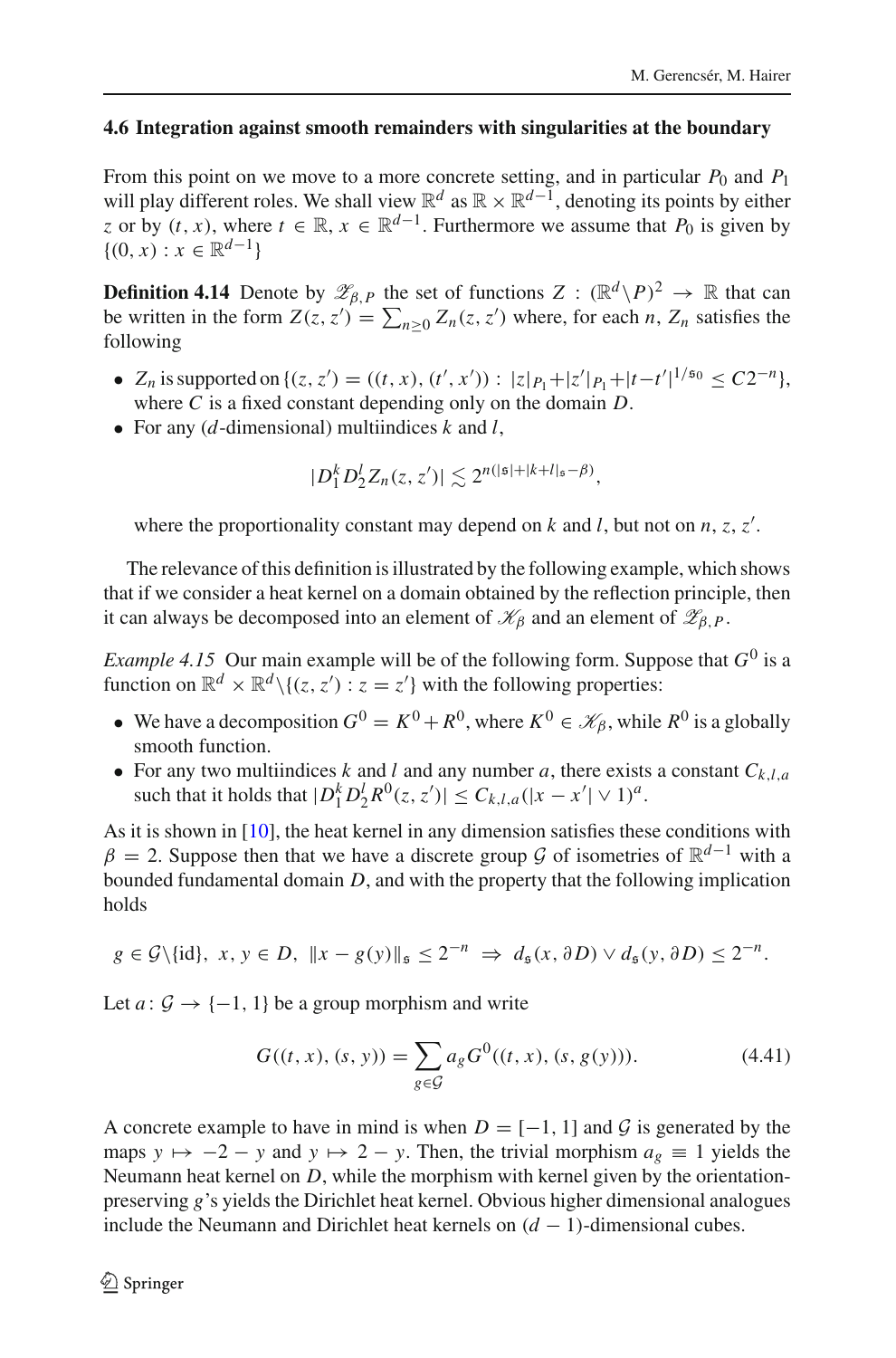For functions *f* and *g* on  $(\mathbb{R}^d)^2$ , write  $f \sim g$  if  $f(z) = g(z)$  for  $z \in (\{0, 1\} \times D)^2$ . We claim that, setting  $P_1 = \mathbb{R} \times \partial D$ , there exist  $K \in \mathcal{K}_{\beta}, Z \in \mathcal{Z}_{\beta,P}$ , such that *G* ∼ *K* + *Z*. First, due to the decay properties of  $R^0$ , the sum  $\tilde{R}$  =  $\sum_{g} a_g R^{0}((t, x), (s, g(y)))$  converges and defines a globally smooth function which we can truncate in a smooth way outside of  $([0, 1] \times D)^2$ , so that it belongs to  $\mathcal{Z}_{\beta, P}$ . For  $K^0$ , we divide the sum

$$
\sum_{g \in \mathcal{G}} a_g K^0((t, x), (s, g(y)))
$$

into three parts. For  $g = id$ , we simply set  $K = K^0$  which belongs to  $\mathcal{K}_{\beta}$  by assumption. The terms with *g* such that  $y \in D$  implies  $d_g(g(y), D) > 1$  may safely be discarded since they are supported outside of  $([0, 1] \times D)^2$ . For the remaining finitely many terms, say  $g_1, g_2, \ldots, g_m$ , we use our assumption on  $G$ , by which we can write

$$
K_n^0((t, x), (s, g_m(y))) \sim \varphi_n(x, y) K_n^0((t, x), (s, g_m(y))).
$$

where  $\varphi_n$  is 1 on {(*x*, *y*) :  $d_s(x, \partial D) \vee d_s(y, \partial D) \leq 2^{-n}$ }, is supported on {(*x*, *y*) :  $d_5(x, \partial D) \vee d_5(y, \partial D) \leq 2^{-n+1}$ , and for all multiindices *k* and *l*,  $D_1^k D_2^l \varphi$  is bounded by  $2^{n(|k+1|_s)}$ , up to a universal constant. Let furthermore  $\varphi$  be a smooth compactly supported function that equals 1 on  $D \times D$ . We can then set

$$
Z_0((t, x), (s, y)) = \sum_{i=1}^m \varphi(x, y) K_0^0((t, x), (s, g_i(y))) + \varphi(x, y) \tilde{R},
$$

and for  $n > 0$ 

$$
Z_n((t, x), (s, y)) = \sum_{i=1}^m \varphi_n(x, y) K_n^0((t, x), (s, g_i(y))),
$$

which does indeed yield an element of  $\mathscr{Z}_{\beta,P}$ .

<span id="page-38-1"></span>**Lemma 4.16** *Let*  $a \in \mathbb{R}^3_-$  *and*  $a_\wedge$  *be as in Definition* [4.7](#page-25-3)*,*  $u \in C_P^a$  *and*  $Z \in \mathscr{Z}_{\beta,P}$ *. Then the function*

<span id="page-38-0"></span>
$$
v: z \mapsto \sum_{n \ge 0} \langle u, Z_n(z, \cdot) \rangle \tag{4.42}
$$

*is a smooth function on*  $\mathbb{R}^d \setminus P$ , and its lift to  $\overline{T}$  via its Taylor expansion, which we also *denote by v*, *belongs to*  $\mathcal{D}_P^{\gamma, w}(\overline{T})$ *, where*  $\sigma = a_1 + \beta$ *,*  $\gamma \ge \sigma \vee 0$ *, and*  $\eta$  *and*  $\mu$  *satisfy* 

<span id="page-38-2"></span>
$$
\eta \le \gamma, \quad \mu \le (a_{\wedge} + \beta) \wedge 0, \tag{4.43}
$$

*provided neither of* σ *nor* μ *are integers.*

*If u furthermore satisfies*  $\langle u, \psi_z^{\lambda} \rangle \leq \lambda^{\bar{a}_1} |z|_{P_0}^{a_0 - \bar{a}_1}$  *for*  $z \in P_1 \setminus P_0$  *and*  $2\lambda \leq |z|_{P_0}$ *with some*  $\bar{a}_1 \geq a_1$ , then the conclusions hold with the definition of  $\sigma$  replaced by  $\sigma = \bar{a}_1 + \beta$ .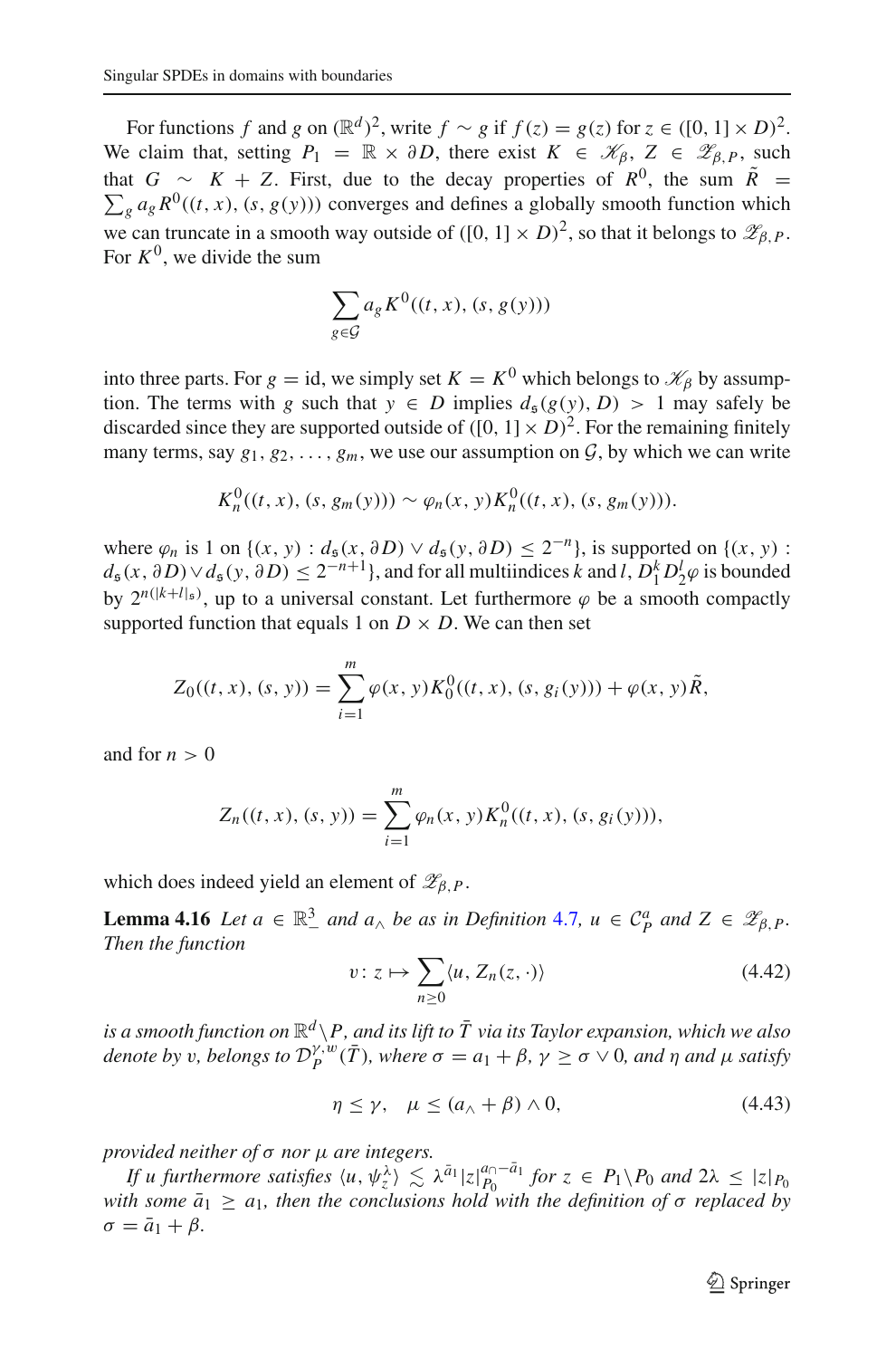<span id="page-39-1"></span>,

*Proof* Notice that in [\(4.42\)](#page-38-0) only the terms where  $2^{-n} \ge |z|_{P_1}$  give nonzero contributions. In particular, since the sum is finite, any differentiation on  $v$  can be carried inside. If  $|z|_{P_0} \le 2|z|_{P_1}$ , then we simply use the fact that  $u \in C^{a_{\wedge}}$ , to get, for any multiindex *l*

<span id="page-39-2"></span>
$$
|D^{l}v(z)| \lesssim \sum_{2^{-n}\geq |z|\cdot p_1} 2^{n(|l|_{\mathfrak{s}} - \beta - a_{\wedge})} \leq \sum_{2^{-n}\geq |z|\cdot p_1} 2^{n(|l|_{\mathfrak{s}} - \mu)} \leq |z|_{P_1}^{\mu - |l|_{\mathfrak{s}}},\tag{4.44}
$$

where we used  $\mu \le a_{\wedge} + \beta$  as well as  $\mu < 0$ . If  $2|z|_{P_1} \le |z|_{P_0}$ , then we distinguish two cases. First, if  $2|z|_{P_1} \leq 2^{-n} \leq |z|_{P_0}$ , then the support of  $Z_n(z, \cdot)$  is away from *P*<sub>0</sub>, and so we make use of part (b) of the definition of  $C_p^a$ .

$$
|\langle u, D_1^l Z_n(z, \cdot) \rangle| \le 2^{n(|l|_{\mathfrak{s}} - \beta - a_1)} |z|_{P_0}^{a_0 - a_1}.
$$
 (4.45)

If  $\sigma = a_1 + \beta < |l|_{\mathfrak{s}}$ , then the summing up yields

$$
\sum_{2|z|_{P_1}\leq 2^{-n}\leq |z|_{P_0}} |\langle u, D_1^l Z_n(z,\cdot)\rangle| \lesssim |z|_{P_1}^{\sigma-|l|_{\mathfrak{s}}}|z|_{P_0}^{a_{\cap}-a_1} = |z|_{P_0}^{a_{\cap}-a_1+\sigma-|l|_{\mathfrak{s}}}\left(\frac{|z|_{P_1}}{|z|_{P_0}}\right)^{\sigma-|l|_{\mathfrak{s}}}
$$

which is as required, since  $-a_1 + \sigma = \beta$ . If, on the other hand,  $\sigma > |l|_{\mathfrak{s}}$ , then

$$
\sum_{2|z|_{P_1}\leq 2^{-n}\leq |z|_{P_0}} |\langle u, D_1^l Z_n(z, \cdot)\rangle| \lesssim |z|_{P_0}^{a_0+\beta-|l|_s}.
$$

On the scale,  $2|z|_{P_1} \leq |z|_{P_0} \leq 2^{-n}$ , when we simply use the fact  $u \in C^{a_{\wedge}}$  again in the same way as before, to get

<span id="page-39-3"></span>
$$
\sum_{|z|_{P_0}\leq 2^{-n}} |\langle u, D_1^l Z_n(z, \cdot) \rangle| \lesssim \sum_{|z|_{P_0}\leq 2^{-n}} 2^{n(|l|_{\mathfrak{s}} - \beta - a_{\wedge})} \leq |z|_{P_0}^{\mu - |l|_{\mathfrak{s}}}.
$$
 (4.46)

Putting the above estimates together, we conclude that

<span id="page-39-0"></span>
$$
||v(z)||_{|l|_{\mathfrak{s}}} = \frac{1}{k!} |D^l v(z)| \lesssim |z|_{P_l}^{\mu - |l|_{\mathfrak{s}}} \left(\frac{|z|_{P_0}}{|z|_{P_1}}\right)^{(\eta - |l|_{\mathfrak{s}}) \wedge 0} \tag{4.47}
$$

if  $|z|_{P_0} \leq |z|_{P_1}$ , and the corresponding symmetric estimate holds when  $|z|_{P_1} \leq |z|_{P_0}$ . In particular, the second and third terms in  $(3.1)$  are finite for any finite  $\gamma$ . To bound the first term, it remains to recall that since  $v$  is the lift of a smooth function, for any positive integer  $\gamma$  and  $(z, z') \in \mathcal{R}_P$ 

$$
||v(z) - \Gamma_{zz'}v(z')||_l \leq ||z - z'||_{{\mathfrak{s}}}^{\gamma - l} \sup_{\bar{z} \in {\mathfrak{K}} : |z|_{P_i} \sim |\bar{z}|_{P_i} \sim |z, z'|_{P_i}} |D^{\gamma}v(\bar{z})|.
$$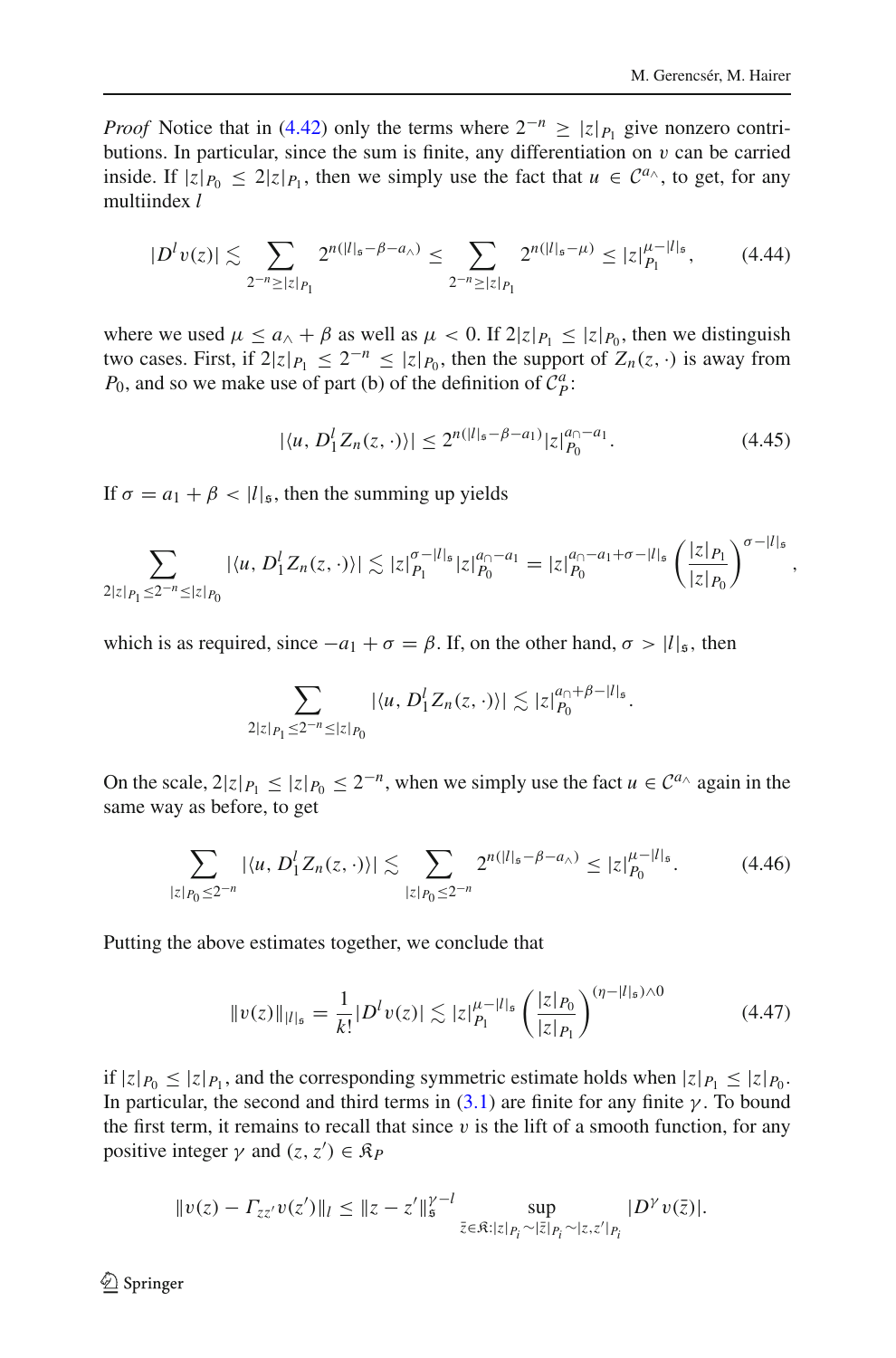Applying [\(4.47\)](#page-39-0) (and its symmetric counterpart) with  $l = \gamma$ , we get

$$
|D^{\gamma}v(\bar{z})| \lesssim |z|_{P_0}^{\eta-\gamma}|z|_{P_1}^{\sigma-\gamma}(|z|_{P_0} \vee |z|_{P_1})^{\mu-\eta-\sigma+\gamma},
$$

as required. For  $\gamma$  non-integer, it suffices to apply the above with  $\gamma$  replaced by  $\bar{\gamma} = [\gamma]$  and to note that, for every  $\gamma \in (\bar{\gamma} - 1, \bar{\gamma})$ , one has  $\mathcal{D}_{P}^{\bar{\gamma},w} \subset \mathcal{D}_{P}^{\gamma,w}$ . (To see this, write  $f = f \star_{\gamma} 1$  and apply Lemma [4.3,](#page-18-2) noting that  $1 \in \mathcal{D}_{P}^{\gamma,\bar{w}}$  with  $\bar{\eta} = \eta \vee 0$ ,  $\bar{\sigma} = \sigma \vee 0$  and  $\bar{\mu} = 0$ .) For the last statement of the lemma, one can simply notice that in [\(4.45\)](#page-39-1) *u* is tested against functions centred on  $P_1 \setminus P_0$ , and use the additional assumption on *u*. assumption on *u*.

*Remark 4.17* The mapping  $u \to Q_{\gamma+\beta}^{-}v$ , where v is as in [\(4.42\)](#page-38-0), will also be denoted by  $Z_{\gamma}$ . As all models that we consider act the same on polynomials, the usual continuity estimates are in this case direct consequences of the above result.

<span id="page-40-2"></span>*Remark 4.18* It is again worth pointing out that the  $\mu < 0$  condition, used in [\(4.44\)](#page-39-2) and [\(4.46\)](#page-39-3), can be omitted if one can derive

$$
\sum_{2^{-n+2} \geq |z|_{P_1} \vee |z|_{P_0}} |\langle u, D_1^l Z_n(z, \cdot) \rangle| \lesssim (|z|_{P_1} \vee |z|_{P_0})^{\mu - |l|_{\mathfrak{s}}}
$$

for  $|l|_{\mathfrak{s}} \leq \mu$  by some other means.

One can easily verify that the action of  $K_\gamma$  and  $Z_\gamma$  are compatible in the following sense: take  $f \in \mathcal{D}_P^{\gamma,w}$  and an extension  $\zeta$  of  $\tilde{\mathcal{R}}f$  as in Lemma [4.12](#page-30-4) (i). Then  $Z_{\gamma+\beta}\zeta \in$  $\mathcal{D}_P^{\gamma+\beta,\bar{w}}$ , where  $\bar{w}$  is as in Lemma [4.12](#page-30-4) (i).

## <span id="page-40-0"></span>**5 Solving the abstract equation**

In addition to the setting of Sect. [4.6](#page-37-0) we now assume that, for a bounded domain *D* ⊂  $\mathbb{R}^{d-1}$  with a Lipschitz boundary ∂*D* satisfying the cone condition, *P*<sub>1</sub> is given by  $P_1 = \mathbb{R} \times \partial D$ . We shall denote by  $\overline{D}$  the 1-fattening of the closure of *D*, and we introduce the *T* -valued function

$$
\mathbf{R}_+^D(t,x) = \begin{cases} 1, & \text{if } t > 0, x \in D, \\ 0, & \text{otherwise.} \end{cases}
$$

It is straightforward to see that  $\mathbb{R}_{+}^{D} \in \mathcal{D}_{P}^{\infty, (\infty, \infty, 0)}$ , and in particular that multiplication by  $\mathbf{R}_{+}^{D}$  maps any  $\mathcal{D}_{P}^{\gamma,w}$  space into itself.

#### <span id="page-40-1"></span>**5.1 Non-anticipative kernels**

In a typical situation of an application of the theory to SPDEs, one important property of the kernel  $K$  that we have, further to the quite general setting in Definition  $2.11$ , is that it is non-anticipative in the sense that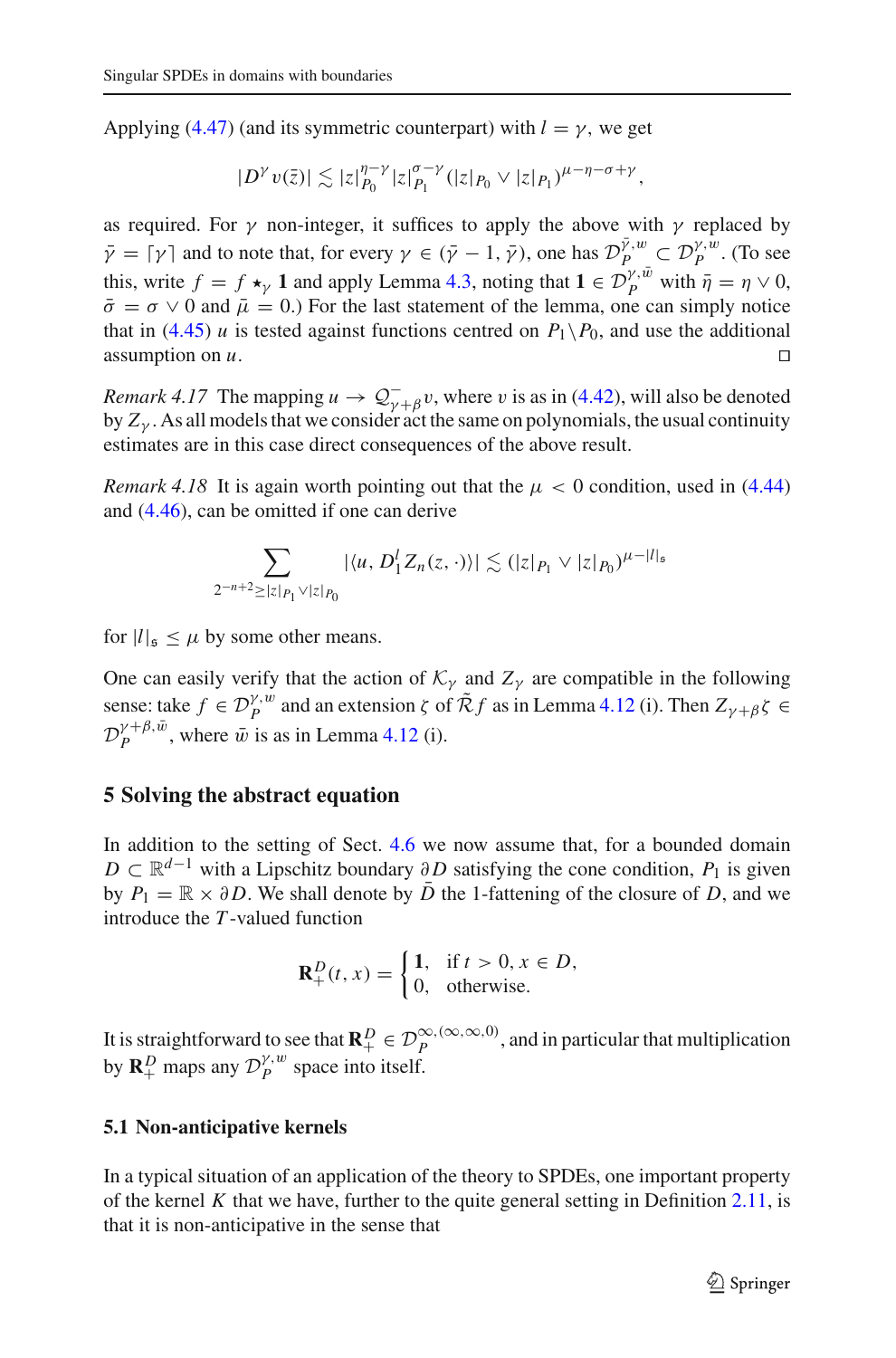$$
t < s \quad \Rightarrow \quad K((t, x), (s, y)) = 0. \tag{5.1}
$$

We shall use the notations  $O = [-1, 2] \times \overline{D}$  and  $O_{\tau} = (-\infty, \tau] \times \overline{D}$  as well as the shorthand  $|||f|||_{\gamma,w;\tau}$  for  $|||f||_{\gamma,w;\mathcal{O}_{\tau}}$  and similarly for other norms involving dependence on compact sets.

First of all, this allows us to improve our conditions on  $\mu$ .

**Proposition 5.1** *(i) In the setting of Lemma* [4.12](#page-30-4) *(i), suppose that K is nonanticipative, that f is of the form*  $\mathbf{R}^D_+ g$  *for some*  $g \in \mathcal{D}^{\gamma,\hat{w}}_P$ *, and that*  $\zeta$  *annihilates test functions supported on negative times. Let furthermore* ε > 0 *such that*  $m_0 - \beta + \varepsilon > 0$  *and assume*  $a_0 + m_0 \geq 0$ *. Then, modifying the condition on* μ¯ *from* [\(4.33\)](#page-30-0) *to*

<span id="page-41-0"></span>
$$
\bar{\mu}\leq a_{\wedge}+\beta-\varepsilon,
$$

*the conclusions of Lemma* [4.12](#page-30-4) *(i) still hold.*

*(ii) The analogous statement holds for Lemma* [4.12](#page-30-4) *(ii), where the modified condition on* μ¯ *reads as*

$$
\bar{\mu} \leq \eta \wedge \mu \wedge \alpha + \beta - \varepsilon.
$$

*(iii) In the setting of Lemma* [4.16](#page-38-1)*, suppose that Z is non-anticipative and that u annihilates test functions supported on negative times and let*  $\varepsilon > 0$  *be as above. Then, modifying the condition on* μ *from* [\(4.43\)](#page-38-2) *to*

$$
\mu \leq a_{\wedge} + \beta - \varepsilon,
$$

*the conclusion of Lemma* [4.16](#page-38-1) *still hold.*

*Proof* (i) By Remark [4.13,](#page-36-1) we only need to obtain the bound

<span id="page-41-1"></span>
$$
\sum_{2^{-n+2} \ge |z|_{P_1} \vee |z|_{P_0}} |\zeta(D_1^l K_n(z, \cdot))| \lesssim (|z|_{P_1} \vee |z|_{P_0})^{\bar{\mu}-|l|_{\mathfrak{s}}} \tag{5.2}
$$

for  $|l|_{\mathfrak{s}} \leq \bar{\mu}$ . For all  $m \in \mathbb{N}$ , define the grid

$$
\Lambda_m = \left\{ (s, y) : s = 2^{-m m_0}, y = \sum_{j=1}^{d-1} 2^{-m s_j} k_j e_j, k_j \in \mathbb{Z} \right\},\,
$$

where  $e_j$  is the *j*th unit vector of  $\mathbb{R}^{d-1}$ ,  $j = 1, ..., d-1$ . Let furthermore  $\varphi$  be a function that satisfies

$$
\sum_{y \in \Lambda_0} \varphi(t, x - y) = 1 \quad \forall t \in [-1, 2], x \in \mathbb{R}^{d-1},
$$

 $\textcircled{2}$  Springer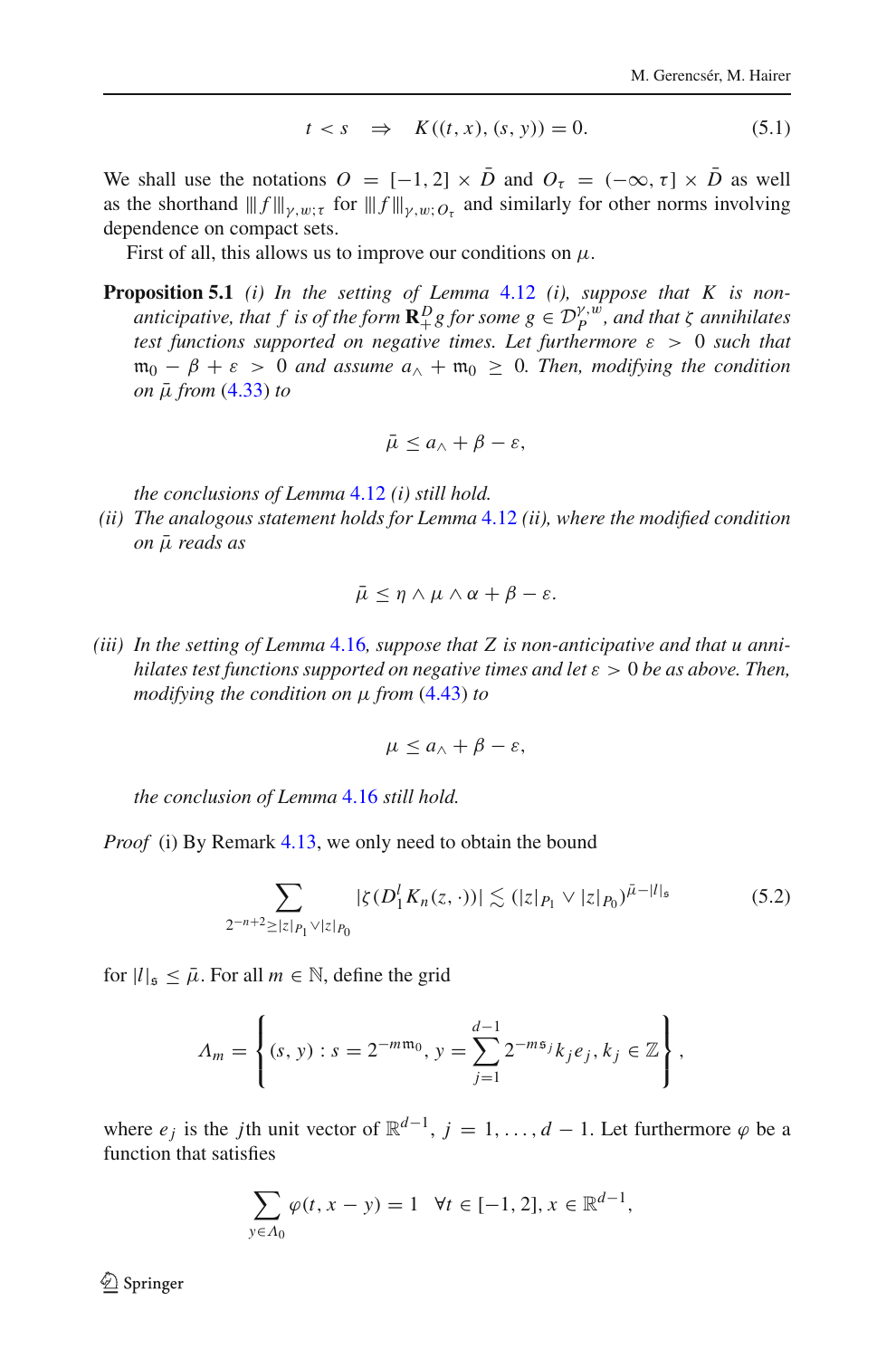and define  $\varphi_{y}^{m,s} = 2^{-m|s|} \varphi_{y}^{2^{-m}}$ .

To show [\(5.2\)](#page-41-1), we first write, with setting  $2^{-m} \le |z|_{P_0} \le 2^{-m+1}$ ,

$$
\zeta(D_1^l K_n(z,\cdot))=\sum_{y\in\Lambda_m}\zeta(\varphi^{m,\mathfrak{s}}_y(\cdot)D_1^l K_n(z,\cdot)).
$$

Indeed, the function  $D_1^l K_n(z, \cdot) - \sum_{y \in \Lambda_m} \varphi_y^{m,s} D_1^l K_n(z, \cdot)$  is supported on strictly negative times, and therefore vanishes under the action of  $\zeta$ . Each of the functions  $\varphi_y^{m,s} D_1^l K_n(z, \cdot)$  has support of size of order  $2^{-m|s|}$  and its *k*th derivative is bounded by  $2^{n(|\mathfrak{s}|+|l|_{\mathfrak{s}}-\beta)}2^{m|k|_{\mathfrak{s}}}$ . Recalling that  $\zeta \in C^{a_{\wedge}}$ , this yields

$$
|\zeta(\varphi_{\mathbf{y}}^{m,\mathfrak{s}}(\cdot)D_{1}^{l}K_{n}(z,\cdot))|\lesssim 2^{-ma_{\wedge}2^{-m|\mathfrak{s}|}2^{n(|\mathfrak{s}|+|l|_{\mathfrak{s}}-\beta)}}.
$$

Combining this with the fact that the number of points  $y \in A_m$  for which the support of  $\varphi_y^{m,5}$  actually intersects the support of  $D_1^l K_n(z, \cdot)$ , is of order  $2^{-n(|s|-m_0)}2^{m(|\tilde{s}|-m_0)}$ , we get

$$
|\zeta(D_1^l K_n(z,\cdot))| \lesssim 2^{-m(a_\wedge + \mathfrak{m}_0)} 2^{n(\mathfrak{m}_0 + |l|_\mathfrak{s} - \beta)}.
$$

By multiplying with 2*n*ε, we only increase the right-hand side, and by our assumptions this guarantees that the exponent of  $2^n$  becomes positive. Therefore, recalling that  $2^{-m} \sim |z|_{P_0}$ , we obtain

$$
\sum_{2^{-n+2}\geq |z|_{P_1}\vee |z|_{P_0}} |\zeta(D_1^l K_n(z,\cdot))| \lesssim |z|_{P_0}^{a_{\wedge}+{\mathfrak m}_0} (|z|_{P_1}\vee |z|_{P_0})^{\beta+\varepsilon-{\mathfrak m}_0-|l|_{\mathfrak s}},
$$

which, using  $a_{\wedge} + \mathfrak{m}_0 \geq 0$ , gives the required bound.

The proof of (ii) goes in the same way, and, in light of Remark [4.18,](#page-40-2) so does that of (iii).  $\Box$ 

<span id="page-42-1"></span>The other important consequence of the non-anticipativity of our kernel is the following short-time control.

**Lemma 5.2** *In the setting of Proposition* [5.1](#page-41-0) *(i), suppose that K is non-anticipative.* Set, for a  $\kappa > 0$ ,  $w' = (\eta', \sigma', \mu') := (\bar{\eta} - \kappa, \bar{\sigma}, \bar{\mu} - \kappa)$ . Then it holds, for any  $C > 0$ 

<span id="page-42-0"></span>
$$
\|K_{\gamma}^{\xi}\mathbf{R}_{+}^{D}g\|_{\bar{\gamma},w';\tau} \lesssim \tau^{\kappa/\mathfrak{s}_{0}}(\|g\|_{\gamma,w;\tau} + \|\xi\|_{a;\tau}),
$$
  

$$
\|K_{\gamma}^{\xi}\mathbf{R}_{+}^{D}g; \bar{\mathcal{K}}_{\gamma}^{\bar{\xi}}\mathbf{R}_{+}^{D}\bar{g}\|_{\bar{\gamma},w';\tau} \lesssim \tau^{\kappa/\mathfrak{s}_{0}}(\|g; \bar{g}\|_{\gamma,w;\tau} + \|\Pi - \bar{\Pi}\|_{\gamma,O} + \|\Gamma - \bar{\Gamma}\|_{\gamma,O} + \|\xi - \bar{\xi}\|_{a;\tau})
$$
(5.3)

*uniformly in*  $\tau \in (0, 1]$  *and in models bounded by C. For the second bound, g and*  $\bar{g}$ *are also assumed to be bounded by C.*

*If we are instead in the situation of Proposition* [5.1](#page-41-0) *(ii), then the analogous statement holds, with ζ replaced by*  $\hat{\mathcal{R}}$  *f*, *and hence the last term on the right-hand side of* [\(5.3\)](#page-42-0) *can be omitted.*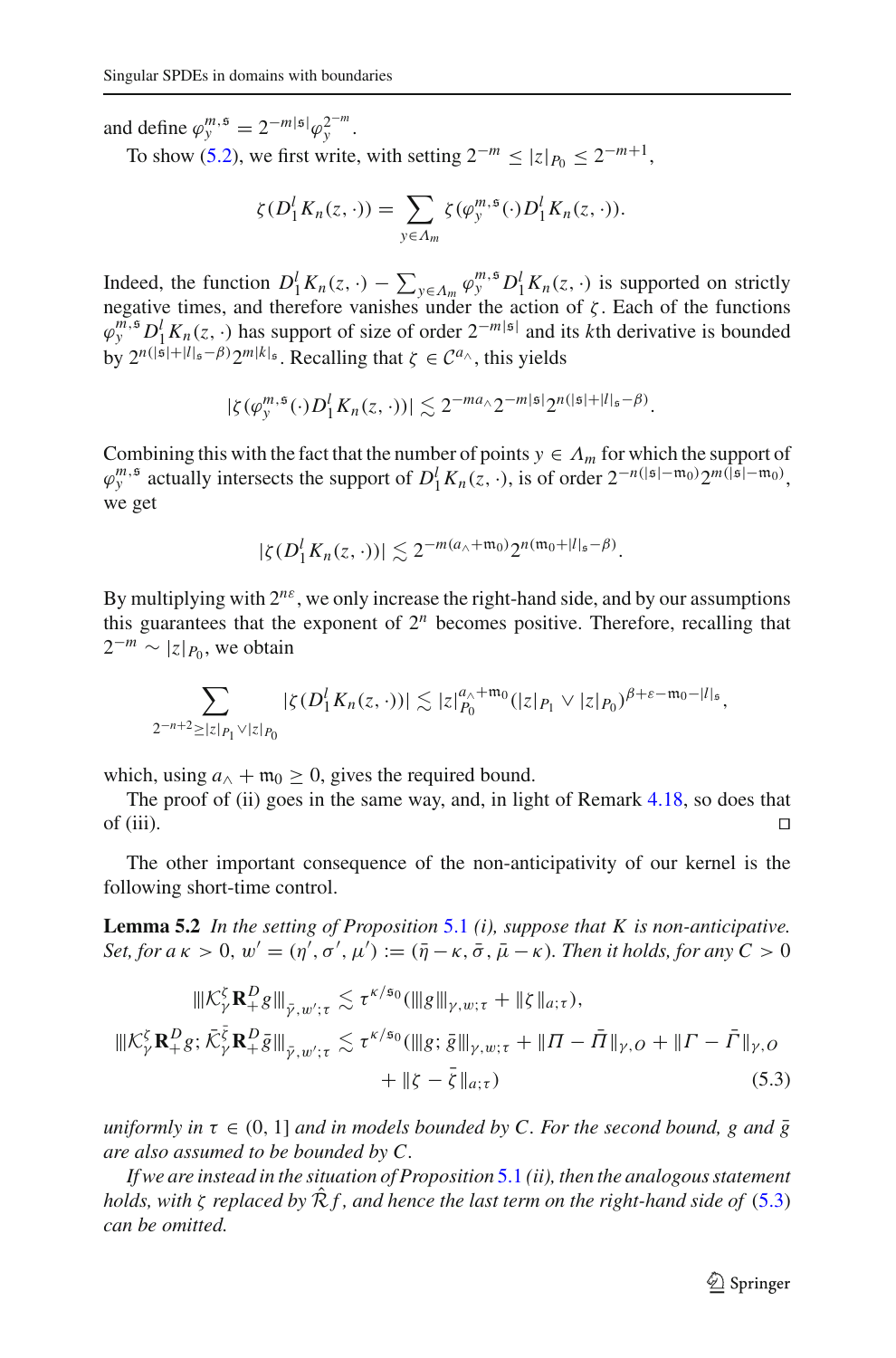*Proof* First, by the fact that *K* is non-anticipative, using [\(2.4\)](#page-8-0) we can improve Lemma [4.12](#page-30-4) to

$$
\|{\mathcal K}_{\gamma}^{\zeta}{\mathbf R}_{+}^{D}g\|_{\bar{\gamma},\bar{w};\tau}\lesssim \|g\|_{\gamma,w;\tau}+\|\zeta\|_{a;\tau}.
$$

This already takes care of bounding the first and third term in  $(3.1)$ , since, using the shorthand  $F = \mathcal{K}_{\gamma}^{\zeta} \mathbf{R}_{+}^{D} g$ , for  $(z, z') \in (O_{\tau})_{P}$ 

$$
\frac{\|F(z) - \Gamma_{zz'}F(z')\|_l}{\|z - z'\|_{\mathfrak{s}}^{\tilde{\gamma}-l}|z, z'\|_{P_0}^{\tilde{\gamma}-\tilde{\gamma}}|z, z'\|_{P_1}^{\tilde{\sigma}-\tilde{\gamma}}(|z, z'|_{P_0} \vee |z, z'|_{P_1})^{\mu'-\eta'-\tilde{\sigma}+\tilde{\gamma}} \lesssim |z, z'\|_{P_0}^{\tilde{\eta}-\eta'} \|F\|_{\tilde{\gamma}, \tilde{w}; \tau},
$$

where we used that  $\mu' - \eta' = \bar{\mu} - \bar{\eta}$ . Similarly, for  $z \in O_{\tau} \cap \{ |z|_{P_1} \le |z|_{P_0} \}$ ,

$$
\frac{\|F(z)\|_{l}}{|z|_{P_0}^{\mu'-l} \left(\frac{|z|_{P_1}}{|z|_{P_0}}\right)^{(\bar{\sigma}-l)\wedge 0}} \lesssim |z|_{P_0}^{\mu'-\bar{\mu}} \|F\|_{\bar{\gamma},\bar{w};\tau}.
$$

Keeping in mind that  $|z|_{P_0} \le t^{1/50}$ , by the definition of the exponents w', these are indeed the required bounds. Similarly, we have for  $z \in O_\tau \cap \{|z|_{P_0} \leq |z|_{P_1}\}$ 

$$
\frac{\|F(z)\|_l}{|z|_{P_1}^{\mu'-l} \left(\frac{|z|_{P_0}}{|z|_{P_1}}\right)^{(\eta'-l)\wedge 0}} \leq \frac{\|F(z)\|_l}{|z|_{P_1}^{\mu'-\eta'}|z|_{P_0}^{\eta'-l}} \lesssim |z|_{P_0}^{\eta'-\bar{\eta}} \mathbb{I} F \mathbb{I}_{\bar{\gamma},\bar{w},\{0\};\tau},
$$

and hence, by virtue of Proposition [3.5,](#page-15-3) the proof is complete if we can show that  $F = \mathcal{K}_{\gamma}^{\zeta} \mathbb{R}_{+}^{D} g \in \mathcal{D}_{P,\{0\}}^{\bar{\gamma},\bar{w}}$ . This, on the other hand, follows from the proof of [\[10,](#page-61-0) Thm 7.1], given that away from  $P_1$ ,  $\zeta$  belongs to  $C^{\eta \wedge \alpha}$ , which is exactly the situation considered therein. The bound on the difference again follows in an analogous way.  $\Box$ 

<span id="page-43-0"></span>The corresponding results hold for the singular remainder as well.

**Lemma 5.3** *Let*  $Z \in \mathscr{Z}_{\beta, P}$ *, f,*  $\zeta$ *,*  $\gamma$ *,*  $\bar{\gamma}$ *, w, and w' be as in Lemma [5.2](#page-42-1). Then it holds, for any*  $C > 0$ 

$$
|||Z_{\gamma}\zeta|||_{\bar{\gamma},w';\tau}\lesssim \tau^{\kappa/50}||\zeta||_{a;\tau},
$$

*uniformly in*  $\tau \in (0, 1]$ *.* 

*Proof* The proof goes precisely as in the previous lemma, with the only difference that we cannot refer to [\[10\]](#page-61-0) to argue that  $F := Z_{\bar{\gamma}} \zeta \in \mathcal{D}_{P,\{0\}}^{\gamma,\bar{w}}$ . We therefore need to show that  $(F)_k$  has limit 0 at points of  $P_0 \setminus P_1$  whenever  $|k| \leq \eta \wedge \alpha + \beta$ . This is simply due to the fact that, for such  $k$ , the function

$$
z \to \zeta(Z(z,\cdot))
$$

is continuous away from  $P_1$ , and is 0 for negative times.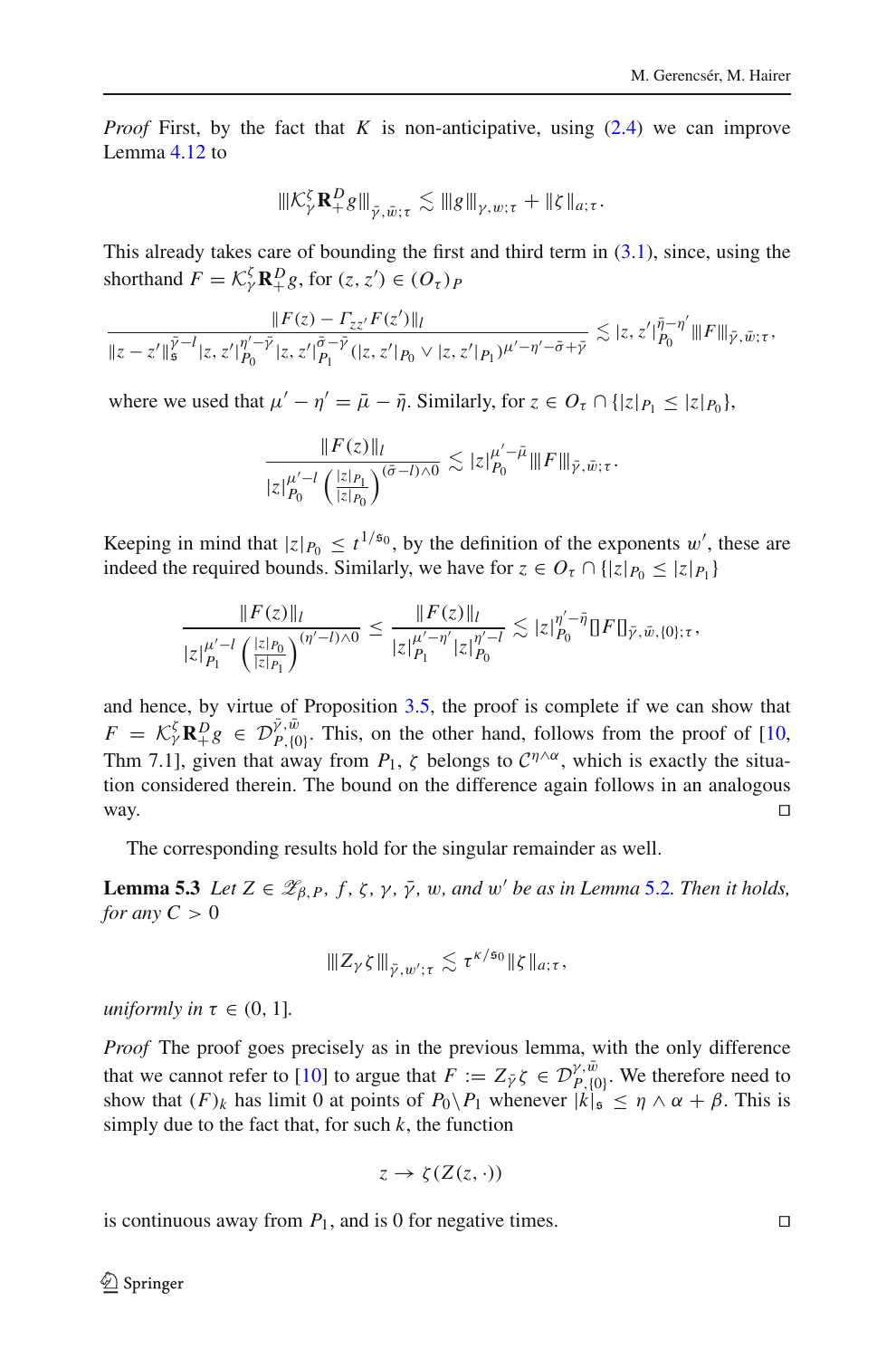## <span id="page-44-0"></span>**5.2 On initial conditions**

The class of admissible initial conditions depends on the particular choice of the kernel in that in addition to the regularity, some boundary behaviour may be required. In the setting of Example [4.15,](#page-37-1) which is general enough to cover all of our examples, this can be formalised as follows.

<span id="page-44-2"></span>**Lemma 5.4** *Let G and G be as in Example* [4.15](#page-37-1) *and let u*<sup>0</sup> *be a function on D such that the function*  $\bar{u}_0$  *defined by* 

$$
\bar{u}_0(x) = a_g \bar{u}_0(g^{-1}x)
$$

*for the g*  $\in$  *G such that*  $g^{-1}x \in D$ *, has a continuous extension that belongs to <sup>C</sup>*α(R*d*−1)*. Then the function*

$$
v(t, x) = \int_D G((t, x), (0, y))u_0(y)dy
$$

*is smooth on*  $(0, \infty) \times D$  *and extending it by* 0 *to*  $\mathbb{R}^d \setminus (0, \infty) \times D$ , for any mul*tiindex l, the pointwise lift of its lth derivative via its Taylor expansion belongs to*  $\mathcal{D}_P^{\gamma,(\alpha-|l|_\mathfrak{s},\sigma,(\alpha-|l|_\mathfrak{s})\wedge 0)}$  *for any*  $0 \leq \sigma \leq \gamma$ *.* 

*Proof* We can write

$$
v(t,x) = \int_{\mathbb{R}^d} G^0((t,x), (0, y)) \bar{u}_0(y) dy.
$$

By assumption, the conditions of  $[10, \text{ Lem } 7.5]$  $[10, \text{ Lem } 7.5]$  are satisfied, and hence v satisfies the bounds

$$
|D^l v(t,x)| \lesssim |z|_{P_0}^{(\alpha-|l|_{\mathfrak{s}})\wedge 0}.
$$

This already gives the right bounds for  $||D^l v(z)||_k$ ,  $k = 0, 1, \ldots$  From this one can deduce the bound for the quantity  $||D^l v(z) - \Gamma_{zz'} D^l v(z')||_k$  precisely as in the proof of Lemma [4.16.](#page-38-1)  $\Box$ 

## <span id="page-44-1"></span>**5.3 The fixed point problem**

At this point everything is in place to solve the abstract equations that will arise as 'lifts' of equations similar to the ones in Sect. [1.1.](#page-2-0) As the notation is already quite involved, we refrain from the full generality concerning the kernel  $K + Z$  and the scaling  $\mathfrak s$  and only state the result in a form that is sufficient to treat nonlinear perturbations of the stochastic heat equation with some boundary conditions. Our main goal is to formulate a fixed point argument that is just general enough to cover the examples mentioned in the introduction, as well as some related problems.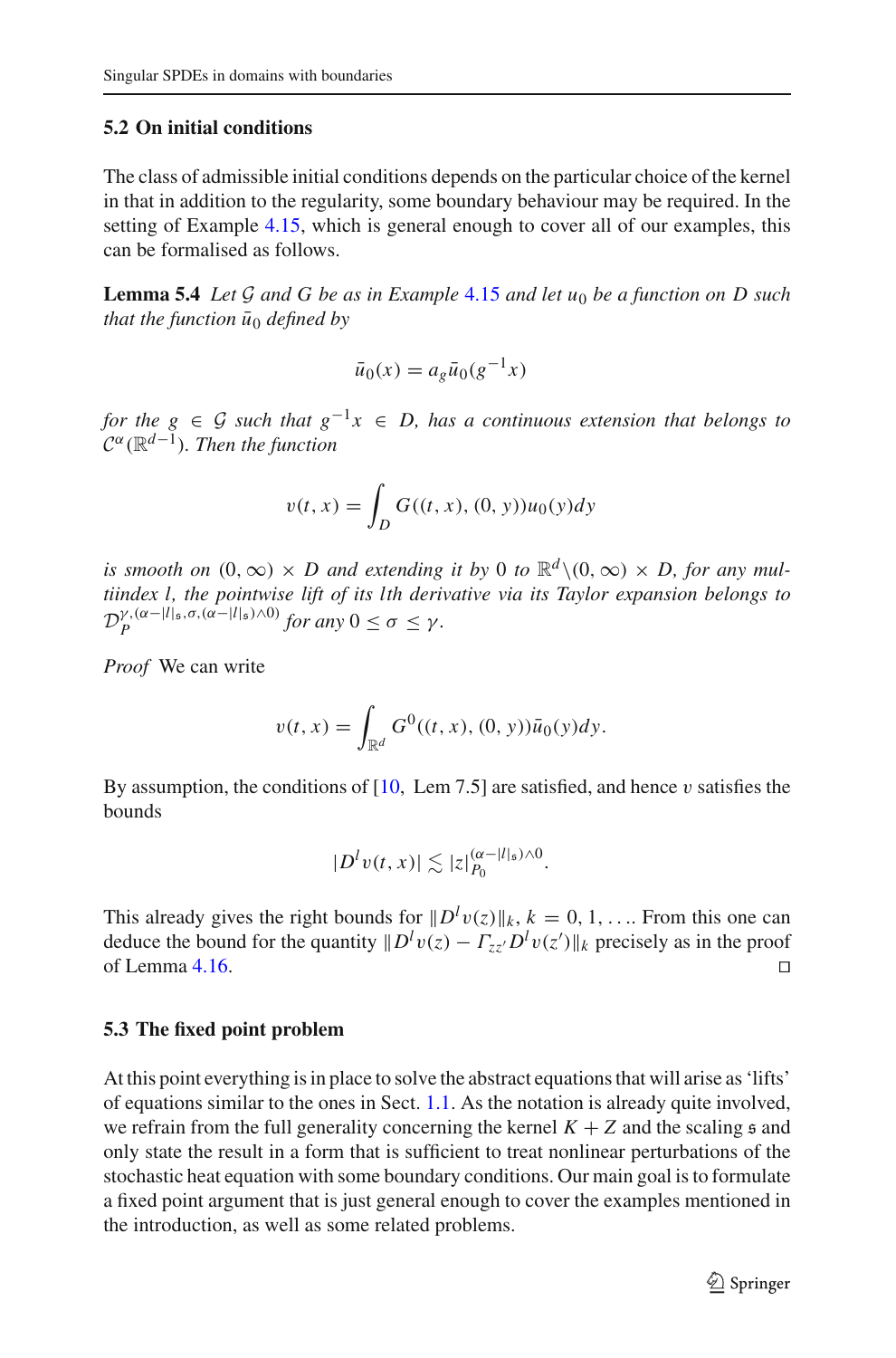Our setup will involve families of Banach spaces depending on some parameter  $\tau > 0$  (which will represent the time over which we solve our equation). We will henceforth talk of a "time-indexed space  $V$ " for a family  $V = \{V_t\}_{t>0}$  of Banach spaces as well as contractions  $\pi_{\tau' \leftarrow \tau} : \mathcal{V}_{\tau} \rightarrow \mathcal{V}_{\tau'}$  for all  $\tau' < \tau$  with the property that  $\pi_{\tau'' \leftarrow \tau'} \circ \pi_{\tau' \leftarrow \tau} = \pi_{\tau'' \leftarrow \tau}$ . We consider *V* itself as a Fréchet space whose elements are collections  $\{v_\tau\}_{\tau>0}$  satisfying the consistency condition  $v_{\tau'} = \pi_{\tau' \leftarrow \tau} v_{\tau}$  and with the topology given by the collections of seminorms  $\|\cdot\|_{\tau}$  inherited by the spaces  $\mathcal{V}_{\tau}$ . We will write  $\pi_{\tau} : \mathcal{V} \to \mathcal{V}_{\tau}$  for the natural projection.

Given a bounded and piecewise  $C^1$  domain  $D \subset \mathbb{R}^{d-1}$ , a typical example of a time-indexed space is given by the space  $V = D_p^{\gamma,w}$  with  $\pi_\tau$  given by the restriction to  $[0, \tau] \times D$  and norms  $\|\cdot\|_{\tau}$  given by  $\|\cdot\|_{\nu, w: D_{\tau}}$ , where  $D_{\tau} = [0, \tau] \times D$ . Similarly, we write again  $C_p^w$  for the time-indexed space consisting of distributions on  $\mathbb{R}^d$  which vanish outside of  $\mathbb{R}_+ \times D$ , endowed with the norms of Definition [4.7,](#page-25-3) but restricted to test functions  $\psi$ , points *x* and constants  $\lambda$  such that the support of  $\psi_x^{\lambda}$  lies in  $(-\infty, \tau] \times \mathbb{R}^{d-1}$ .

Given two time-indexed spaces *V* and  $\bar{V}$ , we call a map  $A: V \rightarrow \bar{V}$  'adapted' if there are maps  $A_{\tau} \colon V_{\tau} \to V_{\tau}$  such that  $\pi_{\tau} A = A_{\tau} \pi_{\tau}$ . If *A* is linear, we will furthermore assume that the norms of  $A<sub>\tau</sub>$  are uniformly bounded over bounded subsets of  $\mathbb{R}_+$ . Similarly, we call A "locally Lipschitz" if each of the  $A_\tau$  is locally Lipschitz continuous and, for every  $K > 0$  and  $\tau > 0$ , the Lipschitz constant of  $A_{\tau'}$  over the centred ball of radius *K* in  $A_{\tau'}$  is bounded, uniformly over  $\tau' \in (0, \tau]$ .

With these preliminaries in place, our setup is the following.

- Fix  $d > 2$ ,  $\beta = 2$ , the scaling  $\mathfrak{s} = (2, 1, \ldots, 1)$  on  $\mathbb{R}^d = \{(t, x) : t \in \mathbb{R}, x \in \mathbb{R}^d\}$ <sup>R</sup>*d*−1}, and a regularity structure *<sup>T</sup>* .
- Let  $\gamma$ ,  $\gamma_0$  be two positive numbers satisfying  $\gamma < \gamma_0 + 2$  and let *V* be a sector of regularity  $\alpha$  < 0 and such that  $\overline{T} \subset V$ .
- Set  $P_0 = \{(0, x) : x \in \mathbb{R}^{d-1}\}\$  and  $P_1 = \{(t, x) : t \in \mathbb{R}, x \in \partial D\}$ , where *D* is a domain in  $\mathbb{R}^{d-1}$  with a piecewise  $\mathcal{C}^1$  boundary, satisfying the cone condition.
- We assume that we have an abstract integration map  $\mathcal I$  of order 2 as well as nonanticipative kernels  $K \in \mathcal{K}_2$  and  $Z \in \mathcal{Z}_{2,P}$ . We then construct the operator  $Z_{\gamma}$ and, for every admissible model  $(\Pi, \Gamma)$ , the operator  $\mathcal{K}_{\gamma}$  as in Sects. [4.5](#page-29-1) and [4.6.](#page-37-0)
- We fix a family  $((\Pi^{\varepsilon}, \Gamma^{\varepsilon}))_{\varepsilon \in (0,1]}$  of admissible models converging to  $(\Pi^0, \Gamma^0)$ as  $\varepsilon \to 0$ .
- We fix a collection of time-indexed spaces  $V_{\varepsilon}$  with  $\varepsilon \in [0, 1]$  endowed with adapted linear maps  $\hat{\mathcal{R}}^{\varepsilon}$ :  $\mathcal{V}_{\varepsilon} \to \bigoplus_{i=0}^{n} \mathcal{C}_{P}^{w_i}$  and  $\iota_{\varepsilon}$ :  $\mathcal{V}_{\varepsilon} \to \bigoplus_{i=0}^{n} \mathcal{D}_{P}^{\gamma_0, w_i}(V_i, \Gamma^{\varepsilon})$ , where  $V_i$  are sectors of regularity  $\alpha_i$ , satisfying  $\mathcal{I}(V_i) \subset V$  and  $w_i \in \mathbb{R}^3$ . Finally, we assume that for every  $\varepsilon \in [0, 1]$  and every  $v \in V_{\varepsilon}$ , one has

<span id="page-45-0"></span>
$$
\left(\tilde{\mathcal{R}}\mathbf{R}_{+}^{D}\iota_{\varepsilon}\mathbf{v}\right)(\psi) = \left(\hat{\mathcal{R}}^{\varepsilon}\mathbf{v}\right)(\psi) \tag{5.4}
$$

for any  $\psi \in C_0^\infty(\mathbb{R}^d \setminus P)$ . Denote  $\tilde{C} = \bigoplus_{i=0}^n C_P^{w_i}$  and  $\tilde{D} = \bigoplus_{i=0}^n \mathcal{D}_P^{\gamma_0, w_i}(V_i, \Gamma^\varepsilon)$ , which are themselves time-indexed spaces equipped with the natural norms.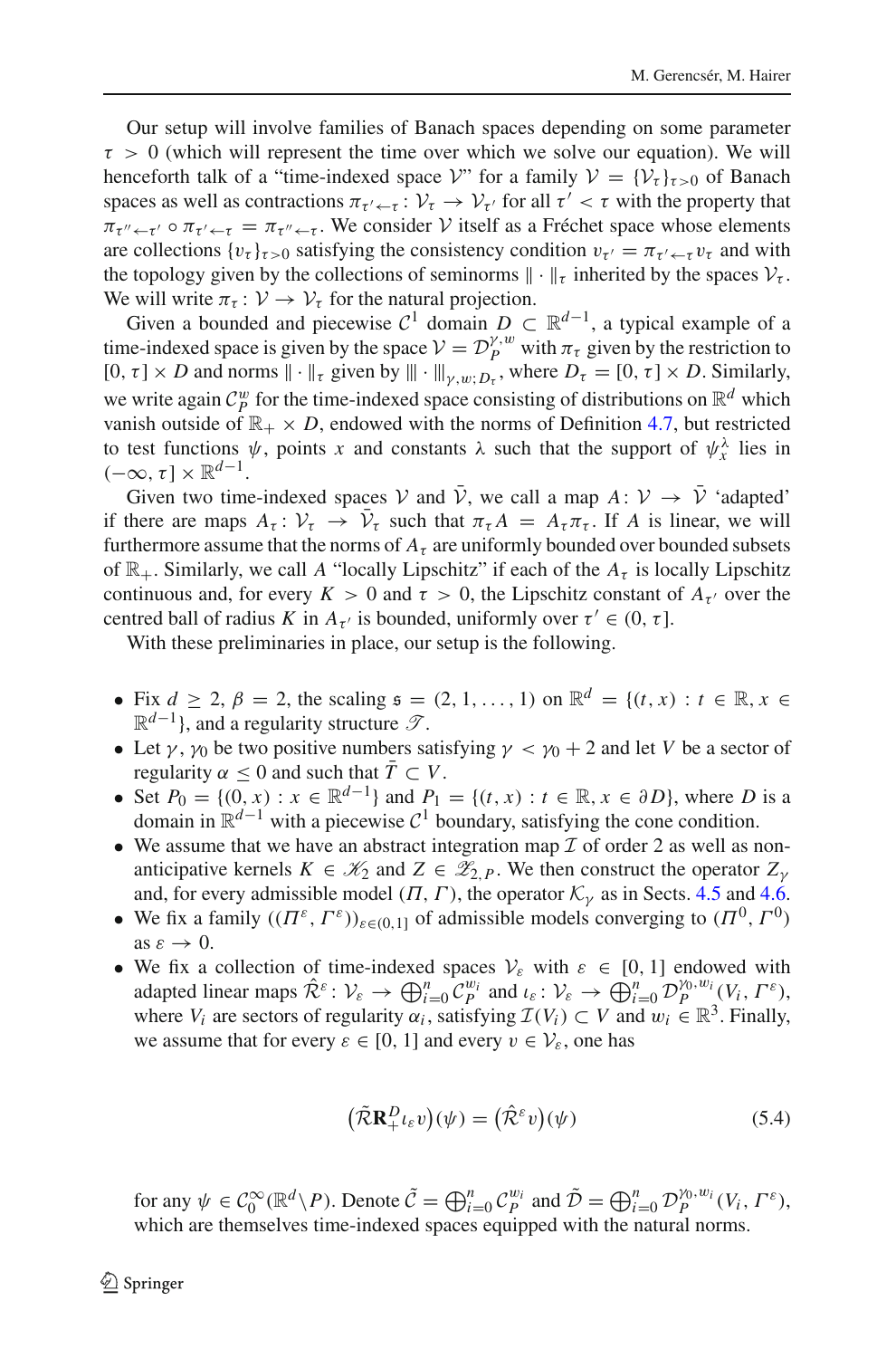• We fix a collection of time-indexed spaces  $W_{\varepsilon}$  of modelled distributions such that the linear maps

$$
\mathcal{P}_{\gamma}^{(\varepsilon)}v = \sum_{i=0}^{n} \left( \mathcal{K}_{\gamma}^{(\hat{\mathcal{R}}^{\varepsilon}v)_{i}} (\mathbf{R}_{+}^{D} \iota_{\varepsilon}v)_{i} + Z_{\gamma} (\hat{\mathcal{R}}^{\varepsilon}v)_{i} \right),
$$

are bounded from  $V_{\varepsilon}$  into  $W_{\varepsilon}$  with a bound of order  $\tau^{\theta}$  for some  $\theta > 0$  for its restriction to time  $\tau \in (0, 1]$ , uniformly over  $\varepsilon \in [0, 1]$ .

- For  $\varepsilon \in [0, 1]$ , we fix a collection of adapted locally Lipschitz continuous maps  $F_{\varepsilon}: \mathcal{D}_{P}^{\gamma, w}(V, \Gamma^{\varepsilon}) \to \mathcal{V}_{\varepsilon}.$
- There are 'distances'  $|||\cdot||_{W\cdot\tau}$  (possibly also depending on  $\varepsilon$ ) defined on  $W_{\varepsilon} \times W_0$ that are compatible with the maps  $F_{\varepsilon}$  and  $\mathcal{P}_{\nu}$  in the sense that, for  $u \in \mathcal{V}_{\varepsilon}, v \in \mathcal{V}_0$ , and  $\tau \in (0, 1]$ , one has

<span id="page-46-1"></span>
$$
\tau^{-\theta} \|\mathcal{P}^{(\varepsilon)}_{\gamma} u; \mathcal{P}^{(0)}_{\gamma} v\|_{\mathcal{W};\tau} \lesssim \|\iota_{\varepsilon} u; \iota_0 v\|_{\tilde{\mathcal{D}};D_{\tau}} + \|\hat{\mathcal{R}}^{\varepsilon} u - \hat{\mathcal{R}}^0 v\|_{\tilde{\mathcal{C}};D_{\tau}} + o(1),
$$

as  $\varepsilon \to 0$ . Similarly, uniformly over modelled distributions  $f \in \mathcal{W}_{\varepsilon}, g \in \mathcal{W}_0$ bounded by an arbitrary constant *C* and uniformly over  $\tau \in (0, 1]$ , one has

$$
\|l_{\varepsilon}F_{\varepsilon}(f); \, \iota_0 F_0(g)\|_{\tilde{\mathcal{D}}; D_{\tau}} + \|\hat{\mathcal{R}}^{\varepsilon}F_{\varepsilon}(f) - \hat{\mathcal{R}}^0 F_0(g)\|_{\tilde{\mathcal{C}}; D_{\tau}} \lesssim \|f; g\|_{\mathcal{W}; \tau} + o(1),\tag{5.5}
$$

as  $\varepsilon \to 0$ .

*Remark 5.5* The reader may wonder what the point of this rather complicated setup is. By choosing for  $V_{\varepsilon}$  a direct sum of spaces of the type defined in Sect. [3,](#page-14-0) it allows us to decompose the right hand side of our equation into a sum of terms with well-controlled behaviour at the boundary. This gives us the flexibility to exploit different features of each term to control the corresponding "reconstruction operator"  $\hat{\mathcal{R}}_i^{\varepsilon}$ . For example, in the case of 2D gPAM, the term  $\hat{f}_{ij}(u) \star \mathcal{D}_i(u) \star \mathcal{D}_i(u)$  can be reconstructed because the corresponding weight exponents are sufficiently large, the term  $(\hat{g}(u) - g(0)1) \star \Xi$ can be reconstructed because it vanishes on the boundary, and the term  $g(0)E$  can be reconstructed because it corresponds to (a constant times) white noise, multiplied by an indicator function.

<span id="page-46-2"></span>We then have the following result.

**Theorem 5.6** *In the above setting, there exists*  $\tau > 0$  *such that, for every*  $\varepsilon \in [0, 1]$ *and every*  $v \in W_{\varepsilon}$ *, the equation* 

<span id="page-46-0"></span>
$$
u = \mathcal{P}_{\gamma_0}^{(\varepsilon)} F_{\varepsilon}(u) + v,\tag{5.6}
$$

*admits a unique solution*  $u^{\varepsilon} \in W_{\varepsilon}$  *on*  $(0, \tau)$ *. The solution map*  $S_{\tau} : (v, \varepsilon) \mapsto u^{\varepsilon}$  *is furthermore jointly continuous at* (v, 0)*.*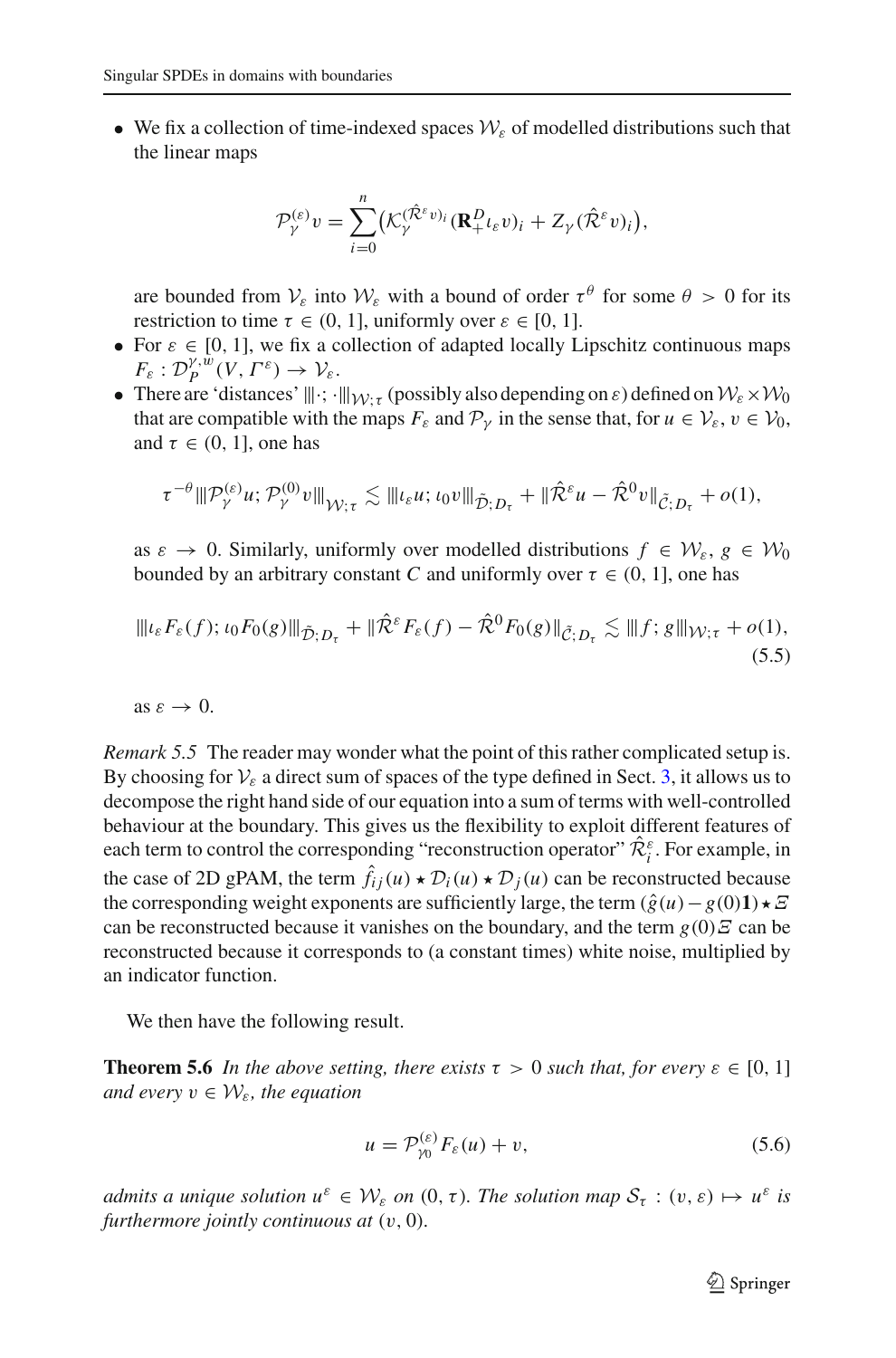*Proof* By assumption  $\mathcal{P}_{\gamma_0}^{(\varepsilon)}$  is an adapted linear map from  $\mathcal{V}_{\varepsilon}$  to  $\mathcal{W}_{\varepsilon}$  with control on its norm that is uniform over  $\varepsilon \in [0, 1]$ . It has the additional property that, when restricted to time  $\tau$ , its operator norm is bounded by  $\mathcal{O}(\tau^{\theta})$  for some exponent  $\theta > 0$ , uniformly in  $\varepsilon$ . Combining this with the uniform local Lipschitz continuity of the maps  $F_{\varepsilon}$ , it is immediate that, for every  $C > 2||v||_{W-1}$ , there exists  $\tau \in (0, 1]$  such that the right hand side of [\(5.6\)](#page-46-0) is a contraction and therefore admits a unique fixed point in the centred ball of radius *C* in *W*ε.

To show that this is the unique fixed point in all of  $W_{\varepsilon}$  is also standard: assume by contradiction that there exists a second fixed point  $\bar{u}$  (which necessarily has norm strictly greater than C). Then, for every  $\tau' < \tau$ , the restrictions of both *u* and  $\bar{u}$  are fixed points in  $W_{\varepsilon}$ . However, since the norm of  $A_{\varepsilon}$  is bounded by  $\mathcal{O}(\bar{\tau}^{\theta})$ , one has uniqueness of the fixed point in a ball of radius  $C(\tau')$  of  $\mathcal{W}_{\varepsilon}$  with  $\lim_{\tau \to 0} C(\tau') = \infty$ , so that one reaches a contradiction by choosing  $\tau'$  small enough. The continuity of the solution map at  $(v, 0)$  then follows immediately from [\(5.5\)](#page-46-1).

## <span id="page-47-0"></span>**6 Singular SPDEs with boundary conditions**

The next three subsections are devoted to the proofs of Theorems [1.1,](#page-3-0) [1.5,](#page-3-3) and [1.7,](#page-4-3) respectively. We do rely on the results of the corresponding statements without boundary conditions from  $[9,10]$  $[9,10]$ , in particular the specific regularity structures, models, and their convergence do not change in our setting. Therefore we only specify details about these objects to the extent that is sufficient to cover the new aspects of our setting.

#### <span id="page-47-1"></span>**6.1 2D gPAM with Dirichlet boundary condition**

The regularity structure for the equation  $(1.1)$  is built as in [\[10](#page-61-0), Sec 8], and the models  $(\Pi^{\varepsilon}, \Gamma^{\varepsilon})_{\varepsilon \in [0,1]}$  as in [\[10](#page-61-0), Sec 10], and we will use the notations from there without further ado. We use the periodic model with sufficiently large period: if the truncated heat kernel  $K^0$  is chosen to have support of diameter 1, then the periodic model on  $[-2, 2]^2$  suffices, since convolution with  $K^0$  and with its periodic symmetrisation agrees on  $[-1, 1]^2$ . The homogeneity of the symbol  $\mathcal E$  is denoted by  $-1 - \kappa$ , where  $\kappa \in (0, (1/3) \wedge \delta) \backslash \mathbb{Q}$ , with  $\delta$  being the regularity of the initial condition.

Our setup to apply Theorem [5.6](#page-46-2) is the following. The sectors we are working with are

$$
V = \mathcal{I}(T) + \bar{T}, \quad V_0 = T_0^+ \star \mathcal{D}(V) \star \mathcal{D}(V), \quad V_1 = T_0^+ \star \mathcal{E}, \quad V_2 = \langle \mathcal{E} \rangle
$$

and we set the exponents  $\gamma = 1 + 2\kappa$ ,  $\gamma_0 = \kappa$ ,

| $\alpha = 0$ ,            | $\eta = \kappa$          | $\sigma = 1/2 + \kappa$   | $\mu = -\kappa;$        |
|---------------------------|--------------------------|---------------------------|-------------------------|
| $\alpha_0 = -2\kappa,$    | $\eta_0 = 2\kappa - 2$ , | $\sigma_0 = 2\kappa - 1,$ | $\mu_0 = 2\kappa - 2;$  |
| $\alpha_1=-1-\kappa,$     | $\eta_1 = -1,$           | $\sigma_1 = -1/2,$        | $\mu_1 = -1 - \kappa;$  |
| $\alpha_2 = -1 - \kappa,$ | $\eta_2 = -1 - \kappa,$  | $\sigma_2 = -1 - \kappa,$ | $\mu_2 = -1 - \kappa$ . |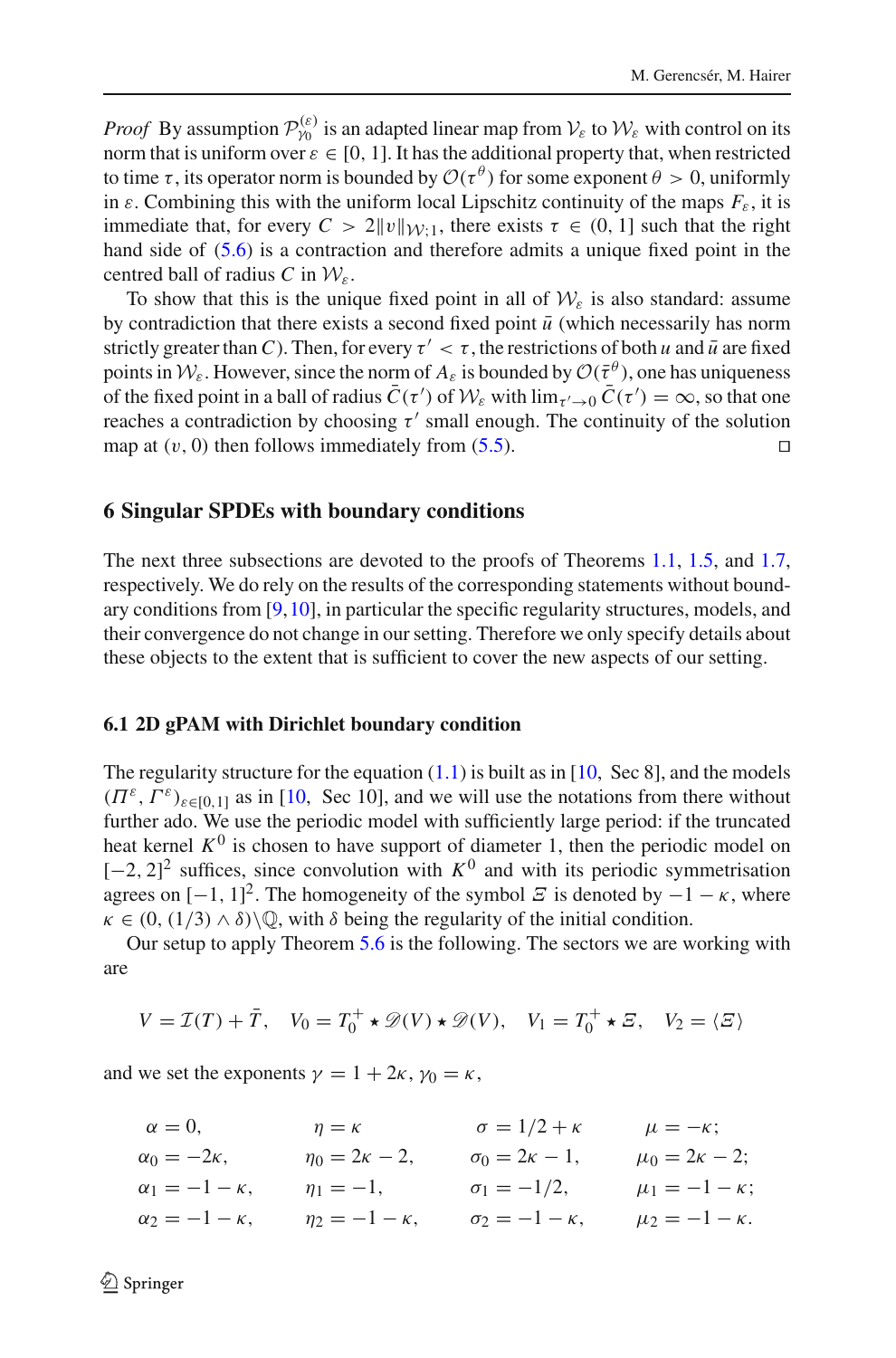We then set

<span id="page-48-0"></span>
$$
\mathcal{V}_{\varepsilon} = \mathcal{D}_{P}^{\gamma_0, w_0}(V_0, \Gamma^{\varepsilon}) \oplus \mathcal{D}_{P,\{1\}}^{\gamma_0, w_1}(V_1, \Gamma^{\varepsilon}) \oplus \mathcal{D}_{P}^{\gamma_0, w_2}(V_2, \Gamma^{\varepsilon}), \tag{6.1}
$$

and we let  $\iota_{\varepsilon}$  be the identity. As for  $\hat{\mathcal{R}}^{\varepsilon}$ , it is chosen to act coordinate-wise, and in the first two coordinates there is no choice to be made, one simply applies Theorems [4.9](#page-26-2) and [4.10.](#page-27-2) The definition of the action of  $\hat{\mathcal{R}}^{\varepsilon}$  on the third coordinate is momentarily postponed.

We take *G* to be the Dirichlet heat kernel of the domain  $D = (-1, 1)^2$  continued to all of  $\mathbb{R}^2$  as in Example [4.15.](#page-37-1) We also consider the decomposition *G* ∼ *K* + *Z* given there and construct  $K_{\gamma_0}$  and  $Z_{\gamma_0}$  accordingly. Furthermore, by Schauder's estimate, it follows that, for all  $f \in C^{\alpha}$  with  $\alpha > -2$ , the function

$$
(t, x) \mapsto \int_{[0,t] \times D} G((t, x), (s, y)) f(s, y) ds dy
$$

is continuous and vanishes on  $\mathbb{R}_+ \times \partial D$ . In particular, for any  $v \in \mathcal{V}_\varepsilon$ , the modelled distribution

$$
h = (\mathcal{K}_{\gamma_0}^{(\varepsilon)} + Z_{\gamma_0} \hat{\mathcal{R}}^{\varepsilon}) v
$$

satisfies  $\langle 1, h(t, x) \rangle = 0$  for all  $t > 0$  and  $x \in \partial D$ . Since the only basis element in *V* with homogeneity lower than  $\sigma$  is **1**, we conclude that one has  $h \in \mathcal{D}_{P,\{1\}}^{y,w}$ . We exploit this by setting the time-indexed space  $W_{\varepsilon}$  to be

$$
\mathcal{W}_{\varepsilon} = \{ u \in \mathcal{D}_{P,\{1\}}^{\gamma,(\eta,\sigma,0)} : \mathscr{D}_i u \in \mathcal{D}_P^{\gamma-1,(\eta-1,\sigma-1,\kappa-1)}, i=1,2 \}.
$$

The reason for only imposing a slightly weaker condition on *u* itself (i.e. we use 0 instead of  $\kappa$  as the third singularity index) is to be able to deal with initial conditions. Indeed, let  $v$  be the lift of the solution of the linear equation

$$
\partial_t v = \Delta v, \quad v|_{\partial D} = 0, \quad v|_{\{0\} \times D} = u_0. \tag{6.2}
$$

Combining our assumption that  $u_0 \in C^{\delta}$  with Lemma [5.4](#page-44-2) and the definition of the various exponents, we then note that indeed  $v \in W_{\varepsilon}$  as required, but this would *not* be the case had we simply replaced  $W_{\varepsilon}$  by  $\mathcal{D}_{P,\{1\}}^{\gamma,(\eta,\sigma,\kappa)}$ . Due to the above choice of exponents, the required estimate of order  $T^{\theta}$  of the short time norm of  $\mathcal{P}_{\gamma}^{(\varepsilon)}$  from  $\mathcal{V}_{\varepsilon}$ to  $W_{\varepsilon}$  follows from Lemmas [5.2](#page-42-1) and [5.3,](#page-43-0) with the choice

$$
\|f; g\|_{\mathcal{W};\tau} := \|f; g\|_{\gamma,(\eta,\sigma,0);\tau} + \|\mathscr{D}f; \mathscr{D}g\|_{\gamma-1,(\eta-1,\sigma-1,\kappa-1);\tau}.
$$

We now define the functions  $F_{\varepsilon}$ . They are given as local operations with formal expression that do not depend on  $\varepsilon$ , and we define its three components according to the decomposition  $(6.1)$  separately. We first set

$$
F^{(0)}(u) = \hat{f}_{ij}(u) \star \mathcal{D}_i(u) \star \mathcal{D}_j(u).
$$

<span id="page-48-1"></span> $\mathcal{D}$  Springer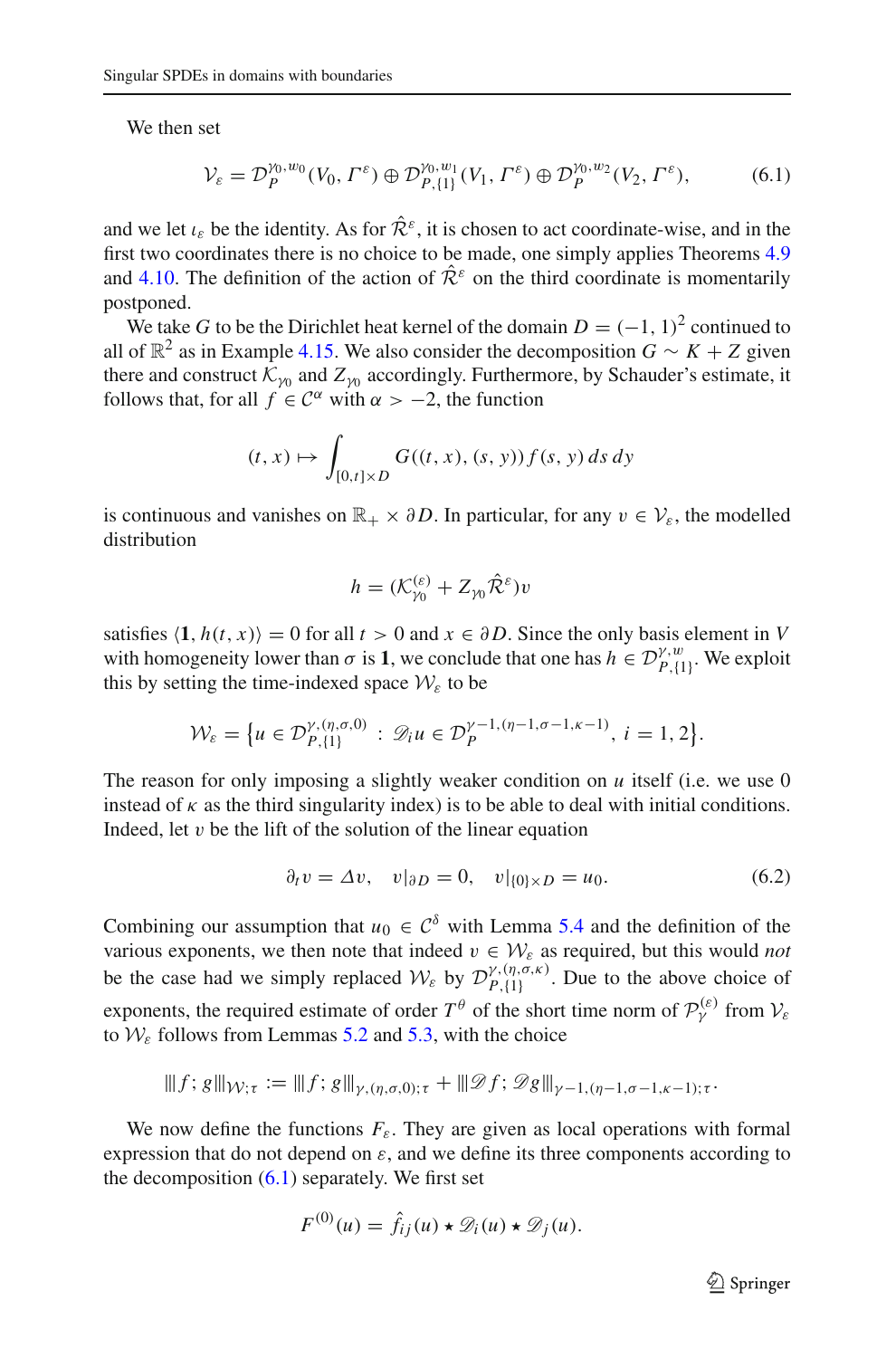Here  $\hat{f}_{ij}$  are the lifts of the functions  $f_{ij}$  in [\(1.1\)](#page-2-2). By Lemmas [4.4,](#page-22-1) [4.3,](#page-18-2) and [4.11,](#page-29-2)  $F^{(0)}$ is indeed a mapping from  $W_{\varepsilon}$  to  $\mathcal{D}_{P}^{\gamma_0,w_0}(V_0)$ . At this stage we note that the fact that the derivatives of elements of  $W^{\varepsilon}$  have better corner singularity than  $\mu-1$  is crucial, since otherwise we would have had to choose  $\mu_0 < -2$  which would violate the condition  $\mu_0 + 2 > (\mu \vee 0)$  appearing in the conditions of Theorem [5.6.](#page-46-2)

Next, set

$$
F^{(1)}(u) = (\hat{g}(u) - g(0)1) \star \Xi
$$

Again, using Lemmas [4.4](#page-22-1) and [4.3,](#page-18-2) it is easy to see that  $F^{(1)}$  maps from  $W_{\varepsilon}$  to  $\mathcal{D}_{P}^{\gamma_1,w_1}(V_1)$ . To see that it in fact maps to  $\mathcal{D}_{P,\{1\}}^{\gamma_0,w_1}(V_1)$ , we need only check the coef-<br> $\mathcal{D}_{P,\{1\}}^{\gamma_1,w_1}(V_1)$ ficient of  $\mathcal{Z}$ , since  $\mathcal{Z}$  is the only basis element in  $V_1$  with homogeneity less than  $\sigma_1$ . Since  $\langle 1, u(z) \rangle$  has 0 limit at  $P_1 \setminus P_0$ , so does  $\langle 1, (\hat{g}(u))(z) - g(0)1 \rangle$ , and therefore so does the coefficient of  $\mathcal E$  in  $F_1(u, v)$ .

Finally, the third coordinate is the constant modelled distribution

$$
F^{(2)}(u) = g(0)\mathcal{Z}.
$$

It remains to define  $\hat{\mathcal{R}}^{\varepsilon}$  on  $\mathcal{D}_{P}^{\gamma_0,w_2}(\langle E \rangle)$ . To this end, let us recall that for the model constructed for this equation in [\[10](#page-61-0), Sec. 10.4] (which coincides with the canonical BPHZ model defined more generally in [\[2](#page-60-4)[,3](#page-60-5)])  $\Pi_x^0 \mathcal{E}$  is the spatial white noise  $\xi$  for all *x*, while  $\Pi^{\varepsilon}_{x} \mathcal{E}$  is the smoothed noise  $\xi_{\varepsilon}$  for all *x*. Also notice that any  $f \in \mathcal{D}_P^{\gamma_0, w_2}(\langle \mathcal{E} \rangle)$  is necessarily constant on  $\mathbb{R}^+ \times D$ , and therefore in fact it suffices to define  $\hat{\mathcal{R}}^{\varepsilon}(\mathbf{R}^D_+ \mathcal{Z})$  in a way that the continuity property [\(5.5\)](#page-46-1) holds. Defining  $\hat{\mathcal{R}}^0(\mathbf{R}^D_+ \mathbf{\Sigma})$  as  $\mathbf{1}_{[0,\infty)\times D}$ ξ (which is of course a meaningful expression) and  $\hat{\mathcal{R}}^{\varepsilon}(\mathbf{R}^D_{+}\mathcal{Z})$  as  $\mathbf{1}_{[0,\infty)\times D}\xi_{\varepsilon}$  we therefore only need to show that the convergence

$$
\|\mathbf{1}_{[0,\infty)\times D}\xi-\mathbf{1}_{[0,\infty)\times D}\xi_{\varepsilon}\|_{-1-\kappa;[0,1]\times D}\xrightarrow{\varepsilon\to 0}0
$$

holds in probability for  $(5.5)$  to hold. This however follows in a more or less standard way from a Kolmogorov continuity type argument, see for example [\[10,](#page-61-0) Prop. 9.5] for a very similar statement.

Therefore we can apply Theorem [5.6](#page-46-2) to get that the equation

$$
u = (\mathcal{K}_{\gamma_0}^{(\varepsilon)} + Z_{\gamma_0} \hat{\mathcal{R}}^{\varepsilon}) ((F^{(0)}, F^{(1)}, F^{(2)})(u)) + v
$$

has a unique local solution  $u^{\varepsilon} \in \mathcal{D}_{P,\{1\}}^{\gamma,w}(V,\Gamma)$  for each of the models  $(\Pi^{\varepsilon},\Gamma^{\varepsilon})$ , for  $\varepsilon \in [0, 1]$ . The fact that these correspond to the approximating equations in the sense that  $\mathcal{R}u^{\varepsilon}$  is the classical solution of [\(1.2\)](#page-2-1), for  $\varepsilon > 0$ , follows exactly as in [\[10](#page-61-0)]: indeed, this is a property of the models and the compatibility of the abstract integration operators with the corresponding convolutions, neither of which changed in our setting. One also has, by Theorem [5.6,](#page-46-2) that  $u^{\varepsilon}$  converges to  $u^0$  in probability, with respect to the 'distance'  $|||\cdot||_{\gamma,w,T}$ . Therefore,  $\mathcal{R}u^{\varepsilon}$  also converge to  $\mathcal{R}u^0$  in probability, which proves Theorem [1.1.](#page-3-0)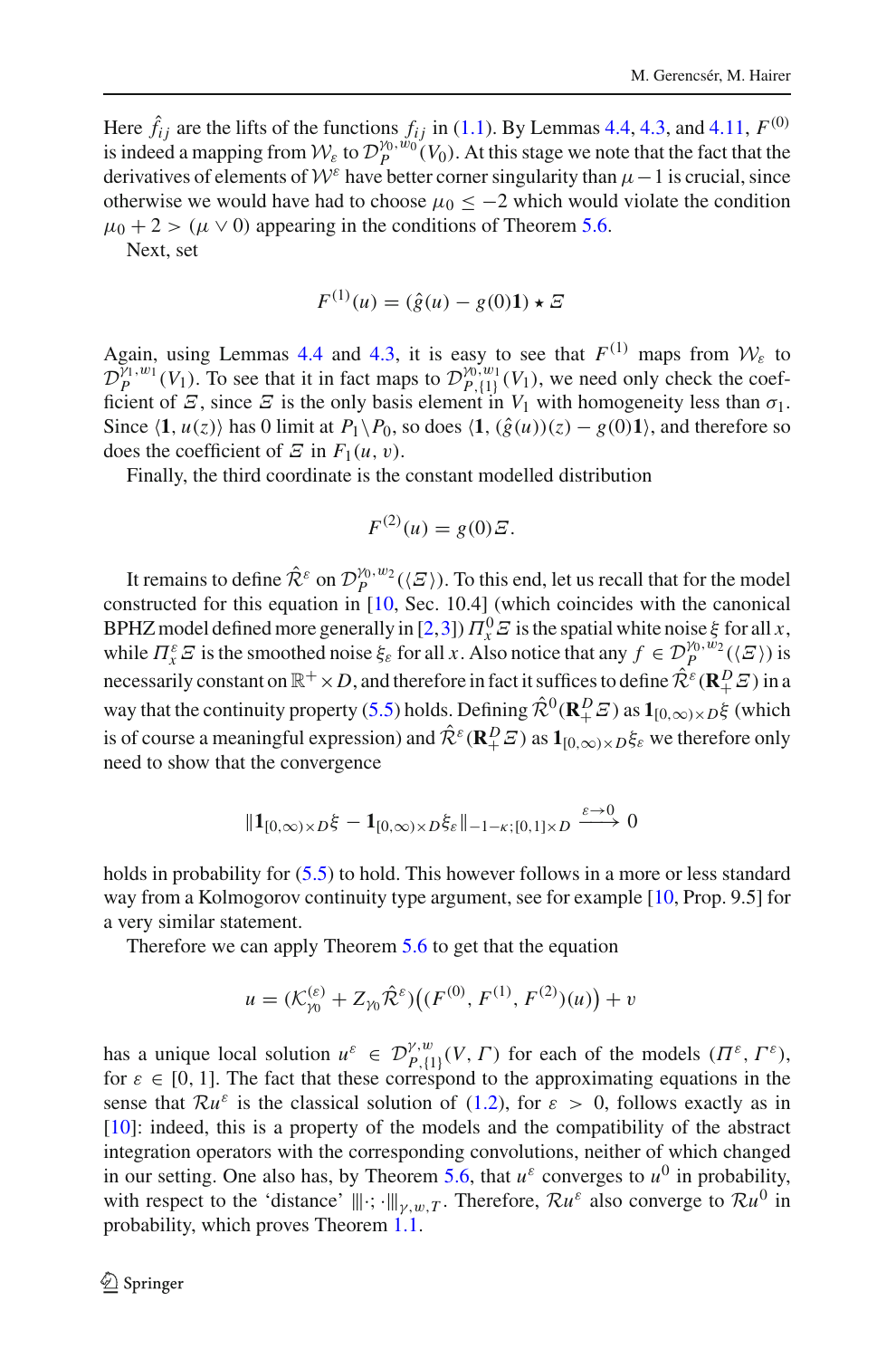*Remark 6.1* If we replace  $u_0$  in [\(6.2\)](#page-48-1) by  $(\mathcal{R}u^0)(s, \cdot)$ ,  $s < \tau$ , where  $\tau$  is the solution time from Theorem [5.6,](#page-46-2) then v still belongs to  $W<sub>s</sub>$ , in fact, one even has

$$
v \in \mathcal{D}_P^{\gamma, (1-\kappa, 1-\kappa, 0)}, \quad \mathcal{D}_i v \in \mathcal{D}_P^{\gamma-1, (-\kappa, -\kappa, -\kappa)}, \ i = 1, 2.
$$

Therefore the solution can be restarted from time *s* and these solutions can be patched together by the arguments in [\[10](#page-61-0), Sec. 7.3]. One then sees that the only way that the solution may fail to be global is if  $\|\hat{\mathcal{R}}^{0}F(u^{0})\|_{-1-\kappa;s}$ , and consequently,  $\|(\mathcal{R}u^{0})(s,\cdot)\|_{1-\kappa,\bar{D}}$  blows up in finite time.

#### <span id="page-50-0"></span>**6.2 KPZ equation with Dirichlet boundary condition**

The construction of the regularity structure and models (as before, with a sufficiently large period) for the KPZ equation can be for example found in [\[7,](#page-61-11) Sec. 15]. The homogeneity of the symbol  $\Xi$  is now denoted by  $-3/2 - \kappa$ , where  $\kappa \in (0, (1/8) \wedge$ δ)  $\mathbb{Q}$ , with δ being the regularity of the initial condition.

Similarly to the previous subsection, we let  $v$  be the lift of the solution to the linear problem with initial condition  $u_0$  (and Dirichlet boundary conditions). We also choose *K* ∈  $\mathcal{K}_2$  and *Z* ∈  $\mathcal{Z}_{2,P}$ , as obtained from *G*, the Dirichlet heat kernel on the domain  $D = (-1, 1)$  as in Example [4.15.](#page-37-1) We also set  $\gamma = 3/2 + \kappa$ ,  $\gamma_0 = \kappa$ , and define

$$
\Psi = \Psi^{\varepsilon} = (\mathcal{K}_{\gamma_0}^{(\varepsilon)} + Z_{\gamma_0} \hat{\mathcal{R}}^{\varepsilon}) (\mathbf{R}_+^D \mathcal{Z}), \tag{6.3}
$$

where we define the distributions  $\hat{\mathcal{R}}^{\varepsilon} \mathbb{R}^D_+ \mathcal{Z}$  as in the previous subsection, with the obvious modification that  $\xi$  now stands for the 1+1-dimensional space–time white noise.

We then write the abstract fixed point problem for the remainder of a one step expansion

<span id="page-50-1"></span>
$$
u = (\mathcal{K}_{\gamma_0} + Z_{\gamma_0} \hat{\mathcal{R}})((F^{(0)}, F^{(1)}, F^{(2)})(u)) + v,
$$
\n(6.4)

with

$$
F^{(0)}(u) = (\mathscr{D}u)^{\star 2}, \quad F^{(1)}(u) = 2(\mathscr{D}\Psi) \star (\mathscr{D}u), \quad F^{(2)}(u) \equiv (\mathscr{D}\Psi)^{\star 2}.
$$

We further set

$$
V = \mathcal{I}(T_{-1-2\kappa}^+) + \bar{T}, \quad V_0 = (\mathscr{D}V)^{\star 2}, \quad V_1 = (\mathscr{D}V) \star T_{-1/2-\kappa}^+, \quad V_2 = T_{-1-2\kappa}^+,
$$

which obviously implies  $\alpha = 0$ ,  $\alpha_0 = -4\kappa$ ,  $\alpha_1 = -1/2 - 3\kappa$ , and  $\alpha_2 = -1 - 2\kappa$ . As for the weight exponents, let

| $\eta = \kappa$ ,        | $\sigma = 1/2 + 2\kappa,$  | $\mu=-\kappa,$           |
|--------------------------|----------------------------|--------------------------|
| $\eta_0 = 2\kappa - 2,$  | $\sigma_0 = 2\kappa - 1,$  | $\mu_0 = 2\kappa - 2,$   |
| $\eta_1 = -3/2,$         | $\sigma_1 = \kappa - 1,$   | $\mu_1 = -3/2,$          |
| $\eta_2 = -1 - 2\kappa,$ | $\sigma_2 = -1 - 2\kappa,$ | $\mu_2 = -1 - 2\kappa$ . |

 $\mathcal{D}$  Springer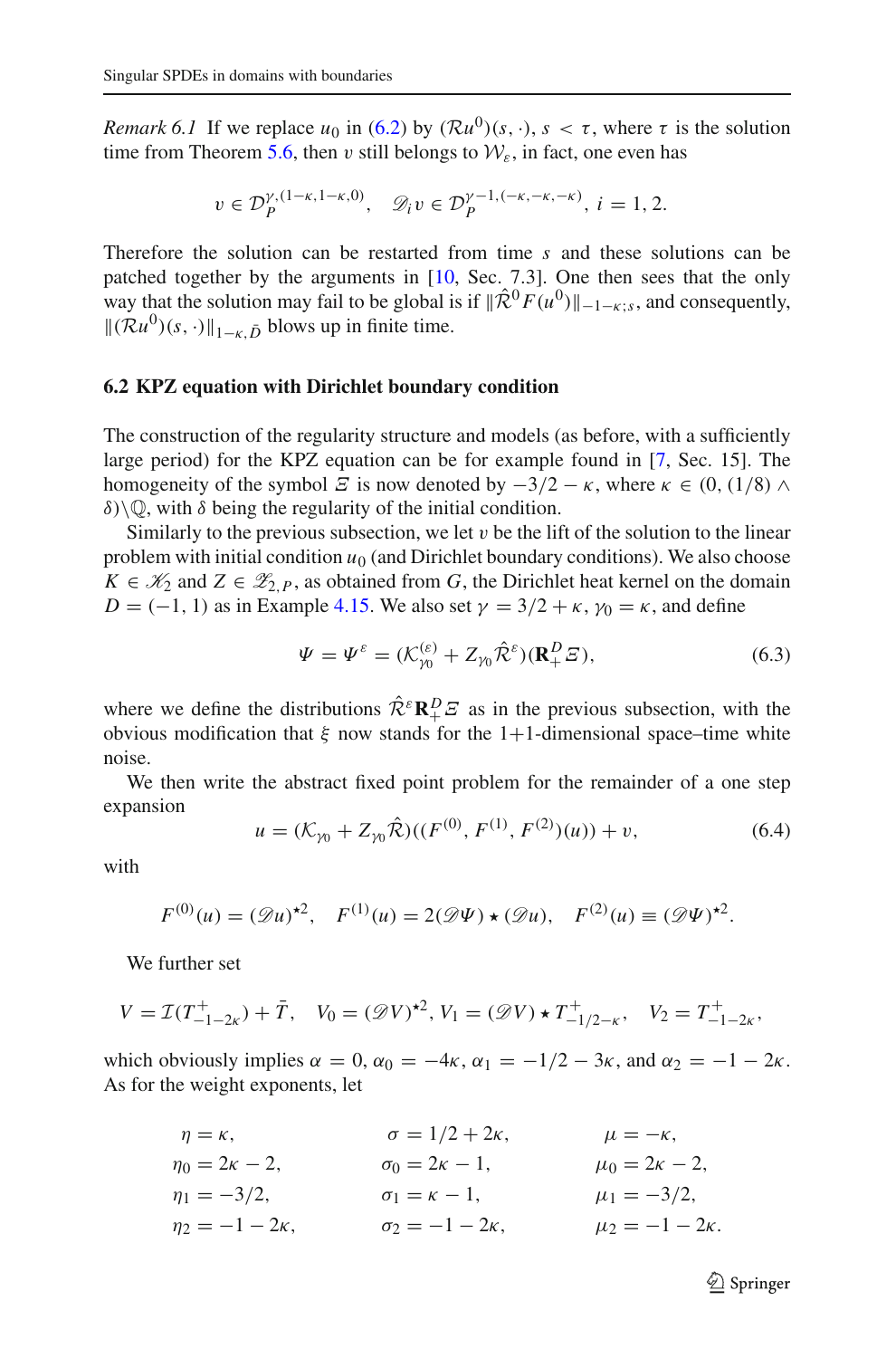We then set similarly to above

$$
\mathcal{W}_{\varepsilon} = \big\{ u \in \mathcal{D}_P^{\gamma,(\eta,\sigma,0)} : \mathscr{D}_i u \in \mathcal{D}_P^{\gamma-1,(\eta-1,\sigma-1,\kappa-1)}, i=1,2 \big\},
$$

as well as

$$
\mathcal{V}_{\varepsilon}=\mathcal{D}_{P}^{\gamma_{0},w_{0}}(V_{0},\Gamma^{\varepsilon})\oplus \mathcal{D}_{P}^{\gamma_{0},w_{1}}(V_{1},\Gamma^{\varepsilon})\oplus \langle \mathbf{R}^{D}_{+}(\mathscr{D}\Psi^{\varepsilon})^{\star 2} \rangle,
$$

and  $\iota_{\varepsilon}$  to be the identity. As before, it is straightforward to check that that the conditions on  $V_{\varepsilon}$  and  $W_{\varepsilon}$  satisfied, and also that regarding the first two coordinates of  $\hat{\mathcal{R}}^{\varepsilon}$  one has a canonical choice given by Theorem [4.9.](#page-26-2)

It remains to define  $\hat{\mathcal{R}}^{\varepsilon} \mathbf{R}_{+}^{D} (\mathscr{D}\Psi)^{\star 2}$ . Recall that  $\tilde{\mathcal{R}}$  stands for the local reconstruction operator and that the issue with the singularity of low order is that  $\widehat{R}R^D_+(\mathscr{D}(G_\gamma S))^{*2}$ does not have a canonical extension as a distribution in  $C^{-1-2\kappa}$ . Of course, for the approximating models this is just a bounded function, so it could even be extended as an element of  $\mathcal{C}^0$ , but these extensions may not converge in the  $\varepsilon \to 0$  limit. Therefore some modification of these natural extensions are required at the boundary.

*Remark 6.2* This process is very similar to the situation when one takes the sequence of distributions  $1/(|x|+\varepsilon)$ . This sequence of course does not converge to any distribution as  $\varepsilon \to 0$ , but  $1/(|x| + \varepsilon) + 2\log(\varepsilon)\delta_0$  does, in  $C^{-1-\rho}$  for any  $\rho > 0$ . Moreover, the limiting distribution agrees with  $1/|x|$  on test functions supported away from 0.

First, for the models  $(\Pi^{\varepsilon}, \Gamma^{\varepsilon})$ ,  $\varepsilon > 0$ , we denote by  $\mathcal{R} \mathbb{R}^D_+ (\mathscr{D} \Psi)^{\star 2}$  the natural extension of  $\widetilde{R}R^D(\mathscr{D}\Psi)^{\star 2}$  which, as just mentioned, is a bounded function and can be written in the form

$$
(\mathcal{R}\mathbf{R}^D_+(\mathscr{D}\Psi)^{\star 2})(z) = A_2^{\varepsilon}(z) + A_0^{\varepsilon}(z),
$$

where  $A_i^{\varepsilon}(z)$  are random variables belonging to the *i*th homogeneous Wiener chaos for  $i = 0, 2$ . To write them more explicitly, introduce the notations  $\bar{f}(s, y) = f(-s, -y)$ for any function *f* , set

<span id="page-51-1"></span><span id="page-51-0"></span>
$$
\tilde{K}_{Q,\varepsilon}(z,z') = (\bar{\rho}_{\varepsilon} * (D_1 K(z,\cdot) \mathbf{1}_Q(\cdot)))(z'),
$$
  
\n
$$
\tilde{Z}_{Q,\varepsilon}(z,z') = (\bar{\rho}_{\varepsilon} * (D_1 Z(z,\cdot) \mathbf{1}_Q(\cdot)))(z'),
$$

and define  $\tilde{G}_{Q,\varepsilon} = \tilde{K}_{Q,\varepsilon} + \tilde{Z}_{Q,\varepsilon}$  for any  $Q \subset \mathbb{R}^d$ , and with the convention that for  $\varepsilon = 0$  we substitute the convolution  $\bar{\rho}_{\varepsilon} *$  with the identity. We can then write

$$
A_2^{\varepsilon}(z) = \int (\tilde{G}_{[0,\infty)\times D,\varepsilon})(z,z')(\tilde{G}_{[0,\infty)\times D,\varepsilon})(z,z'')\,\xi(dz')\,\xi(dz''),\tag{6.5}
$$

$$
A_0^{\varepsilon}(z) = \int (\tilde{G}_{[0,\infty)\times D,\varepsilon}(z,z'))^2 - \tilde{K}_{\mathbb{R}^d,\varepsilon}^2(z,z') dz'. \tag{6.6}
$$

 $\textcircled{2}$  Springer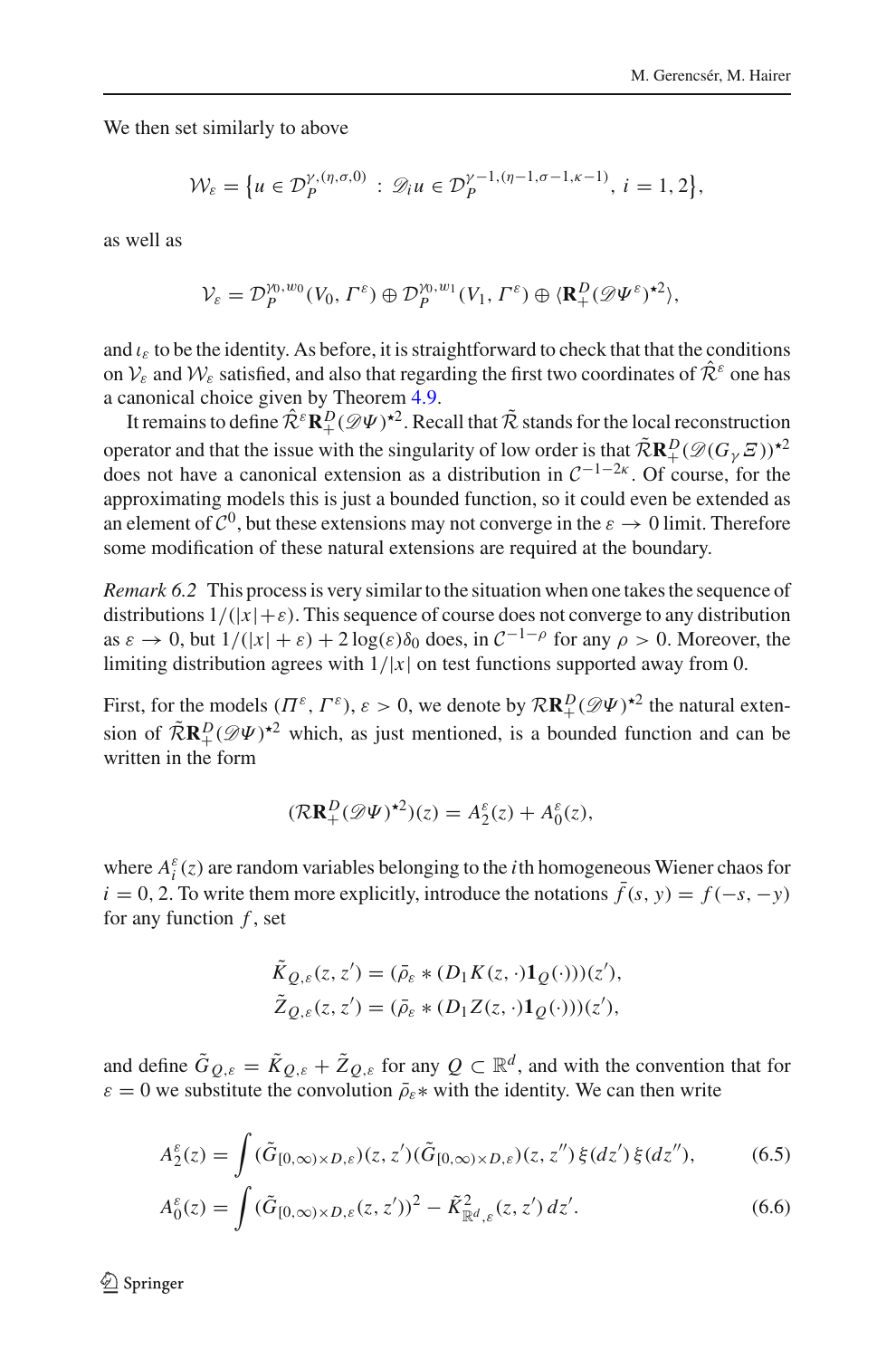Note that the reason for the subtraction in  $(6.6)$  is the renormalisation already built in the model  $(\Pi^{\varepsilon}, \Gamma^{\varepsilon})$ . Similarly, for the limiting model  $(\Pi^0, \Gamma^0)$ ,

$$
\widetilde{\mathcal{R}}\mathbf{R}^D_+(\mathscr{D}\Psi)^{\star 2}=A_2+A_0,
$$

where  $A_2$  and  $A_0$  are given by setting  $\varepsilon = 0$  with the above mentioned convention in  $(6.5)$  and  $(6.6)$ , respectively.

The convergence of  $A_2^{\varepsilon}$  to  $A_2$  in the  $\varepsilon \to 0$  limit in  $C^{-1-\kappa}$  follows from essentially the same power counting argument as in the case without boundary conditions. The term  $A_0^{\varepsilon}(z)$  however is more delicate. While it is not difficult to show that it converges pointwise to the smooth function  $A_0(z)$  on  $(0, \infty) \times D$ , the convergence in  $C^{-1-\kappa}$  is not a priori clear. In fact, without using the specific form of *G*, one cannot even rule out that the limit exhibits a non-integrable singularity at the spatial boundary. To see how this can be 'countered', first define

$$
B_0^{\varepsilon}(z) = \int (\tilde{G}_{(-\infty,0)\times D,\varepsilon})(\tilde{G}_{\mathbb{R}\times D,\varepsilon} + \tilde{G}_{[0,\infty)\times D,\varepsilon})(z,z')dz',
$$
  
\n
$$
C_0^{\varepsilon}(z) = \int (\tilde{K}_{\mathbb{R}\times D,\varepsilon} + \tilde{Z}_{\mathbb{R}\times D,\varepsilon})^2(z,z') - \tilde{K}_{\mathbb{R}^d,\varepsilon}^2(z,z')dz'
$$
  
\n
$$
= \int 2\tilde{K}_{\mathbb{R}\times D,\varepsilon}\tilde{Z}_{\mathbb{R}\times D,\varepsilon}(z,z') + \tilde{Z}_{\mathbb{R}\times D,\varepsilon}^2(z,z') - \tilde{K}_{\mathbb{R}\times D^c,\varepsilon}^2(z,z')
$$
  
\n
$$
-2\tilde{K}_{\mathbb{R}\times D^c,\varepsilon}\tilde{K}_{\mathbb{R}\times D,\varepsilon}(z,z')dz',
$$
\n(6.7)

for  $z \in (0, \infty) \times D$ , and extending them by 0 otherwise, we have  $A_0^{\varepsilon} = -B_0^{\varepsilon} + C_0^{\varepsilon}$ . We can similarly write  $A_0 = -B_0 + C_0$ , where  $B_0$  and  $C_0$  are defined by formally setting  $\varepsilon = 0$  in the above definitions, that is, replacing the convolution with  $\rho_{\varepsilon}$  with the identity.

First we claim that for  $z \in (0, \infty) \times D$ 

<span id="page-52-2"></span><span id="page-52-1"></span>
$$
|B_0^{\varepsilon}(z)| \lesssim 1/(|z|_{P_0} + \varepsilon) = 1/(t^{1/2} + \varepsilon).
$$
 (6.8)

It is easy to see that one has the decomposition

<span id="page-52-0"></span>
$$
(\tilde{G}_{(-\infty,0)\times D,\varepsilon})(z,\cdot) = \sum_{n\geq 0} \tilde{G}^{(n)}(\cdot),\tag{6.9}
$$

where, for each *n*, the function  $\tilde{G}^{(n)}$  is supported on  $\{z' : |z'|_{P_0} \leq \varepsilon, \|z - z'\|_{\mathfrak{s}} \leq \varepsilon\}$  $2^{-n} + \varepsilon$ , and is bounded by  $2^{-n}(\varepsilon \vee 2^{-n})^{-3}$ . Furthermore, the function  $(\tilde{G}_{\mathbb{R}\times D,\varepsilon} +$  $\tilde{G}_{[0,\infty)\times D,\varepsilon}(z,\cdot)$  is also bounded by  $2^{-n}(\varepsilon \vee 2^{-n})^{-3}$  on the support of  $\tilde{G}^{(n)}$ . Hence in the case  $|z|_{P_0} \ge 3\varepsilon$ , noting that the only nonzero terms in the sum [\(6.9\)](#page-52-0) are those where  $2^{-n} \geq (|z|_{P_0}/3)$ , we can bound

$$
B_0^{\varepsilon}(z) \lesssim \int \sum_{(|z|_{P_0}/3) \le 2^{-n}} 2^{-3n} 2^{2n} 2^{2n} \lesssim 1/|z|_{P_0}
$$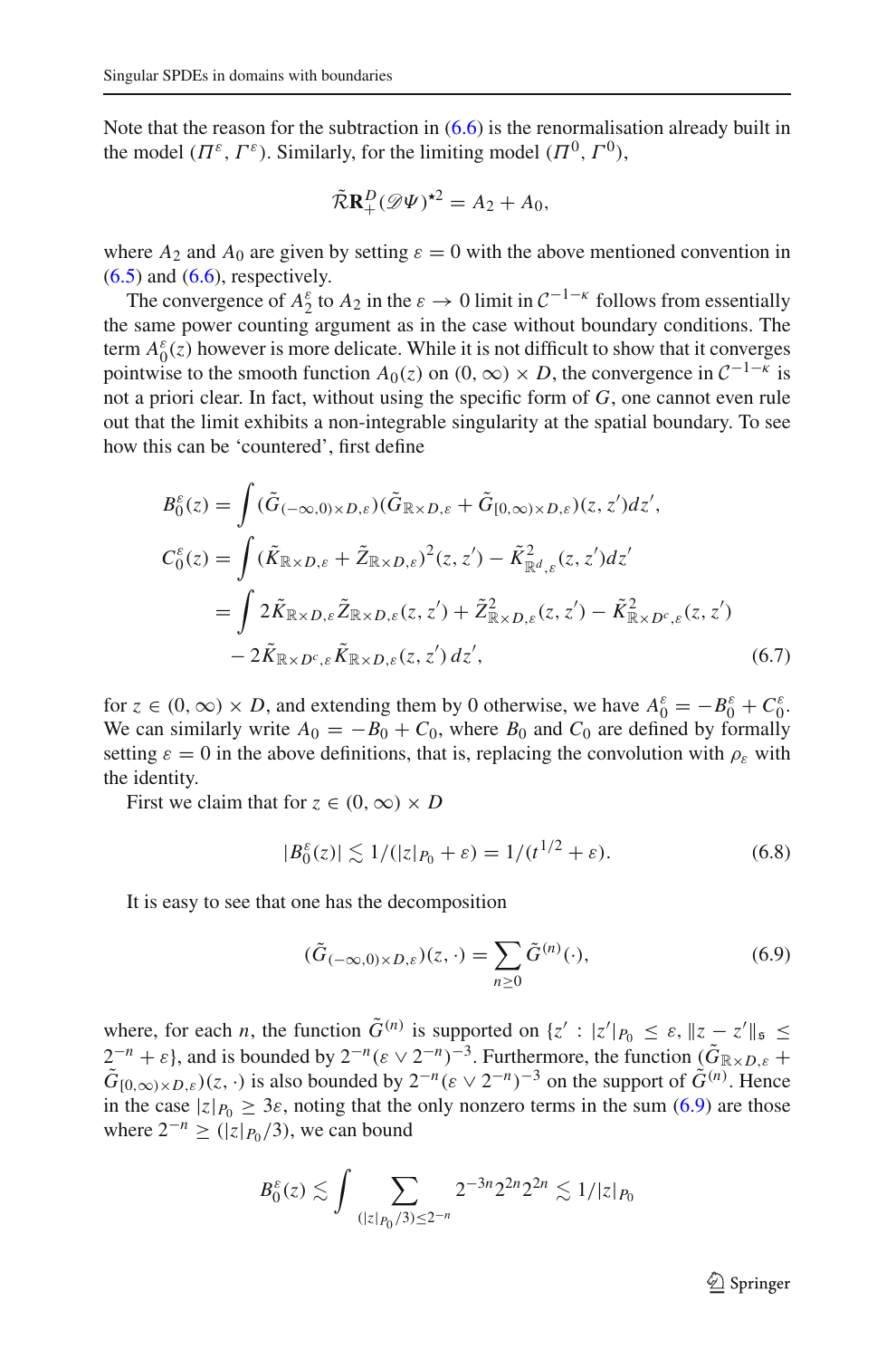as required. On the other hand, in the case  $|z|_{P_0} \leq 3\varepsilon$ , we have

$$
B_0^{\varepsilon}(z) \lesssim \sum_{2^{-n} > \varepsilon} 2^{-3n} 2^{2n} 2^{2n} + \sum_{2^{-n} \leq \varepsilon} \varepsilon^3 2^{-n} \varepsilon^3 2^{-n} \varepsilon^3 \lesssim 1/\varepsilon,
$$

as required. The estimate  $|B_0(z)| \lesssim 1/t^{1/2}$  can be obtained analogously. Since  $B_0^{\varepsilon}$ (extended by 0 outside of  $(0, \infty) \times D$ ) converges to  $B_0$  locally uniformly on  $(0, \infty) \times D$ and since by the above estimates  $(B_0^{\varepsilon})_{\varepsilon \in (0,1]}$  and  $B_0$  are uniformly bounded in  $C^{-1-\kappa/2}$ , the convergence also holds in  $C^{-1-\kappa}$ .

Moving on to  $C_0^{\varepsilon}$ , first notice that it only depends on the variable *x*. Furthermore, by similar calculations as above, one obtains a bound analogous to  $(6.8)$ , namely

<span id="page-53-0"></span>
$$
|C_0^{\varepsilon}(z)| \lesssim 1/(|z|_{P_1} + \varepsilon) = 1/((x+1) \wedge (1-x) + \varepsilon)
$$
 (6.10)

for  $z \in (0, \infty) \times D$ . We then define the distribution  $\hat{C}_0^{\varepsilon}$  by

$$
(\hat{C}_0^{\varepsilon}, \varphi) := \int C_0^{\varepsilon}(z) [\varphi(z) - \chi(x+1)\varphi(t, -1) - \chi(x-1)\varphi(t, 1)] dz, \qquad (6.11)
$$

where  $\chi$  is a smooth symmetric cutoff function in the *x* variable which is 1 on  $\{x' :$  $|x'| \leq 1/8$ , and is supported on  $\{x' : |x'| \leq 1/4\}$ . The estimate [\(6.10\)](#page-53-0), together with the local uniform convergence of  $C_0^{\varepsilon}$ , then implies that  $\hat{C}_0^{\varepsilon}$  converges in  $C^{-1-\kappa}$  to a limit, which we denote by  $\hat{C}_0^*$ . Moreover, since  $\hat{C}_0^{\varepsilon}$  agrees with  $C_0^{\varepsilon}$  on test functions supported away from *P*,  $C_0^*$  also agrees with  $C_0$  on the same class of test functions. In other words, defining

<span id="page-53-2"></span>
$$
\hat{\mathcal{R}}^{\varepsilon} \mathbf{R}^D_+(\mathscr{D}\Psi)^{\star 2} = A_2^{\varepsilon} - B_0^{\varepsilon} + \hat{C}_0^{\varepsilon},\tag{6.12}
$$

as well as

$$
\hat{\mathcal{R}}^0 \mathbf{R}_+^D (\mathscr{D}\Psi)^{\star 2} = A_2 - B_0 + \hat{C}_0^*,
$$
\n(6.13)

the desired properties [\(5.4\)](#page-45-0) and [\(5.5\)](#page-46-1) of  $(\hat{\mathcal{R}}^{\varepsilon})_{\varepsilon \in [0,1]}$  hold

Therefore by Theorem [5.6](#page-46-2) we can conclude [\(6.4\)](#page-50-1) has a unique local solution  $u^{\varepsilon} \in$  $\mathcal{D}_P^{\gamma,w}(V,\Gamma^{\varepsilon})$  for each  $\varepsilon \in [0,1]$ , and  $\mathcal{R}(u^{\varepsilon} + \Psi^{\varepsilon})$  converges to  $\mathcal{R}(u^0 + \Psi^0)$ . To conclude the proof of Theorem [1.5,](#page-3-3) it remains to confirm that for  $\varepsilon > 0$ ,  $\mathcal{R}(u^{\varepsilon} + \Psi^{\varepsilon})$ solves  $(1.3)$ . This would again follow in exactly the same manner as in [\[9\]](#page-61-1) if we used the 'natural' reconstructions everywhere, which we only steered away from in the previous construction. However, since  $\hat{\mathcal{R}}^{\varepsilon}$  and  $\mathcal{R}$  only differ by some (finite) Dirac mass on the boundary, and since *G*, the Dirichlet heat kernel, vanishes on the boundary, we have

<span id="page-53-1"></span>
$$
\mathcal{R}(K_{\gamma_0}^{(\varepsilon)} + Z_{\gamma_0} \hat{\mathcal{R}}^{\varepsilon}) \mathbf{R}_+^D (\mathscr{D}\Psi^{\varepsilon})^{\star 2} = G * \hat{\mathcal{R}}^{\varepsilon} (\mathbf{R}_+^D (\mathscr{D}\Psi^{\varepsilon})^{\star 2})
$$
  
=  $G * \mathcal{R} (\mathbf{R}_+^D (\mathscr{D}\Psi^{\varepsilon})^{\star 2}).$  (6.14)

The previous modification is therefore not visible after the application of the reconstruction operator, and this concludes the proof of Theorem [1.5.](#page-3-3)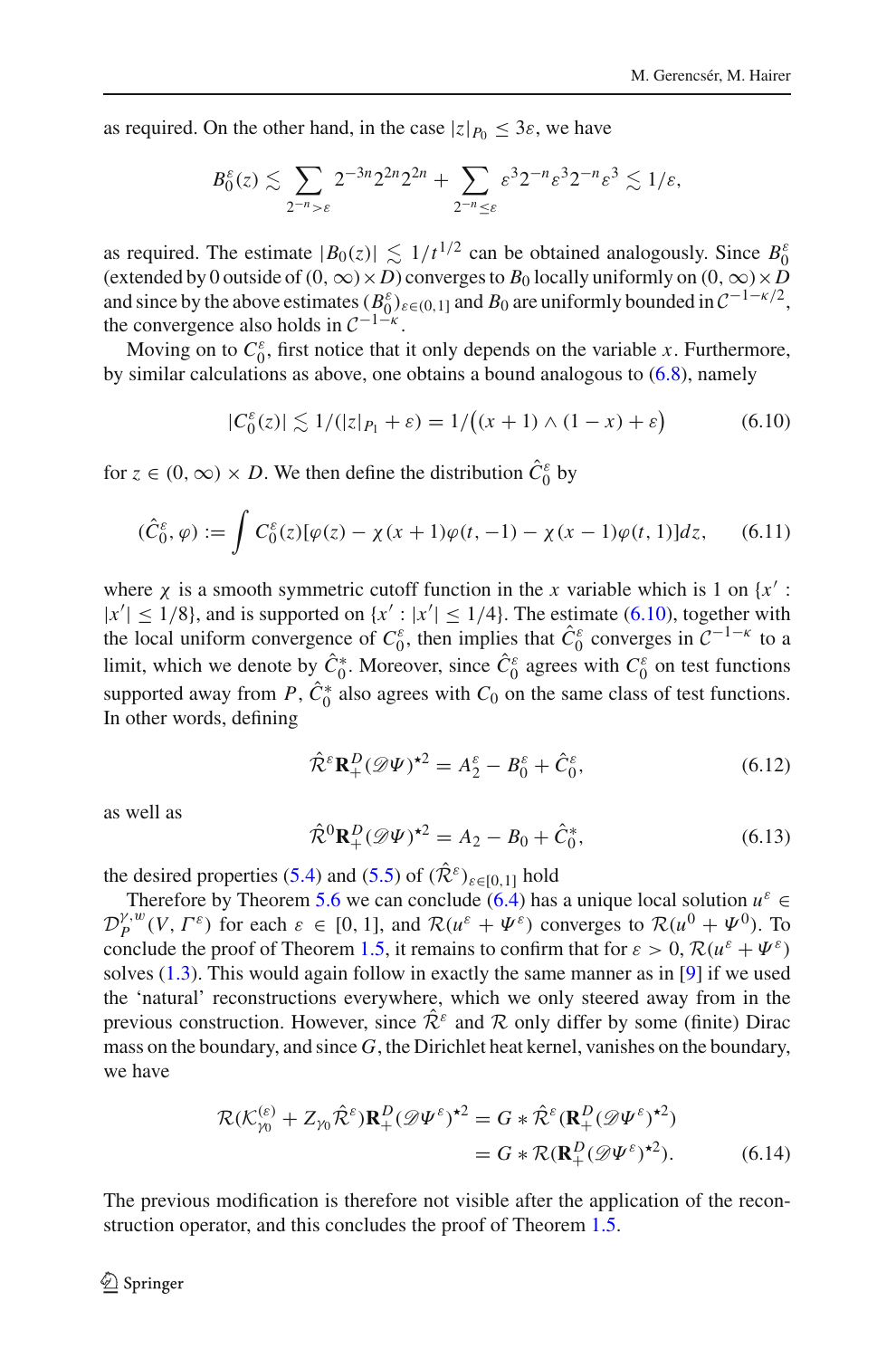#### <span id="page-54-0"></span>**6.3 KPZ equation with Neumann boundary condition**

Most of the arguments of the previous subsection carry through if the Dirichlet heat kernel is replaced by the Neumann heat kernel, with the sole exception of [\(6.14\)](#page-53-1). Instead, we have

$$
\mathcal{R}(\mathcal{K}_{\gamma_0}^{(\varepsilon)} + Z_{\gamma_0} \hat{\mathcal{R}}^{\varepsilon}) \mathbf{R}_+^D (\mathscr{D}\Psi^{\varepsilon})^{\star 2} = G * \hat{\mathcal{R}}^{\varepsilon} (\mathbf{R}_+^D (\mathscr{D}\Psi^{\varepsilon})^{\star 2})
$$
  
=  $G * (\mathcal{R}(\mathbf{R}_+^D (\mathscr{D}\Psi^{\varepsilon})^{\star 2}) - c_{\varepsilon}^- \delta_{-1} - c_{\varepsilon}^+ \delta_1),$  (6.15)

where  $\delta_{\pm 1}$  is the Dirac distribution at  $x = \pm 1$ , and

$$
c_{\varepsilon}^- = \int_{[-1, -3/4]} C_0^{\varepsilon}(x) \chi(x+1) \, dx, \quad c_{\varepsilon}^+ = \int_{[3/4, 1]} C_0^{\varepsilon}(x) \chi(x-1) \, dx.
$$

(We henceforth view  $C_0^{\varepsilon}$  and  $C_0$  as functions of the spatial variable *x* only, since we already noted that these functions, as defined in [\(6.7\)](#page-52-2), do not depend on the time variable.) Since these Dirac masses now do not cancel, one needs more concrete information about  $c_{\varepsilon}^-$  and  $c_{\varepsilon}^+$ , and we begin with the former. First, it will be convenient to shift the equation to the right, so that the left boundary is at  $x = 0$ . Furthermore, we note that we can add a globally smooth component to *K* and *Z* in the definitions of  $C_0^{\varepsilon}$  and  $C_0$  without changing the conclusion that  $\hat{C}_0^{\varepsilon}$  as defined by [\(6.11\)](#page-53-2) converges to a limit  $C_0^*$ . In particular, setting

<span id="page-54-2"></span>
$$
\mathcal{N}(x,\sigma) = \frac{\mathbf{1}_{\sigma>0}}{\sqrt{2\pi\sigma}} \exp\left(-\frac{x^2}{2\sigma}\right),\tag{6.16}
$$

we can assume that for  $x \in [0, 1/4]$ , one has

$$
K((0, x), (-s, y)) = \mathcal{N}(x - y, s), \quad Z((0, x), (-s, y)) = \mathcal{N}(x + y, s).
$$

With the notations

$$
f_x^{(1)}(s, y) = \mathbf{1}_{y>0} \frac{x-y}{s} \mathcal{N}(x-y, s), \quad f_x^{(2)}(s, y) = \mathbf{1}_{y>0} \frac{x+y}{s} \mathcal{N}(x+y, s),
$$

as well as  $f_x^{(3)}(s, y) = f_x^{(1)}(s, y) + f_x^{(2)}(s, -y)$ , and after a trivial change of variables in *s*, we can then write, recalling the notation  $\bar{f}(s, y) = f(-s, -y)$  for any function *f* of time and space,

<span id="page-54-1"></span>
$$
C_0^{\varepsilon}(x) = \int_{\mathbb{R}^2} (\bar{\rho}_{\varepsilon} * (f_x^{(1)} + f_x^{(2)}))^2(s, y) - (\bar{\rho}_{\varepsilon} * f_x^{(3)})^2(s, y) ds dy,
$$
  
\n
$$
C_0(x) = \int_{\mathbb{R}^2} (f_x^{(1)} + f_x^{(2)})^2(s, y) - (f_x^{(3)})^2(s, y) ds dy.
$$
\n(6.17)

Note that our modifications of *K* and *Z* are only valid for  $x \in [0, 1/4]$ , and so [\(6.17\)](#page-54-1) also holds for these values of *x*. But since other values do not play a role in computing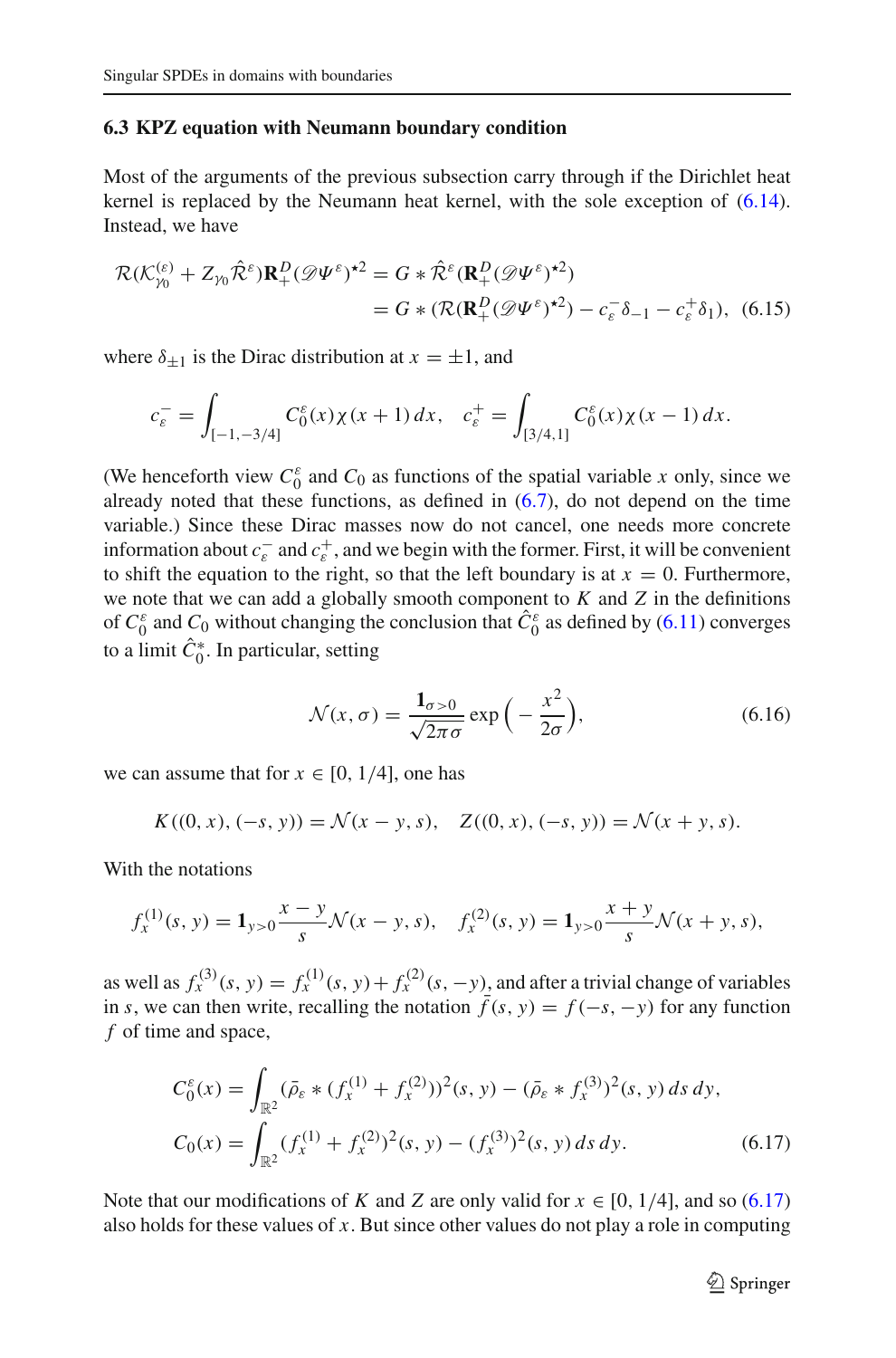$c_{\varepsilon}^-$ , for the duration of this computation we can simply define  $C_0^{\varepsilon}(x)$  as the right-hand side of  $(6.17)$  for other values of x. We can then write the decomposition

$$
c_{\varepsilon}^- = \bar{c}_{\varepsilon}^- - \hat{c}_{\varepsilon}^- := \int_0^\infty C_0^{\varepsilon}(x) \, dx - \int_0^\infty (1 - \chi(x)) C_0^{\varepsilon}(x) \, dx,
$$

We first show that the second term in this decomposition doesn't matter.

**Proposition 6.3** With the above notations, one has  $C_0(x) = 0$  for every  $x \neq 0$ . *Furthermore, for every*  $\kappa \in (0, 1)$ *, there exists a constant C such that, for*  $|x| \geq C\varepsilon$ *, one has the bound*  $|C_0^{\varepsilon}(x)| \leq C \varepsilon^{1-\kappa} |x|^{\kappa-2}$ .

*Proof* The first statement follows from the second one since  $C_0^{\varepsilon} \to C_0$  locally uniformly, so it remains to show that the claimed bound on  $C_0^{\varepsilon}(x)$  holds. We will assume without the loss of generality that  $x > C \varepsilon$  for some sufficiently large  $C$  ( $C = 6$  will do) and we write  $z = (0, x)$  and  $z' = (s, y)$ . Since  $f_x^{(3)} = f_x^{(1)} + f_x^{(3)} \mathbf{1}_{y < 0}$  almost everywhere, one has

$$
C_0^{\varepsilon}(x) = \int_{\mathbb{R}^2} 2(\bar{\rho}_{\varepsilon} * f_x^{(1)})(\bar{\rho}_{\varepsilon} * f_x^{(2)}) dz' + \int_{\mathbb{R}^2} (\bar{\rho}_{\varepsilon} * f_x^{(2)})^2 - (\bar{\rho}_{\varepsilon} * (f_x^{(3)} \mathbf{1}_{y<0}))^2 dz'
$$
  

$$
- \int_{\mathbb{R}^2} 2(\bar{\rho}_{\varepsilon} * (f_x^{(3)} \mathbf{1}_{y<0}))(\bar{\rho}_{\varepsilon} * (f_x^{(3)} \mathbf{1}_{y>0})) dz'
$$
  

$$
=: 2J_1 + J_2 - 2J_3.
$$

With the usual convention  $\bar{\rho}_0$ <sup>\*</sup> standing for the identity, we can furthermore write

$$
J_1 = \int f_x^{(1)} f_x^{(2)} dz' + 2 \int (\bar{\rho}_{\varepsilon} * f_x^{(1)}) ((\bar{\rho}_{\varepsilon} - \bar{\rho}_0) * f_x^{(2)}) dz'
$$
  
+ 
$$
2 \int ((\bar{\rho}_{\varepsilon} - \bar{\rho}_0) * f_x^{(1)}) f_x^{(2)} dz'
$$
  
=:  $I_1 + I_2 + I_3$ .

The expression  $I_1$  actually vanishes, since

$$
I_1 = \int_{s>0} \frac{x^2 - y^2}{s^2} \mathcal{N}(x, s) \mathcal{N}(y, s) dz' = \int_{s>0} \frac{x^2 - s}{s^2} \mathcal{N}(x, s) ds
$$
  
= 
$$
\int_{r>0} \frac{r^2 - 1}{|x|} \mathcal{N}(r, 1) dr = 0.
$$

To estimate *I*2, we first note that it follows immediately from the scaling properties of  $f_x^{(2)}$  and the fact that it only has a discontinuity at  $y = 0$ , that one can write

$$
(\bar{\rho}_{\varepsilon} - \bar{\rho}_0) * f_x^{(2)} = f_{x,\varepsilon}^{(2,1)} + f_{x,\varepsilon}^{(2,2)},
$$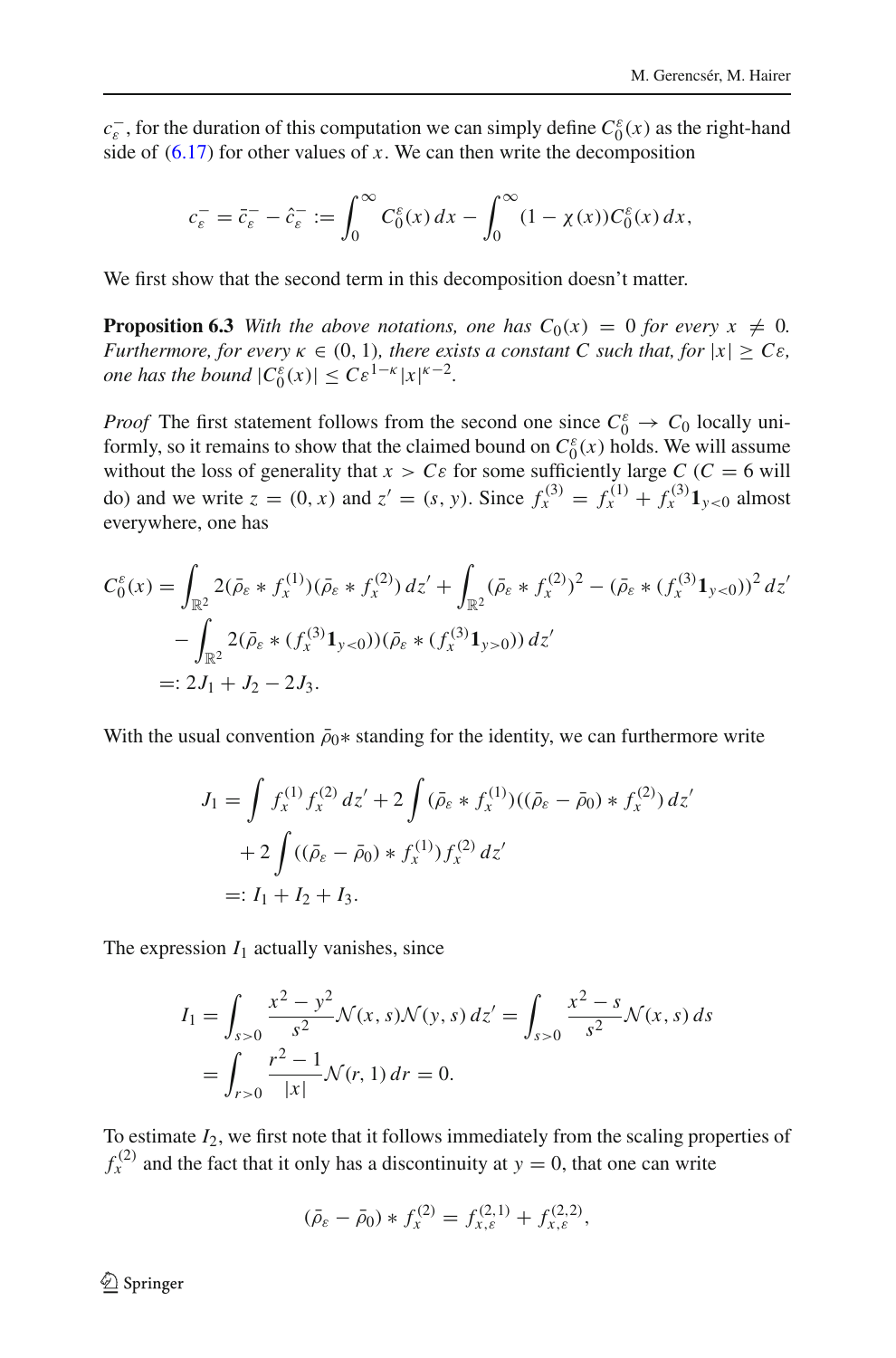where  $f_{x,\varepsilon}^{(2,2)}$  is supported on  $\mathbb{R}\times[-2\varepsilon,2\varepsilon]$  and, for any  $\kappa \in [0, 1]$ , one has the bounds

$$
|f_{x,\varepsilon}^{(2,1)}(z')| \lesssim \frac{\varepsilon^{1-\kappa}}{\|z'+z\|^{3-\kappa}}, \quad |f_{x,\varepsilon}^{(2,2)}(z')| \lesssim \frac{1}{\|z'+z\|^2} \lesssim \frac{1}{s+x^2}.
$$
 (6.18)

It follows immediately from standard properties of convolutions (see for example [\[10,](#page-61-0) Lem. 10.14]) that

<span id="page-56-1"></span><span id="page-56-0"></span>
$$
\left| \int (\bar{\rho}_{\varepsilon} * f_x^{(1)}) f_{x,\varepsilon}^{(2,1)} \, dz' \right| \lesssim \varepsilon^{1-\kappa} |x|^{\kappa-2},
$$

as required. Regarding the term involving  $f_{x,\varepsilon}^{(2,2)}$ , it follows from the support properties of that function that

$$
\left| \int (\bar{\rho}_{\varepsilon} * f_x^{(1)}) f_{x,\varepsilon}^{(2,2)} \, dz' \right| \lesssim \varepsilon \int_0^\infty \frac{ds}{(s+x^2)^2} \lesssim \varepsilon |x|^{-2} \le \varepsilon^{1-\kappa} |x|^{\kappa-2}.\tag{6.19}
$$

The term  $I_3$  can be bounded in exactly the same way.

To bound *J*<sub>2</sub>, we use the notation  $\tilde{\rho}_{\varepsilon}(t, x) = \bar{\rho}_{\varepsilon}(t, -x)$ . Since  $(f_x^{(3)} \mathbf{1}_{y < 0})(s, y) =$  $f_x^{(2)}(s, -y)$ , we can then rewrite  $J_2$  as

$$
J_2 = \int_{\mathbb{R}^2} ((\bar{\rho}_{\varepsilon} - \tilde{\rho}_{\varepsilon}) * f_x^{(2)}) ((\bar{\rho}_{\varepsilon} + \tilde{\rho}_{\varepsilon}) * f_x^{(2)}) dz'.
$$

Exactly as above, we can decompose the first factor as

$$
(\bar{\rho}_{\varepsilon} - \tilde{\rho}_{\varepsilon}) * f_{x}^{(2)} = f_{x,\varepsilon}^{(2,1)} + f_{x,\varepsilon}^{(2,2)},
$$

so that the bounds [\(6.18\)](#page-56-0) hold and  $f_{x,\varepsilon}^{(2,2)}(z') = 0$  for  $y \notin [-2\varepsilon, 2\varepsilon]$ . This time, we exploit the fact that the second factor itself satisfies the bound

$$
|((\bar{\rho}_{\varepsilon}+\tilde{\rho}_{\varepsilon})*f_x^{(2)})(z')|\lesssim ||z+z'||^{-2},
$$

uniformly in  $\varepsilon$ , and that the support of both factors is included in the set  $||z + z'|| \ge$  $|x|/2$ . As a consequence, the term involving  $f_{x,\varepsilon}^{(2,1)}$  is bounded by

$$
\int_{\|z'\| \geq |x|/2} \frac{\varepsilon}{\|z'\|^5} \, dz' \lesssim \varepsilon |x|^{-2},
$$

while the other term is bounded exactly as in  $(6.19)$ .

Finally, regarding  $J_3$ , the product is supported on  $\mathbb{R} \times [-\varepsilon, \varepsilon]$  and each factor is bounded by  $(s + x^2)^{-1}$  there, so that the corresponding integral is again bounded as in (6.19), thus concluding the proof. in [\(6.19\)](#page-56-1), thus concluding the proof.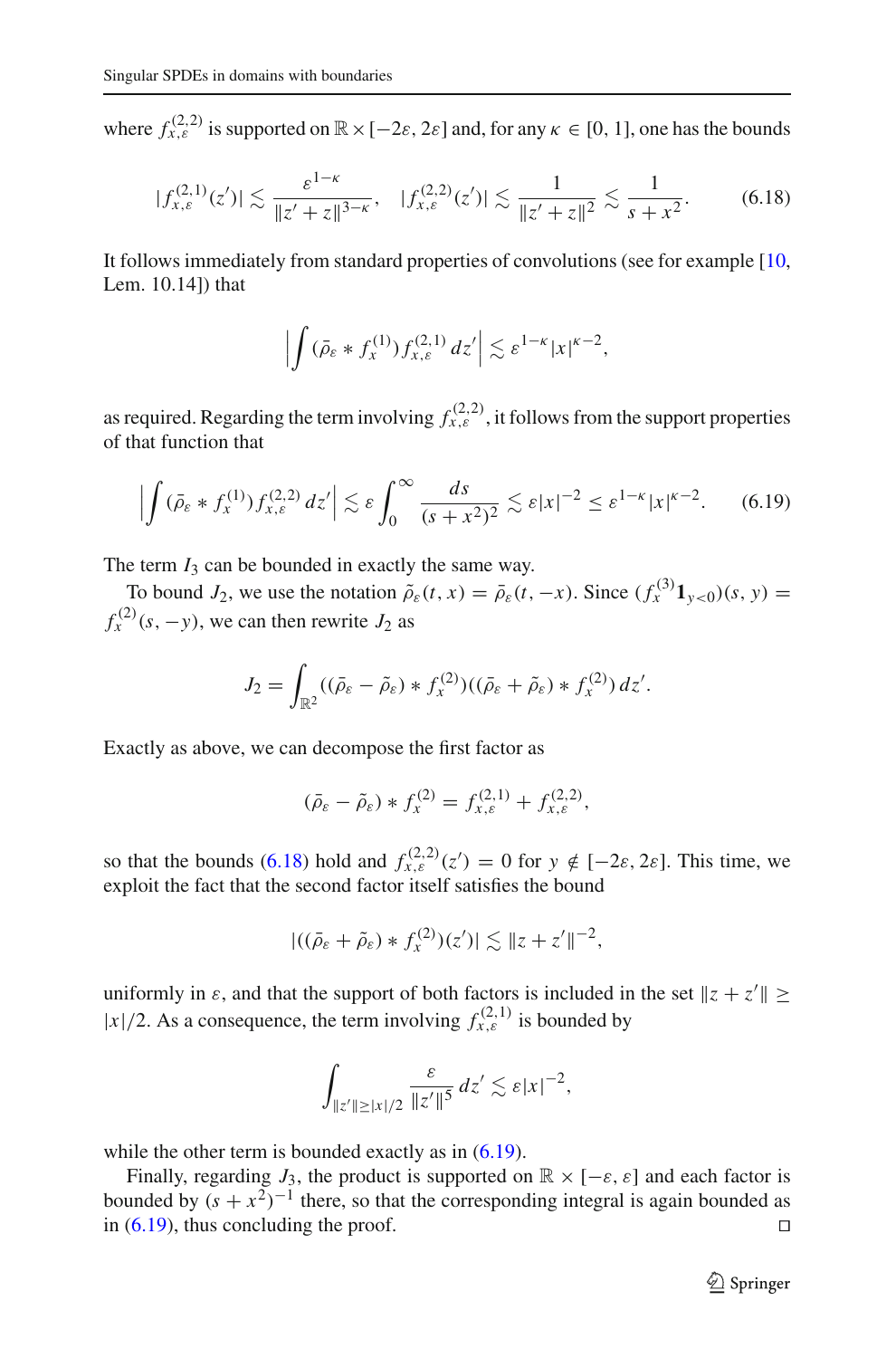Let us now return to the computation of the constant  $\overline{c}_{\varepsilon}$ . Using the identity (*f*  $*$  $g, h) = (g, \bar{f} * h)_{L^2(R^2)}$  and the commutativity of the convolution, we can rewrite it as

<span id="page-57-0"></span>
$$
\bar{c}_{\varepsilon}^{-} = (\bar{\rho}_{\varepsilon} * \rho_{\varepsilon}, F)_{L^{2}(R^{2})},\tag{6.20}
$$

where

$$
F = F_1 + F_2 := \int_{\mathbb{R}} \bar{f}_x^{(1)} * f_x^{(2)} dx + \frac{1}{2} \int_{\mathbb{R}} (\bar{f}_x^{(1)} * f_x^{(1)} + \bar{f}_x^{(2)} * f_x^{(2)} - \bar{f}_x^{(3)} * f_x^{(3)}) dx.
$$

We will use again the notation  $(6.16)$  and we will make use of the identities

$$
\mathcal{N}(x, \sigma) \mathcal{N}(y, \eta) = \mathcal{N}(x \pm y, \sigma + \eta) \mathcal{N}\left(\frac{\eta x \mp \sigma y}{\sigma + \eta}, \frac{\sigma \eta}{\sigma + \eta}\right),
$$

$$
\partial_x \mathcal{N}(x, \sigma) = -(x/\sigma) \mathcal{N}(x, \sigma).
$$

The first identity can be obtained by considering a jointly Gaussian centred random variable  $(X, Y)$  with  $\text{Var}(Y) = \sigma$ ,  $\mathbf{E}(X | Y) = Y$ ,  $\text{Var}(X | Y) = \eta$  and noting that one then has  $\text{Var}(X) = \sigma + \eta$ ,  $\mathbf{E}(Y | X) = \frac{\sigma X}{\sigma + \eta}$ , and  $\text{Var}(Y | X) = \frac{\sigma \eta}{\sigma + \eta}$ . Exploiting this identity, we can rewrite  $F_1$  as

$$
F_1 = \int 1_{y' > y} \frac{x - y' + y}{s' - s} \frac{x + y'}{s'} \mathcal{N}(x - y' + y, s' - s) \mathcal{N}(x + y', s') \, dz' \, dx
$$
  
=  $\frac{1}{4} \int 1_{y' > y} \frac{(2x + y)^2 - (2y' - y)^2}{s'(s' - s)} \mathcal{N}(2y' - y, 2s' - s)$   
 $\times \mathcal{N}(x + \frac{y}{2} - \frac{s(2y' - y)}{2(2s' - s)}, \frac{s'(s' - s)}{2s' - s}) \, dz' \, dx.$ 

We now perform the change of variables  $2y' - y \mapsto y'$  and  $2s' - s \mapsto s'$  which in particular maps  $dz'$  to  $\frac{1}{4}dz'$  and  $s'(s'-s)$  to  $((s')^2 - s^2)/4$  so that

$$
F_1 = \frac{1}{4} \int \mathbf{1}_{y' > |y|} \frac{(2x + y)^2 - (y')^2}{(s' + s)(s' - s)} \mathcal{N}(y', s') \mathcal{N}
$$
  
 
$$
\times \left(x + \frac{y}{2} - \frac{sy'}{2s'}, \frac{(s' - s)(s' + s)}{4s'}\right) dz' dx
$$
  
 
$$
= \frac{1}{4} \int \mathbf{1}_{y' > |y|} \frac{1}{s'} \left(1 - \frac{(y')^2}{s'}\right) \mathcal{N}(y', s') dz'
$$
  
 
$$
= \frac{1}{4} \int \mathbf{1}_{y' > |y|} \frac{1}{\sqrt{s'}} \left(1 - \frac{(y')^2}{s'}\right) \mathcal{N}(y'/\sqrt{s'}, 1) \frac{dz'}{s'}.
$$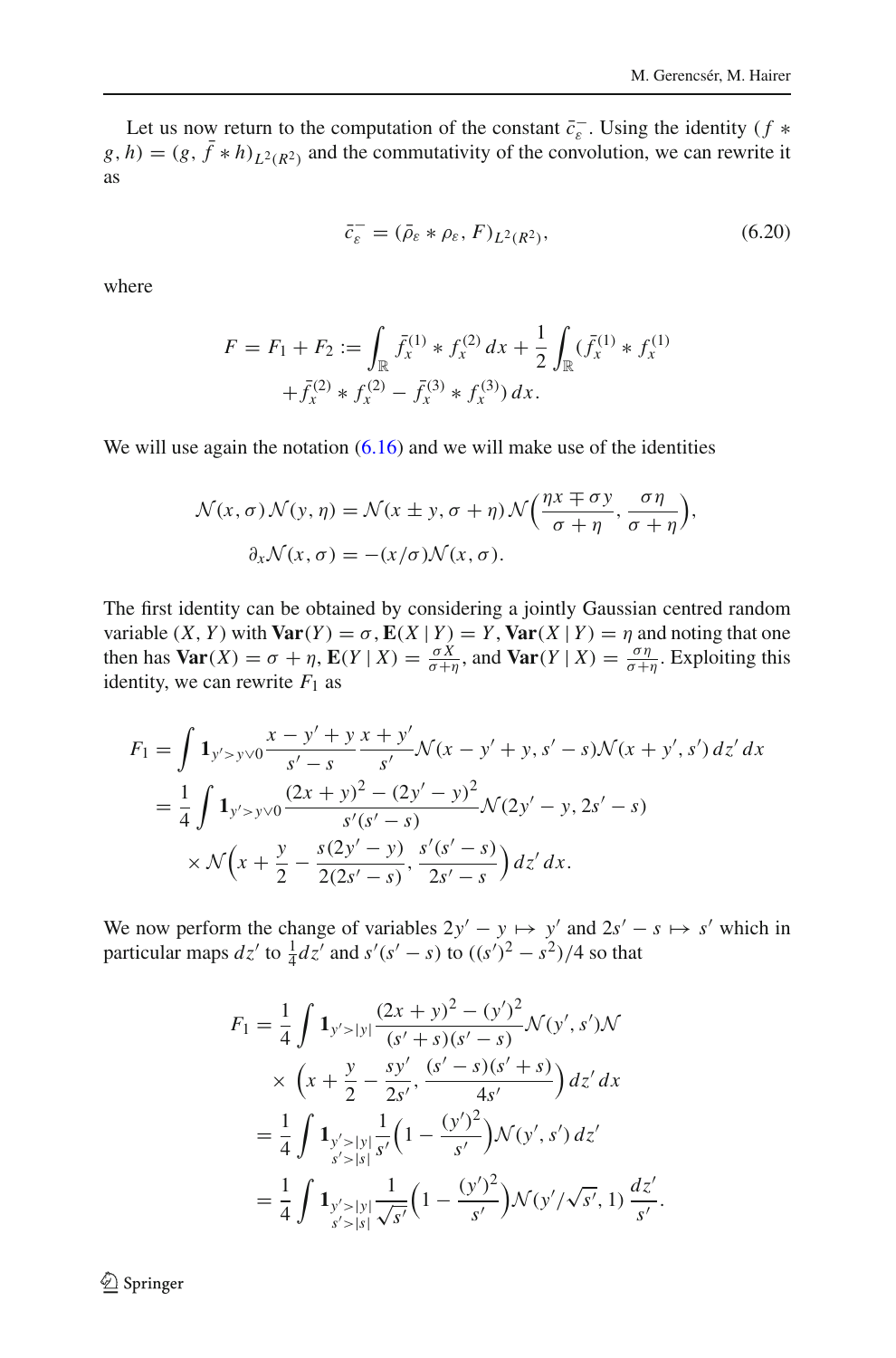At this stage, for fixed *y'*, we perform the change of variables  $r = y'/\sqrt{s'}$ , so that  $dz'/s' = 2dy' dr/r$ , thus yielding

$$
F_1(z) = \frac{1}{2} \int_{|y|}^{\infty} \frac{1}{y'} \int_0^{\frac{y'}{\sqrt{|s|}}} (1 - r^2) \mathcal{N}(r, 1) dr dy'
$$
  
\n
$$
= -\frac{1}{2} \int_{|y|}^{\infty} \frac{1}{y'} \int_0^{\frac{y'}{\sqrt{|s|}}} \partial_r^2 \mathcal{N}(r, 1) dr dy'
$$
  
\n
$$
= -\frac{1}{2} \int_{|y|}^{\infty} \frac{1}{y'} (\partial_1 \mathcal{N}) \Big( \frac{y'}{\sqrt{|s|}}, 1 \Big) dy' = \frac{1}{2} \int_{|y|}^{\infty} \frac{1}{\sqrt{|s|}} \mathcal{N} \Big( \frac{y'}{\sqrt{|s|}}, 1 \Big) dy'
$$
  
\n
$$
= \frac{1}{2} \int_{\frac{|y|}{\sqrt{|s|}}}^{\infty} \mathcal{N}(q, 1) dq = \frac{1}{4} - \frac{1}{4} \text{Erf} \Big( \frac{|y|}{\sqrt{2|s|}} \Big).
$$

Let's now turn to  $F_2$ . Setting  $f_x(z) = \frac{x-y}{s} \mathcal{N}(x-y, s)$ , a simple calculation shows that

$$
F_2(z) = \frac{1}{2} \int f_x(z - z') f_x(-z') (1_{y' < (0 \wedge y)} + 1_{y' > (0 \vee y)} - 1) dz' dx
$$
  
\n
$$
= -\frac{1}{2} \int f_x(z - z') f_x(-z') 1_{-|y| < 2y' - y < |y|} dz' dx
$$
  
\n
$$
= \frac{1}{2} \int \frac{x - y + y'}{s - s'} \frac{x + y'}{s'} \mathcal{N}(x - y + y', s - s') \mathcal{N}
$$
  
\n
$$
\times (x + y', -s') 1_{|2y' - y| < |y|} dz' dx
$$
  
\n
$$
= -\frac{1}{8} \int \frac{(2x + y')^2 - y^2}{(s')^2 - s^2} \mathcal{N}(y, s') \mathcal{N}
$$
  
\n
$$
\times \left(x + \frac{y'}{2} + \frac{ys}{2s'}, \frac{(s')^2 - s^2}{4s'}\right) 1_{|y'| < |y|} dz' dx
$$
  
\n
$$
= -\frac{1}{8} \int_{-|y|}^{|y|} \int_{|s|}^{\infty} \left(\frac{1}{s'} - \frac{y^2}{(s')^2}\right) \mathcal{N}(y, s') ds' dy'
$$
  
\n
$$
= \frac{|y|}{4} \int_{|s|}^{\infty} \frac{1}{s'} \left(\frac{y^2}{s'} - 1\right) \mathcal{N}(y, s') ds' = -\frac{|y|}{2} \mathcal{N}(y, |s|),
$$

where the last equality was obtained in exactly the same way as above. Combining these identities with  $(6.20)$  and exploiting the fact that *F* is 0-homogeneous under the parabolic scaling, we finally obtain

<span id="page-58-0"></span>
$$
\bar{c}_{\varepsilon}^- = \int_{\mathbb{R}^2} (\bar{\rho} * \rho)(s, y) \left( \frac{1}{4} - \frac{1}{4} \operatorname{Erf} \left( \frac{|y|}{\sqrt{2|s|}} \right) - \frac{|y|}{2} \mathcal{N}(|y|, |s|) \right) ds \, dy = \frac{a}{2},\tag{6.21}
$$

where  $a$  is the quantity given in  $(1.8)$ .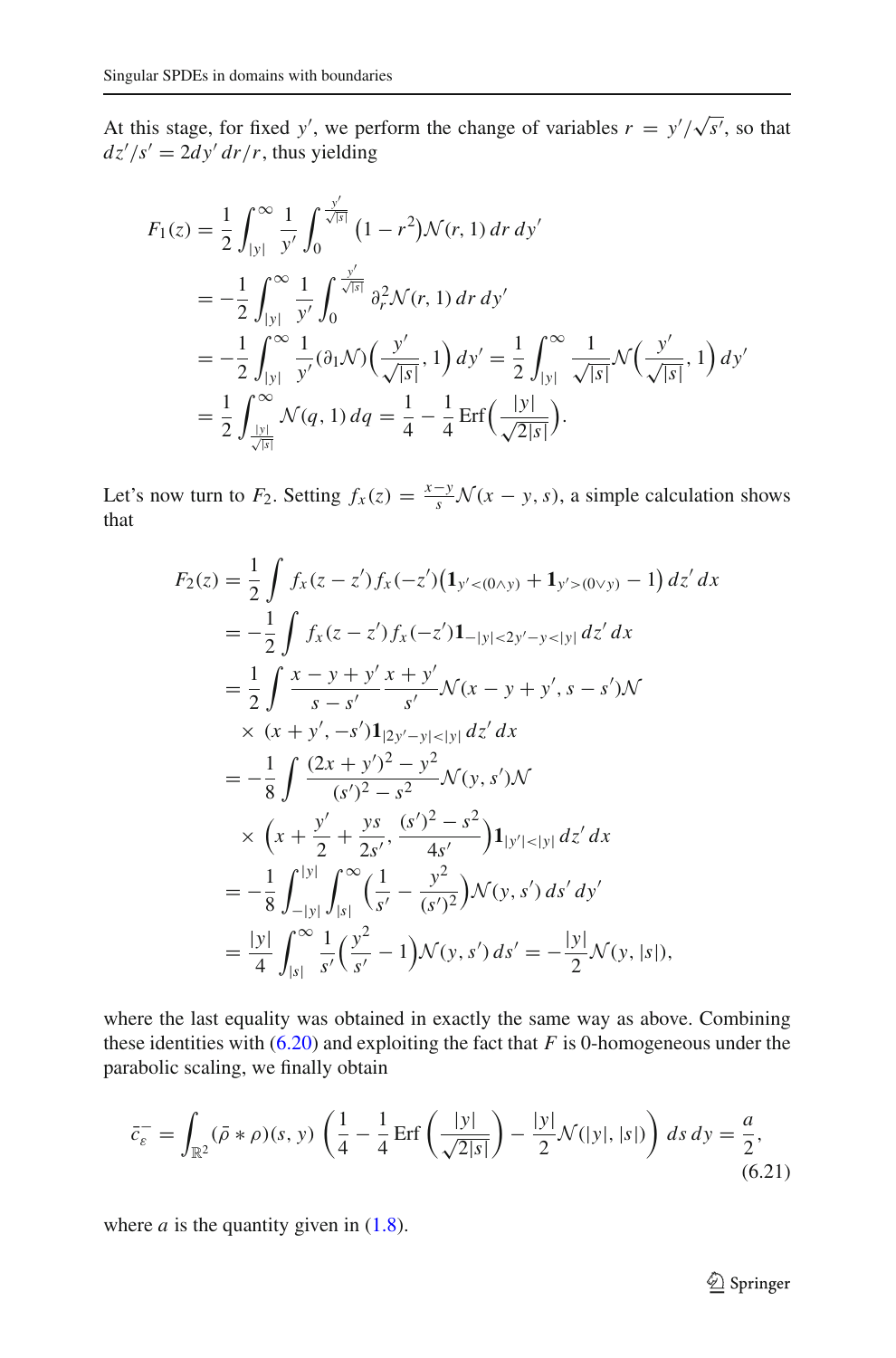If momentarily one also includes the dependence of  $c_{\varepsilon}^{\pm}$  on  $\rho$ , one has, by symmetry,  $c_{\varepsilon}^{+}(\rho) = c_{\varepsilon}^{-}(\hat{\rho})$ , with  $\hat{\rho}(t, x) = \rho(t, -x)$ . Therefore by [\(6.21\)](#page-58-0),  $c_{\varepsilon}^{+} = \bar{c}_{\varepsilon}^{+} - \hat{c}_{\varepsilon}^{+}$ , where  $\hat{c}_{\varepsilon}^+ \to 0$  as  $\varepsilon \to 0$  and  $\bar{c}_{\varepsilon}^+$  is given by

$$
\bar{c}_{\varepsilon}^{+} = \int_{\mathbb{R}^{2}} (\bar{\hat{\rho}} * \hat{\rho})(s, y) F(y, s) ds dy = \int_{\mathbb{R}^{2}} (\bar{\rho} * \rho)(s, y) F(-y, s) ds dy = \frac{a}{2},
$$
\n(6.22)

since *F* is symmetric in both of its arguments.

We can conclude that, for any fixed constants  $\hat{b}_\pm \in \mathbb{R}$ , setting

$$
\hat{\mathcal{R}}^{\varepsilon} \mathbf{R}_+^D (\mathscr{D}\Psi)^{\star 2} = A_2^{\varepsilon} - B_0^{\varepsilon} + C_0^{\varepsilon} - \frac{1}{2} \mathbf{1}_{t>0} \big( (a - \hat{b}_-) \delta_{-1} + (a + \hat{b}_+) \delta_1 \big) \big), \quad (6.23)
$$

for the models  $(\Pi^{\varepsilon}, \Gamma^{\varepsilon})$  and

$$
\hat{\mathcal{R}}^0 \mathbf{R}_+^D (\mathscr{D}\Psi)^{\star 2} = A_2 - B_0 + C_0 - \frac{1}{2} \mathbf{1}_{t>0} (\hat{b}_+ \delta_1 - \hat{b}_- \delta_{-1}) \Big), \tag{6.24}
$$

for the limiting model, the desired properties [\(5.4\)](#page-45-0) and [\(5.5\)](#page-46-1) of  $(\hat{\mathcal{R}}^{\varepsilon})_{\varepsilon \in [0,1]}$  hold. Similarly to before, but accounting for the additional Dirac masses, we then see that for any fixed  $\varepsilon > 0$  the function  $h^{\varepsilon} = \mathcal{R}(u^{\varepsilon} + \Psi^{\varepsilon})$  (there is no ambiguity for the reconstruction operator as far as the solution  $u^{\varepsilon}$  is concerned, it is trivially given simply by the component in the direction **1**) solves

<span id="page-59-0"></span>
$$
\partial_t h^{\varepsilon} = \frac{1}{2} \partial_x^2 h^{\varepsilon} + (\partial_x h^{\varepsilon})^2 + 2c \partial_x h^{\varepsilon} - C_{\varepsilon} + \xi_{\varepsilon} \quad \text{on } \mathbb{R}_+ \times [-1, 1],
$$
  
\n
$$
\partial_x h^{\varepsilon} = \mp a + b_{\pm} \quad \text{on } \mathbb{R}_+ \times \{\pm 1\},
$$
  
\n
$$
h^{\varepsilon} = u_0 \quad \text{on } \{0\} \times [-1, 1], \quad (6.25)
$$

where *c* is given by [\(6.26\)](#page-60-6) below. Hence, clearly,  $\hat{h}^{\varepsilon} = h^{\varepsilon} + cx + (C_{\varepsilon} + c^2)t$  solves  $(1.6)$  with boundary data  $b_{\pm} = \mp a + b_{\pm} + c$  and  $\hat{u}_0(x) = u_0(x) + cx$ .

Applying again Theorem [5.6,](#page-46-2) combined with the results of [\[13\]](#page-61-5) regarding the convergence of the corresponding admissible models, we conclude that, for any choice of  $b_{\pm}$ , the solution to [\(6.25\)](#page-59-0) (which is precisely the same as [\(1.7\)](#page-4-1) provided that the constant  $C_{\varepsilon}$  is adjusted in the appropriate way) converges locally as  $\varepsilon \to 0$  to a limit which depends on the choice of  $b_{\pm}$  but is independent of the choice of mollifier  $\rho$ . It remains to show that this limit coincides with the Hopf–Cole solution to the KPZ equation with Neumann boundary data given by  $b_{+}$ . This follows by considering the special case  $\rho(t, x) = \delta(t)\hat{\rho}(x)$ , which is covered by the above proof, the only minor modification being the proof of convergence of the corresponding admissible model to the same limit, which can be obtained in a way very similar to [\[9](#page-61-1)[,10](#page-61-0)]. As already mentioned at the end of Sect. [1.1,](#page-2-0) one has  $a = c = 0$  in this case, so that in particular  $b_{\pm} = b_{\pm}$ . In this case, we can apply Itô's formula to perform the Hopf–Cole transform and obtain convergence to the corresponding limit by classical means [\[5\]](#page-61-6), which concludes the proof.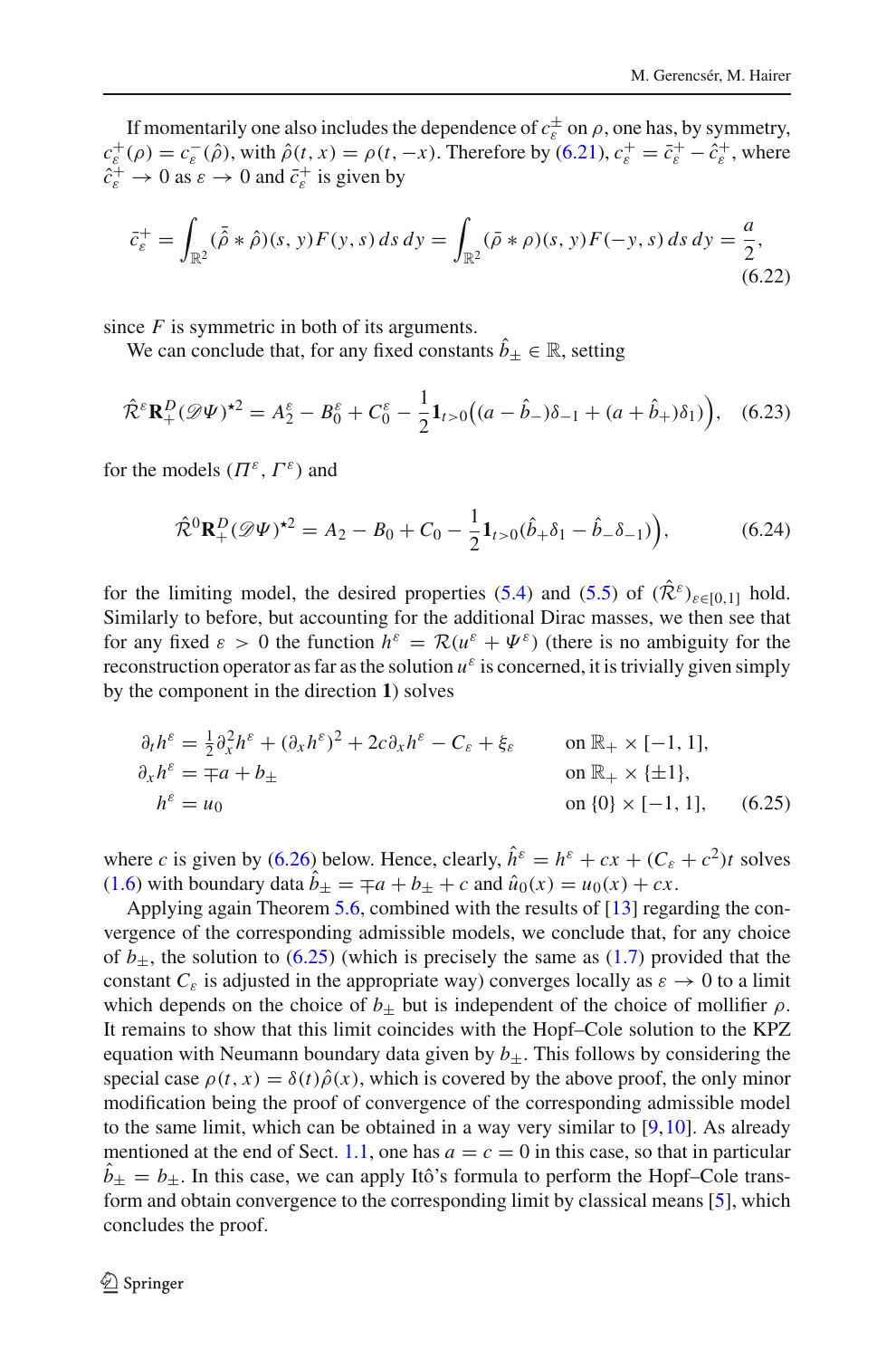#### <span id="page-60-0"></span>*6.3.1 Expression for the drift term*

It follows from [\[13\]](#page-61-5) that the constant *c* appearing in  $(6.25)$  is given by

<span id="page-60-6"></span>
$$
c = -2\langle \rho * \bar{\rho}, \partial_x P * \partial_x P * \overline{\partial_x P} \rangle =: \langle \rho * \bar{\rho}, F_0 \rangle,
$$
(6.26)

where  $P$  is the heat kernel. Similarly to above, we obtain the identity

$$
(\partial_x P * \partial_x P)(t, x) = \int \frac{x - y}{t - s} \frac{y}{s} \mathcal{N}(y, s) \mathcal{N}(x - y, t - s) dy ds
$$
  
=  $\mathcal{N}(x, t) \int \frac{x - y}{t - s} \frac{y}{s} \mathcal{N}\left(y - \frac{sx}{t}, \frac{s(t - s)}{t}\right) dy ds$   
=  $\mathcal{N}(x, t) \int_0^t \frac{x^2 - t}{t^2} ds = \mathcal{N}(x, t) \frac{x^2 - t}{t},$ 

which then implies that the function  $F_0$  is indeed given by

$$
F_0(t, x) = 2 \int \frac{y^2 - s}{s} \frac{x - y}{t - s} \mathcal{N}(y, s) \mathcal{N}(x - y, s - t) \mathbf{1}_{s \ge 0 \vee t} dy ds
$$
  
= 
$$
2 \int \frac{y^2 - s}{s} \frac{x - y}{t - s} \mathcal{N}(x, 2s - t) \mathcal{N}(y - \frac{sx}{2s - t}, \frac{s(s - t)}{2s - t}) \mathbf{1}_{s \ge 0 \vee t} dy ds
$$
  
= 
$$
2 \int \frac{(2y^2 - r - t)(y - x)}{r^2 - t^2} \mathcal{N}(x, r) \mathcal{N}(y - \frac{(r + t)x}{2r}, \frac{r^2 - t^2}{4r}) \mathbf{1}_{r \ge |t|} dy dr
$$
  
= 
$$
\int_{|t|}^{\infty} \frac{(r + t)x}{2r^2} (3 - \frac{x^2}{r}) \mathcal{N}(x, r) dr = \text{Erf}(x/\sqrt{2|t|}) + 2x \mathcal{N}(x, t).
$$

To obtain [\(1.9\)](#page-5-1), it remains to note that the first term is odd under the substitution  $(t, x) \leftrightarrow (-t, -x)$ , while  $\rho * \overline{\rho}$  is even, so that this does not contribute to the value of *c*.

**Acknowledgements** Open access funding provided by Institute of Science and Technology (IST Austria).

**Open Access** This article is distributed under the terms of the Creative Commons Attribution 4.0 International License [\(http://creativecommons.org/licenses/by/4.0/\)](http://creativecommons.org/licenses/by/4.0/), which permits unrestricted use, distribution, and reproduction in any medium, provided you give appropriate credit to the original author(s) and the source, provide a link to the Creative Commons license, and indicate if changes were made.

## <span id="page-60-1"></span>**References**

- <span id="page-60-3"></span>1. Bailleul, I., Bernicot, F., Frey, D.: Higher order paracontrolled calculus, 3d-PAM and multiplicative Burgers equations. ArXiv e-prints (2015)
- <span id="page-60-4"></span>2. Bruned, Y., Hairer, M., Zambotti, L.: Algebraic renormalisation of regularity structures. ArXiv e-prints (2016)
- <span id="page-60-5"></span>3. Chandra, A., Hairer, M.: An analytic BPHZ theorem for regularity structures. ArXiv e-prints (2016)
- <span id="page-60-2"></span>4. Corwin, I., Shen, H.: Open ASEP in the weakly asymmetric regime. Comm. Pure Appl. Math. [https://](https://doi.org/10.1002/cpa.21744) [doi.org/10.1002/cpa.21744](https://doi.org/10.1002/cpa.21744) (2016)